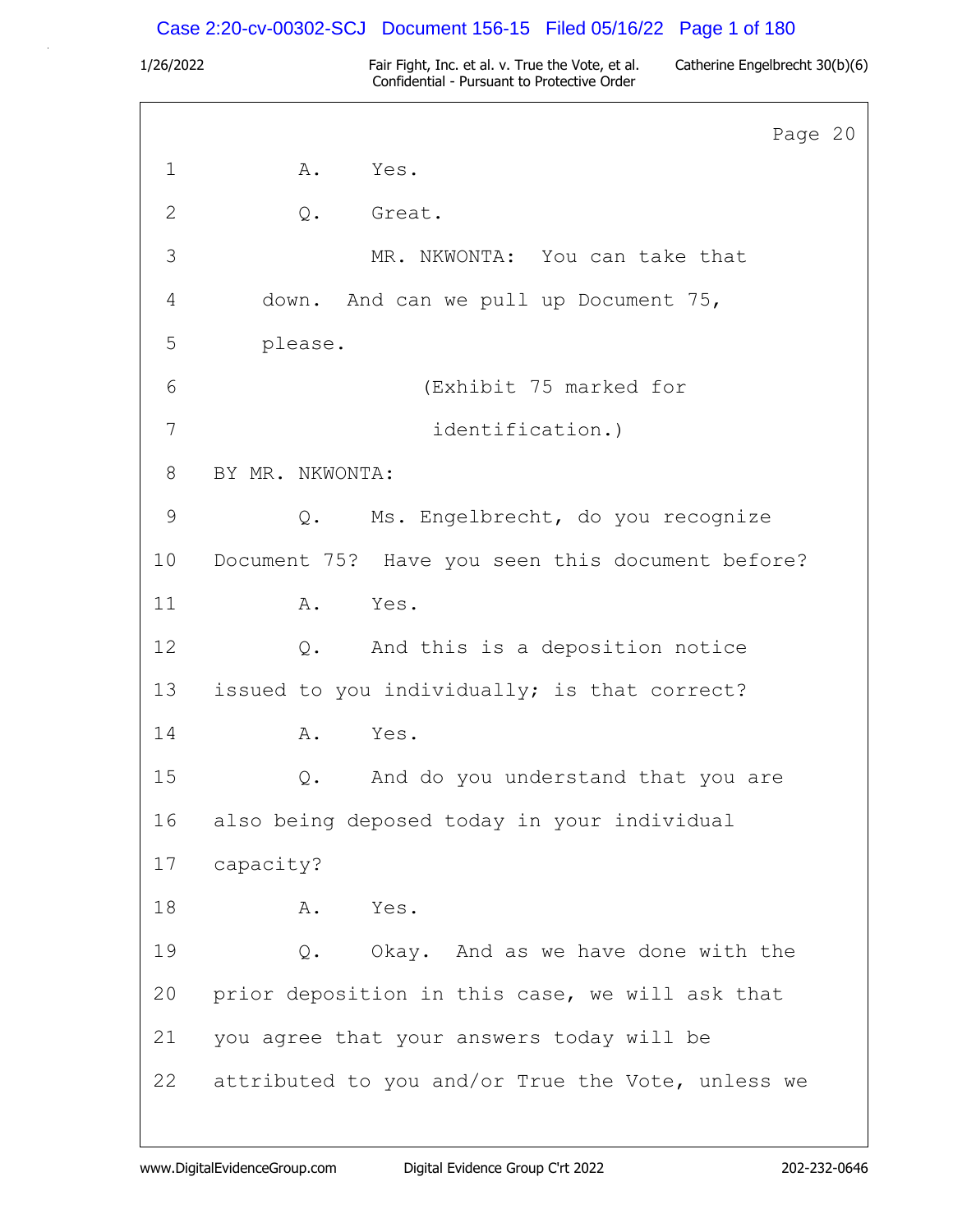### Case 2:20-cv-00302-SCJ Document 156-15 Filed 05/16/22 Page 2 of 180

1/26/2022 Fair Fight, Inc. et al. v. True the Vote, et al. Catherine Engelbrecht 30(b)(6) Confidential - Pursuant to Protective Order

Page 21 1 specify otherwise, or you specify otherwise in 2 the deposition in response to that question. Is 3 that fair? 4 A. Yes. 5 MR. NKWONTA: And do you agree to 6 that, counsel. 7 MR. BOPP: Do I agree to what? 8 MR. NKWONTA: That Ms. Engelbrecht's 9 answers will be attributed to Ms. Engelbrecht 10 and True the Vote, unless she specifies 11 otherwise in response, just as we did 12 yesterday? 13 MR. BOPP: I assume your questions 14 are directed at her in both capacities. 15 THE VIDEOGRAPHER: And counsel, 16 sorry. I apologize. This is Joe. I just 17 want to make sure for clarity that 18 Document 75 and 76, will those be entered 19 into as exhibits? 20 MR. NKWONTA: Yes, those will be 21 entered in as exhibits. 22 I think what might be best is I will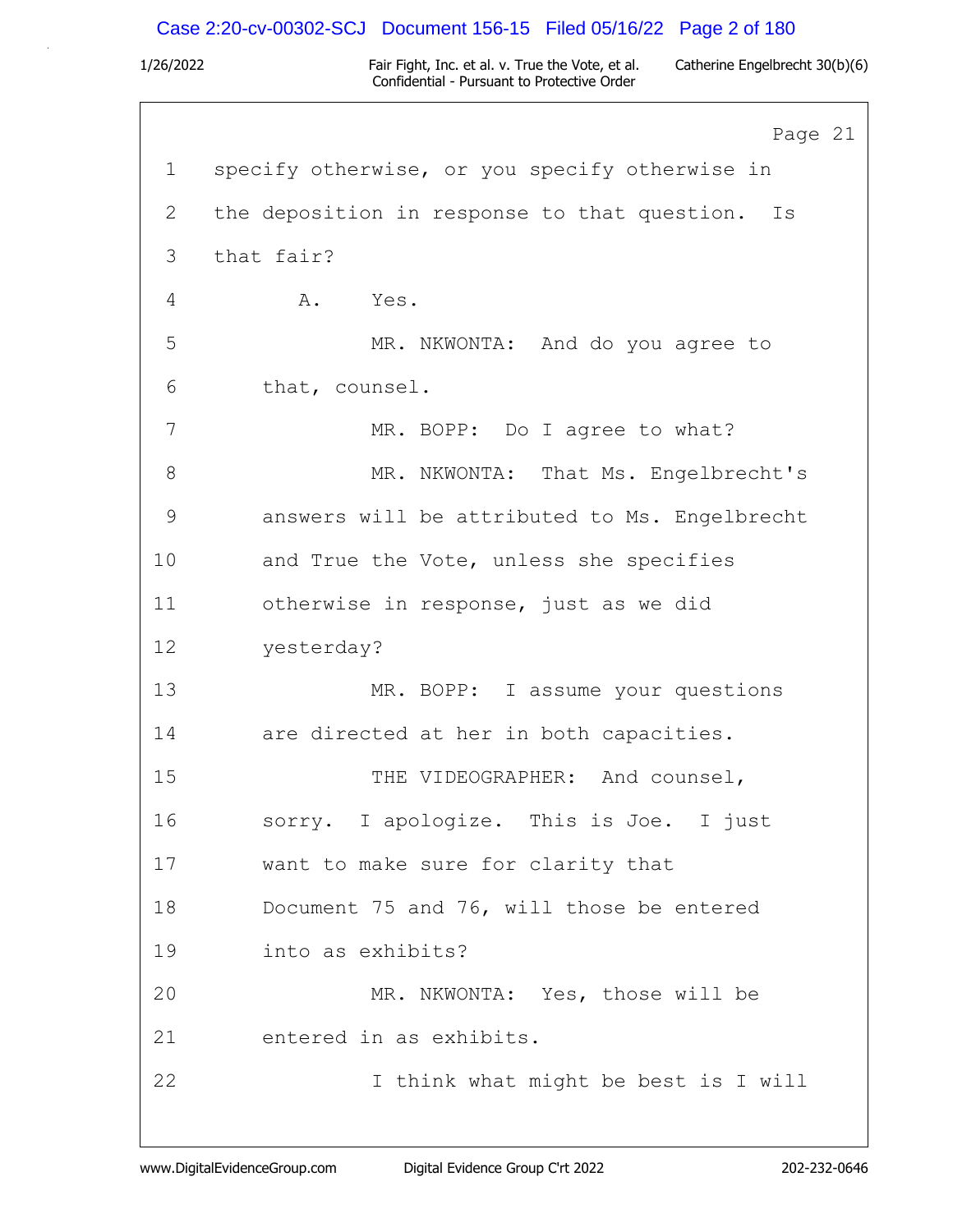# Case 2:20-cv-00302-SCJ Document 156-15 Filed 05/16/22 Page 3 of 180

|              | Page 22                                           |
|--------------|---------------------------------------------------|
| $\mathbf 1$  | continue to refer to them throughout the          |
| $\mathbf{2}$ | deposition as 75 and 76. And then we can          |
| 3            | decide after the fact whether we want to          |
| 4            | number them sequentially. Is that fair?           |
| 5            | THE VIDEOGRAPHER: Understood.                     |
| 6            | BY MR. NKWONTA:                                   |
| 7            | Ms. Engelbrecht, I want to start<br>$Q$ .         |
| 8            | with some background questions for you.           |
| $\mathsf 9$  | Where do you currently reside?                    |
| 10           | In Cat Spring, Texas.<br>Α.                       |
| 11           | Are you a Texas native?<br>$Q$ .                  |
| 12           | Α.<br>Yes.                                        |
| 13           | And what do you do for a living?<br>Q.            |
| 14           | In addition to my work with True the<br>Α.        |
| 15           | Vote, I am the co-founder of a healthcare fintech |
| 16           | software company.                                 |
| 17           | What is your role with True the<br>Q.             |
| 18           | Vote?                                             |
| 19           | I am both the founder of the<br>Α.                |
| 20           | organization and its current president.           |
| 21           | Sorry, I didn't hear the last bit of<br>Q.        |
| 22           | your answer. Do you mind repeating that?          |
|              |                                                   |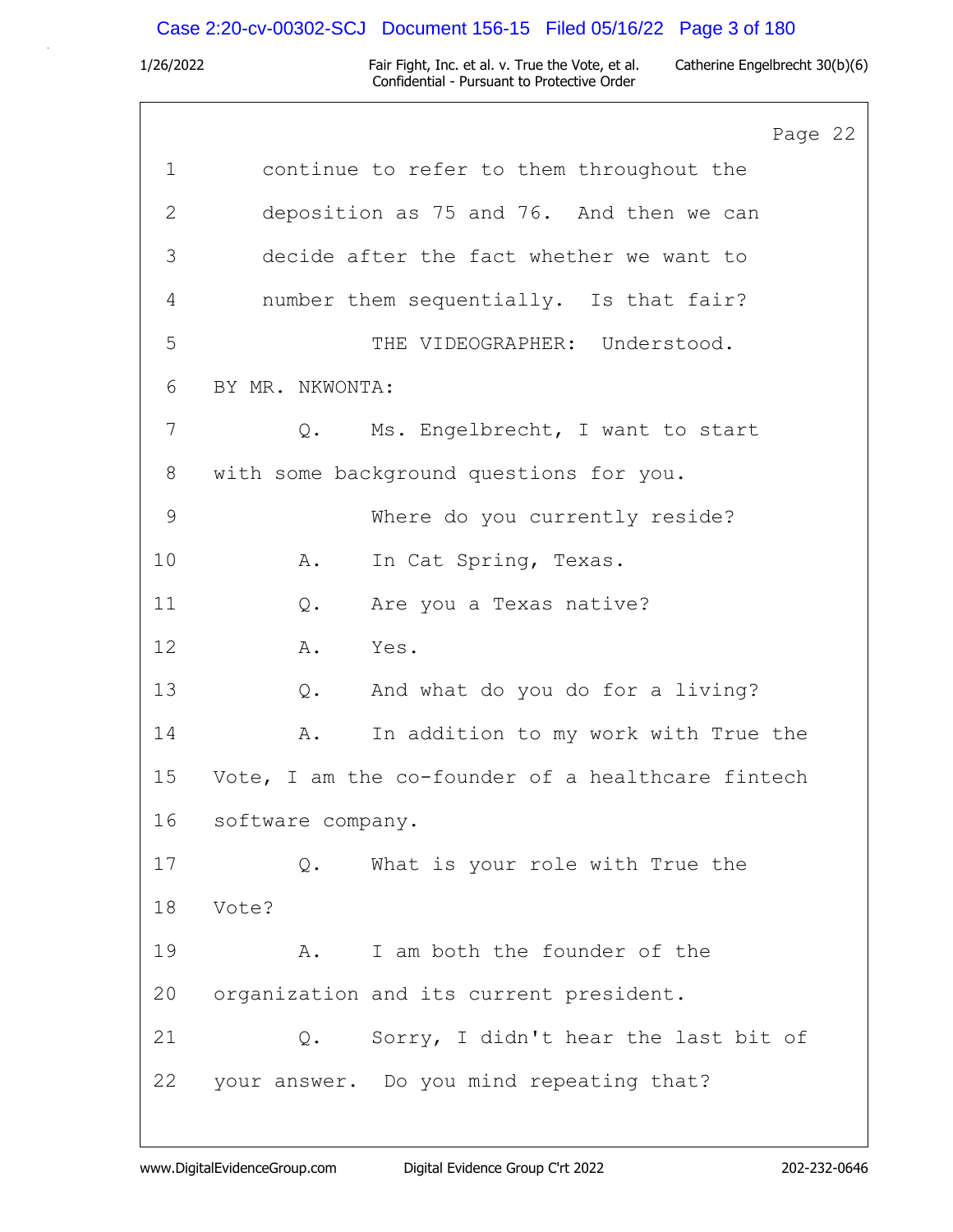# Case 2:20-cv-00302-SCJ Document 156-15 Filed 05/16/22 Page 4 of 180

|             | Page 23                                           |
|-------------|---------------------------------------------------|
| $\mathbf 1$ | A. So sorry. Sure, with respect to                |
| 2           | True the Vote, I am the founder of the            |
| 3           | organization and its current president.           |
| 4           | MR. BOPP: And, Catherine, please                  |
| 5           | don't interrupt him. Let -- if he needs to        |
| 6           | say something, just sit tight. Okay?              |
| 7           | THE WITNESS: Sure.                                |
| 8           | BY MR. NKWONTA:                                   |
| $\mathsf 9$ | When was True the Vote founded? You<br>Q.         |
| 10          | mentioned that you are the founder.               |
| 11          | When did you launch True the Vote?                |
| 12          | A. We started as a organization in late           |
| 13          | 2009 and filed official paperwork for its         |
| 14          | designation under the IRS rules as a nonprofit in |
| 15          | 2010, in the summer of 2010.                      |
| 16          | What was True the Vote's mission<br>Q.            |
| 17          | when the organization first launched in 2009 or   |
| 18          | 2010?                                             |
| 19          | We had learned that there were not<br>Α.          |
| 20          | enough poll watchers or poll workers broadly.     |
| 21          | And that seemed like a good project to take on    |
| 22          | just to encourage people to work in the polls.    |
|             |                                                   |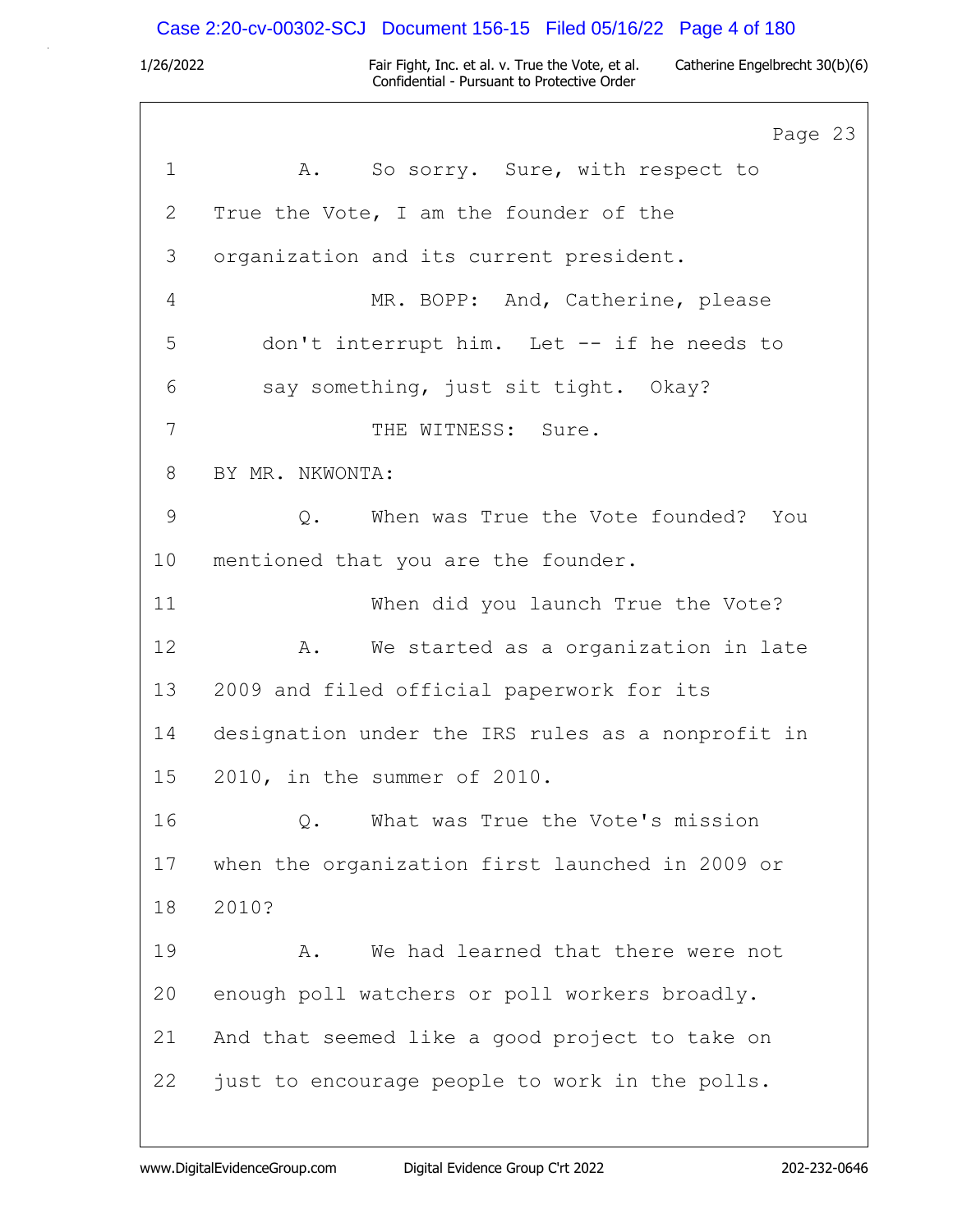### Case 2:20-cv-00302-SCJ Document 156-15 Filed 05/16/22 Page 5 of 180

1/26/2022 Fair Fight, Inc. et al. v. True the Vote, et al. Catherine Engelbrecht 30(b)(6) Confidential - Pursuant to Protective Order

Page 24 1 And then from there we became more aware of other 2 challenges in the system. 3 Q. And what types of activities did 4 True the Vote engage in when it first launched in 5 2009/2010? 6 A. First, understanding the process 7 where we started which was in Harris County, 8 Texas. 9 So, understanding the process of our 10 elections. Understanding the need for volunteers 11 and where those volunteers -- how they can be 12 placed and the rules around those placements. 13 And that was the origin of the organization and 14 our activities. 15 Q. You mentioned assessing the need for 16 volunteers and where those volunteers needed to 17 be placed. 18 In that initial period when you 19 launched True the Vote, where did you, your 20 organization determine the greatest needs were? 21 A. Well, to make that determination we 22 met with -- in Harris County there is a -- the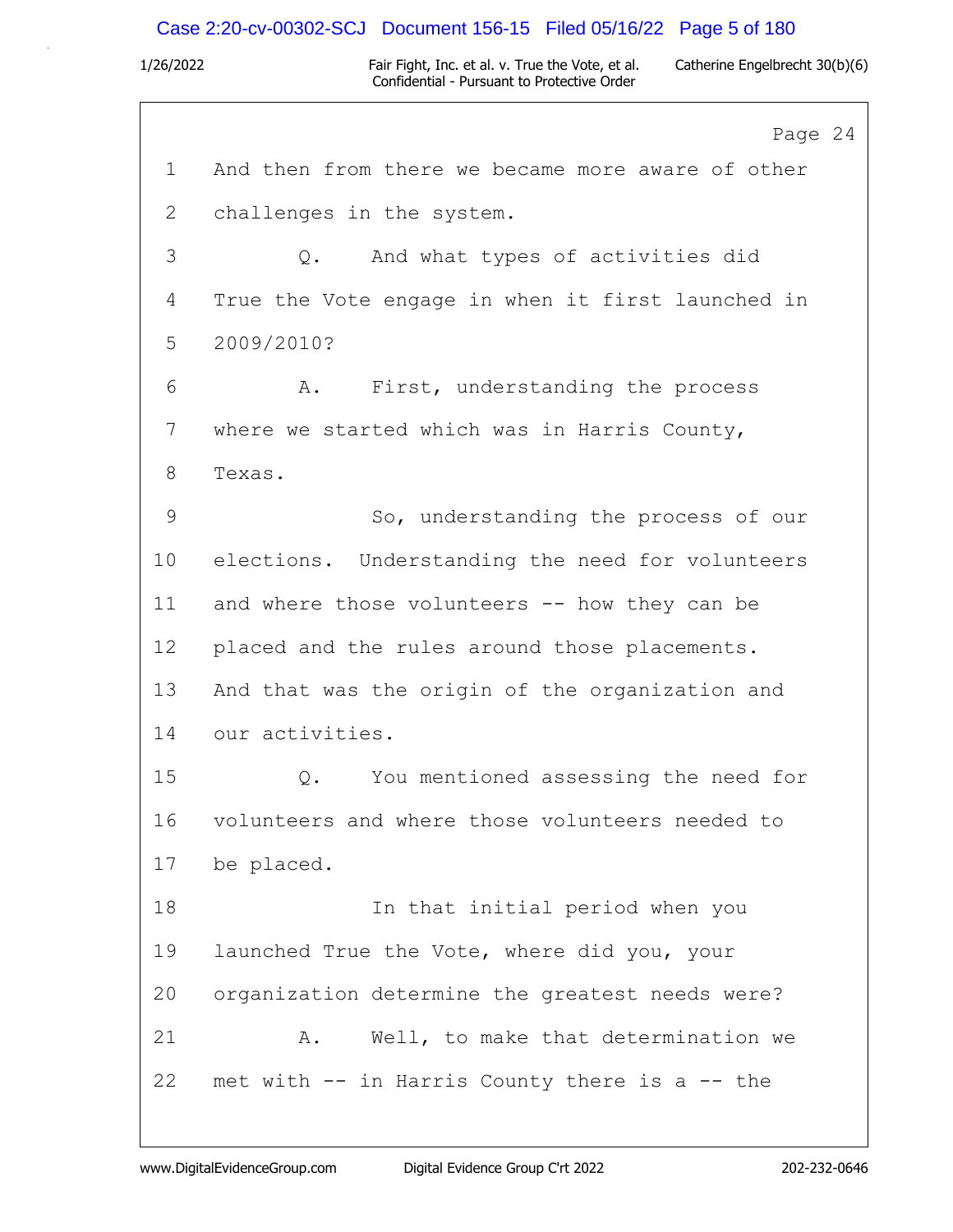# Case 2:20-cv-00302-SCJ Document 156-15 Filed 05/16/22 Page 6 of 180

|              | Page 35                                           |
|--------------|---------------------------------------------------|
| $\mathbf 1$  | terms of your role with the organization.         |
| $\mathbf{2}$ | How many employees did King Street                |
| 3            | Patriot have when the organization was first      |
| 4            | launched?                                         |
| 5            | Oh, first launched, none. We didn't<br>A.         |
| 6            | have any employees for several years.             |
| 7            | And did you ever have employees or<br>$Q$ .       |
| 8            | did you rely solely on volunteers and outside     |
| 9            | contractors?                                      |
| 10           | We did have, as I recall, one or two<br>Α.        |
| 11           | employees, but it was far and away run by         |
| 12           | volunteers.                                       |
| 13           | Were you also in charge of the<br>Q.              |
| 14           | day-to-day operations with respect to             |
| 15           | communications including press or other types of  |
| 16           | media?                                            |
| 17           | I would have certainly had a<br>Α.                |
| 18           | leadership role, or as I commented earlier, would |
| 19           | have made it a goal to always look at things that |
| 20           | were being published.                             |
| 21           | But it was, with King Street                      |
| 22           | particularly more volunteer oriented and less, or |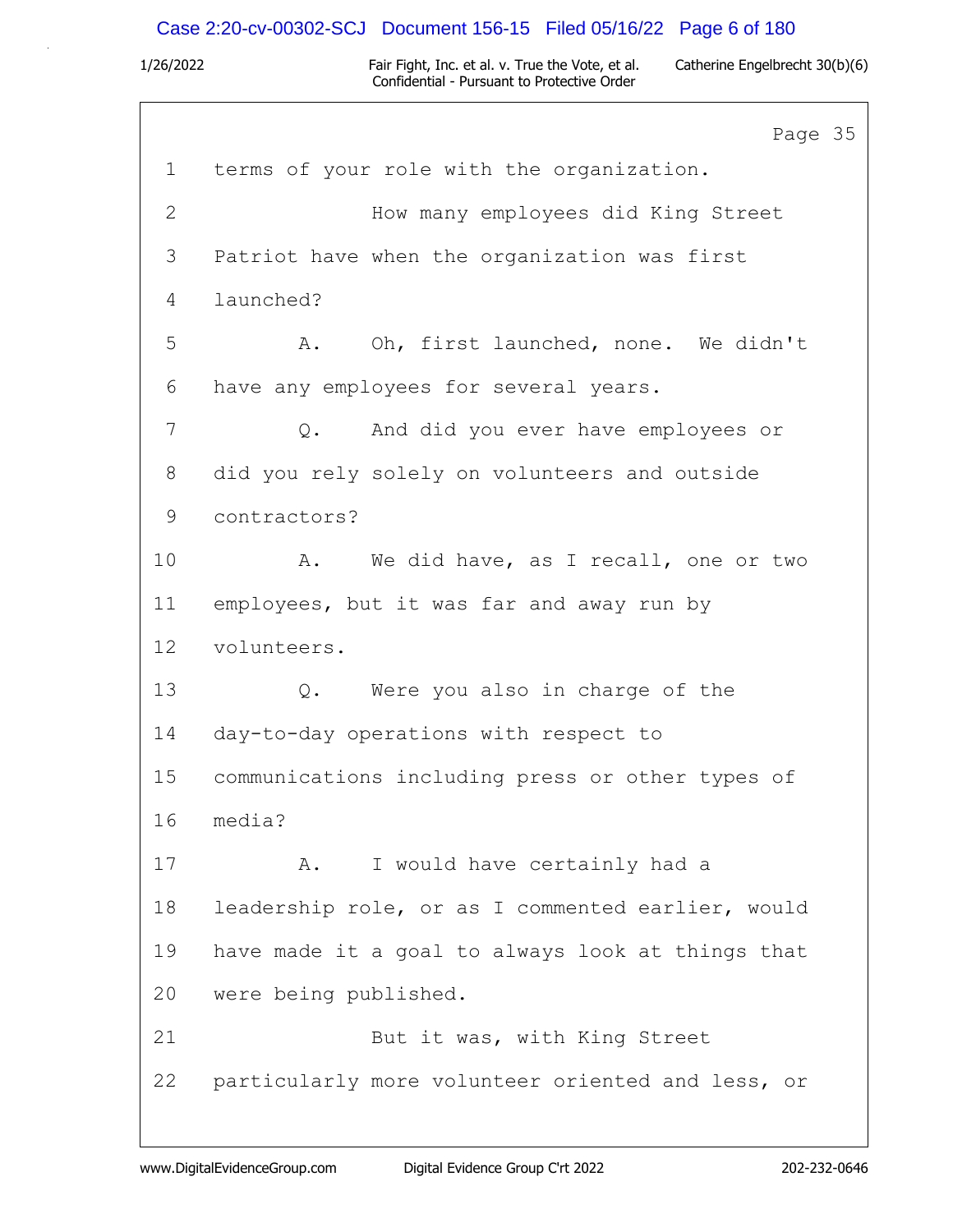## Case 2:20-cv-00302-SCJ Document 156-15 Filed 05/16/22 Page 7 of 180

1/26/2022 Fair Fight, Inc. et al. v. True the Vote, et al. Catherine Engelbrecht 30(b)(6) Confidential - Pursuant to Protective Order

Page 36 1 less structured. 2 Q. So, just to be a little bit more 3 specific, if there was a press release issued by 4 King Street Patriots, would that press release 5 have come from an employee or from you, or would 6 it have been something that you would have 7 overseen or supervised? 8 A. It could have -- really any of those 9 could have been accurate. It may have been 10 something that a volunteer wrote. It would 11 certainly have been something that I would have 12 wanted to have seen. 13 Although I can't attest to having 14 seen everything, unfortunately. 15 Q. The standard practice was to, -- was 16 for you to be able to approve all of the 17 communications and the media that would come out 18 of King Street Patriots, is that fair? 19 A. That was the goal. That was the 20 goal. 21 Q. Have you heard of the organization 22 called Time for a Hero?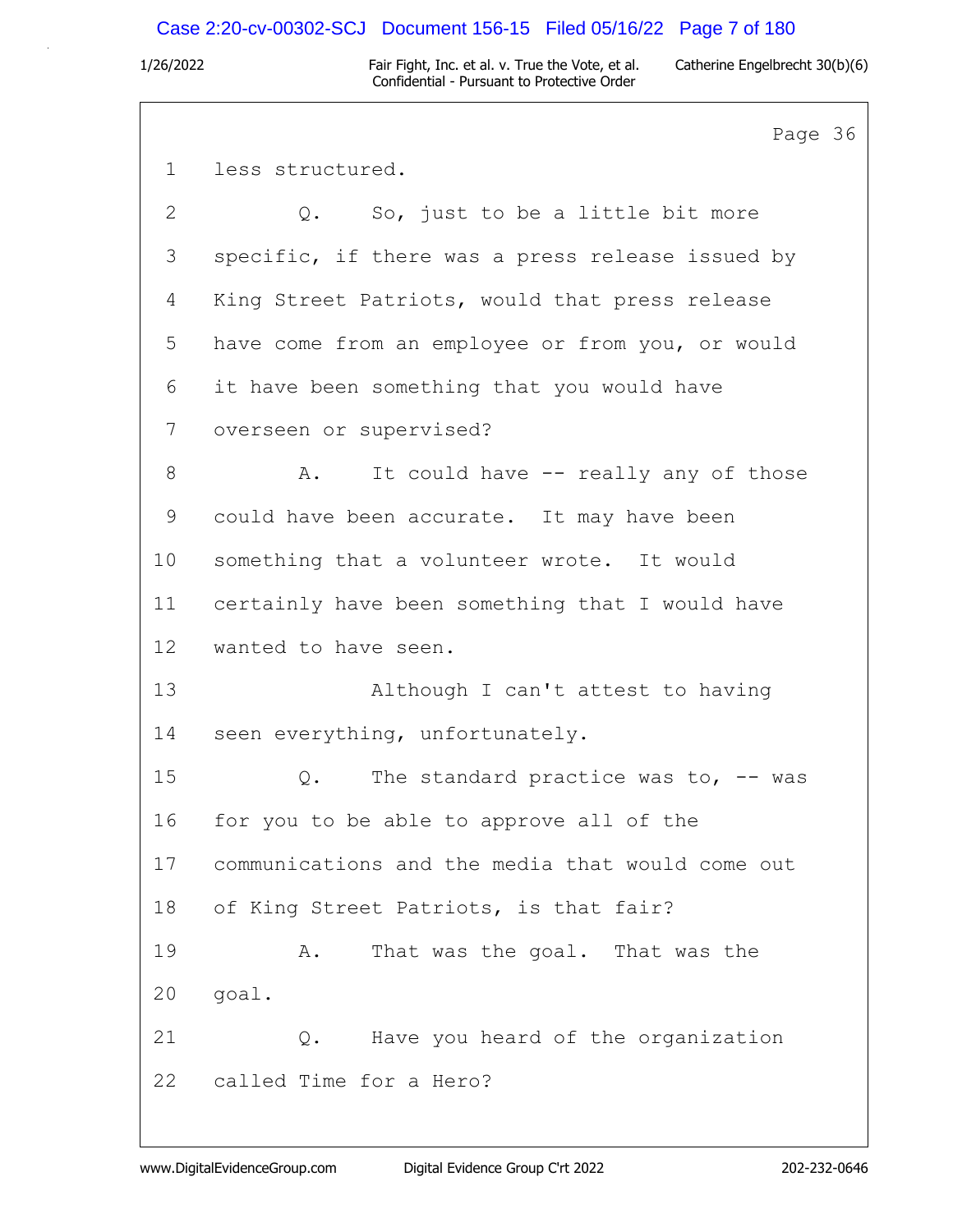# Case 2:20-cv-00302-SCJ Document 156-15 Filed 05/16/22 Page 8 of 180

| ſ<br>ı<br>∕<br>╭ |  |
|------------------|--|

1/26/2022 Fair Fight, Inc. et al. v. True the Vote, et al. Catherine Engelbrecht 30(b)(6) Confidential - Pursuant to Protective Order

 $7$ 

|              | Page 3                                          |
|--------------|-------------------------------------------------|
| $\mathbf 1$  | A.<br>Yes.                                      |
| $\mathbf{2}$ | And what is your connection to that<br>Q.       |
| 3            | organization?                                   |
| 4            | The organization no longer is<br>A.             |
| 5            | active, but that was an organization started by |
| 6            | myself and Gregg Phillips.                      |
| 7            | The purpose of that organization was            |
| 8            | to assist with the needs of Special Forces      |
| 9            | Veterans. And it started out sort of broadly    |
| 10           | looking to support the needs that ultimately    |
| 11           | turned into sort of a medical missions driven   |
| 12           | program.                                        |
| 13           | And it was $--$                                 |
| 14           | When $did$ --<br>Q.                             |
| 15           | Sorry, go ahead.<br>Α.                          |
| 16           | Q. No, you finish your answer.                  |
| 17           | It was -- well, I was about to say<br>Α.        |
| 18           | I'm not even really -- I don't quite remember   |
| 19           | when it started or ended. It was -- I'm sorry,  |
| 20           | please ask your question.                       |
| 21           | I was going to ask when it started.<br>Q.       |
| 22           | Let me think. $20 - I$ don't clearly<br>Α.      |
|              |                                                 |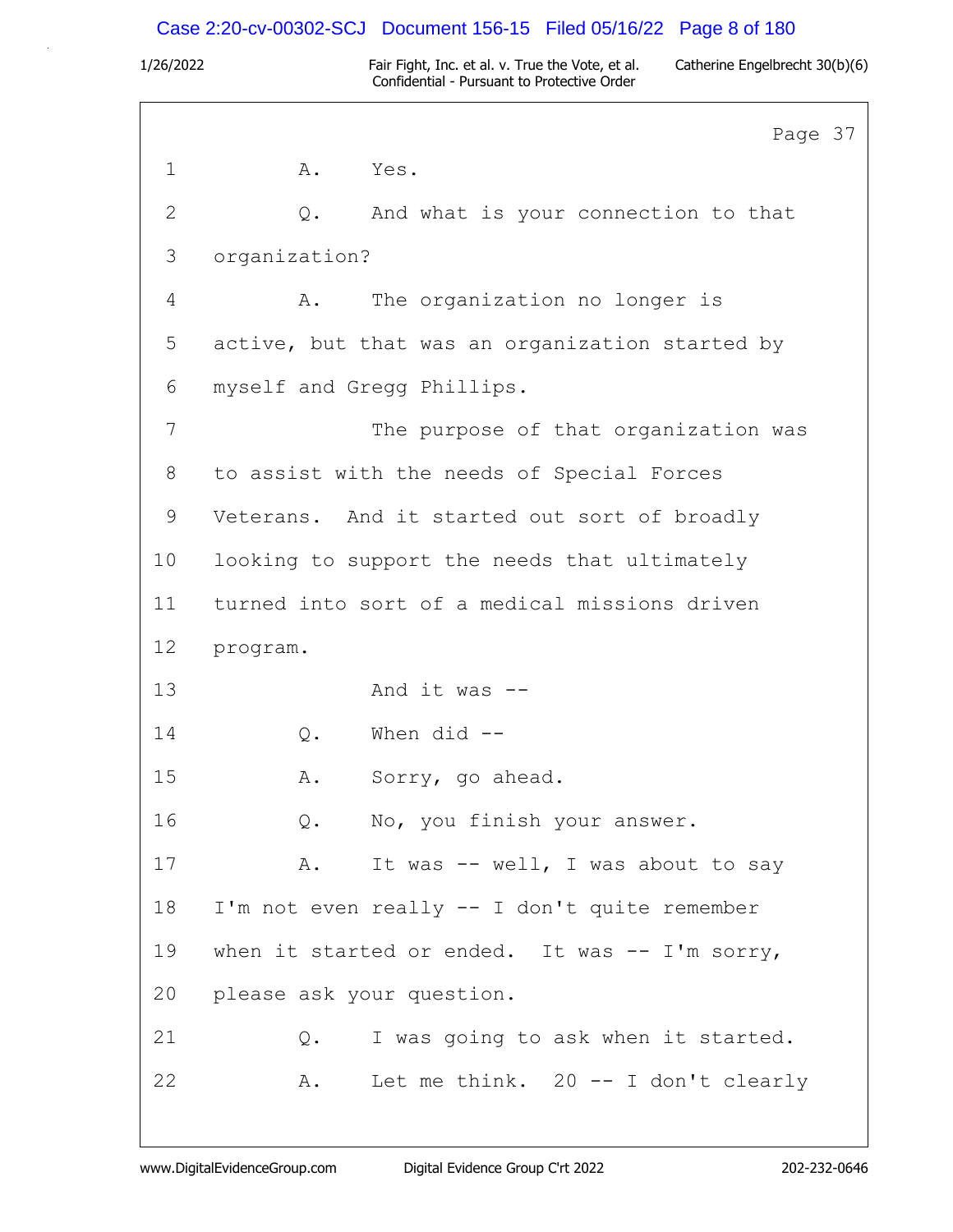# Case 2:20-cv-00302-SCJ Document 156-15 Filed 05/16/22 Page 9 of 180

|    | Page 38                                           |
|----|---------------------------------------------------|
| 1  | remember, is probably my best answer. 2018'ish,   |
| 2  | 2019. But, I don't clearly remember.              |
| 3  | So, after 2015, is that fair to say?<br>Q.        |
| 4  | Α.<br>Yes, yes.                                   |
| 5  | Q. And is that organization still in              |
| 6  | existence or still in operation?                  |
| 7  | Α.<br>No.                                         |
| 8  | Q. When did the organization cease                |
| 9  | to -- cease all operations, I should say?         |
| 10 | A. As a practical matter we stopped               |
| 11 | doing -- we stopped doing activities, I guess, in |
| 12 | 2020, in late 2019 and early 2020.                |
| 13 | But then submitted paperwork to the               |
| 14 | IRS, the final tax filing and so forth in 2020.   |
| 15 | And why did the organization cease<br>Q.          |
| 16 | operations?                                       |
| 17 | We had the $-$ for a variety of<br>Α.             |
| 18 | reasons. The hope of the organization was to      |
| 19 | support the medical needs or certain of the       |
| 20 | medical needs of Special Forces Veterans with     |
| 21 | traumatic brain juries. And that is a tall        |
| 22 | order.                                            |
|    |                                                   |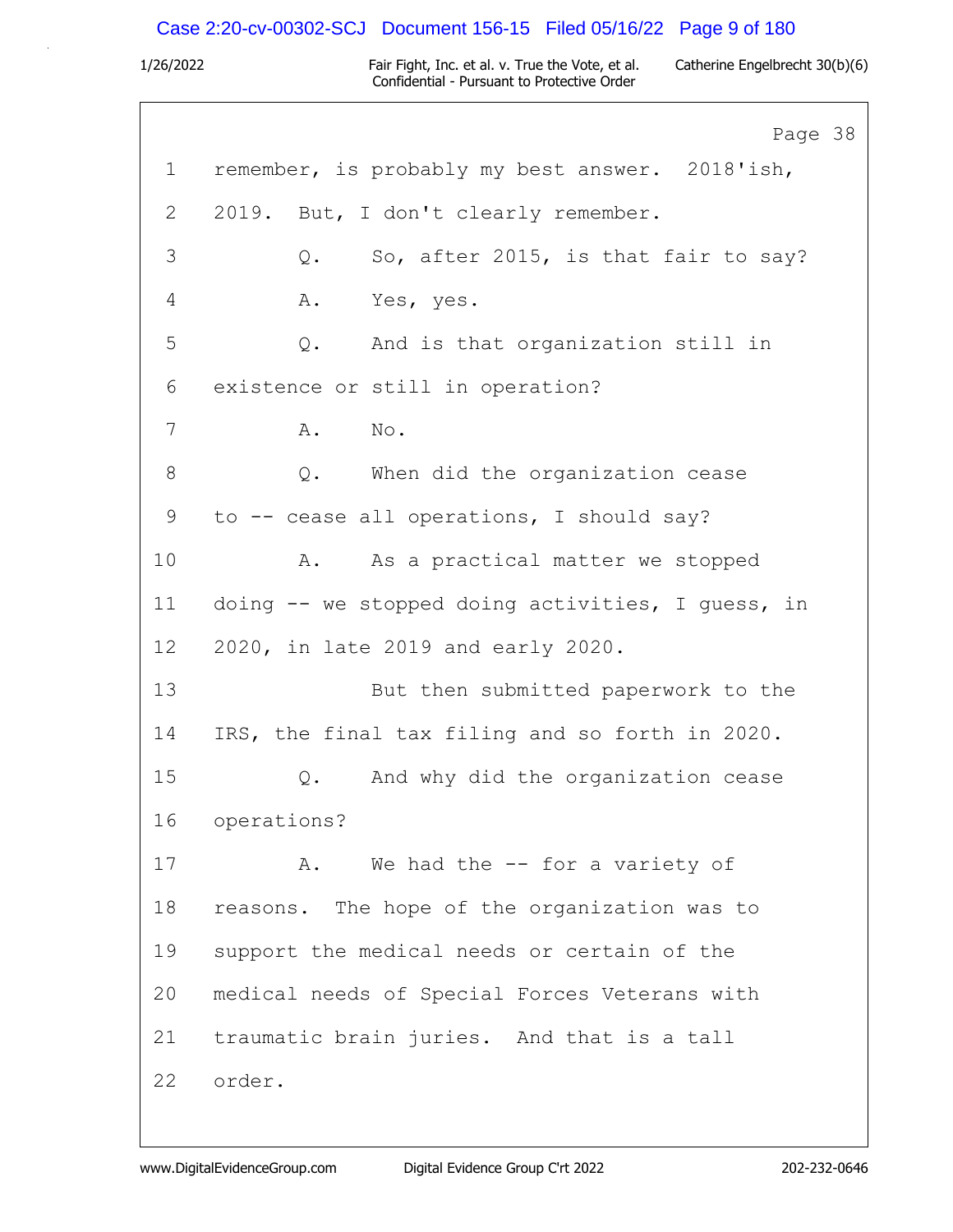# Case 2:20-cv-00302-SCJ Document 156-15 Filed 05/16/22 Page 10 of 180

|              | Page 39                                           |
|--------------|---------------------------------------------------|
| $\mathbf 1$  | There is a lot of things that you                 |
| $\mathbf{2}$ | don't think about that will come with that. And   |
| 3            | so, and there is so many new organizations that   |
| 4            | were better equipped to, I think, handle that.    |
| 5            | And you know, we were just doing                  |
| 6            | what we could. I think we helped other            |
| 7            | organizations kind of find their footing but then |
| 8            | at that point there was no real need for us to    |
| 9            | continue on.                                      |
| 10           | Sounds like a lot of work.<br>Q.                  |
| 11           | You know, it is, it is a lot. It is<br>Α.         |
| 12           | a lot.                                            |
| 13           | What was your role within Time for a<br>Q.        |
| 14           | Hero?                                             |
| 15           | I don't remember the structural --<br>Α.          |
| 16           | my structural designation in terms of the         |
| 17           | paperwork. I don't remember if I was president    |
| 18           | or vice president.                                |
| 19           | But it was very sort of equally,                  |
| 20           | equally yoked between Greg Phillips and myself.   |
| 21           | And primarily what I did was support the, support |
| 22           | the intake, the review of applications for        |
|              |                                                   |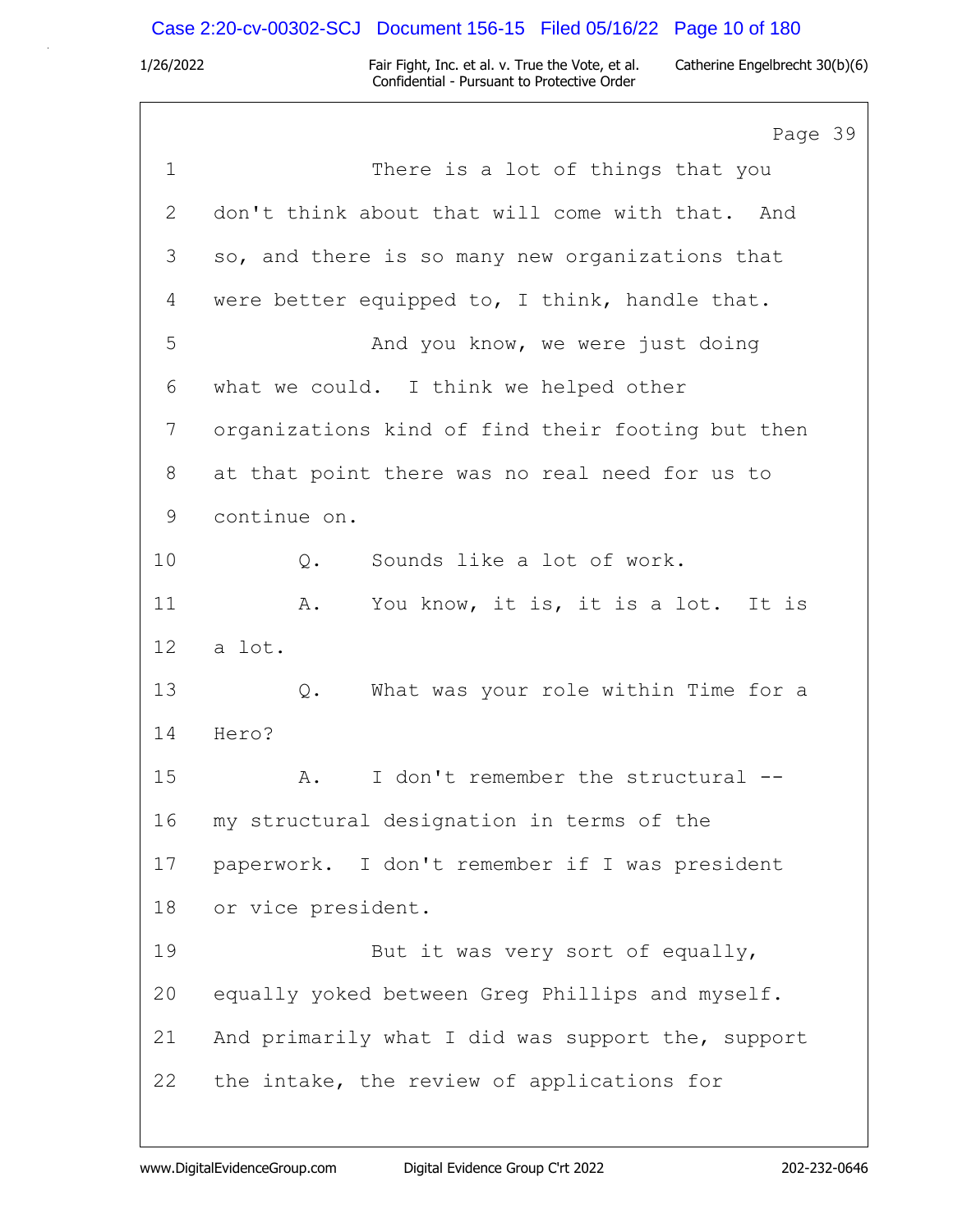## Case 2:20-cv-00302-SCJ Document 156-15 Filed 05/16/22 Page 11 of 180

1/26/2022 Fair Fight, Inc. et al. v. True the Vote, et al. Catherine Engelbrecht 30(b)(6) Confidential - Pursuant to Protective Order

Page 43 1 contractor, were both veterans themselves and 2 very single-minded in their desire to 3 communicate. 4 And so they oftentimes just 5 communicated without --  $6 \qquad Q.$  And again  $-$ 7 A. -- clear oversight from the Board. 8 Q. And would they communicate on their 9 own behalf or on behalf of Time for a Hero? 10 A. I did not -- I have not seen 11 everything that was ever put out. 12 I would, I would venture to say that 13 it would -- their approach would have found it to 14 be a little bit of both. That they would have 15 communicated personally with their own 16 experiences and then on behalf of the 17 organization. 18 Q. And would you have seen all of the 19 communications that have come out from Time for a 20 Hero? 21 A. No. No, I would -- I don't think 22 so.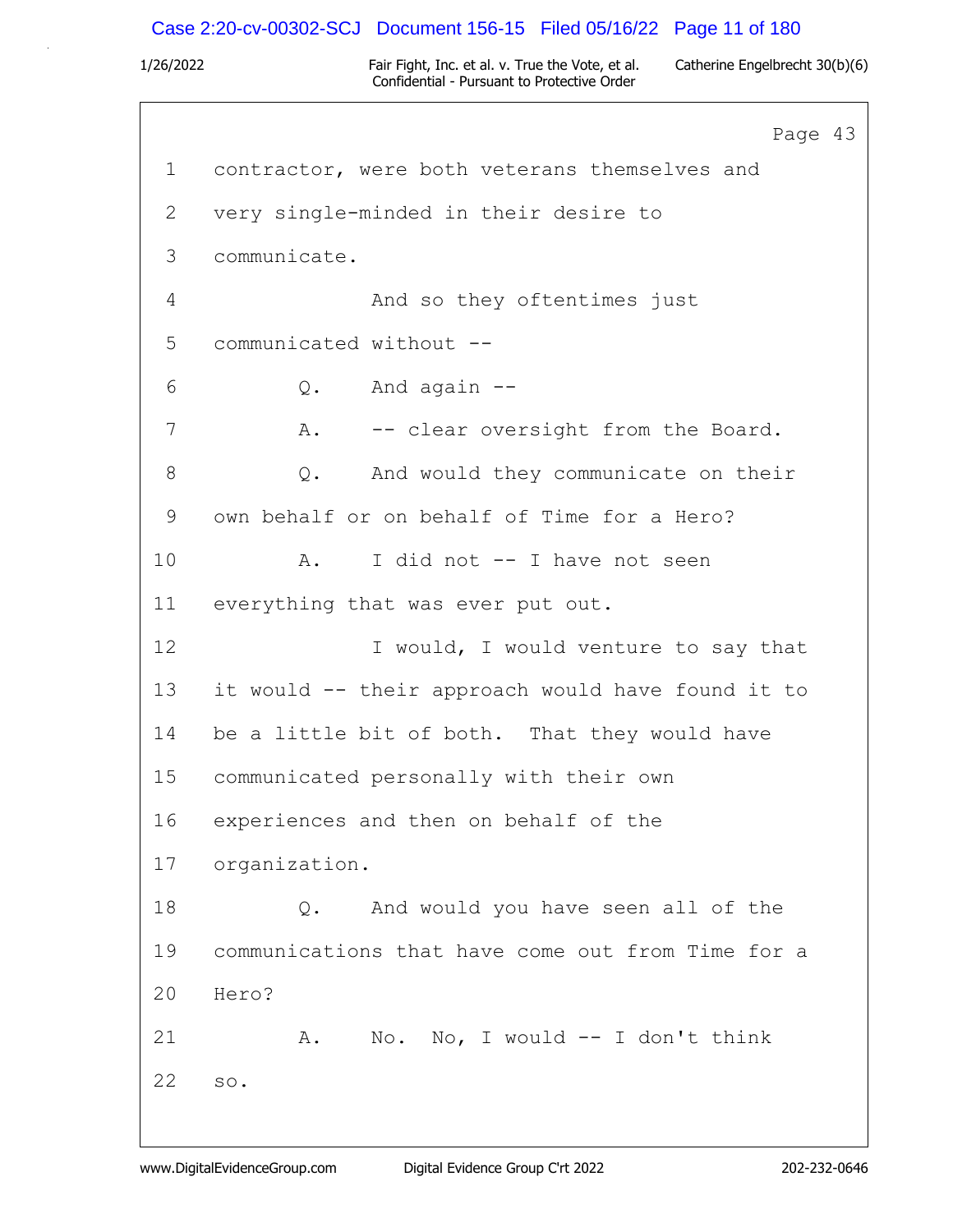# Case 2:20-cv-00302-SCJ Document 156-15 Filed 05/16/22 Page 12 of 180

|              | Page 44                                            |
|--------------|----------------------------------------------------|
| $\mathbf 1$  | Do you have access to any of the<br>Q.             |
| $\mathbf{2}$ | organizations' press releases or statements?       |
| 3            | I may have some. I don't have all.<br>Α.           |
| 4            | Certainly I don't have all. I don't have access    |
| 5            | to any of the social media stuff anymore.          |
| 6            | Did you at any point have access to<br>Q.          |
| 7            | any of the organizations' social media accounts?   |
| $8\,$        | I would have known their log-ins. I<br>Α.          |
| $\mathsf 9$  | never posted anything that I recall.               |
| 10           | But in the later periods of the                    |
| 11           | organization, the individual who was organizing    |
| 12           | that or was overseeing the operation used it $-$ - |
| 13           | changed the passwords and we didn't have them.     |
| 14           | So, the two gentlemen that you spoke<br>Q.         |
| 15           | of who were also involved with the organization,   |
| 16           | what were their names?                             |
| 17           | The first gentleman who ran the<br>Α.              |
| 18           | organization for a period was Travis -- I cannot   |
| 19           | remember his last name. I apologize. And then      |
| 20           | the second gentleman was short lived. His name     |
| 21           | escapes me. I apologize. I don't recall his        |
| 22           | name. I should. I just don't. It is not coming     |
|              |                                                    |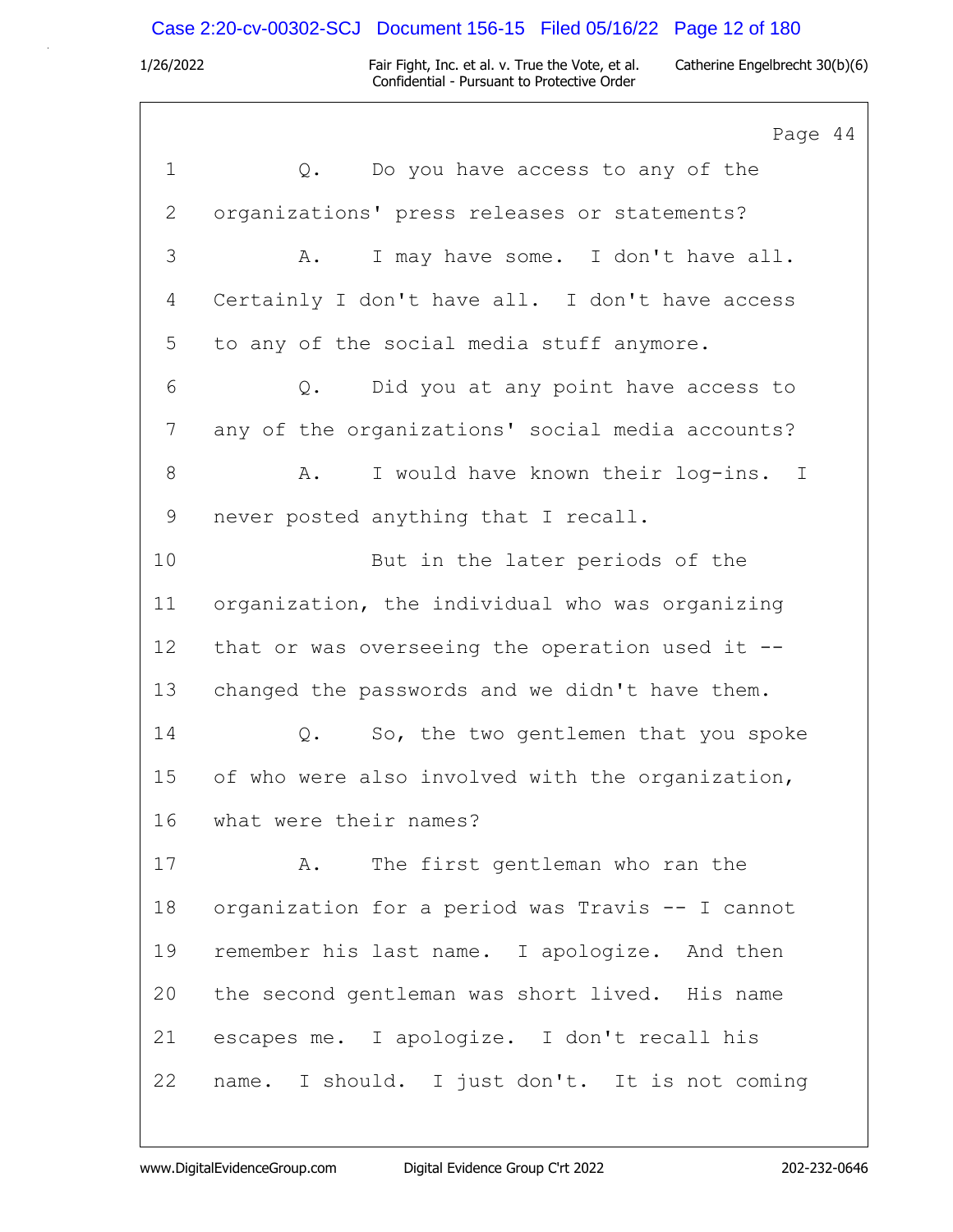## Case 2:20-cv-00302-SCJ Document 156-15 Filed 05/16/22 Page 13 of 180

1/26/2022 Fair Fight, Inc. et al. v. True the Vote, et al. Catherine Engelbrecht 30(b)(6) Confidential - Pursuant to Protective Order

Page 45 1 to me right now. 2 Q. What was his position? 3 MR. BOPP: I have to unmute myself. 4 I would like to talk to my client for one 5 minute here. 6 So, if Catherine, you would turn off 7 your video and your audio, I will do the same 8 and I will call you. 9 MR. NKWONTA: Mr. Bopp --10 THE WITNESS: Okay. 11 MR. NKWONTA: Mr. Bopp, I, I assert 12 an objection to you conferring with your 13 client about a pending question. As you know 14 that is improper under the federal rules, and 15 I would ask that you allow -- 16 MR. BOPP: You can purport to 17 instruct me however you wish. Good-bye. 18 THE VIDEOGRAPHER: Counsel, do you 19 want to go off the record? 20 MS. BRYAN: Are we still on the 21 record? 22 MR. NKWONTA: No, I believe Joe said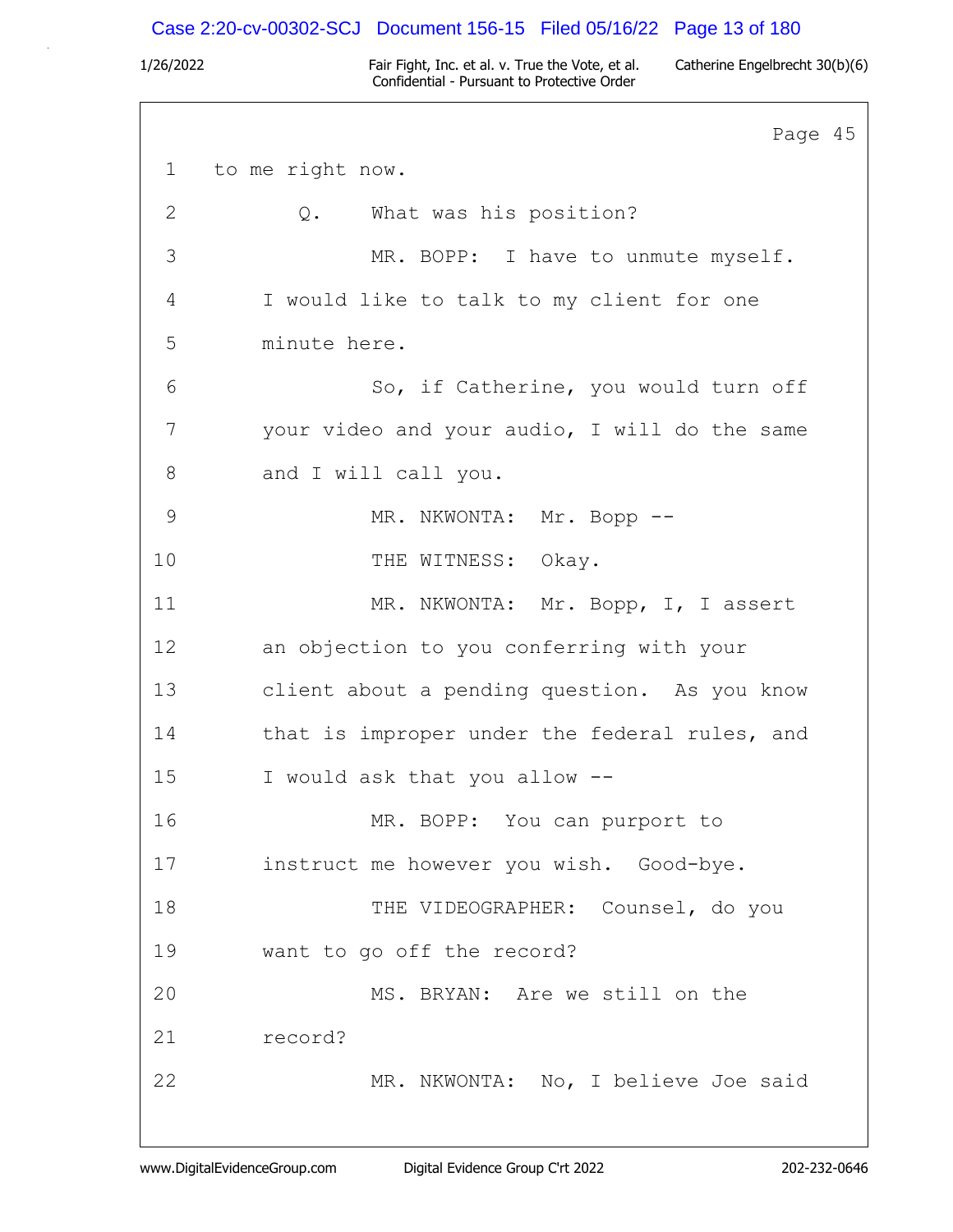### Case 2:20-cv-00302-SCJ Document 156-15 Filed 05/16/22 Page 14 of 180

1/26/2022 Fair Fight, Inc. et al. v. True the Vote, et al. Catherine Engelbrecht 30(b)(6) Confidential - Pursuant to Protective Order

Page 46 1 we are off the record. 2 MS. BRYAN: I would recommend that 3 you stay on the record and record the time 4 that Bob left and the time Bob comes back on. 5 MR. NKWONTA: We can do that, but 6 that will still be reflected on the -- 7 whether we are on or off the record, right? 8 MS. BRYAN: Well, that is true. You 9 are right. 10 MR. NKWONTA: So, let's go off the 11 record just to save time. 12 THE VIDEOGRAPHER: We are now going 13 off the video record, the time is 8:50 a.m. 14 (Recess taken -- 8:50 a.m.) 15 (After recess -- 8:55 a.m.) 16 THE VIDEOGRAPHER: We are now going 17 back on the video record. The time is 18 8:55 a.m. 19 BY MR. NKWONTA: 20 Q. Ms. Engelbrecht, we just took a 21 short break. Now we are back on the record. 22 Do you recognize that you are still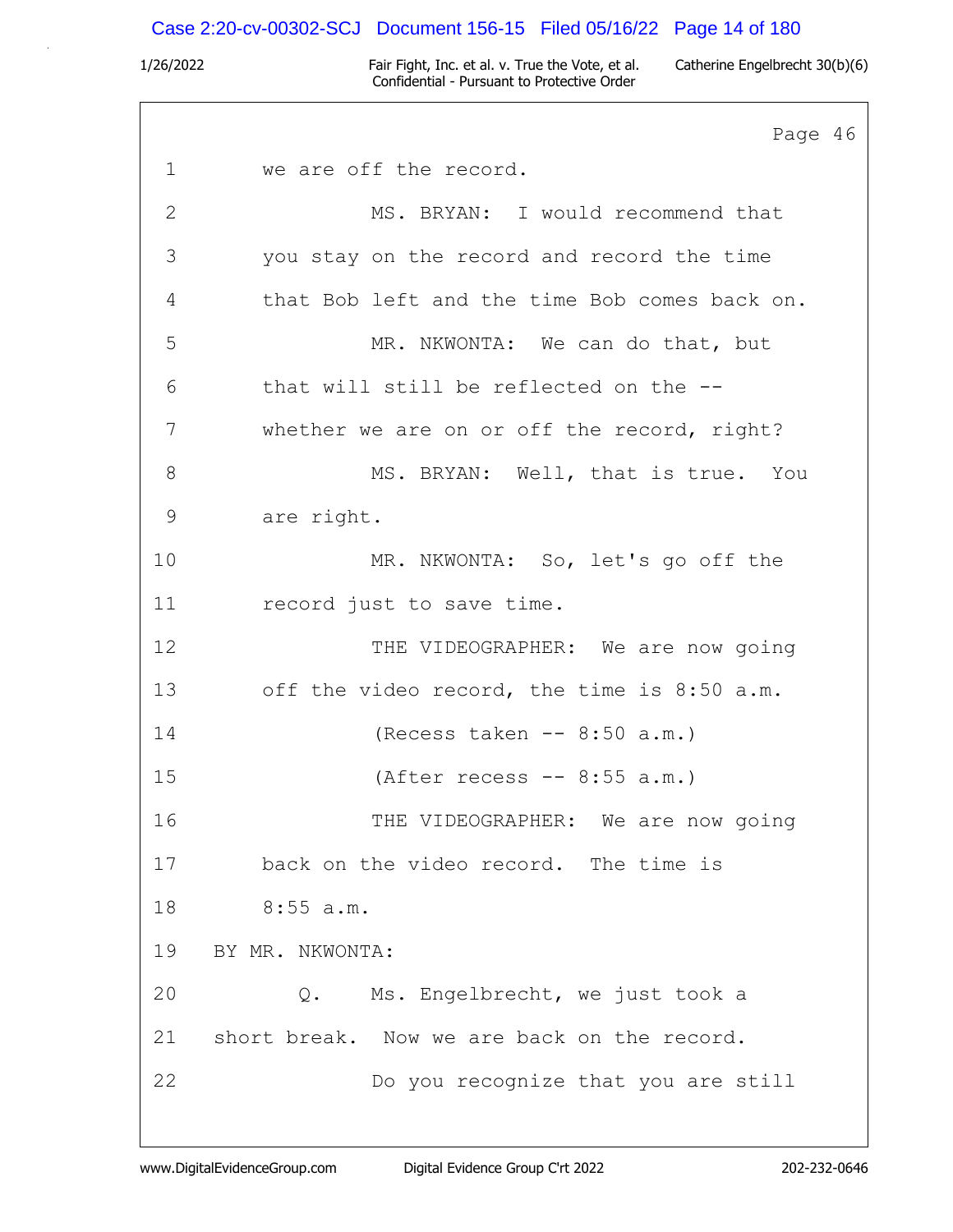## Case 2:20-cv-00302-SCJ Document 156-15 Filed 05/16/22 Page 15 of 180

1/26/2022 Fair Fight, Inc. et al. v. True the Vote, et al. Catherine Engelbrecht 30(b)(6) Confidential - Pursuant to Protective Order

Page 47 1 under oath? 2 A. Yes. 3 Q. During the break, did you discuss 4 with your counsel any of the questions that I 5 asked or the response to the question that I had 6 asked before you took a break? 7 And I'm asking this without 8 disclosing the, what you actually discussed. I'm 9 asking whether you discussed the content of the 10 question that I asked before we took a break? 11 A. No. 12 Q. So, you did not discuss any of my 13 questions about Time for a Hero before we took a 14 break? 15 A. No. 16 Q. During that break you did not 17 discuss any of the questions that I asked 18 regarding Time for a Hero with Mr. Bopp? 19 A. No. 20 MR. NKWONTA: Okay. Joe, could we 21 pull up Exhibit 74, please. 22 (Exhibit 74 marked for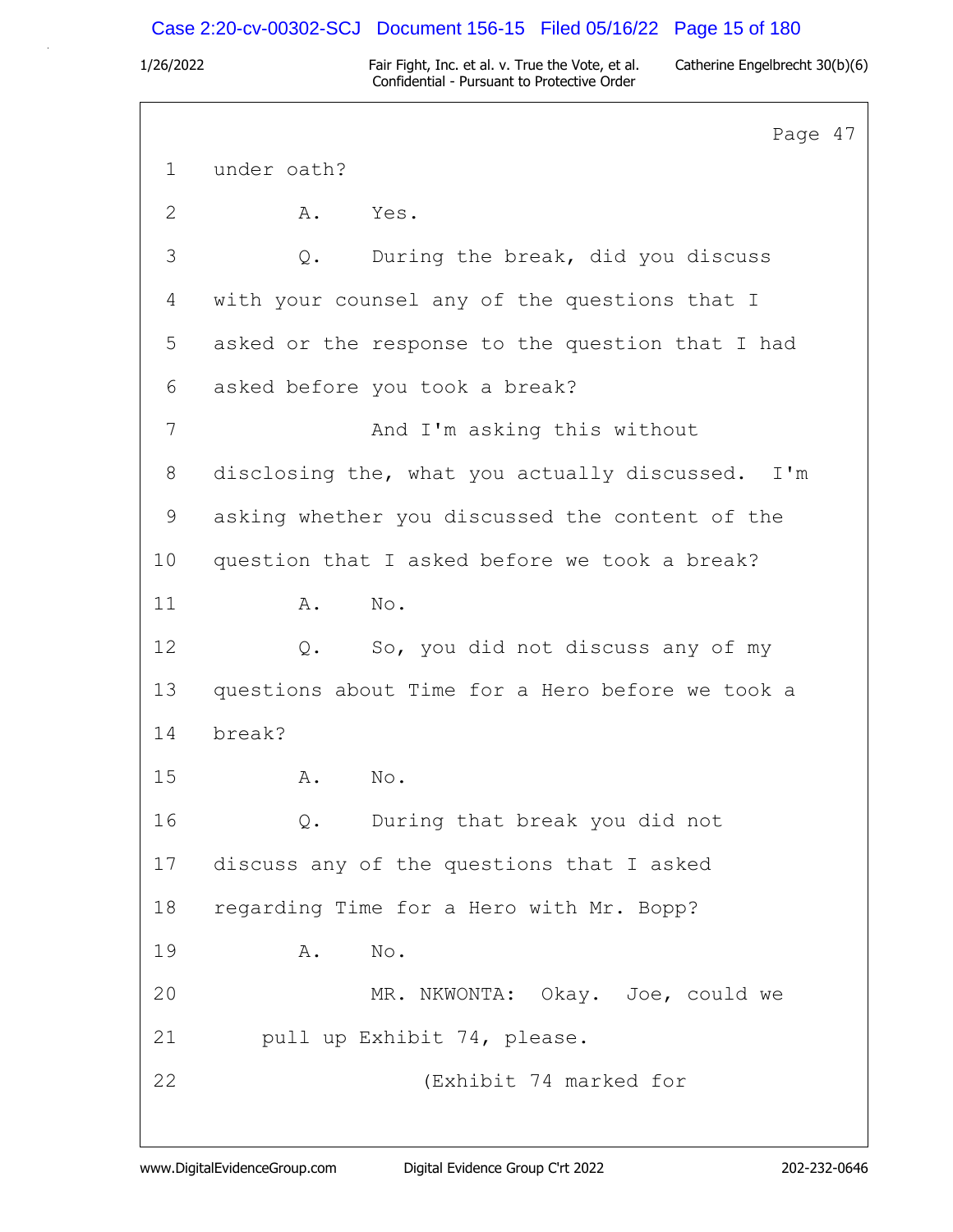## Case 2:20-cv-00302-SCJ Document 156-15 Filed 05/16/22 Page 16 of 180

1/26/2022 Fair Fight, Inc. et al. v. True the Vote, et al. Catherine Engelbrecht 30(b)(6) Confidential - Pursuant to Protective Order

Page 60 1 volunteers working inside of elections. 2 And the thought behind the outreach 3 was that these were folks that are very good at 4 chain of command, at understanding process. 5 And in our experience they make 6 great volunteers for these kinds of things, 7 because often when you have people who are very 8 well intended, but they are not as familiar with 9 that construct of, you know, ordered processing 10 and very observant of standards and time periods 11 in which things must be reported in an orderly 12 fashion, that can throw people. 13 And for people that come out of 14 backgrounds that are more oriented towards that 15 chain of command, that works, they do really 16 well. And so that was the thought behind 17 Continue to Serve. 18 MR. NKWONTA: Joe, can you pull up 19 Exhibit 65 or Document 65. 20 (Exhibit 65 marked for 21 identification.) 22 BY MR. NKWONTA: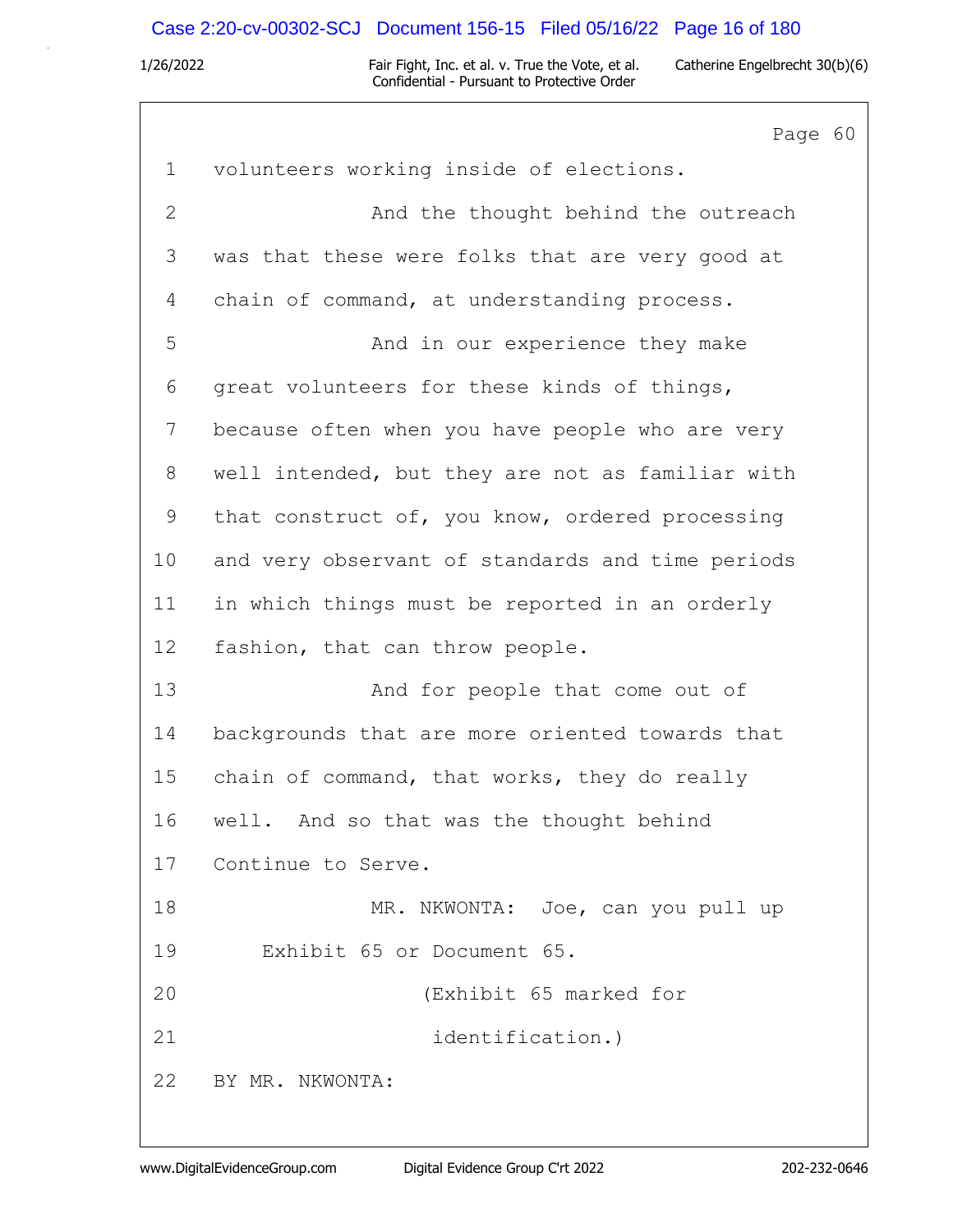# Case 2:20-cv-00302-SCJ Document 156-15 Filed 05/16/22 Page 17 of 180

|             | Page 61                                           |
|-------------|---------------------------------------------------|
| $\mathbf 1$ | Q. Ms. Engelbrecht, Document 65 is a              |
| 2           | transcript of a statement that you made which we  |
| 3           | had transcribed and which we -- which True the    |
| 4           | Vote acknowledged in response to one of our       |
| 5           | requests for admission that this was a correct -- |
| 6           | it is a true and correct transcript.              |
| 7           | MR. NKWONTA: Joe, can you go to --                |
| 8           | MR. BOPP: I'm sorry, I have a                     |
| $\mathsf 9$ | question. I didn't understand what you just       |
| 10          | said.                                             |
| 11          | What is the date of this, did you                 |
| 12          | say?                                              |
| 13          | MR. NKWONTA: The date of this                     |
| 14          | transcript?                                       |
| 15          | MR. BOPP: Yes. You gave a date.                   |
| 16          | MR. NKWONTA: August 13, 2021.                     |
| 17          | MR. BOPP: Okay, all right, thank                  |
| 18          | you. Sorry, I didn't understand what you          |
| 19          | said.                                             |
| 20          | MR. NKWONTA: Joe, can you go to the               |
| 21          | second page of this transcript.                   |
| 22          | BY MR. NKWONTA:                                   |
|             |                                                   |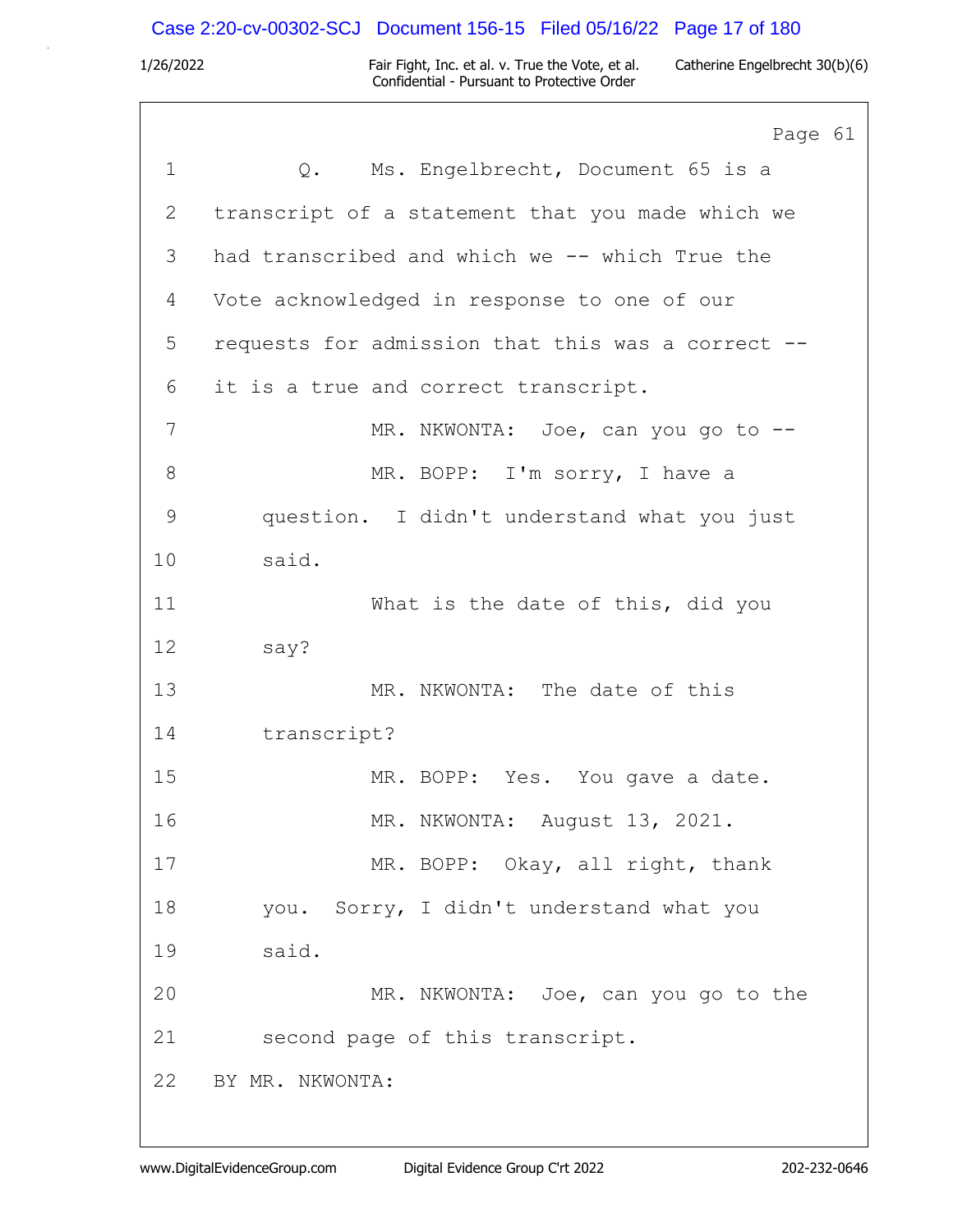### Case 2:20-cv-00302-SCJ Document 156-15 Filed 05/16/22 Page 18 of 180

1/26/2022 Fair Fight, Inc. et al. v. True the Vote, et al. Catherine Engelbrecht 30(b)(6) Confidential - Pursuant to Protective Order

Page 62 1 Q. Ms. Engelbrecht, can you read this 2 second paragraph into the record. 3 A. "Of interest here, we have a new 4 initiative called Continue to Serve which is 5 about recruiting veterans and first responders to 6 work inside the polls. You want to talk about 7 people who understand and respect law and order 8 and chain of command, you get Seals in the polls. 9 "And they're going to say no, no, 10 that is not -- this is what it says and this is, 11 this is how we're going to play the show. And 12 that's what we need." 13 Q. When you were making this statement 14 and when you were referring to Seals in the 15 polls, who did you envision them referring to or 16 interacting with? 17 A. Well -- I'm sorry. Can you repeat 18 the question? 19 Q. Sure. Who did you envision -- when 20 you were making the statement, who did you 21 envision the Seals interacting with or talking 22 to?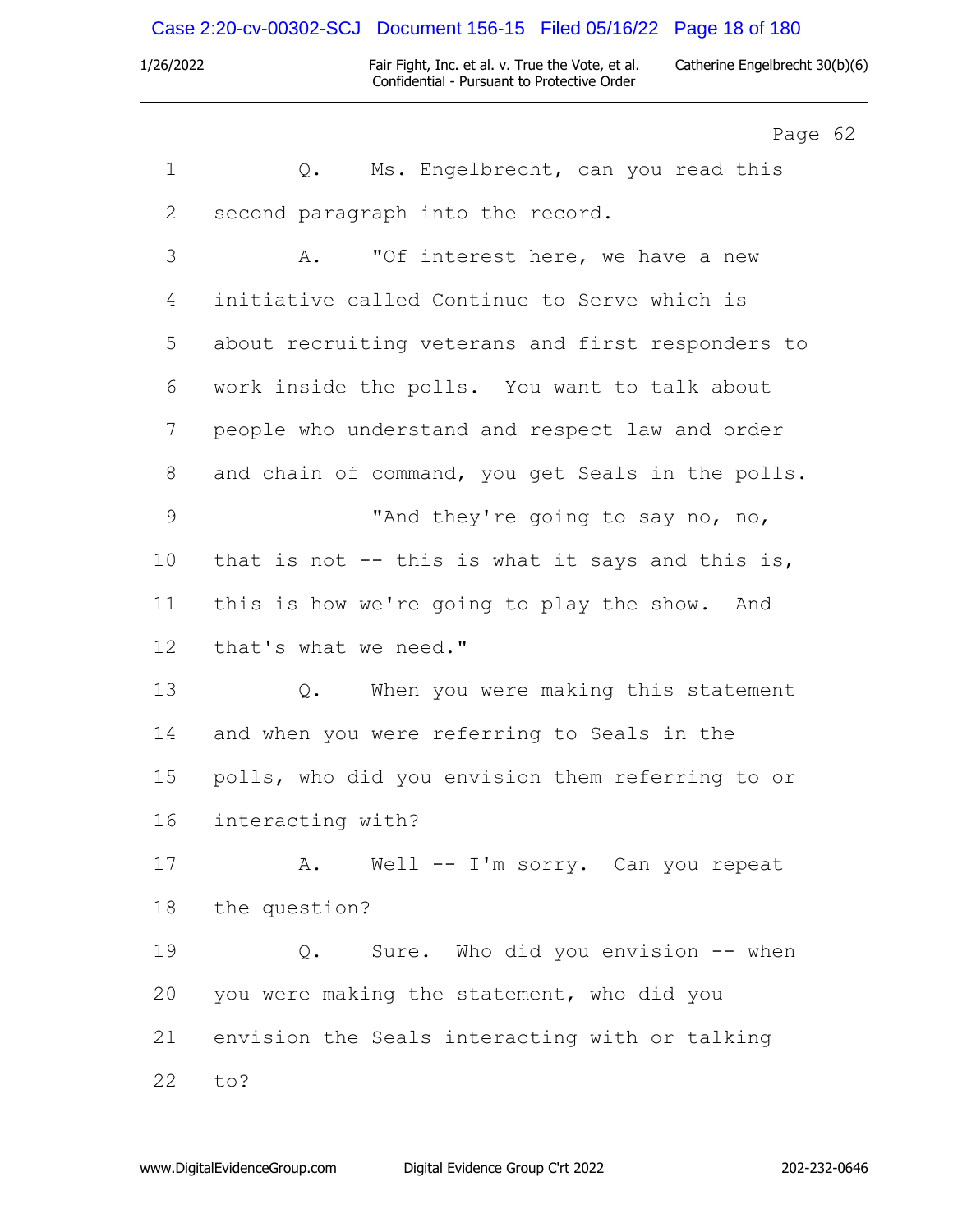# Case 2:20-cv-00302-SCJ Document 156-15 Filed 05/16/22 Page 19 of 180

|              | Page 63                                          |
|--------------|--------------------------------------------------|
| $\mathbf 1$  | Depending upon the capacity in which<br>Α.       |
| $\mathbf{2}$ | they were working, things can get very confusing |
| 3            | in polling places. And the thought was just the  |
| 4            | individuals that are, as I say here, familiar    |
| 5            | with that kind of law of order and chain of      |
| 6            | command and understanding process are very       |
| 7            | decisive in their, this is how we need to do     |
| 8            | this, this is what the rules say.                |
| $\mathsf 9$  | So, I'm familiar with this entire                |
| 10           | situation and how this came about. And I would   |
| 11           | say that, you know, it was taken out of context. |
| 12           | That is, what I have just explained to you was   |
| 13           | the, the rationale behind the comment.           |
| 14           | And you anticipate that these Seals<br>$Q$ .     |
| 15           | would be interacting with people in the polling  |
| 16           | place including voters or election officials; is |
| 17           | that correct?                                    |
| 18           | I would say that veterans and first<br>Α.        |
| 19           | responders, working inside the polls, depending  |
| 20           | upon their capacity, may interact with voters,   |
| 21           | also depending upon the state.                   |
| 22           | If they were serving in the capacity             |
|              |                                                  |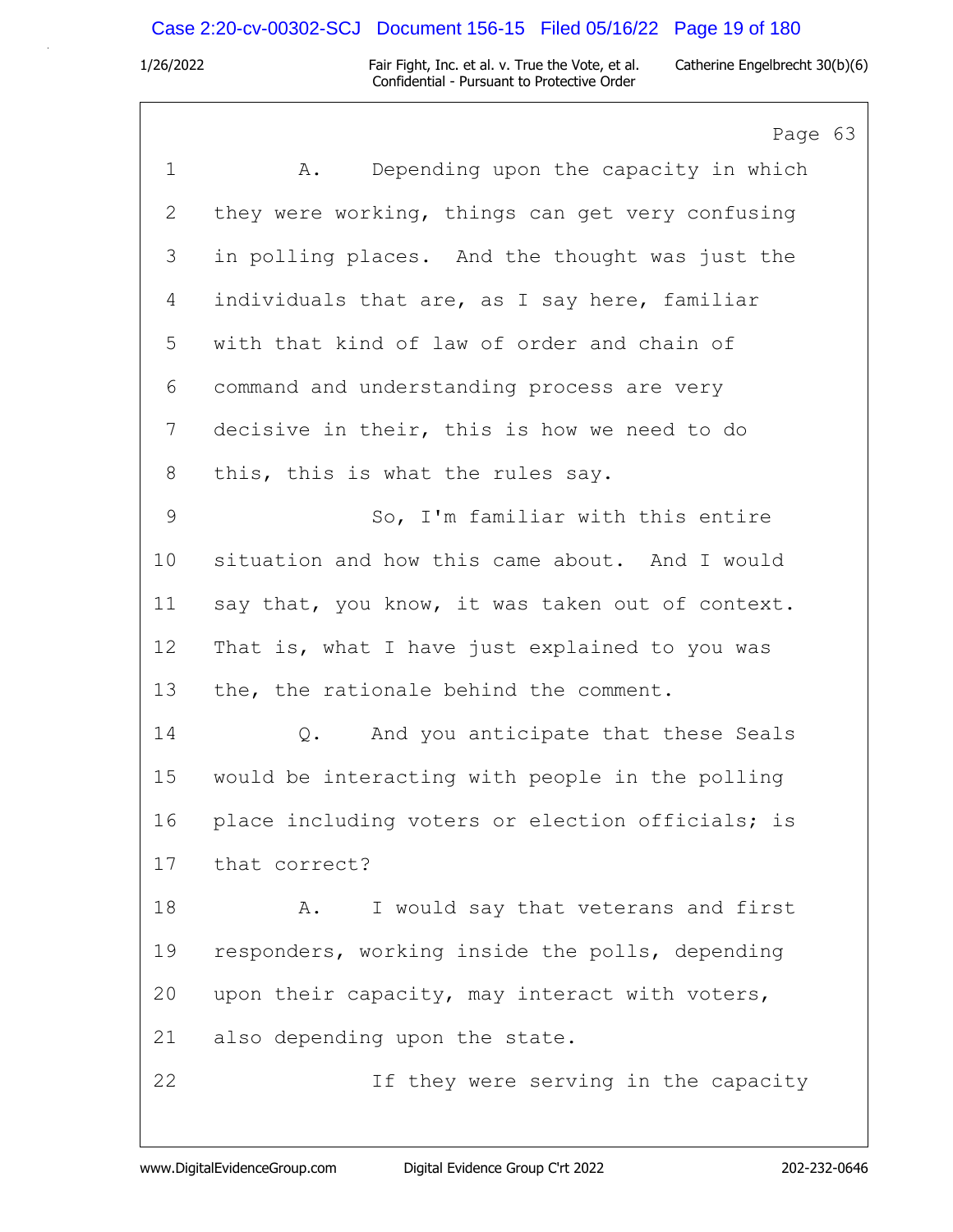### Case 2:20-cv-00302-SCJ Document 156-15 Filed 05/16/22 Page 20 of 180

1/26/2022 Fair Fight, Inc. et al. v. True the Vote, et al. Catherine Engelbrecht 30(b)(6) Confidential - Pursuant to Protective Order

Page 64 1 of poll watcher, they would not engage with 2 anyone. If they were working as a judge or a 3 clerk, then they may. 4 And certainly with one another as 5 part of the team working at the polls which can 6 get very confusing, they would interact together 7 working with others there at the polling place. 8 Q. Who is Ed Hiner? H-I-N-E-R is the 9 last name. 10 A. He temporarily was the spokesperson 11 for Continue to Serve. 12 Q. You say temporarily. Did he stop 13 being a spokesperson at some point? 14 A. He did, yes. 15 Q. Why is that? 16 A. He also had a program that was a 17 leadership program for after school, like after 18 school programs. 19 And that -- in California. And that 20 really got busy. And he was also writing a book 21 or had written a book and was promoting that 22 book. And, you know, the oversight of an effort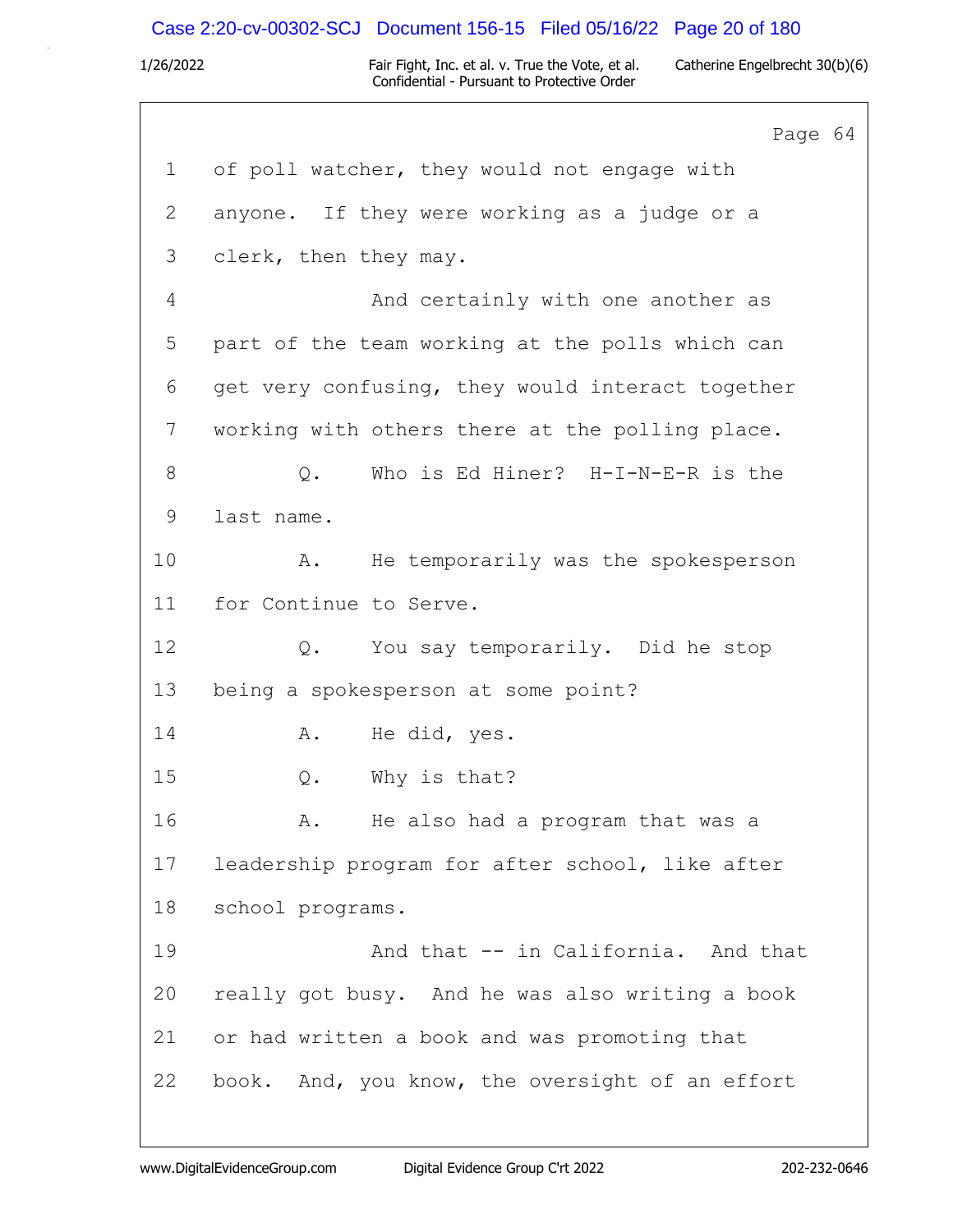# Case 2:20-cv-00302-SCJ Document 156-15 Filed 05/16/22 Page 21 of 180

|               | Page 65                                           |
|---------------|---------------------------------------------------|
| $\mathbf 1$   | like this is, takes a lot of time. And he just    |
| 2             | didn't have that time to devote because there     |
| 3             | were so many other interests in play for him.     |
| 4             | Have you seen or are you familiar<br>Q.           |
| 5             | with news articles or news reports in which Ed    |
| 6             | Hiner claimed that he withdrew after realizing    |
| 7             | how partisan the program had become?              |
| $\,8\,$       | No, I'm not aware of that.<br>Α.                  |
| $\mathcal{G}$ | Do you have any reason to dispute<br>Q.           |
| 10            | that those were his reasons for withdrawing?      |
| 11            | Well, the reasons for his withdrawal<br>A.        |
| 12            | were, as I have stated, he didn't have the time.  |
| 13            | He was shocked by how mean spirited               |
| 14            | comments can be about these kinds of efforts.     |
| 15            | And he didn't have any political background and   |
| 16            | didn't want it to -- he didn't, he didn't want    |
| 17            | the, the animus that comes oftentimes,            |
| 18            | unfortunately, with detractors who are looking to |
| 19            | try to find a partisan angle here when there is   |
| 20            | none. But that is not what the media will         |
| 21            | report.                                           |
| 22            | And did you discuss Mr. Hiner's<br>Q.             |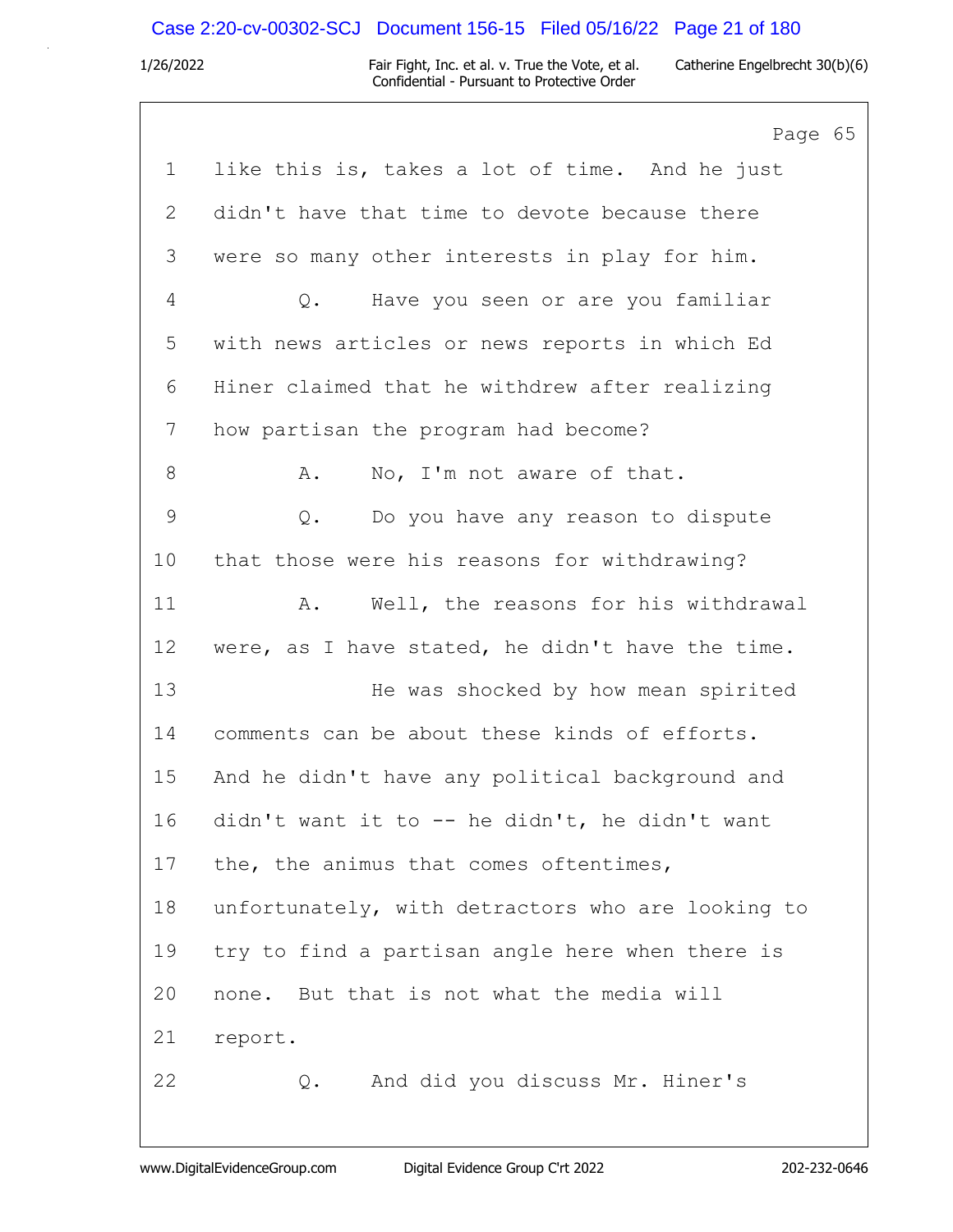## Case 2:20-cv-00302-SCJ Document 156-15 Filed 05/16/22 Page 22 of 180

1/26/2022 Fair Fight, Inc. et al. v. True the Vote, et al. Catherine Engelbrecht 30(b)(6) Confidential - Pursuant to Protective Order

Page 66 1 concerns with him? 2 A. Yes, I recall that we talked about 3 it and I understand. I mean it is a lot. 4 Q. And when you talked about it with 5 him did he relay the concerns about the program 6 being partisan? 7 A. Not the program. No, our program 8 was not partisan. He was shocked at, you know, 9 how could it be that the comments were taken and 10 twisted in a way that made things seem negative. 11 That was a shock to him. 12 Q. I want to ask you about a different 13 program. Have you heard or used the phrase, 14 Validate the Vote? 15 A. Yes. 16 Q. And where did that phrase come from? 17 A. It was a recommended name given to, 18 or suggested to me, by a consultant of a donor 19 that had come to us and had suggested, the 20 consultant suggested the name, Validate the Vote, 21 and I have used it. 22 Q. Is that phrase -- is that name, is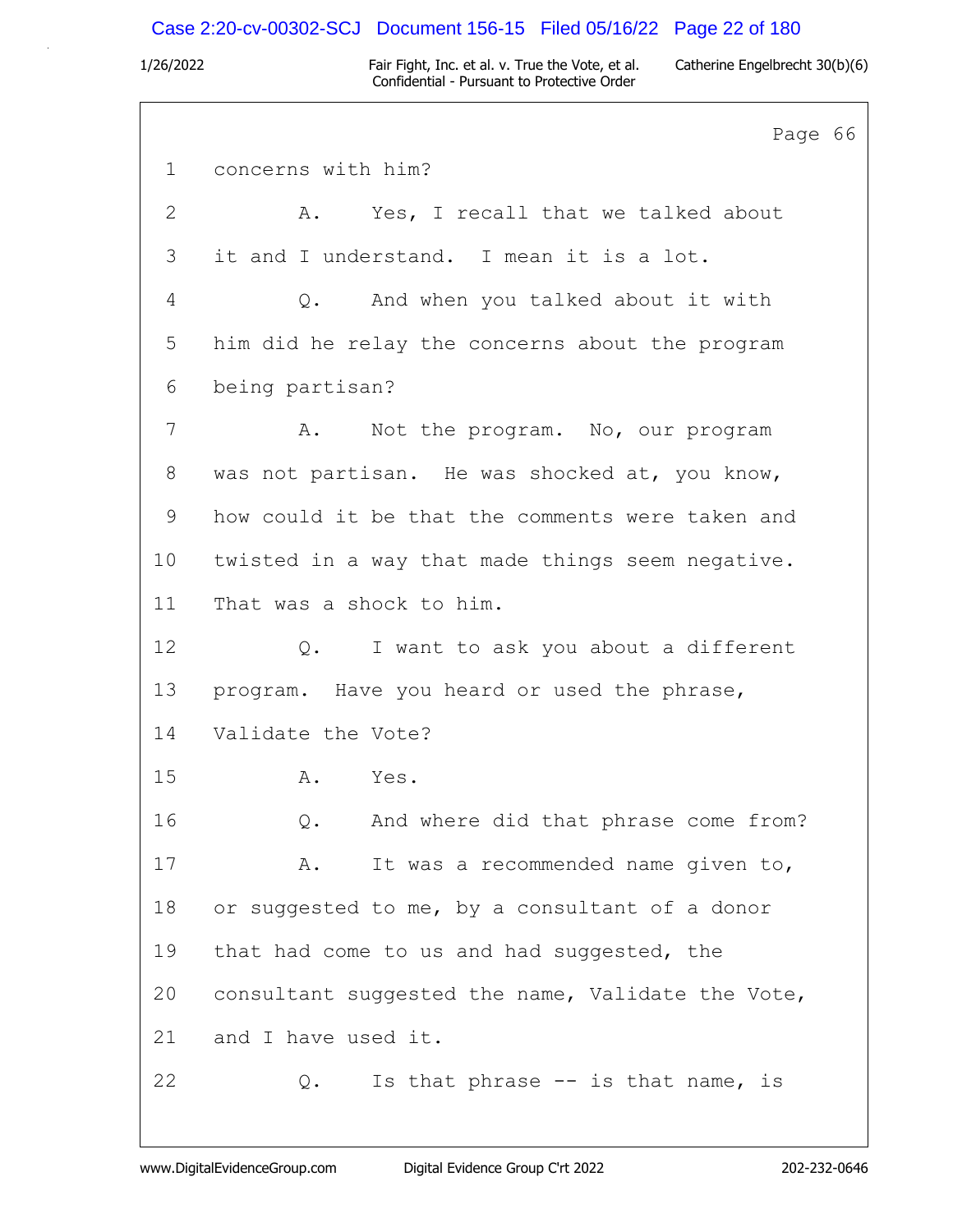## Case 2:20-cv-00302-SCJ Document 156-15 Filed 05/16/22 Page 23 of 180

1/26/2022 Fair Fight, Inc. et al. v. True the Vote, et al. Catherine Engelbrecht 30(b)(6) Confidential - Pursuant to Protective Order

Page 67 1 that specific to True the Vote? 2 A. I don't know. 3 Q. Have you heard of any other 4 organizations that have used that phrase for any 5 of their programs? 6 A. I have. I have. 7 Q. Which ones? 8 A. The consultant who suggested that we 9 use that name went on to start his own 10 organization or had some other affiliation with 11 an organization that was using that name. 12 Whether or not they are still doing anything I 13 don't know. 14 But I recall seeing the -- I was 15 shocked to see that that had occurred. 16 Q. When did the consultant recommend 17 this name to you? 18 A. On November the 5th. 19 Q. What year? 20 A. Oh, sorry, 2020. 21 Q. And when did you see the consultant 22 start a different organization and use that same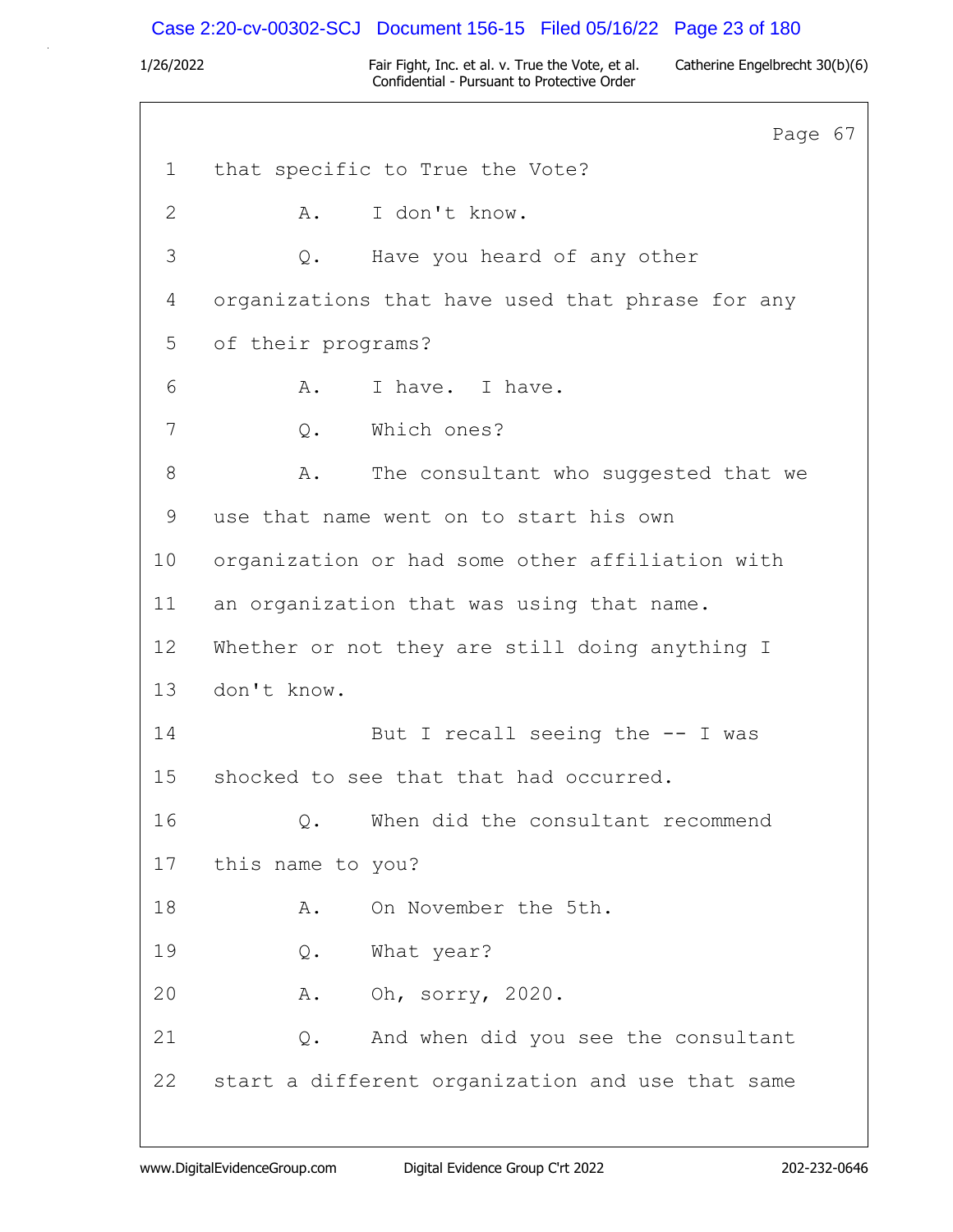## Case 2:20-cv-00302-SCJ Document 156-15 Filed 05/16/22 Page 24 of 180

1/26/2022 Fair Fight, Inc. et al. v. True the Vote, et al. Catherine Engelbrecht 30(b)(6) Confidential - Pursuant to Protective Order

Page 68 1 phrase? 2 A. I do not recall. Shortly 3 thereafter, but I do not recall. 4 Q. Other than that, do you recall any 5 other instances of organizations announcing sort 6 of Validate the Vote issues? 7 A. I do -- I cannot give you a specific 8 organization to direct your intentions to, but 9 that term I have seen many times, often with the, 10 you know, with the state attached to it, Validate 11 the Vote in a certain state or something like 12 that. 13 So, my recollection is I have read 14 it and seen it other places, but I can't give you 15 any other specifics about where to look. 16 Q. And during the 2020 election cycle 17 and the lead up to the 2021, the January 2021 18 runoff in Georgia, was Validate the Vote or the 19 phrase or the name of one of the programs that 20 True the Vote was initiating in Georgia and 21 elsewhere? 22 A. Validate the Vote was used broadly.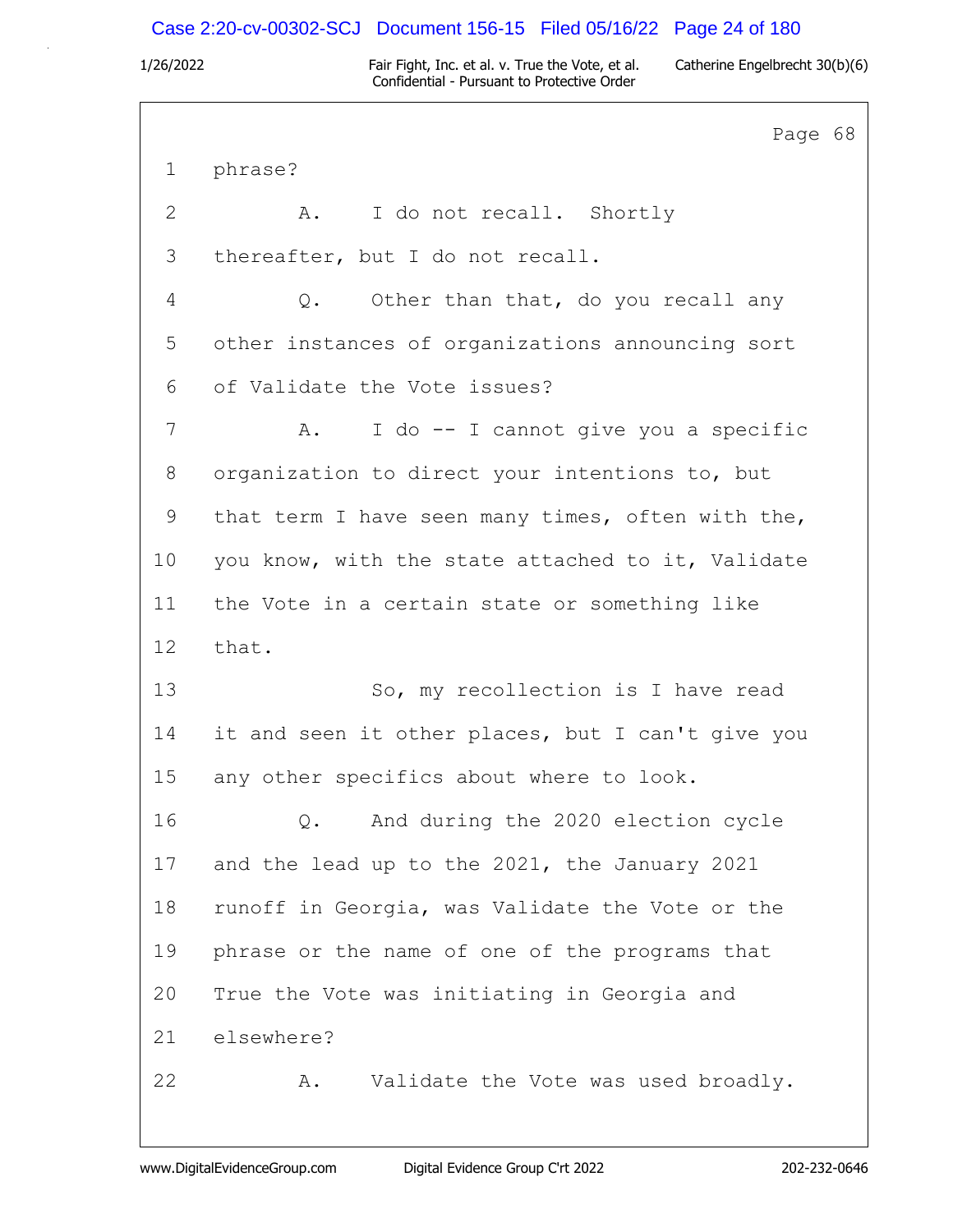## Case 2:20-cv-00302-SCJ Document 156-15 Filed 05/16/22 Page 25 of 180

1/26/2022 Fair Fight, Inc. et al. v. True the Vote, et al. Catherine Engelbrecht 30(b)(6) Confidential - Pursuant to Protective Order

Page 69 1 We had an election integrity hotline, and it 2 didn't have a name so to speak. So we named it 3 Validate the Vote. 4 And then when the attentions turned 5 towards Georgia, as I recall, we would say 6 Validate the Vote Georgia, but it was still a 7 national effort. 8 Does that answer your question? 9 0. Yes, it does. You have used the 10 word, bounty on fraud, before, correct? In 11 discussing the Validate the Vote program? 12 A. I don't -- I have read through this 13 in the preparation for this. I don't recall 14 saying that but -- I don't recall saying that, 15 but -- well, I will leave it at that. I don't 16 recall saying it. 17 MR. NKWONTA: Joe, can you pull up 18 Exhibit 64, please. And if we can go to 19 Page 3 of Exhibit 64. 20 (Exhibit 64 marked for 21 identification.) 22 BY MR. NKWONTA: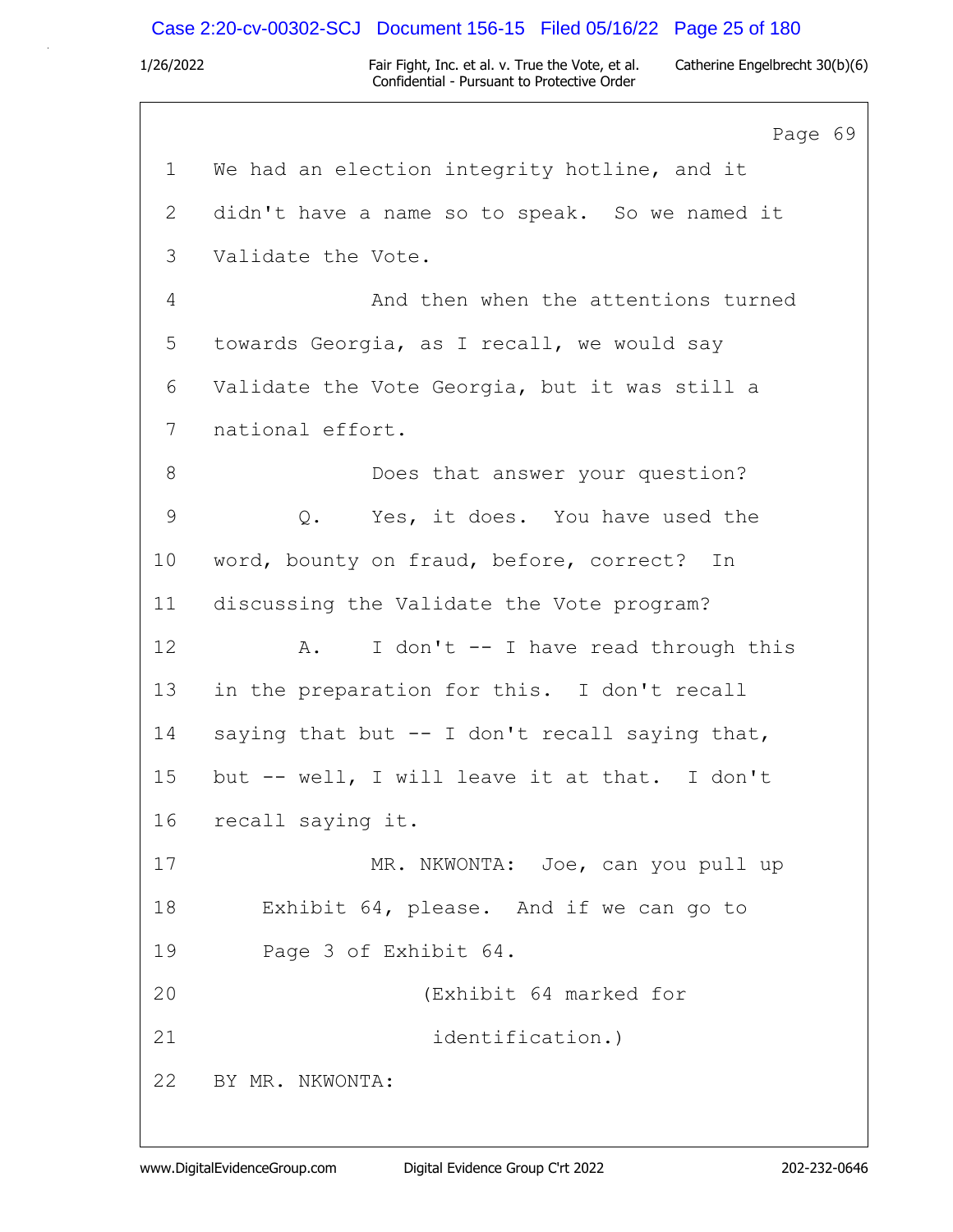### Case 2:20-cv-00302-SCJ Document 156-15 Filed 05/16/22 Page 26 of 180

1/26/2022 Fair Fight, Inc. et al. v. True the Vote, et al. Catherine Engelbrecht 30(b)(6) Confidential - Pursuant to Protective Order

Page 70 1 Q. Ms. Engelbrecht, can you look -- can 2 you read into the record that starting with the 3 first full sentence -- or starting on the second 4 line, first full sentence, could you read that 5 sentence into the record? 6 A. Sure, sure. "And what Validate the 7 Vote is about is putting a bounty on the fraud. 8 Creating an environment for whistleblowers to 9 come forward and tell the story, make sure that 10 they have protections, make sure that they have 11 compensation, and further, creating a space for 12 people to come and share what they know or share 13 with us what they know and then let us try to 14 aggregate it." 15 Q. So, Exhibit 64 is a transcript of 16 some remarks you gave during a podcast. 17 Do you recall this podcast? 18 A. I did host a podcast for a brief 19 period of time. I absolutely recall that. 20 Q. When you used the term, Validate the 21 Vote and the Bounty on Fraud here, can you 22 describe what you were referring to?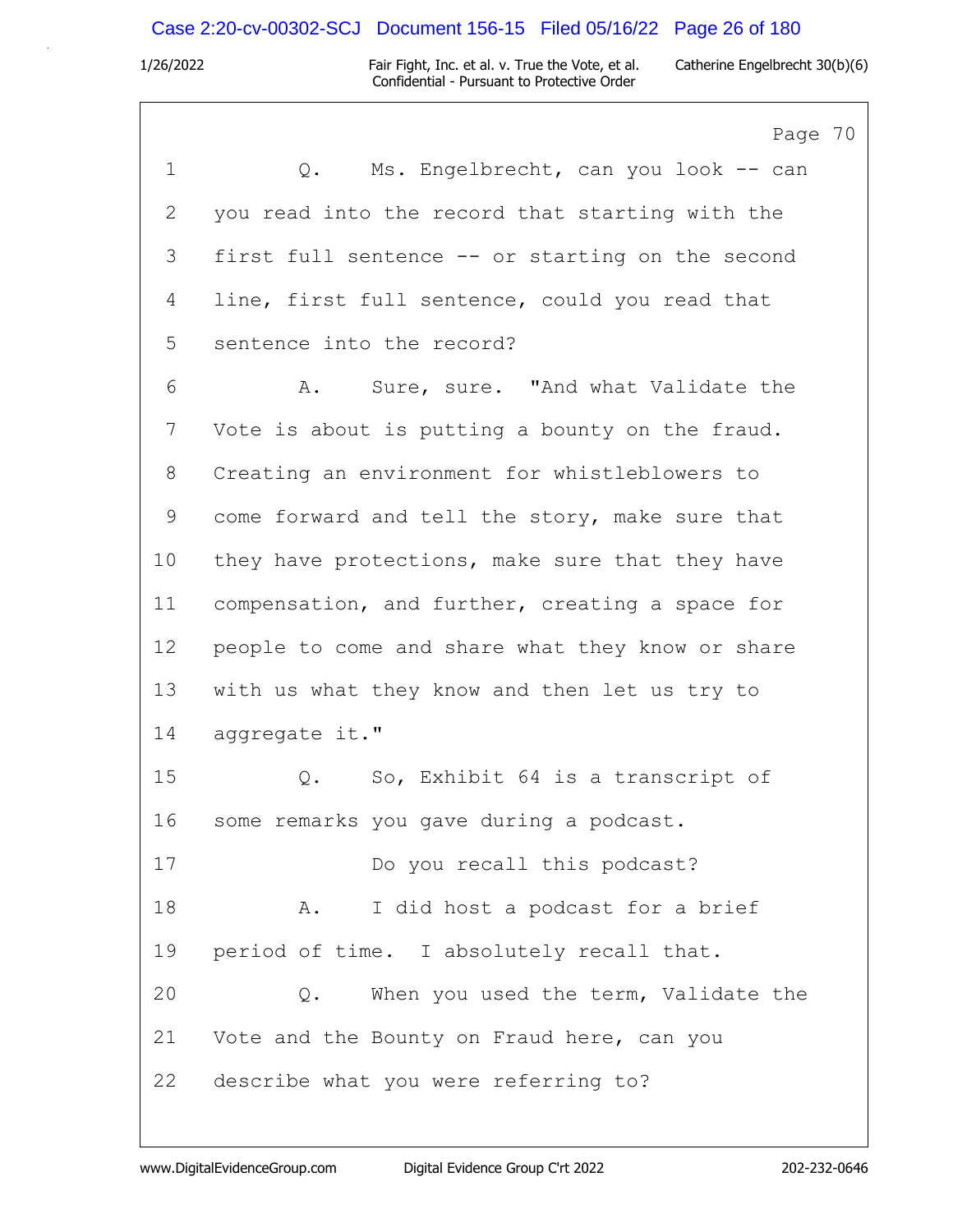# Case 2:20-cv-00302-SCJ Document 156-15 Filed 05/16/22 Page 27 of 180

|             | Page 71                                          |
|-------------|--------------------------------------------------|
| $\mathbf 1$ | Α.<br>Sure. These were extemporaneous            |
| 2           | unscripted, just me talking.                     |
| 3           | And, I used that word for -- clearly             |
| 4           | it is there. I don't recall saying it, but       |
| 5           | clearly it was there. It was very much just sort |
| 6           | of a riff of trying to explain, you know, what   |
| 7           | Validate the Vote was going to try to do.        |
| $8\,$       | And that is the nature of all of the             |
| 9           | comments, which is just sort of a riff of trying |
| 10          | to explain it.                                   |
| 11          | In addition to the protection that<br>$Q$ .      |
| 12          | you mentioned that you wanted to offer to        |
| 13          | whistleblowers, did that also include legal      |
| 14          | support? Did you also discuss offering legal     |
| 15          | support to whistleblowers?                       |
| 16          | I do recall in other instances<br>A <sub>z</sub> |
| 17          | saying that it would be -- you know, legal       |
| 18          | support would be one of the things that we would |
| 19          | hope to be able to offer.                        |
| 20          | And why did you want to offer legal<br>Q.        |
| 21          | support to whistleblowers?                       |
| 22          | There were people coming to us and<br>Α.         |
|             |                                                  |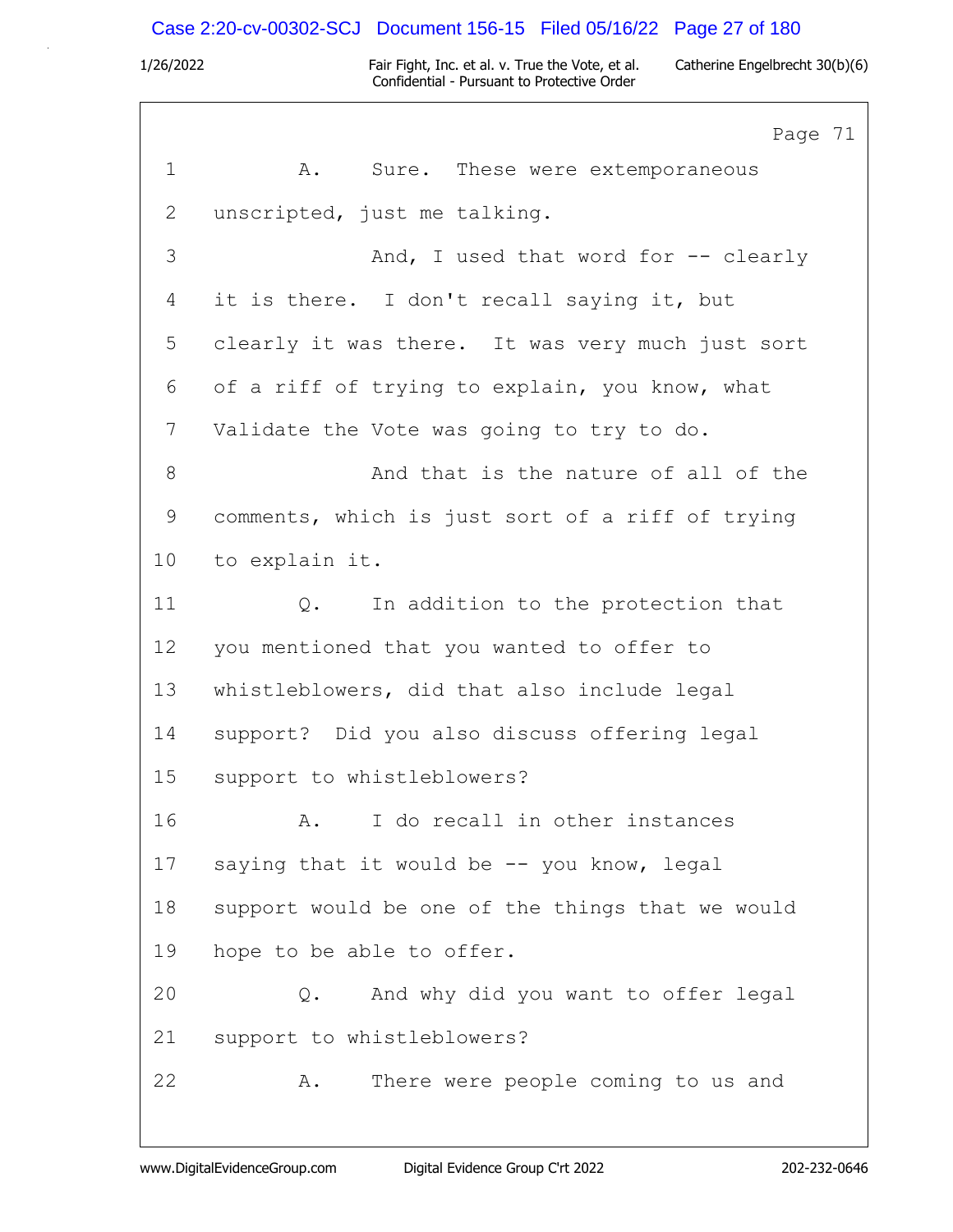### Case 2:20-cv-00302-SCJ Document 156-15 Filed 05/16/22 Page 28 of 180

1/26/2022 Fair Fight, Inc. et al. v. True the Vote, et al. Catherine Engelbrecht 30(b)(6) Confidential - Pursuant to Protective Order

Page 72 1 just over the years, you know, people that have 2 information that they would like to share and are 3 concerned. 4 And want to not be left hanging if 5 they say something that, you know, would lead to 6 a place of needing counsel, you know, needing 7 some kind of representation. And, you know, I 8 can appreciate that. 9 So we just wanted to create an 10 environment where if they wanted to say something 11 we would, we would be with them. 12 Q. Did you offer that in order to, in 13 order to encourage whistleblowers to come 14 forward? 15 A. Is the question did we offer to pay 16 for legal counsel in order to encourage the 17 whistleblowers to come forward? Is that -- I'm 18 sorry -- 19 MR. BOPP: Catherine, Catherine -- 20 THE WITNESS: Could you repeat it? 21 Could you repeat the question? 22 MR. BOPP: Excuse me, I am speaking.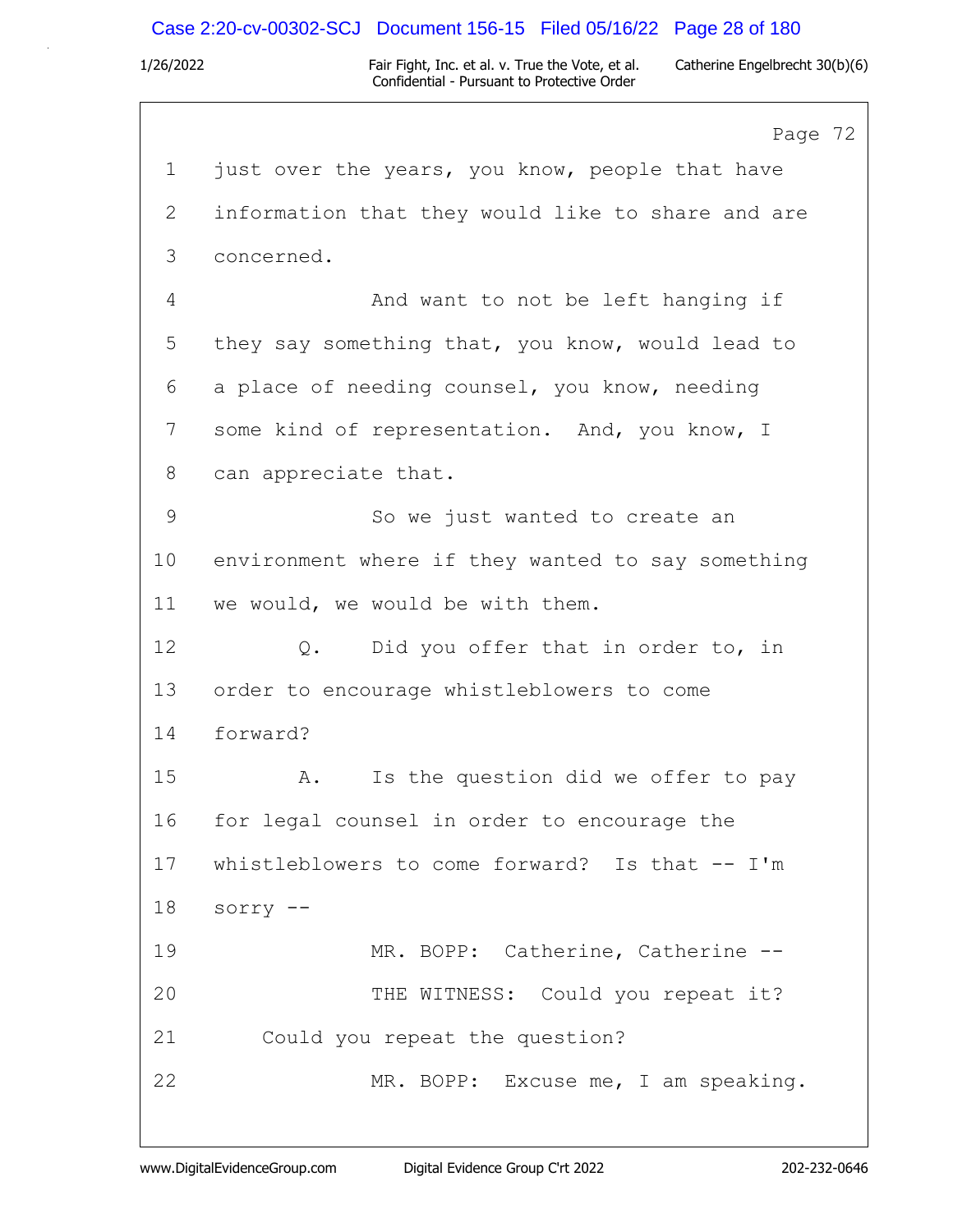# Case 2:20-cv-00302-SCJ Document 156-15 Filed 05/16/22 Page 29 of 180

|              | Page 73                                       |
|--------------|-----------------------------------------------|
| $\mathbf{1}$ | MR. NKWONTA: She is speaking as               |
| $\mathbf{2}$ | well, but you have to assert an objection.    |
| 3            | What is your objection?                       |
| 4            | MR. BOPP: If you stop talking, I              |
| 5            | will interpose my objection.                  |
| 6            | My objection is, Catherine, you are           |
| 7            | not to rephrase the question. You are to      |
| 8            | answer the question.                          |
| 9            | If you don't know the -- if you               |
| 10           | can't answer the question because it is       |
| 11           | unclear or whatever, then ask him to rephrase |
| 12           | the question. And that is my objection.       |
| 13           | THE WITNESS: Could you repeat the             |
| 14           | question?                                     |
| 15           | BY MR. NKWONTA:                               |
| 16           | Certainly.<br>Q.                              |
| 17           | MR. NKWONTA: Before I do, I want to           |
| 18           | state for the record, Mr. Bopp's objections   |
| 19           | are actually not objections under any         |
| 20           | definition of the federal rules. It is        |
| 21           | actually coaching the witness.                |
| 22           | So, I object to you coaching your             |
|              |                                               |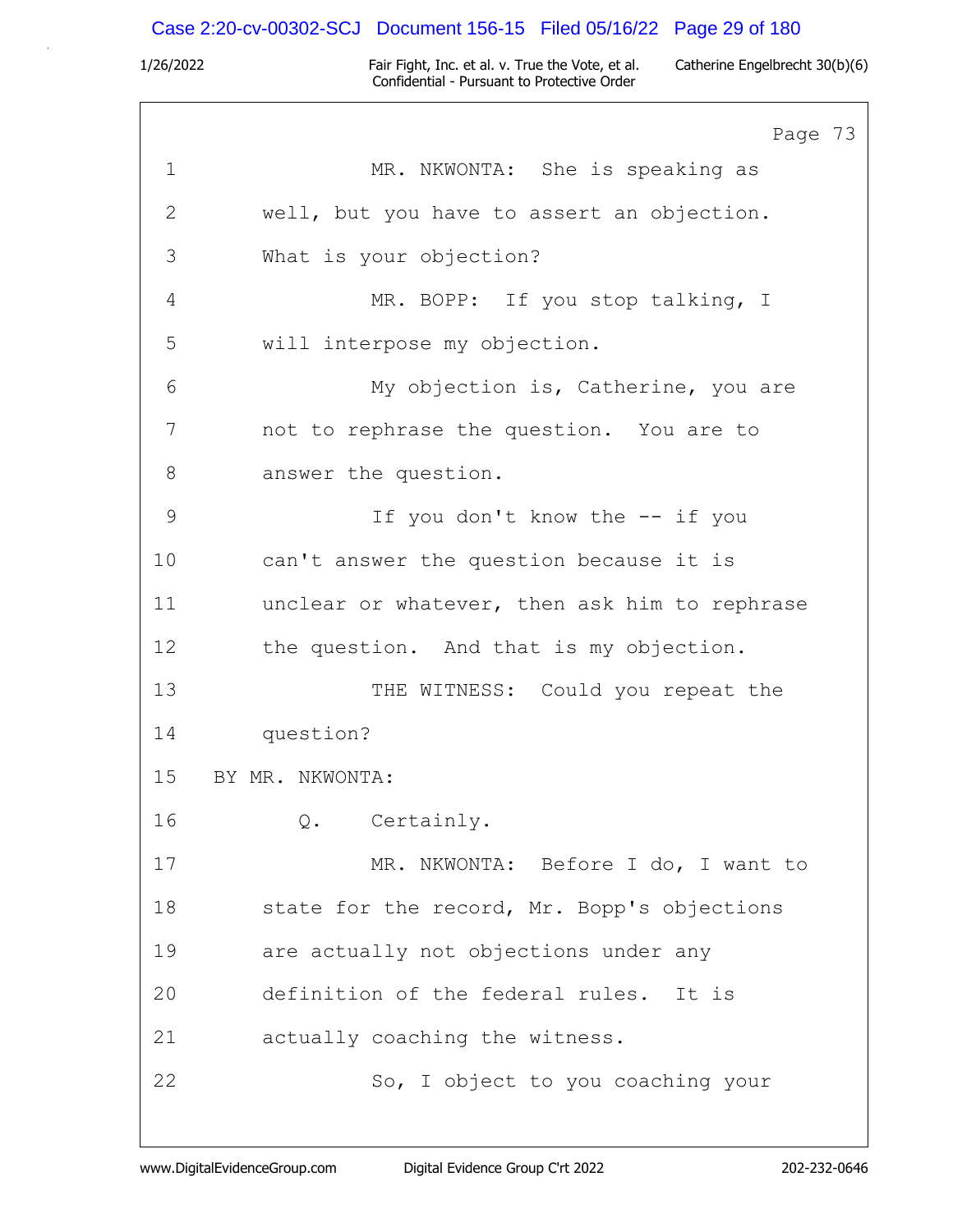# Case 2:20-cv-00302-SCJ Document 156-15 Filed 05/16/22 Page 30 of 180

|              | Page 74                                          |
|--------------|--------------------------------------------------|
| $\mathbf 1$  | witness during the testimony. And I ask that     |
| $\mathbf{2}$ | you refrain from doing that further in this      |
| 3            | deposition.                                      |
| 4            | You have not asserted any objections             |
| 5            | to my questions. You don't get to object to      |
| 6            | your witness's own testimony.                    |
| 7            | BY MR. NKWONTA:                                  |
| 8            | Ms. Engelbrecht, I will repeat my<br>$\circ$ .   |
| $\mathsf 9$  | question. Did you offer legal support because    |
| 10           | you thought it would encourage whistleblowers to |
| 11           | come forward?                                    |
| 12           | Thank you. I thought that by making<br>Α.        |
| 13           | it known that there would be legal support for   |
| 14           | people who came forward, that it may encourage   |
| 15           | people who were otherwise concerned about not    |
| 16           | being able to withstand the whirlwind that these |
| 17           | things came to elicit.                           |
| 18           | So, was it your view that concerns<br>Q.         |
| 19           | about legal ramifications would keep some        |
| 20           | whistleblowers from coming forward?              |
| 21           | I'm sorry, can you repeat the<br>Α.              |
| 22           | question?                                        |
|              |                                                  |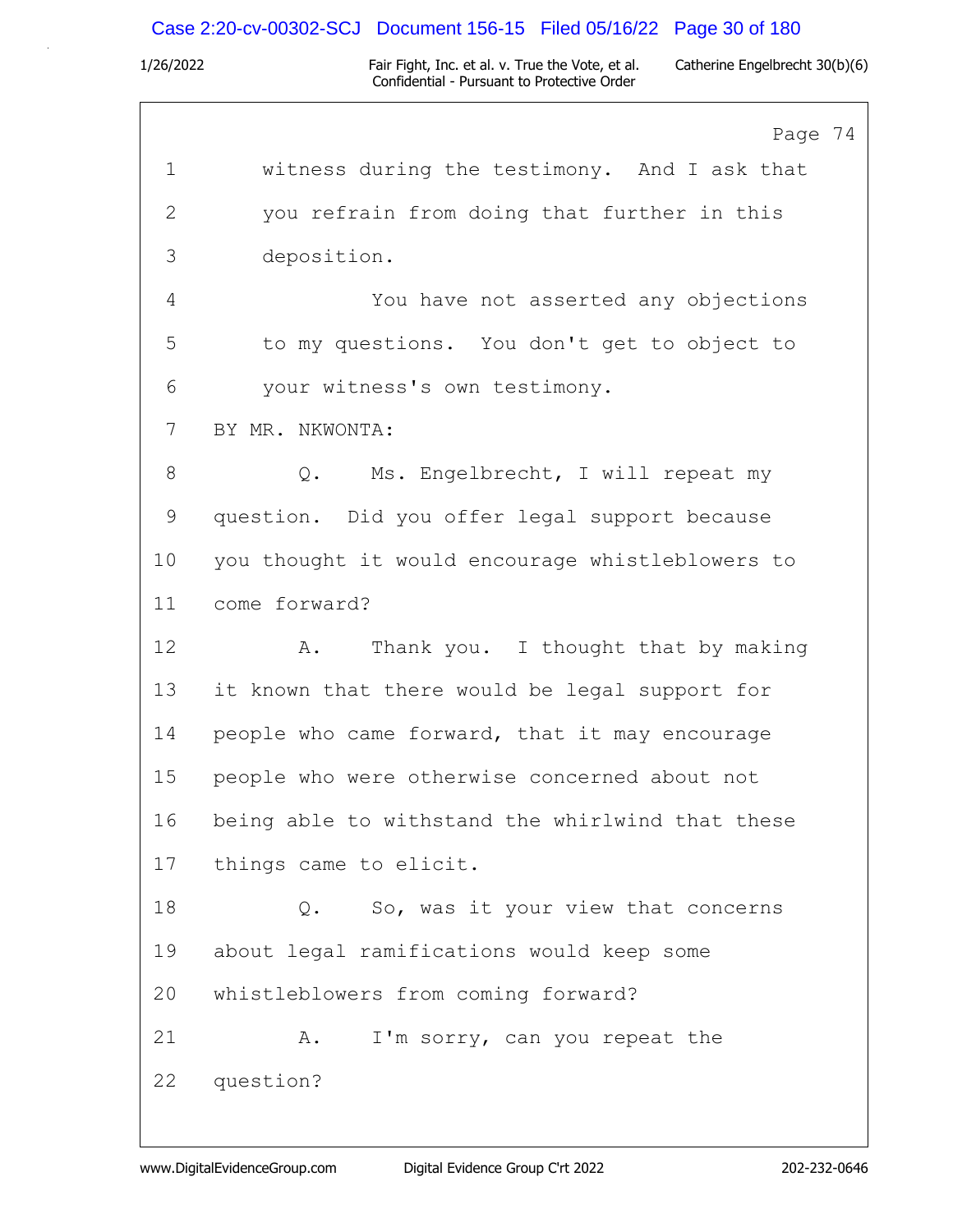### Case 2:20-cv-00302-SCJ Document 156-15 Filed 05/16/22 Page 31 of 180

1/26/2022 Fair Fight, Inc. et al. v. True the Vote, et al. Catherine Engelbrecht 30(b)(6) Confidential - Pursuant to Protective Order

Page 75 1 Q. Sure. Was it your view that 2 concerns about potential legal ramifications 3 would keep some whistleblowers from coming 4 forward? 5 A. It was my concern that, or my belief 6 that, in the environment in which we find 7 ourselves, it seems that it doesn't take too much 8 to end up being caught into a lawsuit. 9 And that we have all watched as 10 people who never thought they would find 11 themselves involved in anything like this do. 12 And that keeps a lot of people -- that has a very 13 chilling effect. 14 And so the thought was to try to 15 create an environment, as I say here on this 16 exhibit that is on the screen, to create a space 17 for people to come to and know that they wouldn't 18 be alone. 19 Q. So, and just to make sure I am fully 20 understanding, I think I am following what you 21 are saying. 22 A. Sure. Sure.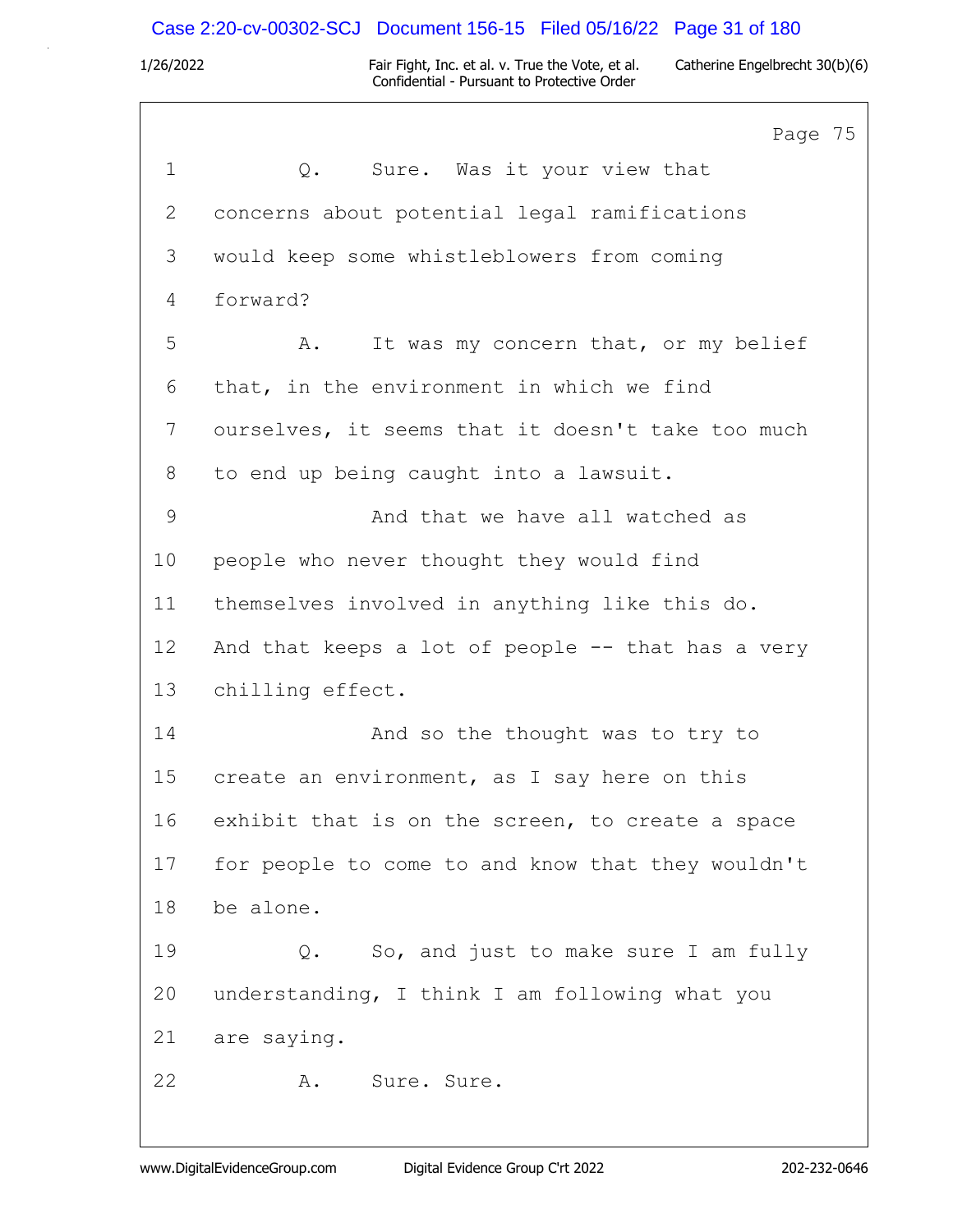### Case 2:20-cv-00302-SCJ Document 156-15 Filed 05/16/22 Page 32 of 180

1/26/2022 Fair Fight, Inc. et al. v. True the Vote, et al. Catherine Engelbrecht 30(b)(6) Confidential - Pursuant to Protective Order

Page 76 1 Q. To make sure I'm fully 2 understanding. 3 Was it your concern that without 4 providing that legal support people may not come 5 forward because they were concerned about 6 potential legal ramifications? 7 MR. BOPP: I object. Asked and 8 answered now multiple times. You are 9 harassing the witness. 10 But you may answer if you, you know, 11 and if you -- you may answer. 12 THE WITNESS: Yeah, I feel like I 13 have answered it. I feel like I have 14 answered the question. 15 We thought that creating or making 16 it known that if people came forward and 17 needed some kind of legal support that we 18 would help support that. That was the reason 19 that I said what I said. 20 BY MR. NKWONTA: 21 Q. I understand that you feel like you 22 have answered the question. I do, I do want to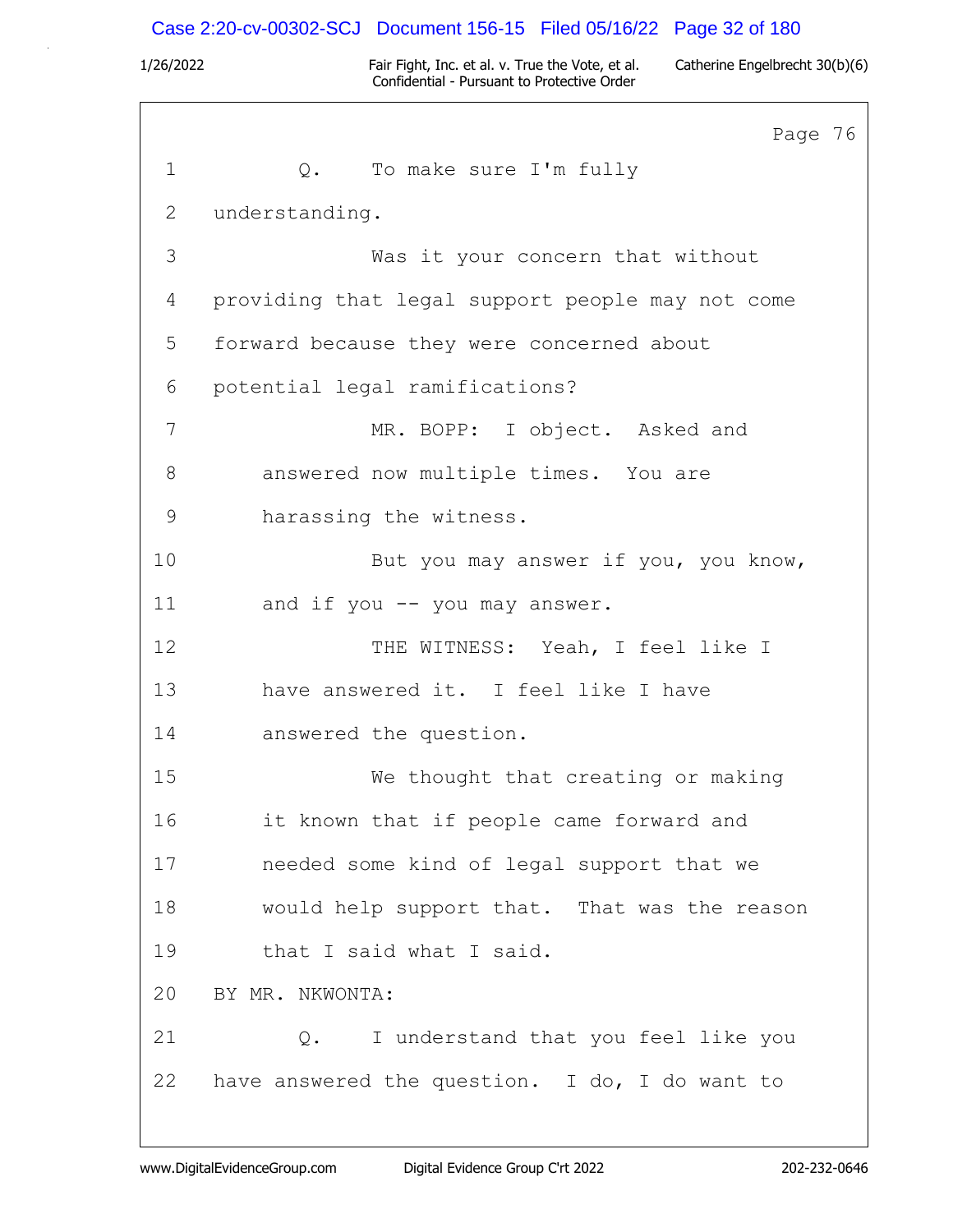## Case 2:20-cv-00302-SCJ Document 156-15 Filed 05/16/22 Page 33 of 180

1/26/2022 Fair Fight, Inc. et al. v. True the Vote, et al. Catherine Engelbrecht 30(b)(6) Confidential - Pursuant to Protective Order

Page 77 1 get clarity on your answer. 2 A. Sure. 3 Q. Just to make sure that I am 4 following. And I understand that Mr. Bopp has 5 objected that it is asked and answered. 6 MR. NKWONTA: I am willing to take 7 that as a standing objection, unless you want 8 to interject again. 9 BY MR. NKWONTA: 10 Q. But I want to just ask the question 11 once more and just make sure that I get, I fully 12 understand your answer. 13 The question I'm asking is slightly 14 different, I think. What I am asking is not just 15 why you offered legal support, but whether you 16 felt like the potential legal ramifications of 17 being a whistleblower or coming forward might 18 prevent people from whistleblowing or from coming 19 forward? 20 A. I don't want to rephrase the 21 question, but no, that -- as I understand the 22 question again repeated, no, that that was not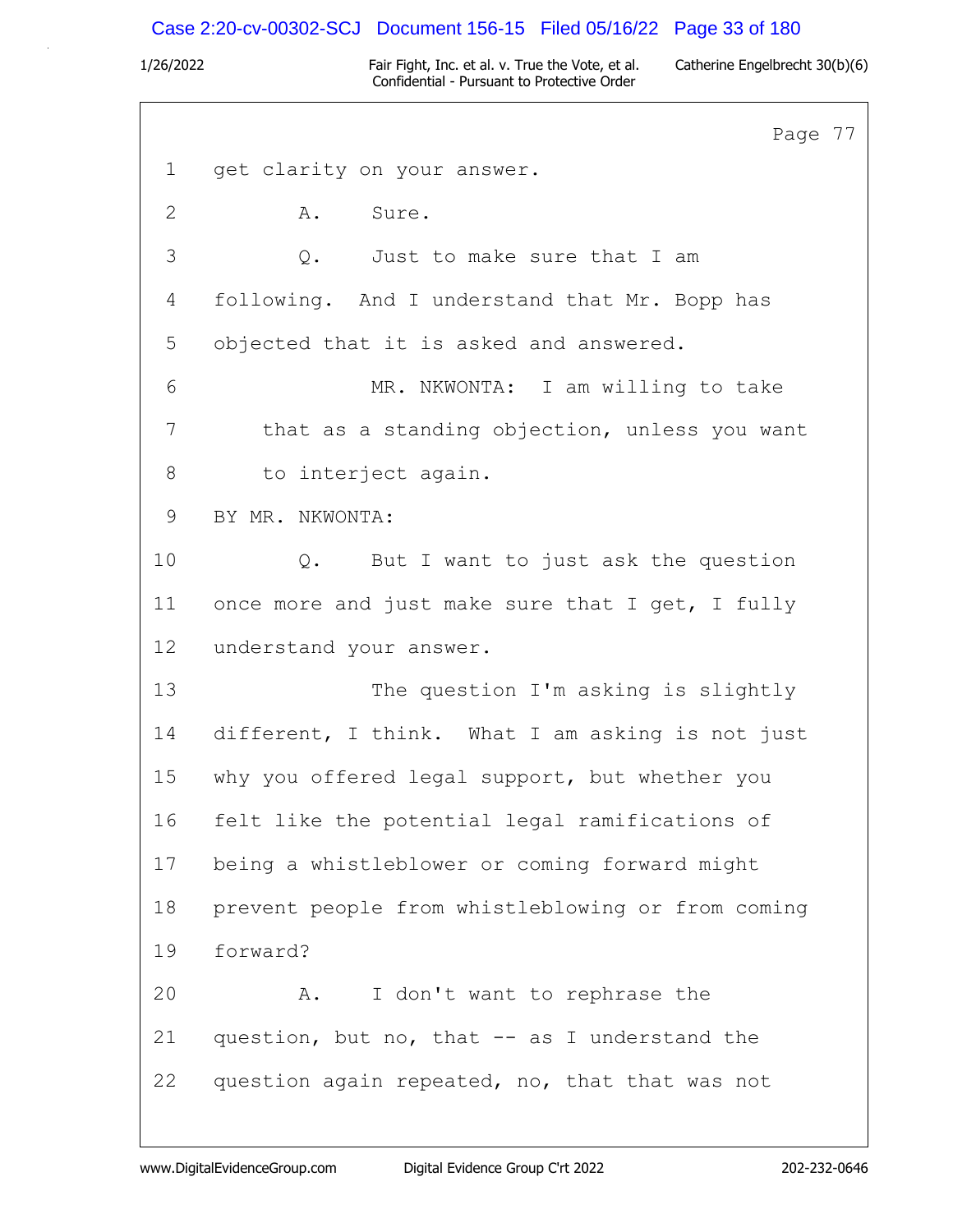# Case 2:20-cv-00302-SCJ Document 156-15 Filed 05/16/22 Page 34 of 180

|                 | Page 79                                          |
|-----------------|--------------------------------------------------|
| $\mathbf 1$     | You make the statement there of the<br>Q.        |
| 2               | last paragraph. It says, "That is going to be a  |
| 3               | standing offer and the dollars will continue to  |
| 4               | increase as awareness grows."                    |
| 5               | What did you mean by that?                       |
| 6               | A. Give me one second to read the                |
| 7               | preceding paragraph.                             |
| 8               | Q. Sure.                                         |
| 9               | Α.<br>Again these were just, you know,           |
| 10              | riffs, but I, having read the preceding          |
| 11              | paragraph, when I said that is going to be a     |
| 12 <sup>°</sup> | standing offer, that would have necessarily tied |
| 13              | to my previous comments about how they could     |
| 14              | reach to the various outlets, the websites, the  |
| 15              | phone number, support, financial support, legal  |
| 16              | support. I used the term, whistleblower          |
| 17              | immunity.                                        |
| 18              | So, so that is what I was referring              |
| 19              | to.                                              |
| 20              | $Q$ .<br>So, I want to break that down --        |
| 21              | Oh, I'm sorry -- okay. Yes, please.<br>Α.        |
| 22              | No. Please continue.<br>Q.                       |
|                 |                                                  |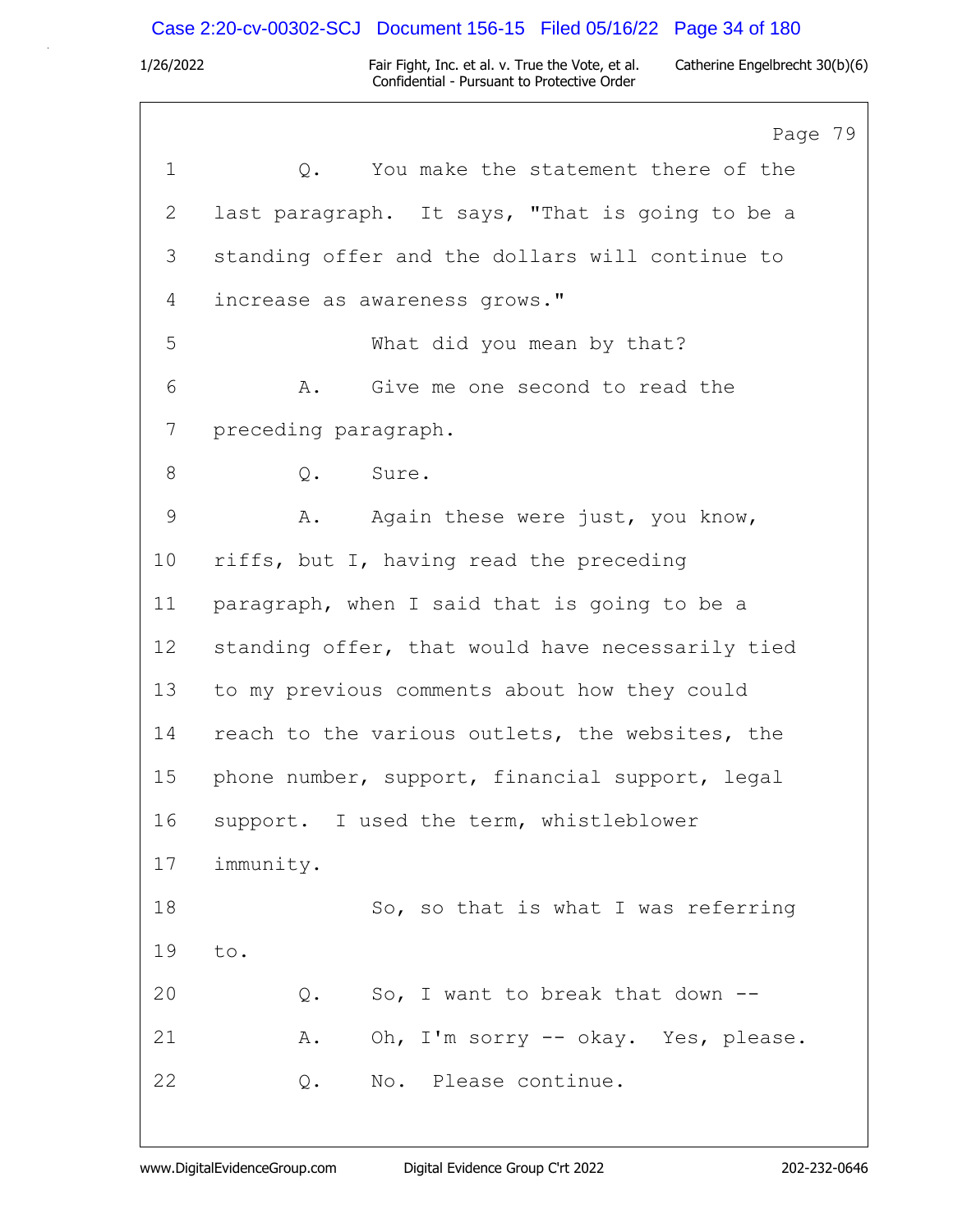### Case 2:20-cv-00302-SCJ Document 156-15 Filed 05/16/22 Page 35 of 180

1/26/2022 Fair Fight, Inc. et al. v. True the Vote, et al. Catherine Engelbrecht 30(b)(6) Confidential - Pursuant to Protective Order

Page 80 1 A. You also asked about the dollars 2 will continue to grow. 3 That was a -- the more that these 4 types of services or types of supports are 5 required, the more expensive that would become. 6 And there was nothing behind that 7 other than to say, you know, more people would be 8 willing to support and donate and help if that 9 became necessary. 10 And that was my opinion and that is 11 I'm sure what was going through my mind at the 12 time. 13 Q. So, more people would be willing to 14 support and donate to what exactly? 15 A. It's in the instance that people 16 were sharing information, that lawsuits were, you 17 know, on the radar. That a broad support was 18 potentially necessary of a variety of types, I 19 would imagine. 20 That the people that support the 21 work that True the Vote does, would have a part 22 for seeing the, you know, the people that came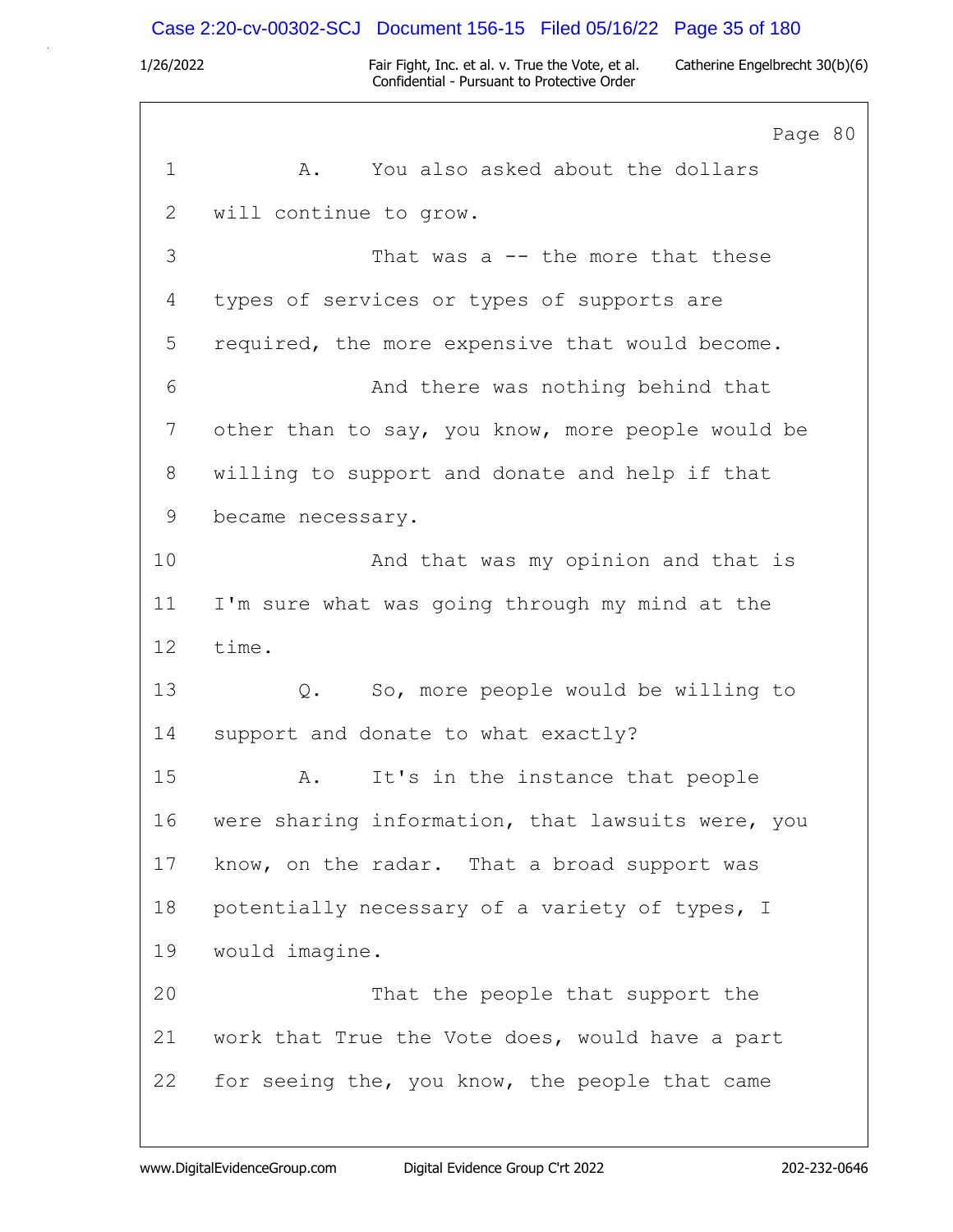# Case 2:20-cv-00302-SCJ Document 156-15 Filed 05/16/22 Page 36 of 180

|              | Page 81                                           |
|--------------|---------------------------------------------------|
| $\mathbf{1}$ | forward would be taken care of and not just left. |
| 2            | So, is one way to read this then is<br>$Q$ .      |
| 3            | that the dollars or the support, the financial    |
| 4            | support or donations or dollars of True the       |
| 5            | Vote -- and True the Vote's efforts will increase |
| 6            | as awareness of the Validate the Vote program and |
| 7            | these other efforts grows.                        |
| 8            | Is that, is that a fair reading?                  |
| 9            | Yes, I think that is fair.<br>Α.                  |
| 10           | You also had a Validate the Vote<br>Q.            |
| 11           | program hotline; is that right?                   |
| 12           | Yes.<br>Α.                                        |
| 13           | Was it called a Validate the Vote<br>Q.           |
| 14           | Program Hotline or was there a specific name for  |
| 15           | it?                                               |
| 16           | Well, not initially. Every election<br>Α.         |
| 17           | cycle we host a hotline that is both available    |
| 18           | online, and then we have a toll free number that  |
| 19           | people can call and share any manner of things.   |
| 20           | And that has been consistent over a               |
| 21           | number of cycles.                                 |
| 22           | In the most recent cycle, we had                  |
|              |                                                   |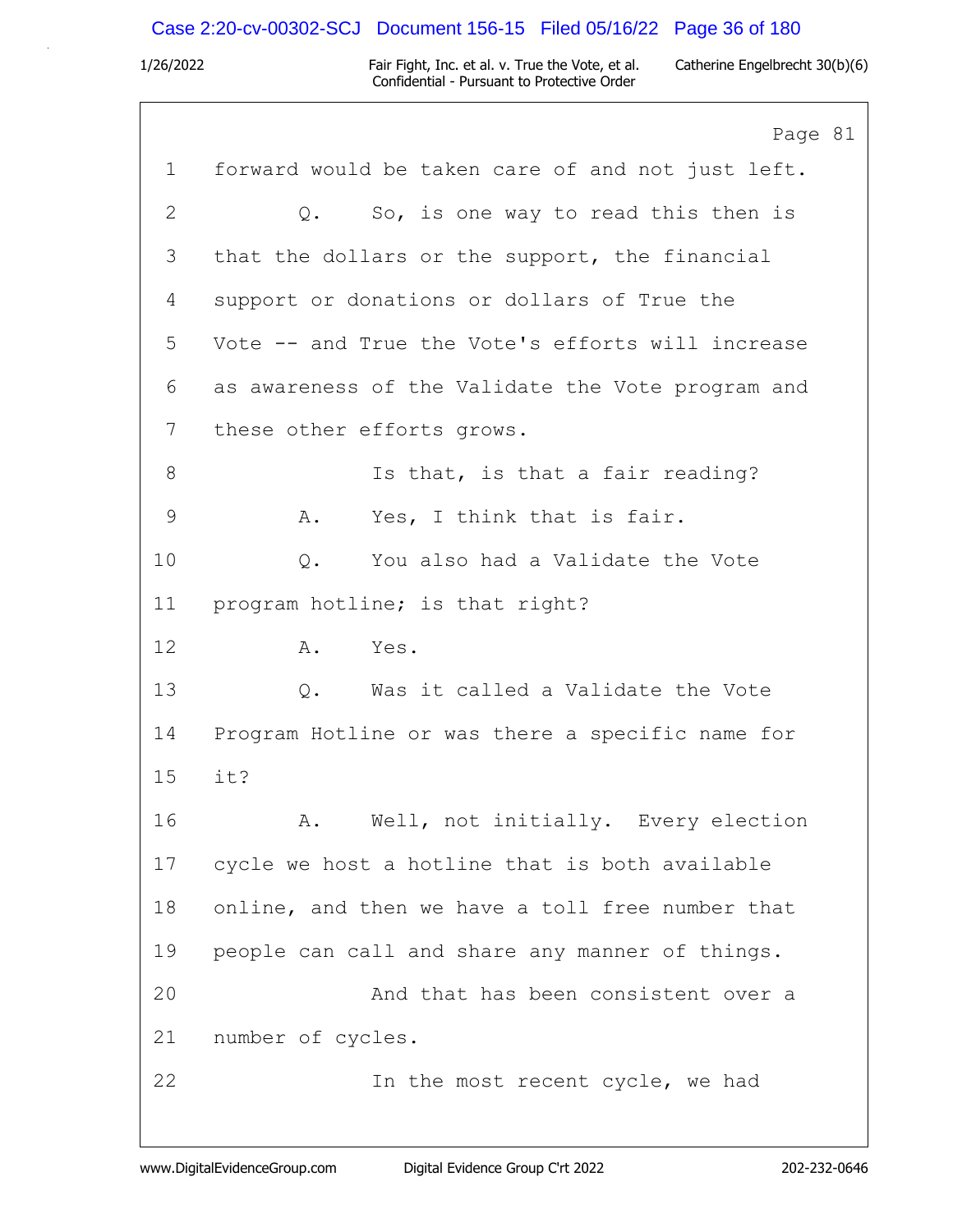## Case 2:20-cv-00302-SCJ Document 156-15 Filed 05/16/22 Page 37 of 180

|             | Page 82                                           |
|-------------|---------------------------------------------------|
| $\mathbf 1$ | started the hotline in late September. And we     |
| 2           | didn't begin to use the name Validate the Vote    |
| 3           | until, as I mentioned, November 5th or 6th,       |
| 4           | something like that.                              |
| 5           | But the hotline itself doesn't have<br>$\circ$ .  |
| 6           | a specific name separate from Validate the Vote;  |
| 7           | is that right?                                    |
| $8\,$       | Just the Election Integrity Hotline.<br>Α.        |
| $\mathsf 9$ | And someone didn't have any ideas<br>Q.           |
| 10          | for that?                                         |
| 11          | Α.<br>No.                                         |
| 12          | Well, it is the Validate the Vote<br>Q.           |
| 13          | hotline that you initiated, when did that hotline |
| 14          | take off for the 2020 election? Or when was that  |
| 15          | hotline officially opened?                        |
| 16          | In, in, the hotline itself, just the<br>Α.        |
| 17          | election integrity hotline, that is actually up   |
| 18          | on our website right now. But we added the -- we  |
| 19          | expanded the use of it for, to host live, live    |
| 20          | operators taking calls and so forth.<br>That      |
| 21          | started in late September of 2020.                |
| 22          | So, that hotline started in late<br>Q.            |
|             |                                                   |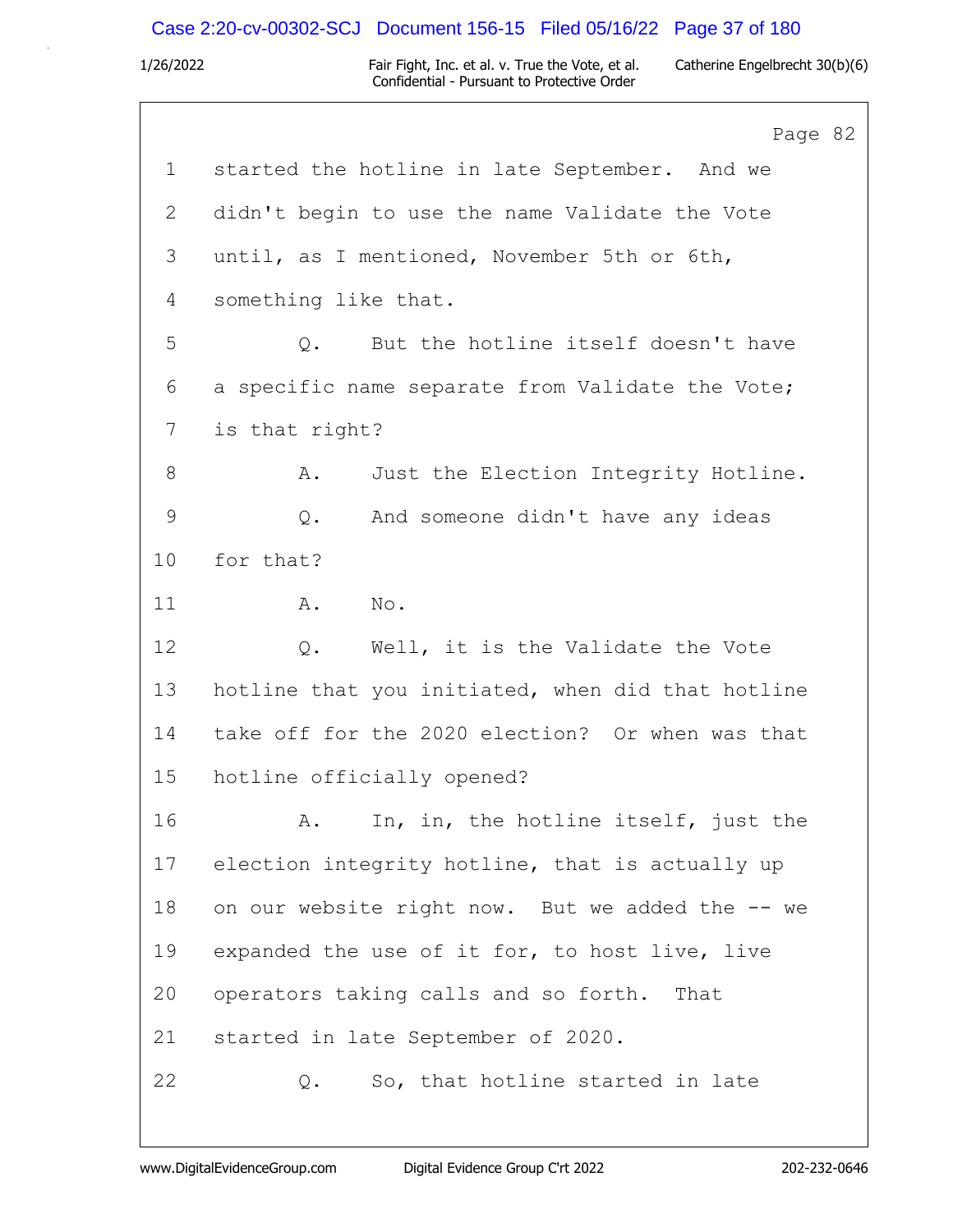## Case 2:20-cv-00302-SCJ Document 156-15 Filed 05/16/22 Page 38 of 180

|                | Page 83                                           |
|----------------|---------------------------------------------------|
| $\mathbf 1$    | September 2020, and it is still ongoing or is     |
| $\overline{2}$ | there a period in which the hotline stopped       |
| 3              | receiving calls?                                  |
| 4              | It is still available. People still<br>Α.         |
| 5              | report things. Certainly the focus is no longer   |
| 6              | what it was then, but we do still have that up.   |
| 7              | And it is a useful way for people to help         |
| 8              | organize their thoughts about their questions and |
| 9              | what it is that they are seeking help with.       |
| 10             | Did you keep track of the reports<br>$Q$ .        |
| 11             | that came in through the hotline?                 |
| 12             | As best as we could, yes.<br>Α.                   |
| 13             | And what did you do with those<br>Q.              |
| 14             | reports?                                          |
| 15             | They were provided to me and to the<br>A.         |
| 16             | True the Vote team on a routine basis to review,  |
| 17             | and I'm sure they have been archived somewhere.   |
| 18             | MR. NKWONTA: Joe, can you pull up                 |
| 19             | Document 35 or Exhibit 35. And we are going       |
| 20             | to need to blow that up significantly or          |
| 21             | magnify that so we can look at some of these      |
| 22             | entries.                                          |
|                |                                                   |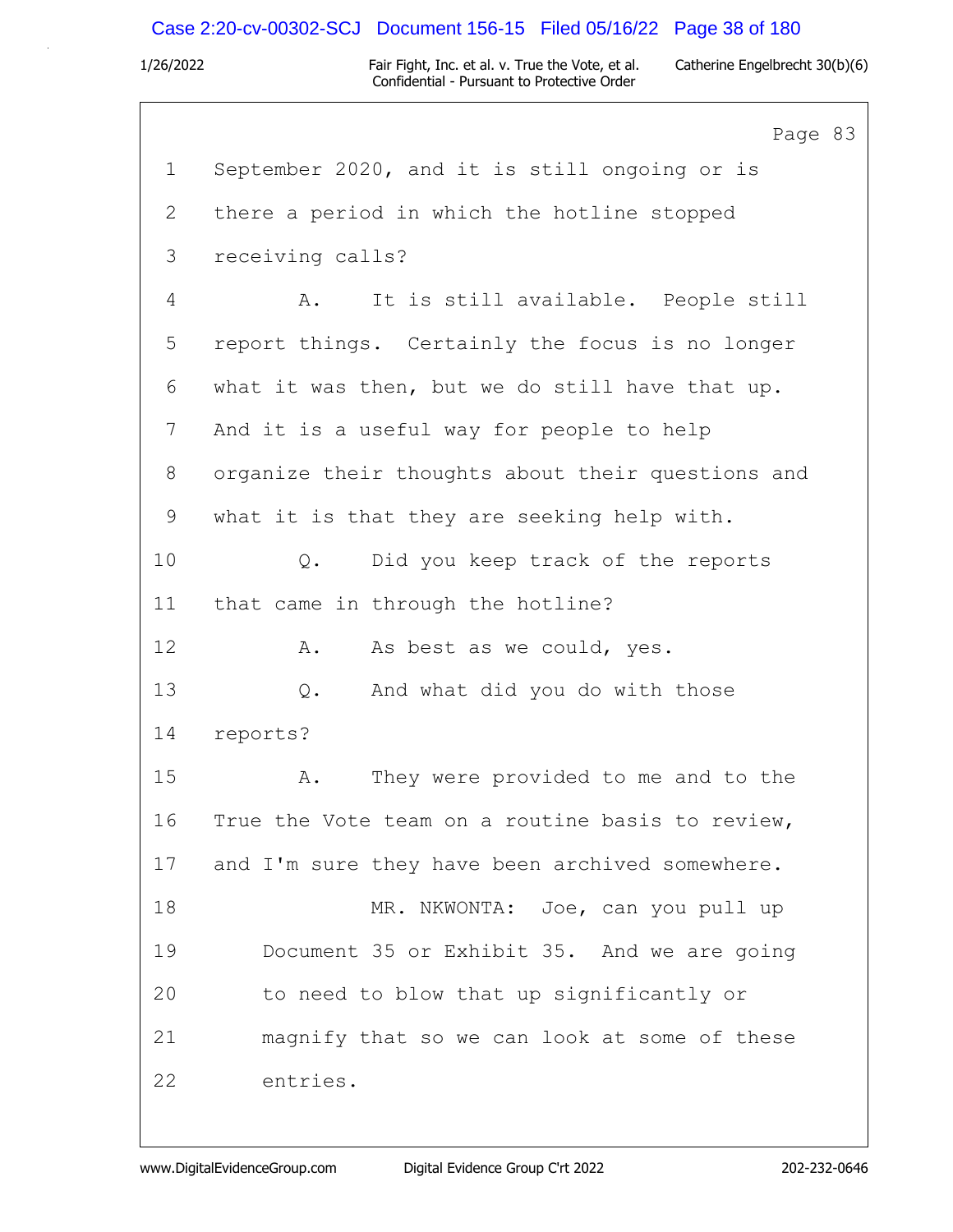### Case 2:20-cv-00302-SCJ Document 156-15 Filed 05/16/22 Page 39 of 180

1/26/2022 Fair Fight, Inc. et al. v. True the Vote, et al. Catherine Engelbrecht 30(b)(6) Confidential - Pursuant to Protective Order

Page 84 1 (Exhibit 35 marked for 2 identification.) 3 BY MR. NKWONTA: 4 Q. Do you recognize Exhibit 35, 5 Ms. Engelbrecht? 6 A. I recognize it from the package of 7 exhibits that was included for the purposes of 8 this deposition. So, I reacquainted myself. I 9 couldn't read it myself when I was looking at it 10 but -- 11 Q. Is this one of the -- sorry. Were 12 you finishing your answer? 13 A. Yes. 14 THE WITNESS: Is it possible maybe 15 to enlarge it a little bit more? Perfect. 16 Can you scroll to the right so I can see the 17 headings? 18 Yes. I'm sorry. Could you repeat 19 your question? 20 BY MR. NKWONTA: 21 Q. I wanted to ask, is this the list of 22 the report of the incidents that you received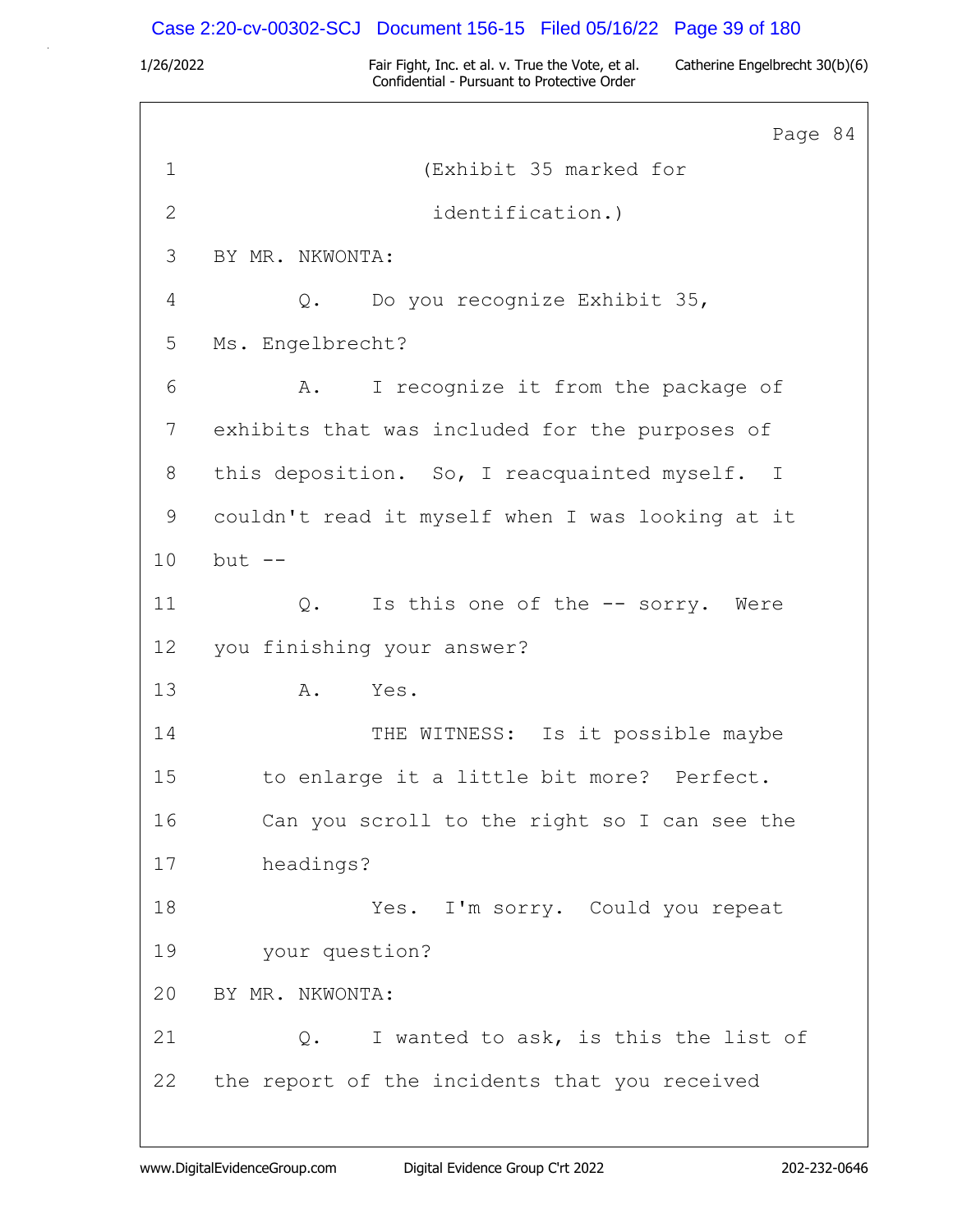## Case 2:20-cv-00302-SCJ Document 156-15 Filed 05/16/22 Page 40 of 180

|                 | Page 92                                           |
|-----------------|---------------------------------------------------|
| $\mathbf 1$     | I would have to -- I can't confirm<br>A.          |
| 2               | that. I would have to -- I can't confirm that.    |
| 3               | It should have just been a, you know, dump out to |
| 4               | fulfill the requirement, but I can't confirm it.  |
| 5               | MR. NKWONTA: Let's see if we can                  |
| 6               | blow up a document. That might help.              |
| 7               | Can we pull up Exhibit 79?                        |
| 8               | (Exhibit 79 marked for                            |
| 9               | identification.)                                  |
| 10              | MR. NKWONTA: And can you enlarge                  |
| 11              | that a little bit and scroll to Page 8.           |
| 12 <sup>°</sup> | BY MR. NKWONTA:                                   |
| 13              | Q. Ms. Engelbrecht, Exhibit 79 is the             |
| 14              | Second Amended Response -- True the Vote's Second |
| 15              | Amended Response to Plaintiff's Second Request    |
| 16              | for Production.                                   |
| 17              | Do you recognize this document?                   |
| 18              | Α.<br>Yes.                                        |
| 19              | Now, if you look at the Request<br>Q.             |
| 20              | Number 18, Request Number 18 seeks, "All          |
| 21              | documents and communications relating to True the |
| 22              | Vote's Election Integrity Hotline as described in |
|                 |                                                   |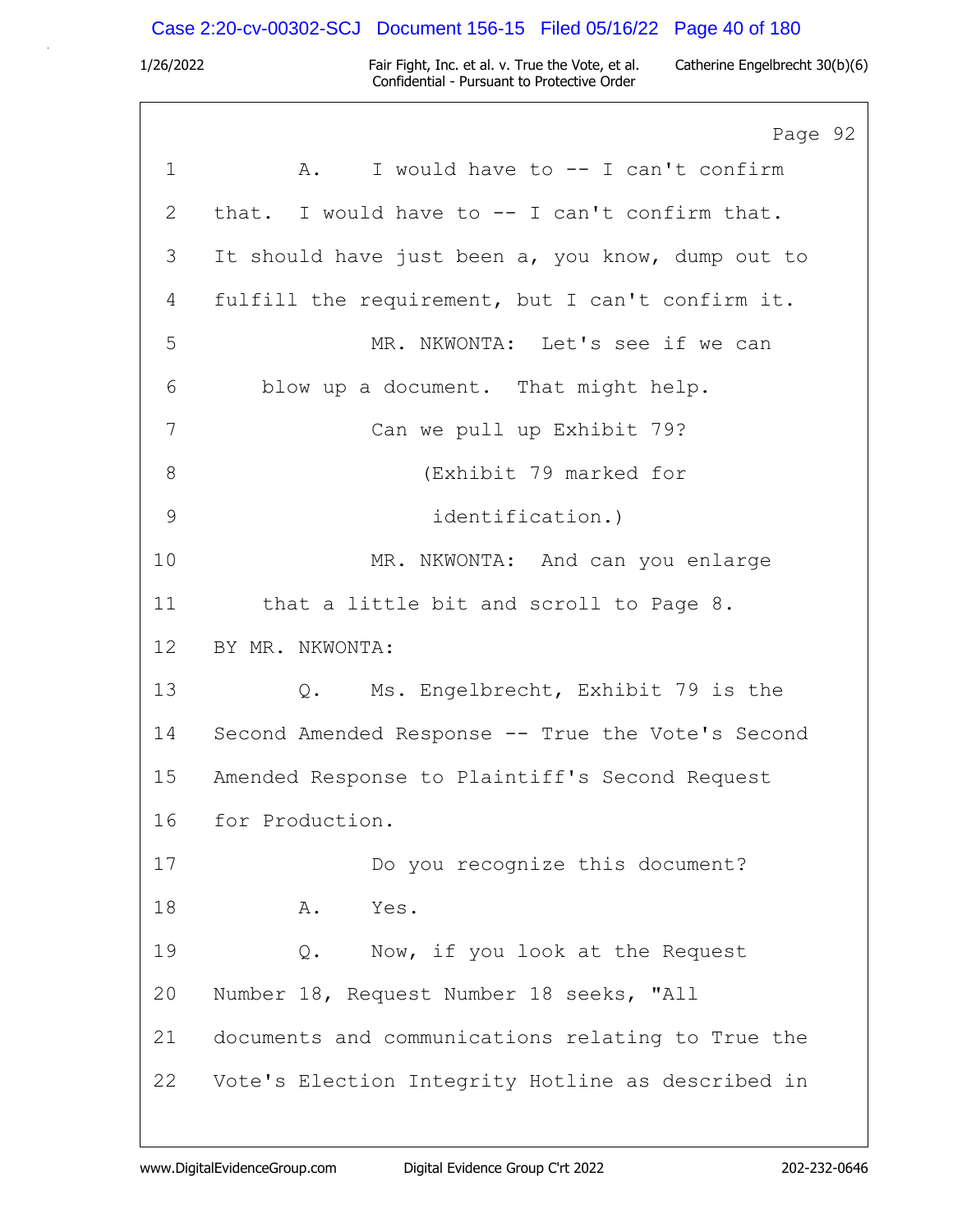## Case 2:20-cv-00302-SCJ Document 156-15 Filed 05/16/22 Page 41 of 180

|              | Page 93                                           |
|--------------|---------------------------------------------------|
| $\mathbf 1$  | your responses to Interrogatories 2 and 3,        |
| 2            | including, but not limited to, all documents and  |
| 3            | communications surrounding the launch of the      |
| 4            | hotline, follow-up with users of the hotline,     |
| 5            | vetted reports, and follow-up with the            |
| 6            | authorities charged with investigating such       |
| 7            | claims as described in your response to           |
| 8            | Interrogatory Number 3."                          |
| $\mathsf{9}$ | Is that a correct reading of Request              |
| 10           | Number 18?                                        |
| 11           | That is a correct reading, yes.<br>Α.             |
| 12           | And in your response you state that,<br>Q.        |
| 13           | "The defendant True the Vote has produced the     |
| 14           | record of all hotline contacts relevant to        |
| 15           | Georgia during the time frame of the runoff       |
| 16           | election." Is that correct?                       |
| 17           | Yes. And that would be relevant to<br>Α.          |
| 18           | Georgia at the time of the runoff collection --   |
| 19           | runoff election, yes.                             |
| 20           | You also state that, in the second<br>Q.          |
| 21           | paragraph, "None of these contacts resulted in    |
| 22           | the need for True the Vote to follow up or report |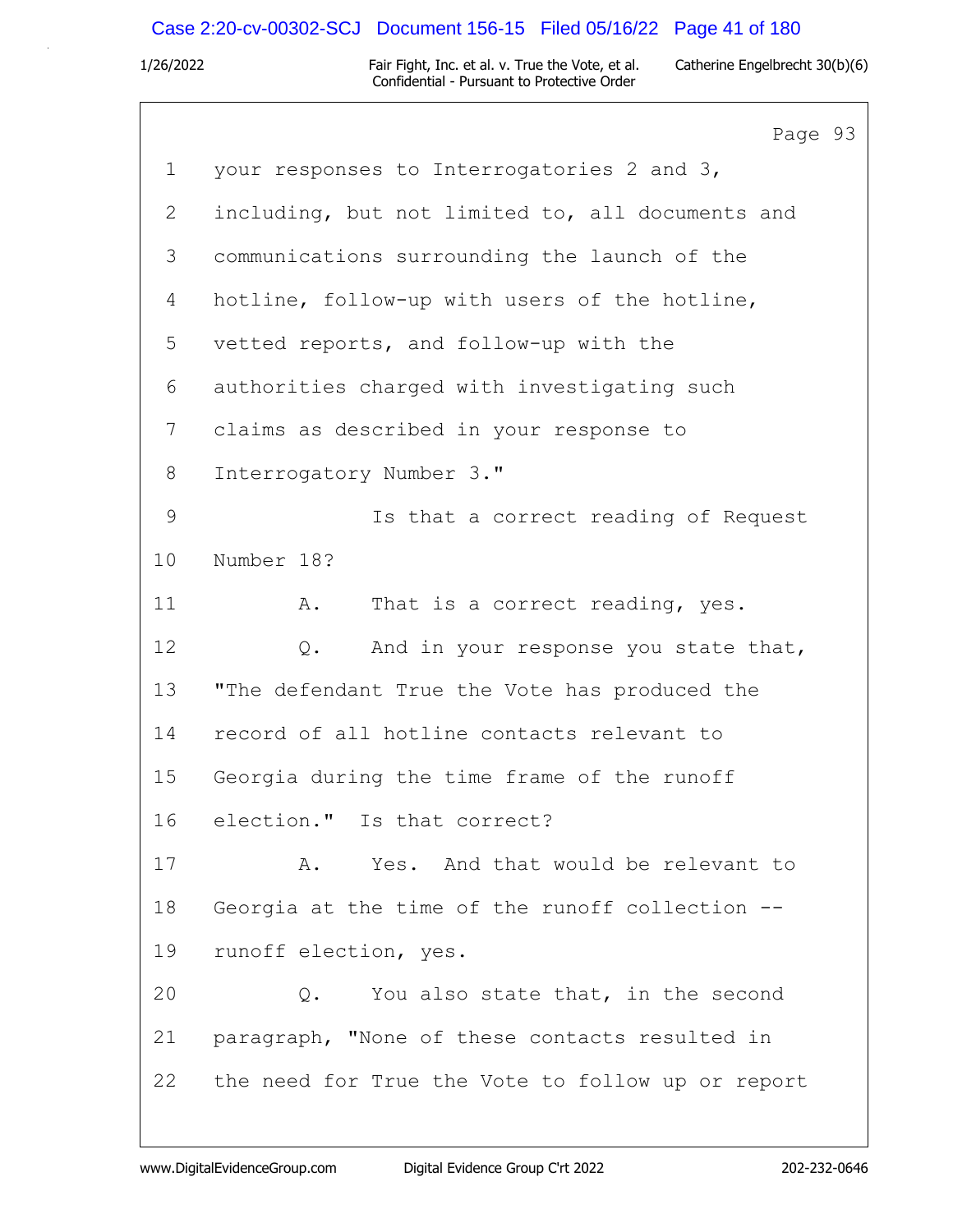## Case 2:20-cv-00302-SCJ Document 156-15 Filed 05/16/22 Page 42 of 180

|           |                  | Page 94                                        |  |
|-----------|------------------|------------------------------------------------|--|
| $1 \quad$ |                  | the contact information to appropriate         |  |
| 2         | authorities."    |                                                |  |
| 3         |                  | Is that correct?                               |  |
| 4         |                  | THE WITNESS: Can we -- I apologize.            |  |
| 5         |                  | Could we just scroll down so I can see that    |  |
| 6         | in the response? |                                                |  |
| 7         |                  | MR. NKWONTA: Keep scrolling.                   |  |
| 8         |                  | THE WITNESS: I can go -- yes.                  |  |
| 9         |                  | MR. NKWONTA: The next page.                    |  |
| 10        |                  | THE WITNESS: The next page.                    |  |
| 11        |                  | MR. NKWONTA: And then the paragraph            |  |
| 12        |                  | starting with None of these concepts.          |  |
| 13        |                  | Can you scroll down a little bit               |  |
| 14        | more, Joe?       |                                                |  |
| 15        |                  | THE WITNESS: Yes. Yes.                         |  |
| 16        | BY MR. NKWONTA:  |                                                |  |
| 17        | Q.               | Is it accurate that none of the                |  |
| 18        |                  | reports to your election integrity hotline or  |  |
| 19        |                  | Validate the Vote hotline resulted in the need |  |
| 20        |                  | for True the Vote to report anything to        |  |
| 21        | authorities?     |                                                |  |
| 22        | Α.               | Specific to this request for                   |  |
|           |                  |                                                |  |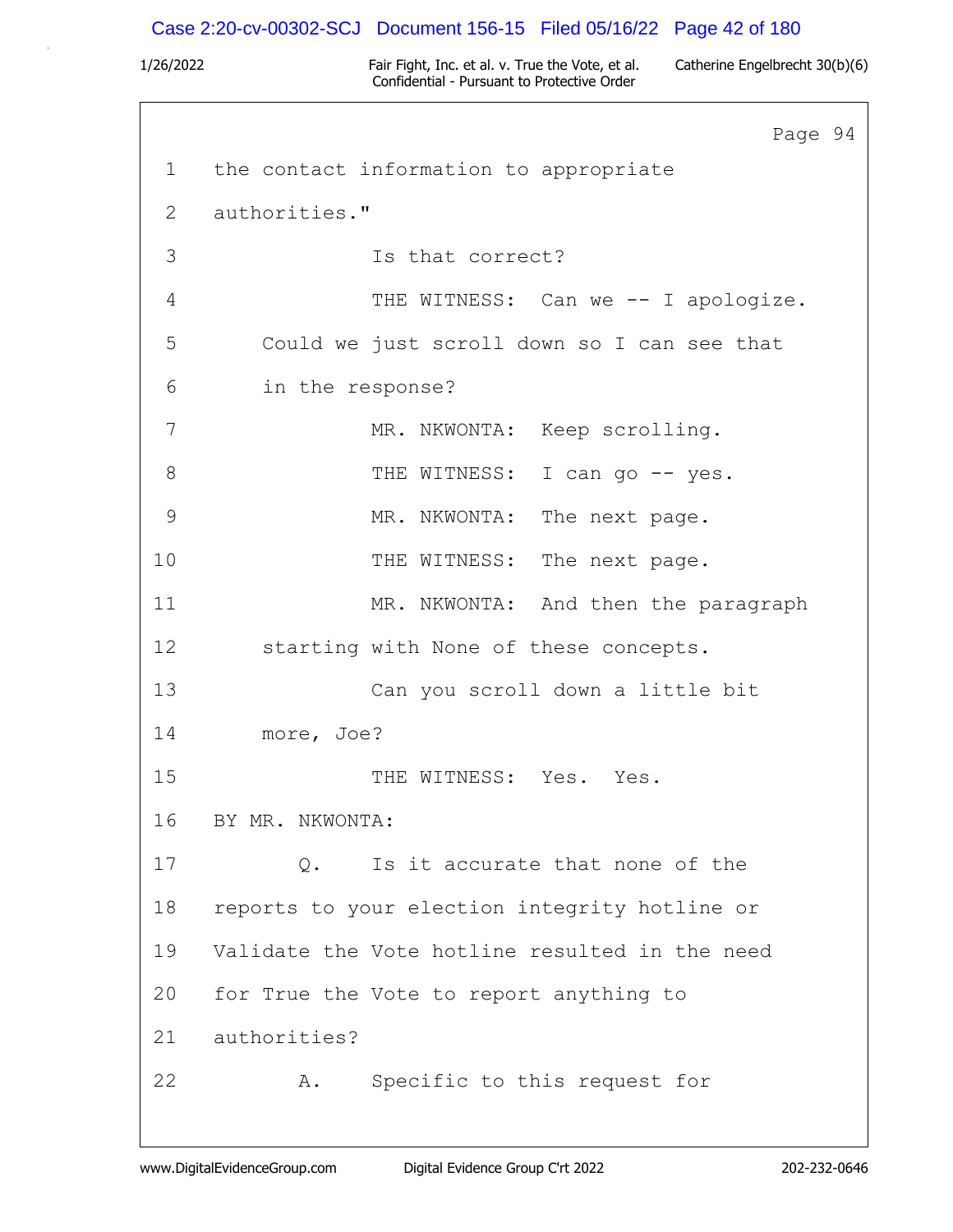## Case 2:20-cv-00302-SCJ Document 156-15 Filed 05/16/22 Page 43 of 180

|               | Page 95                                           |
|---------------|---------------------------------------------------|
| $\mathbf{1}$  | production around the Georgia runoff and the      |
| 2             | exhibit that we have looked at, that would be the |
| 3             | case, yes.                                        |
| 4             | MR. NKWONTA: You can pull that                    |
| 5             | down, Joe. I would like to ask about some of      |
| 6             | your other election related efforts.              |
| 7             | If we could pull up Exhibit 61. And               |
| 8             | can we scroll to the next page.                   |
| $\mathcal{G}$ | (Exhibit 61 marked for                            |
| 10            | identification.)                                  |
| 11            | BY MR. NKWONTA:                                   |
| 12            | Q. Do you recognize this document,                |
| 13            | Ms. Engelbrecht?                                  |
| 14            | A. Yes.                                           |
| 15            | $Q$ .<br>What is it?                              |
| 16            | Α.<br>This was, based on its formatting,          |
| 17            | this would have been taken from our website. And  |
| 18            | it just describes that we launched the Election   |
| 19            | Integrity Hotline specific to the runoff period.  |
| 20            | And this is a press release issued<br>Q.          |
| 21            | by True the Vote, correct?                        |
| 22            | Yes. Or a blog post, but yes.<br>Α.               |
|               |                                                   |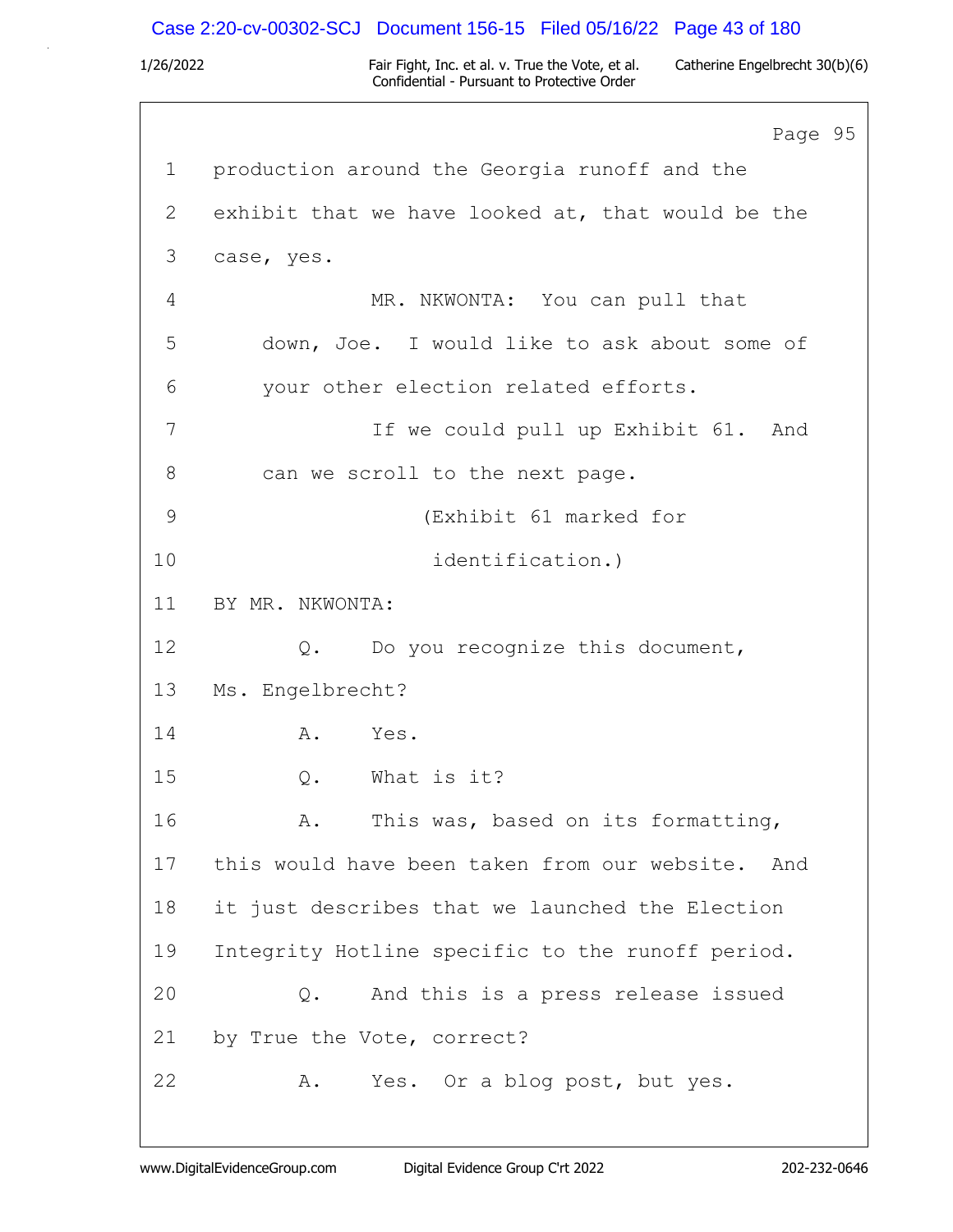## Case 2:20-cv-00302-SCJ Document 156-15 Filed 05/16/22 Page 44 of 180

|              | Page 96                                           |
|--------------|---------------------------------------------------|
| $\mathbf 1$  | Q. Or a blog post?                                |
| $\mathbf{2}$ | Or a blog post. I'm not certain<br>Α.             |
| 3            | that this was a press release, but it most        |
| 4            | certainly was posted on our website.              |
| 5            | Now, this press release makes<br>Q.               |
| 6            | reference to efforts to provide signature         |
| 7            | verification along with -- sorry, signature       |
| 8            | verification training, absentee ballot drop box   |
| 9            | monitoring, and other nonpartisan election        |
| 10           | integrity initiatives.                            |
| 11           | Is that correct?                                  |
| 12           | Yes.<br>A.                                        |
| 13           | I want to explore each of those.<br>$Q_{\bullet}$ |
| 14           | What signature training did you provide or what   |
| 15           | signature verification training did you provide?  |
| 16           | We posted online a signature<br>Α.                |
| 17           | verification training course.                     |
| 18           | For that program particularly we had              |
| 19           | worked with a signature verification specialist,  |
| 20           | someone who is accredited in that field and has   |
| 21           | worked in law enforcement and even in elections.  |
| 22           | And so, she led the course, again                 |
|              |                                                   |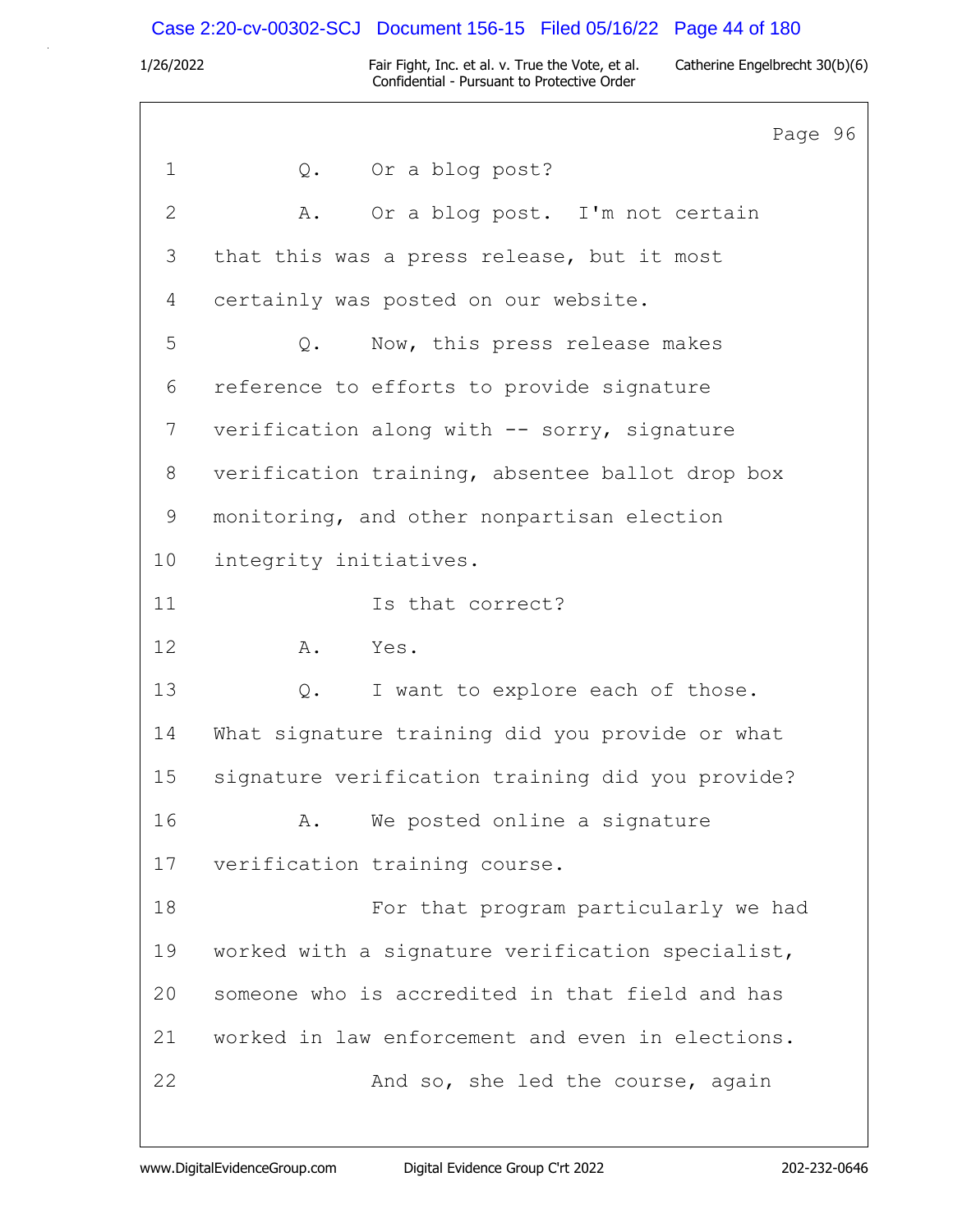## Case 2:20-cv-00302-SCJ Document 156-15 Filed 05/16/22 Page 45 of 180

|       | Page 97                                           |
|-------|---------------------------------------------------|
| 1     | online, but led the course in describing for      |
| 2     | volunteers who would be potentially working in    |
| 3     | that capacity what to look for.                   |
| 4     | And, you know, when you are looking               |
| 5     | at signature verifications, how do you, if you    |
| 6     | are going to compare two signatures, what are     |
| 7     | some key traits that to an untrained eye you      |
| $8\,$ | might want to look at first. These are people     |
| 9     | that -- most of them had never worked in that     |
| 10    | capacity before.                                  |
| 11    | So, just some basic understandings                |
| 12    | of signature verification. And then the process   |
| 13    | behind that.                                      |
| 14    | So, taking the actual process of                  |
| 15    | looking at the signature and then in the greater  |
| 16    | context of what that means inside of an election. |
| 17    | And the standards particularly in Georgia were    |
| 18    | changing and how to do as best as you could to,   |
| 19    | as a volunteer to be useful in that -- for the    |
| 20    | state in that capacity.                           |
| 21    | Who provided the training?<br>Q.                  |
| 22    | I do not remember her name.<br>We<br>Α.           |
|       |                                                   |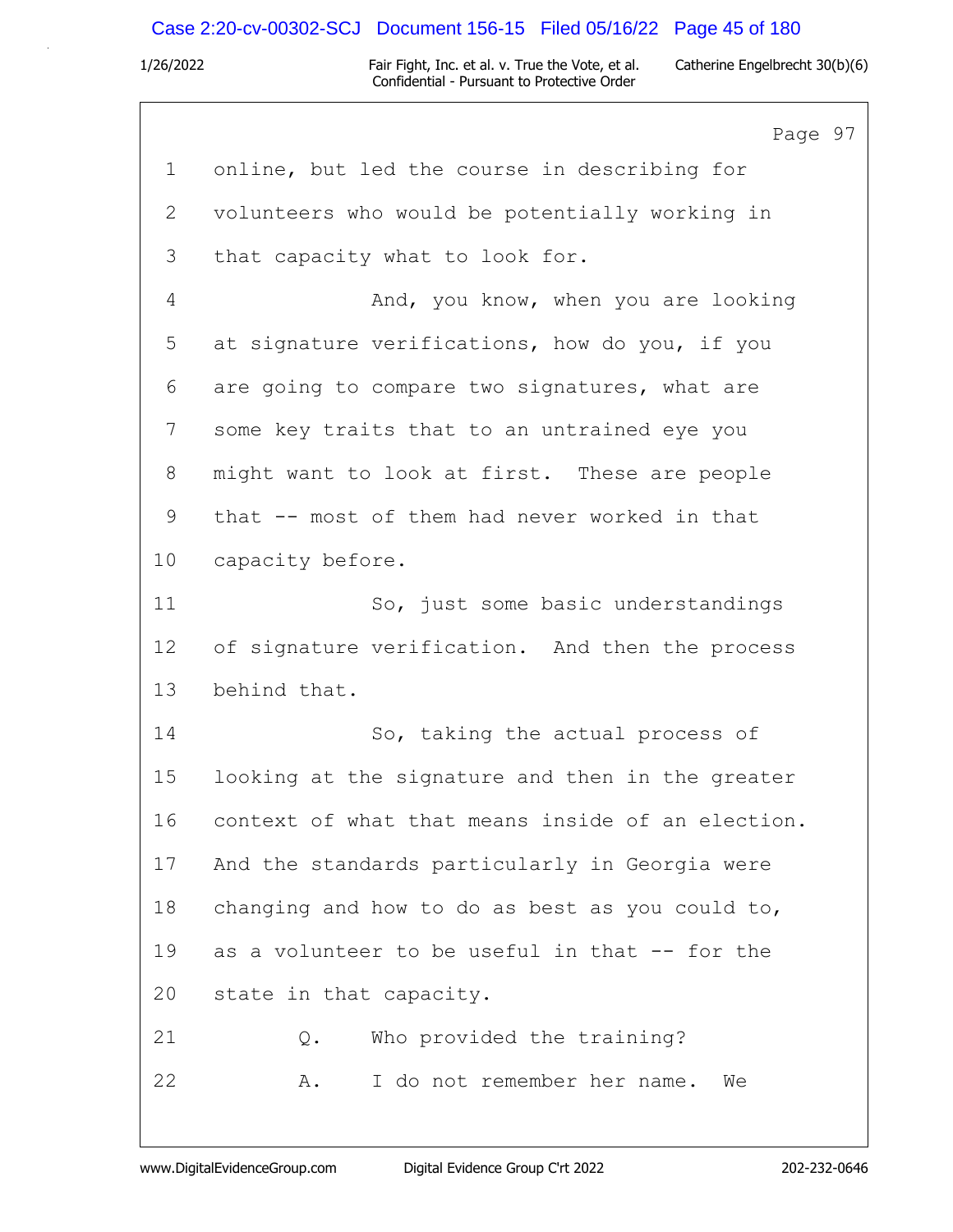### Case 2:20-cv-00302-SCJ Document 156-15 Filed 05/16/22 Page 46 of 180

1/26/2022 Fair Fight, Inc. et al. v. True the Vote, et al. Catherine Engelbrecht 30(b)(6) Confidential - Pursuant to Protective Order

Page 110 1 training what did that entail? 2 A. How to -- again, recognizing that 3 every state handles this process differently, but 4 a broad overview of the definition of an absentee 5 ballot, what one might expect to experience from 6 the different elements of the absentee ballot. 7 Package from the carrier envelope to 8 the ballot. Just very high level explanations 9 that the goal of which was to share with the 10 volunteer that, you know, this is probably what 11 happens but every state has their own process. 12 0. What was the target audience for the 13 training? 14 A. Anybody that wanted to take the 15 training. 16 Q. And what was the purpose of the 17 training? 18 A. To create a transparency that would 19 encourage volunteers, of which there are not 20 enough, to get a basic understanding of what they 21 might be able to expect, and direction on how 22 they can connect with the locality to serve if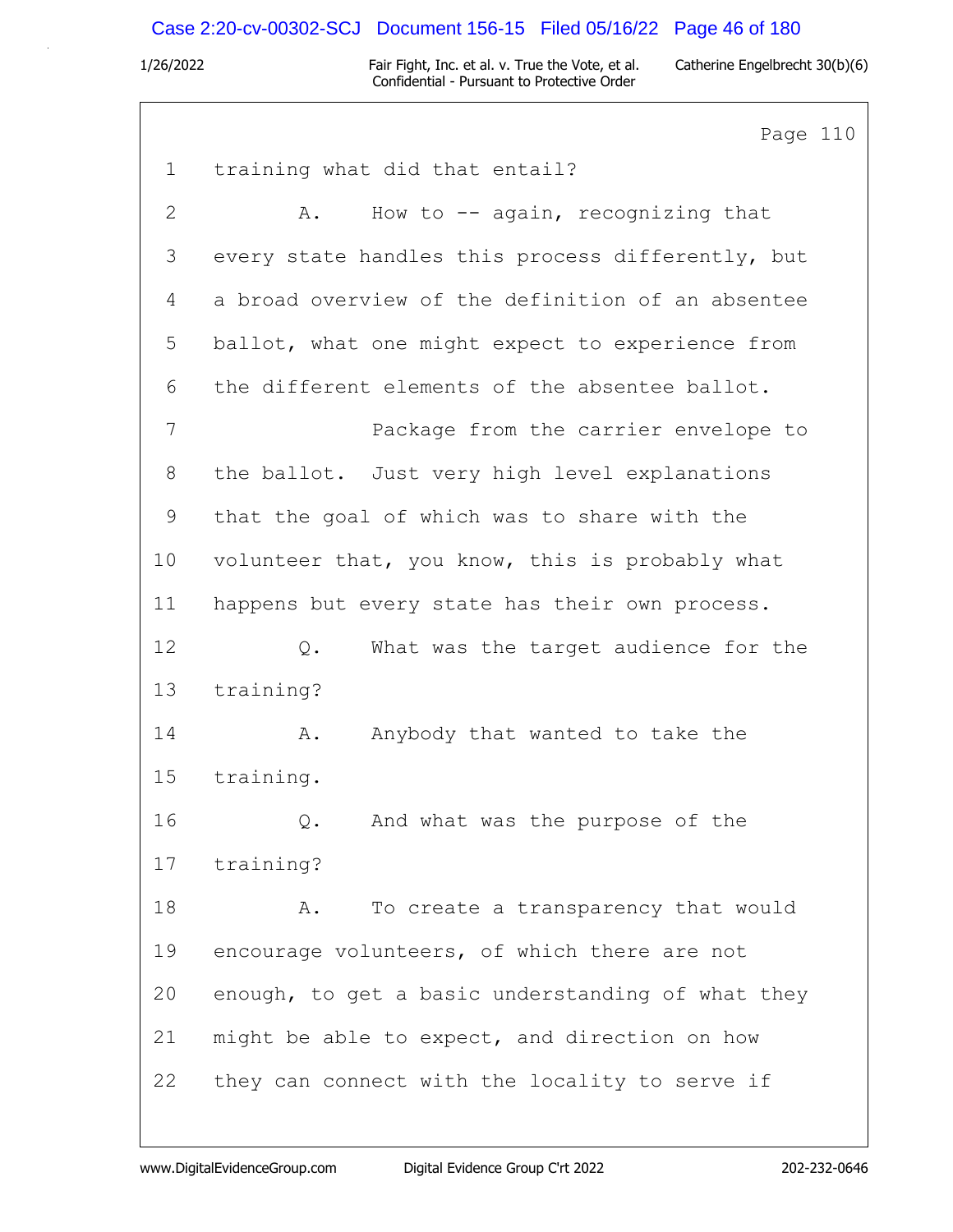### Case 2:20-cv-00302-SCJ Document 156-15 Filed 05/16/22 Page 47 of 180

1/26/2022 Fair Fight, Inc. et al. v. True the Vote, et al. Catherine Engelbrecht 30(b)(6) Confidential - Pursuant to Protective Order

Page 111 1 they so chose. 2 Q. And in what way would these 3 individuals serve that would allow them to 4 implement this training? 5 A. They would -- if they had watched 6 the election or the absentee ballot training and 7 they went on to serve in the Absentee Ballot 8 Review Board, that would be, you know, a point of 9 connection or a point of familiarity of the broad 10 process. 11 But there are any number of 12 positions that they may end up working in. 13 Q. You also referenced monitoring 14 absentee ballot drop boxes in this press release. 15 And I'm still referring to Exhibit 61. 16 What did that entail? 17 A. I don't recall. I'm glad to review 18 the exhibit again, but I don't recall. 19 MR. NKWONTA: One second. Can we 20 put that exhibit back up, Joe? That is 21 Exhibit 61. So, if we can scroll to the last 22 page, to Page 3.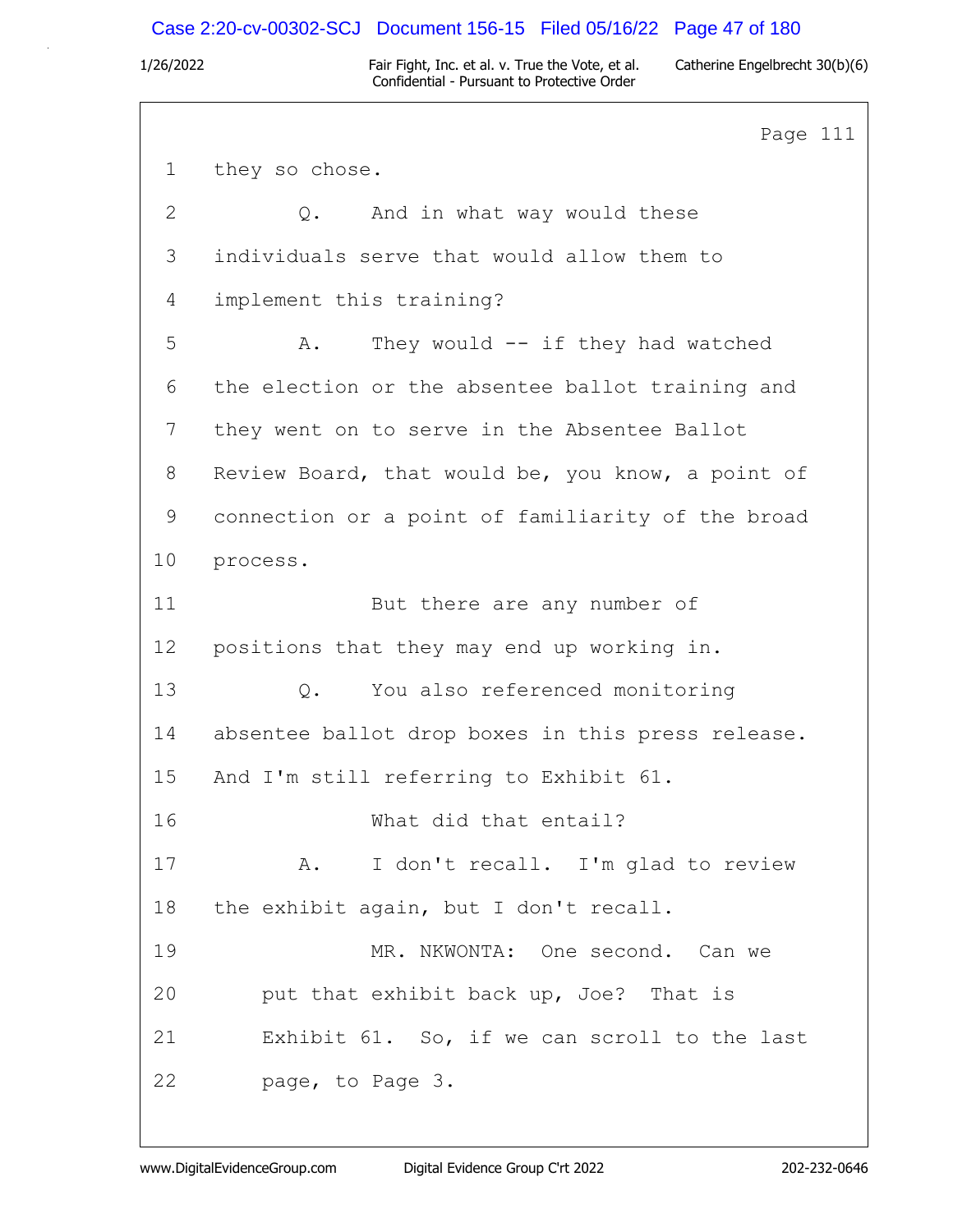### Case 2:20-cv-00302-SCJ Document 156-15 Filed 05/16/22 Page 48 of 180

1/26/2022 Fair Fight, Inc. et al. v. True the Vote, et al. Catherine Engelbrecht 30(b)(6) Confidential - Pursuant to Protective Order

Page 112 1 BY MR. NKWONTA: 2 Q. Ms. Engelbrecht, can you read that 3 last paragraph, starting with this week, into the 4 record? 5 A. "The week, True the Vote also 6 announced its partnership with the Georgia 7 Republican party, in addition to the Georgia 8 Election Integrity Hotline. True the Vote will 9 assist with the Senate runoff election process, 10 including publicly available signature 11 verification training, monitoring absentee ballot 12 drop boxes and other nonpartisan election 13 integrity initiatives." 14 Q. To cue up my question again, what 15 did monitoring absentee ballot drop boxes entail? 16 A. We did not do any monitoring of 17 absentee ballot drop boxes for -- that is a 18 misstatement. 19 Q. And why did True the Vote announce 20 that it was conducting absentee ballot drop 21 boxes -- or absentee ballot drop box monitoring? 22 A. I do not recall. There was no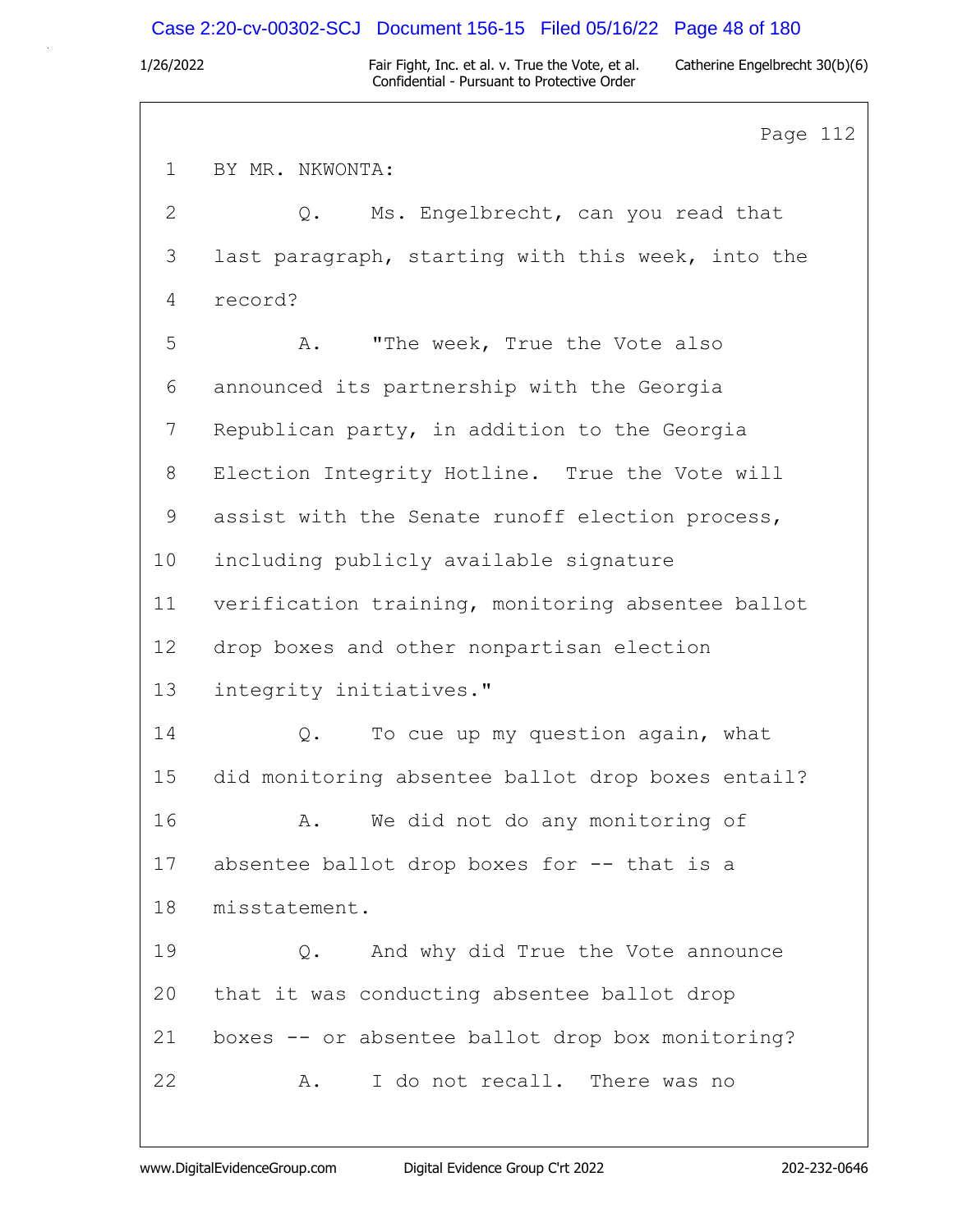### Case 2:20-cv-00302-SCJ Document 156-15 Filed 05/16/22 Page 49 of 180

1/26/2022 Fair Fight, Inc. et al. v. True the Vote, et al. Catherine Engelbrecht 30(b)(6) Confidential - Pursuant to Protective Order

Page 113 1 monitoring of absentee ballot drop boxes. Just, 2 it is not what volunteers did. 3 Q. Has True the Vote monitored absentee 4 ballot drop boxes in prior elections or during 5 the 2020 general election or outside of Georgia? 6 A. No. No. 7 Q. Can you think of an instance in the 8 past where True the Vote monitored absentee 9 ballot drop boxes? 10 MR. BOPP: Excuse me, I object. 11 That goes beyond the six states that are 12 specified in the court's order that you are 13 directed to limit your questions to. 14 It also goes to the history of the 15 world as opposed to being confined to 2012. 16 And I will instruct her not to 17 answer it because that would violate the 18 court order. 19 MR. NKWONTA: Are you also 20 instructing the witness not to answer in her 21 individual capacity? 22 MR. BOPP: I have been, no -- well,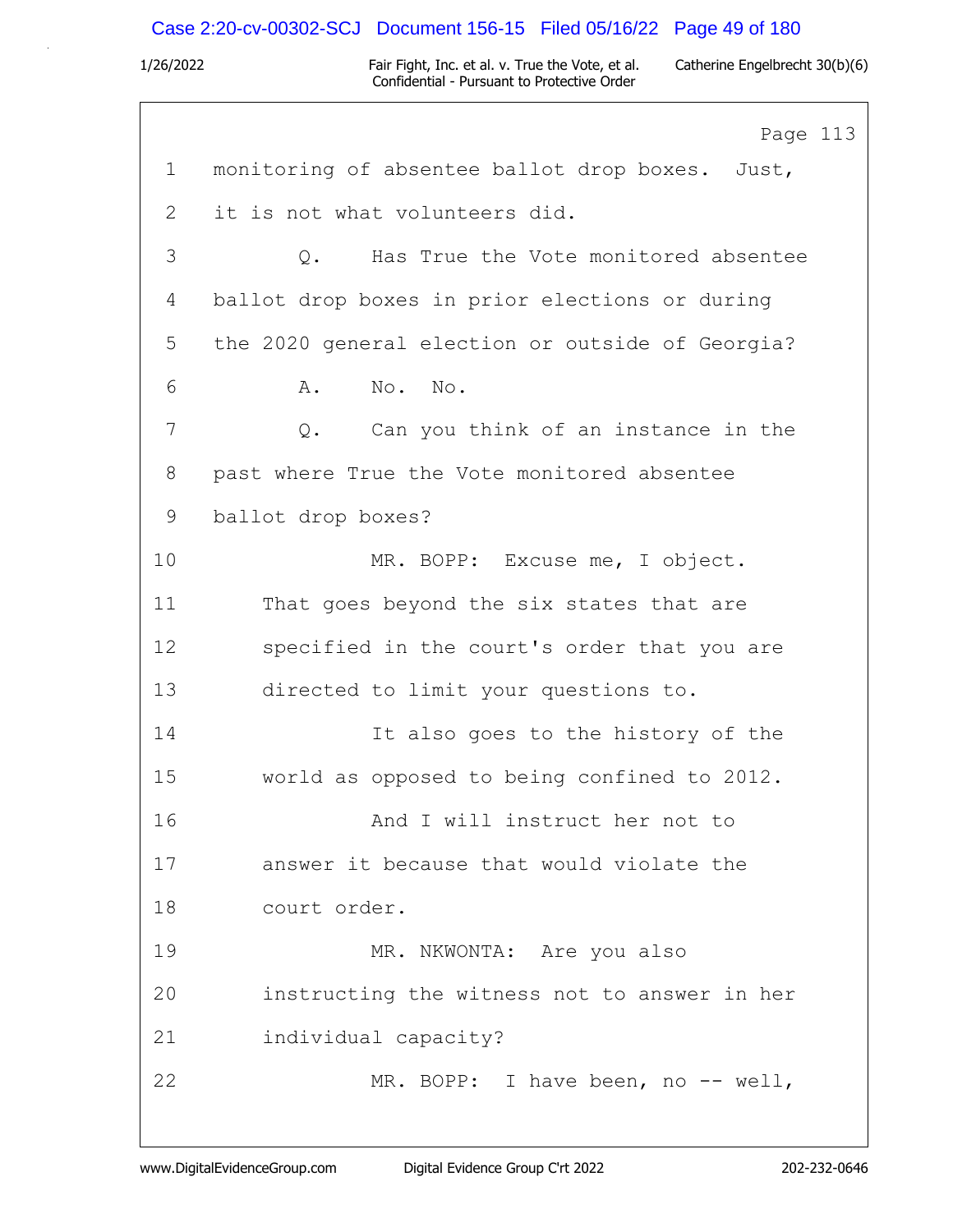## Case 2:20-cv-00302-SCJ Document 156-15 Filed 05/16/22 Page 50 of 180

|               | Page 114                                      |
|---------------|-----------------------------------------------|
| $\mathbf 1$   | excuse me. Yes. Because the -- you are        |
| $\mathbf{2}$  | obligated to comply with the court order.     |
| 3             | You are violating the court order.            |
| 4             | And so you can't ask about things             |
| 5             | that are not permitted. And you are to        |
| 6             | adhere to the limits of the court's discovery |
| 7             | order.                                        |
| 8             | MR. NKWONTA: I think you are                  |
| $\mathcal{G}$ | actually misreading and violating the court   |
| 10            | order. And I also think that regardless of    |
| 11            | what you feel about the scope of the topics,  |
| 12            | there are no $30(b)$ (6) topics for           |
| 13            | Ms. Engelbrecht in her individual capacity.   |
| 14            | So, I will ask her -- I understand            |
| 15            | that you have instructed her not to answer as |
| 16            | a 30(b)(6) witness for True the Vote which I  |
| 17            | will object to as improper.                   |
| 18            | But I will ask Ms. Engelbrecht, in            |
| 19            | her individual capacity --                    |
| 20            | BY MR. NKWONTA:                               |
| 21            | Whether you are aware of any<br>Q.            |
| 22            | instance in which True the Vote or any of its |
|               |                                               |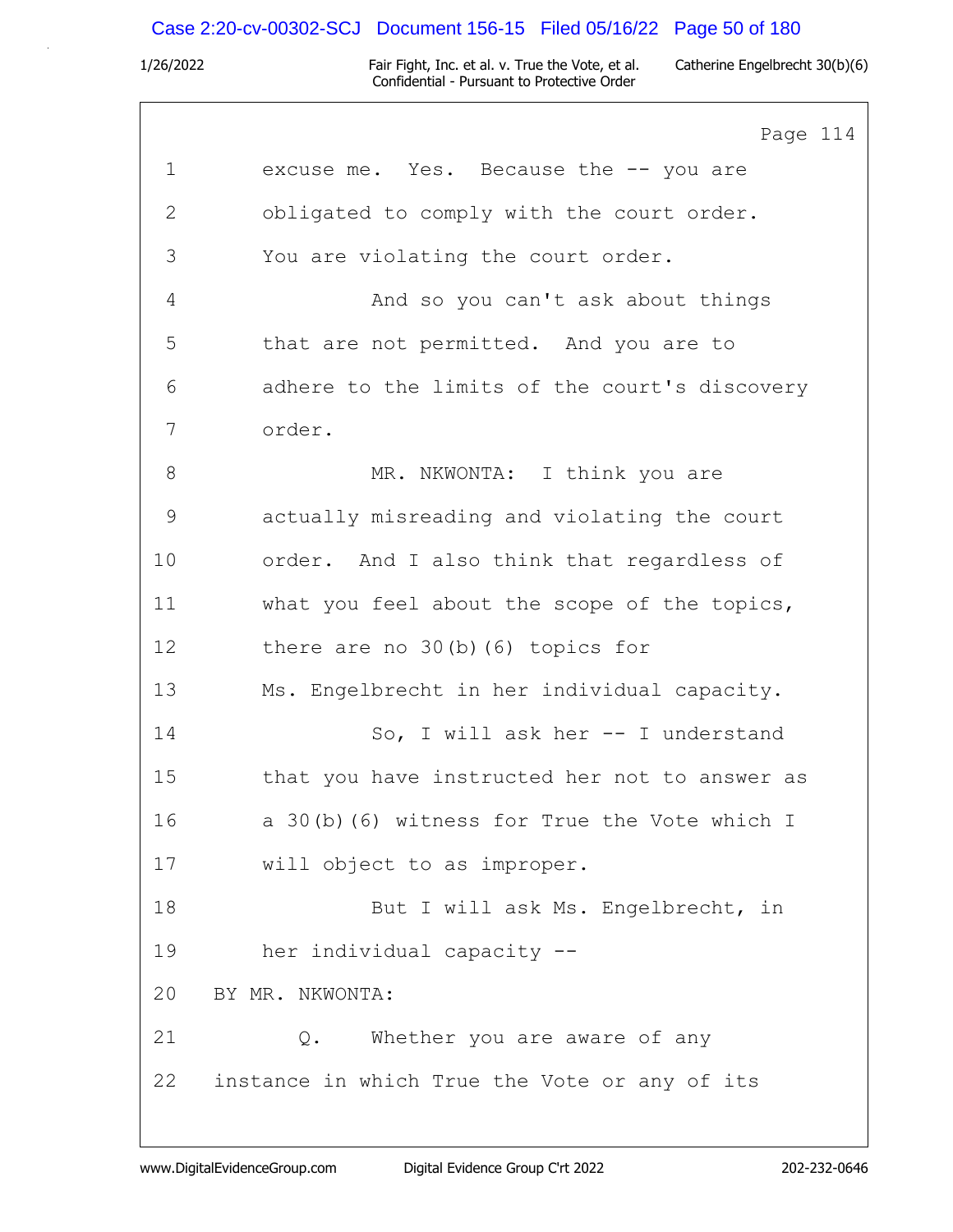# Case 2:20-cv-00302-SCJ Document 156-15 Filed 05/16/22 Page 51 of 180

|               | Page 123                                          |
|---------------|---------------------------------------------------|
| $\mathbf 1$   | Our website is full of nonpartisan                |
| $\mathbf{2}$  | information. There was information around --      |
| 3             | specific to Georgia, there was information around |
| 4             | dates for when you can vote and drop box          |
| 5             | locations. And things that you would, you know,   |
| 6             | just good guidance kinds of stuff.                |
| 7             | Maybe that is $--$ would qualify for              |
| 8             | other initiatives.                                |
| $\mathcal{G}$ | Q. Other than materials posted on the             |
| 10            | True the Vote website, are there any other        |
| 11            | election integrity initiatives that True the Vote |
| 12            | engaged in?                                       |
| 13            | Can you define the time frame? I<br>A.            |
| 14            | want to make sure I'm answering properly.         |
| 15            | Certainly. So, the time frame would<br>Q.         |
| 16            | have been the same time frame in which this press |
| 17            | release was issued. So in that period through     |
| 18            | the runoff election. It is between the November   |
| 19            | general election and the runoff election.         |
| 20            | Well, the $--$ we were working on<br>Α.           |
| 21            | the -- we had, we had had individuals that had    |
| 22            | requested support for knowing, because they knew  |
|               |                                                   |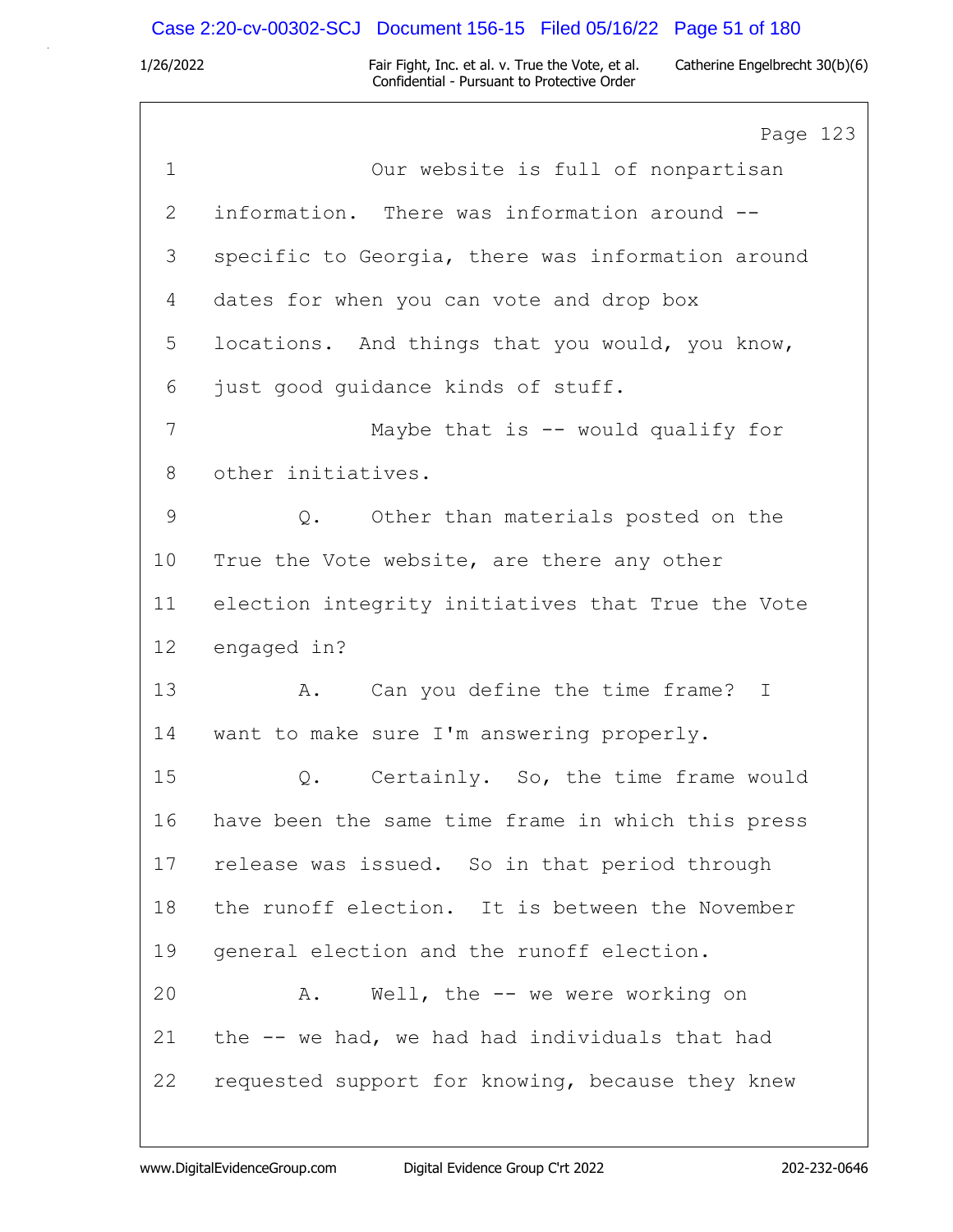# Case 2:20-cv-00302-SCJ Document 156-15 Filed 05/16/22 Page 52 of 180

|                | Page 124                                        |
|----------------|-------------------------------------------------|
| $\mathbf 1$    | that the rolls had not been cleaned.            |
| $\mathbf{2}$   | So, we were looking at the project              |
| $\mathfrak{Z}$ | around -- during this time we have been looking |
| 4              | at the project around the elector challenges.   |
| 5              | Which individuals had requested<br>Q.           |
| 6              | assistance or noted that the rolls had not been |
| 7              | cleaned?                                        |
| $8\,$          | I mean, it was broadly known that<br>Α.         |
| 9              | the rolls hadn't been cleaned. That was well    |
| 10             | publicized.                                     |
| 11             | Just, you know, various people,                 |
| 12             | volunteers, people who follow True the Vote     |
| 13             | had -- we received e-mails saying could we do   |
| 14             | anything because the rolls aren't clean. I mean |
| 15             | very loose sort of realizations that people     |
| 16             | wanted to do something about it.                |
| 17             | Q. All right. Well, let's turn to some          |
| 18             | of those activities and some of the folks       |
| 19             | involved with those activities.                 |
| 20             | How do you know Gregg Phillips?                 |
| 21             | A. Gregg Phillips and I were introduced         |
| 22             | in late 2013, early 2014, because he $-$ at the |
|                |                                                 |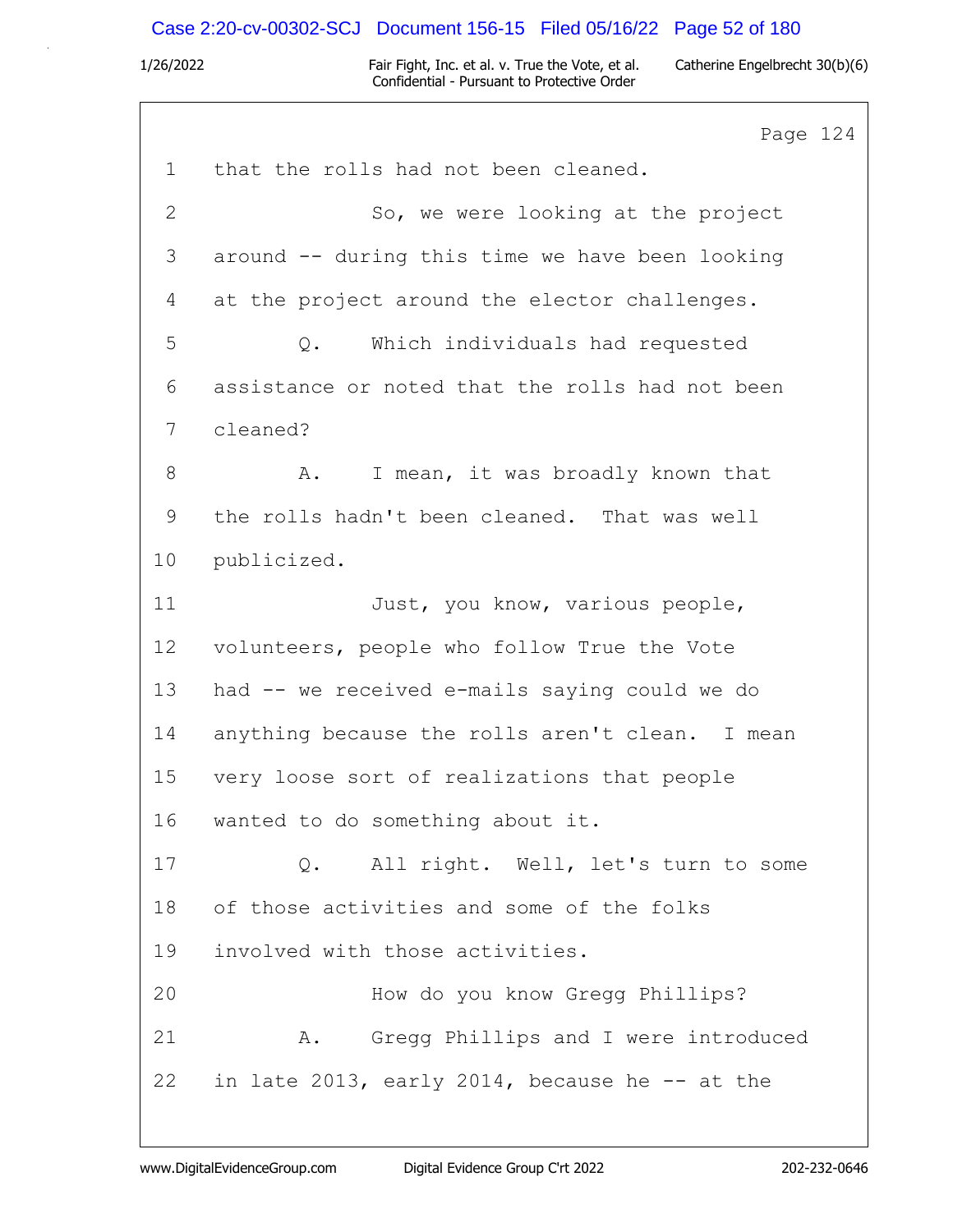# Case 2:20-cv-00302-SCJ Document 156-15 Filed 05/16/22 Page 53 of 180

|                 | Page 125                                         |
|-----------------|--------------------------------------------------|
| $\mathbf{1}$    | time I was undergoing some pretty extensive      |
| $\mathbf{2}$    | targeting by the government.                     |
| 3               | And he had had his information, some             |
| 4               | of his donations released to -- kind of in the   |
| 5               | same vein. And so there was an introduction      |
| 6               | based on that sort of common, this was happening |
| 7               | to a lot of people.                              |
| 8               | From -- so then that is how I know               |
| 9               | him. I was introduced in that vein of shared,    |
| 10              | just shared experience.                          |
| 11              | Q. And when did True the Vote start              |
| 12 <sup>°</sup> | working with OPSEC Group?                        |
| 13              | Α.<br>It would have been late, late summer       |
| 14              | of 2020.                                         |
| 15              | And True the Vote had worked with<br>Q.          |
| 16              | OPSEC Group before the late summer of 2020; is   |
| 17              | that right?                                      |
| 18              | Α.<br>No.                                        |
| 19              | Had True the Vote worked with Gregg<br>Q.        |
| 20              | Phillips before the late summer of 2020?         |
| 21              | Yes.<br>Α.                                       |
| 22              | And am I right that True the Vote<br>Q.          |
|                 |                                                  |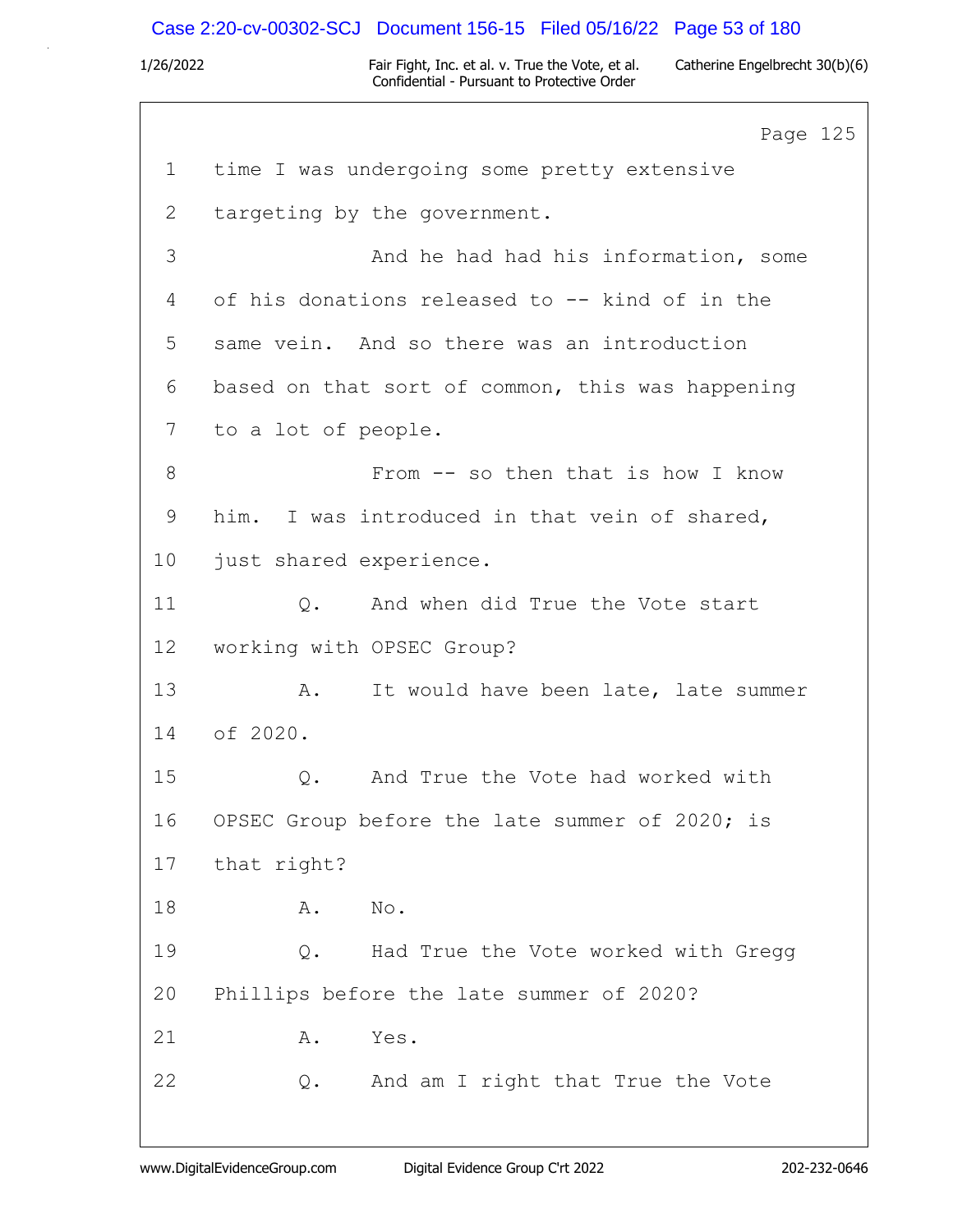## Case 2:20-cv-00302-SCJ Document 156-15 Filed 05/16/22 Page 54 of 180

|                 | Page 126                                          |  |
|-----------------|---------------------------------------------------|--|
| $\mathbf{1}$    | worked with Gregg Phillips to conduct similar     |  |
| 2               | data and voter analysis to the landmark election  |  |
| 3               | challenge that True the Vote launched in the 2021 |  |
| 4               | runoff; is that correct?                          |  |
| 5               | I'm sorry, could you ask that again?<br>Α.        |  |
| 6               | Sure. Did True the -- I will<br>$Q$ .             |  |
| 7               | rephrase the question.                            |  |
| 8               | Did True the Vote work with Gregg                 |  |
| 9               | Phillips on data analysis and voter analysis      |  |
| 10 <sub>o</sub> | before September of -- or the summer of 2020?     |  |
| 11              | Yes.<br>Α.                                        |  |
| 12              | Can you describe the types of voter<br>Q.         |  |
| 13              | analysis and data analysis that True the Vote     |  |
| 14              | worked with Gregg Phillips on?                    |  |
| 15              | We reviewed a variety of things<br>Α.             |  |
| 16              | including reviewing how the changing laws         |  |
| 17              | around -- or changing guidance around the 2020    |  |
| 18              | election was impacting voters' engagements, you   |  |
| 19              | know, with respect to absentee ballots and so     |  |
| 20              | forth.                                            |  |
| 21              | So, that was an example.                          |  |
| 22              | We have looked at, in the State of                |  |
|                 |                                                   |  |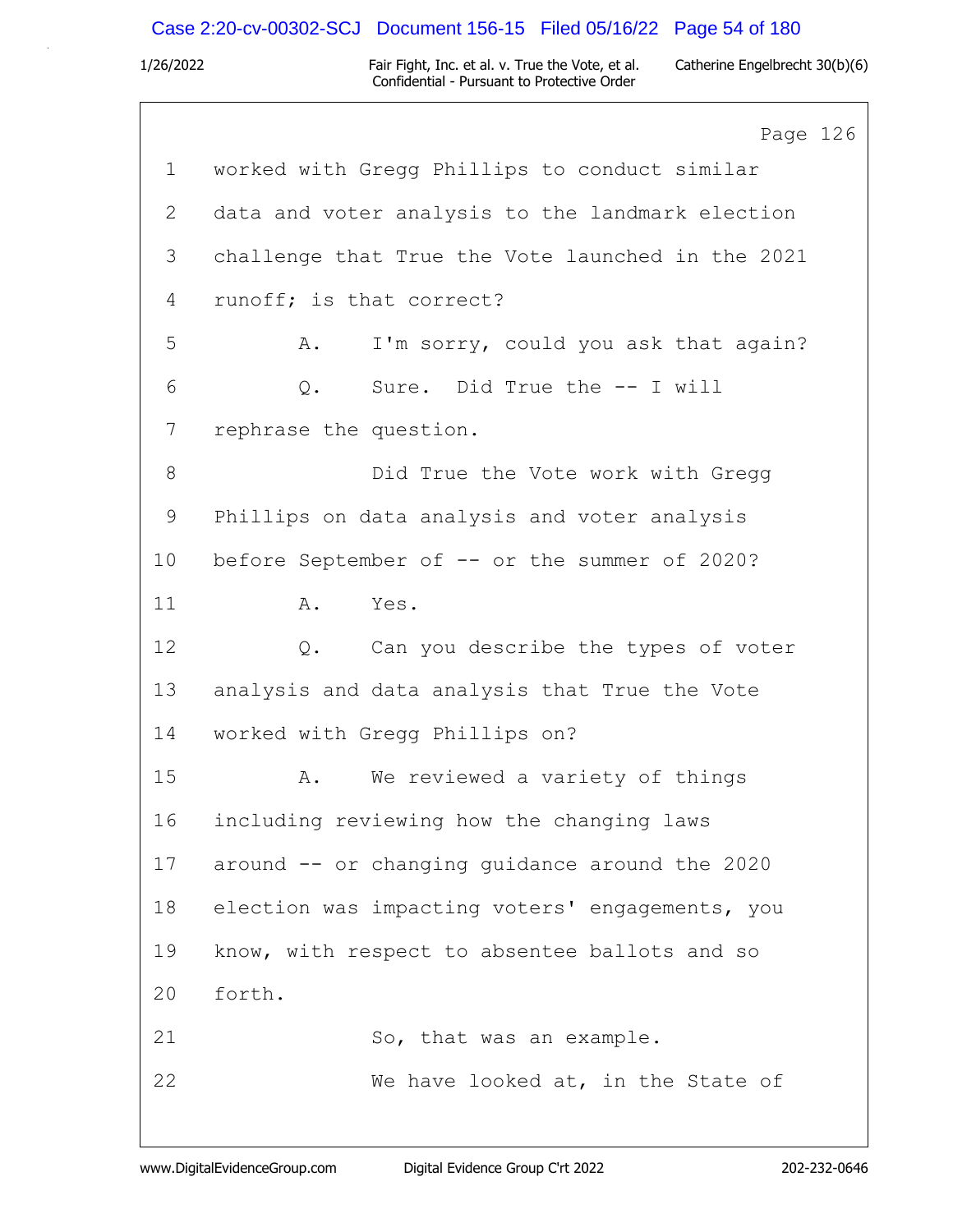## Case 2:20-cv-00302-SCJ Document 156-15 Filed 05/16/22 Page 55 of 180

|             | Page 127                                          |
|-------------|---------------------------------------------------|
| $\mathbf 1$ | Texas, we looked at the distinctions between the  |
| 2           | way that counties managed their rolls or reported |
| 3           | actions taken during the election via the voter   |
| 4           | rolls versus what counties were reporting to the  |
| 5           | secretaries of state, those kinds of data         |
| 6           | projects.                                         |
| 7           | Did True the Vote work with Gregg<br>Q.           |
| 8           | Phillips on identifying voters who may have       |
| 9           | changed their addresses or who may have filed     |
| 10          | notices of a change of address with the Postal    |
| 11          | Service?                                          |
| 12          | We did, we worked -- yes, yes. But<br>Α.          |
| 13          | it -- yes. Yes.                                   |
| 14          | When was that?<br>Q.                              |
| 15          | That would have been probably<br>Α.               |
| 16          | starting the second week of December of 2020.     |
| 17          | Before that, had True the Vote done<br>Q.         |
| 18          | any of that type of work with Gregg Phillips,     |
| 19          | meaning identifying voters who had moved or who   |
| 20          | had filed change of address notices?              |
| 21          | I don't recall.<br>Α.                             |
| 22          | Let me ask it this way.<br>Q.                     |
|             |                                                   |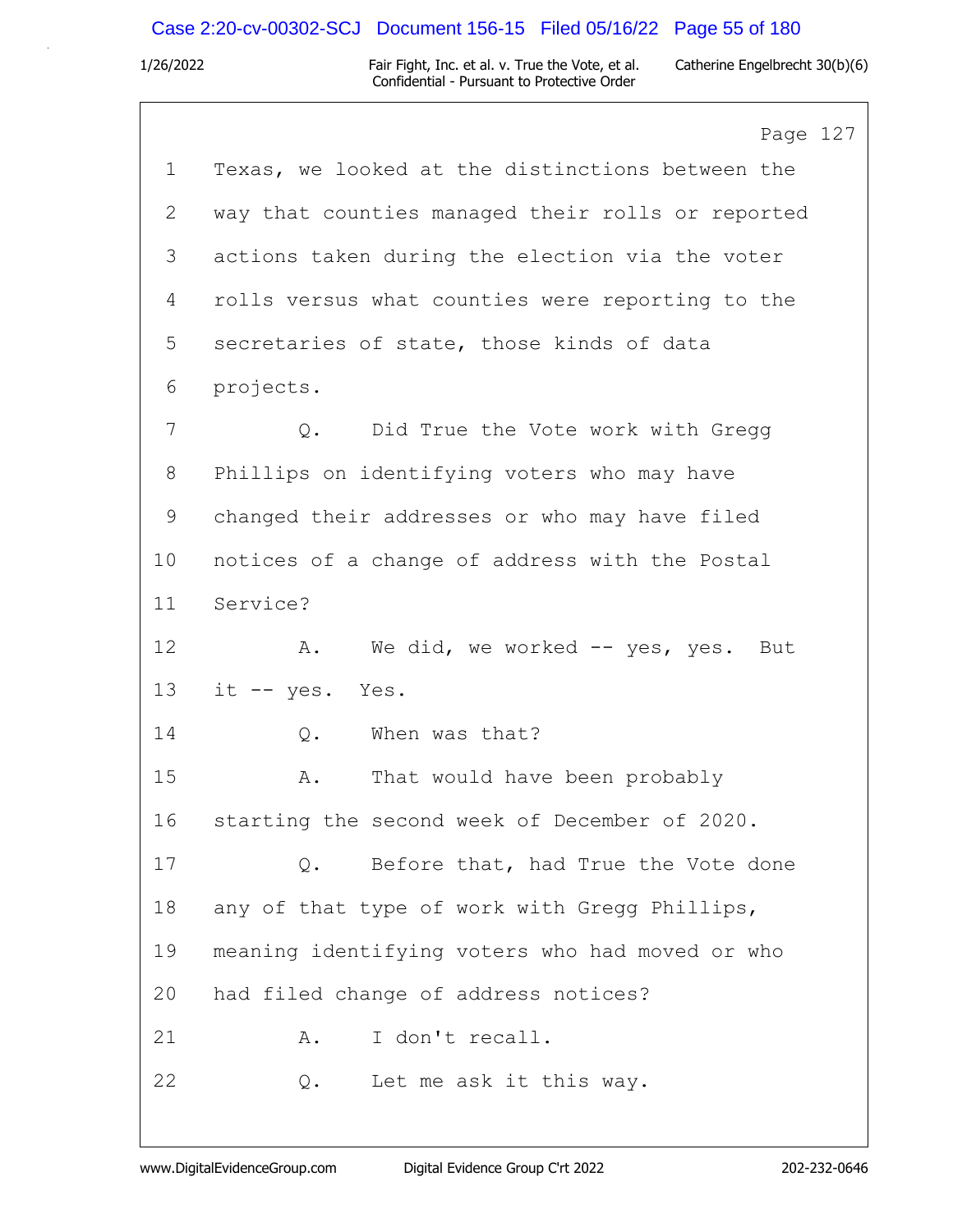## Case 2:20-cv-00302-SCJ Document 156-15 Filed 05/16/22 Page 56 of 180

|               | Page 128                                          |
|---------------|---------------------------------------------------|
| $\mathbf 1$   | Was December 2020 the first time                  |
| 2             | that True the Vote had attempted to identify      |
| 3             | voters who had changed their address or had moved |
| 4             | out of their current voting jurisdiction?         |
| 5             | It was not the first time True the<br>Α.          |
| 6             | Vote had done that, no.                           |
| 7             | When had True the Vote done that in<br>Q.         |
| 8             | the past?                                         |
| $\mathcal{G}$ | In Texas, True the Vote in 2020, had<br>Α.        |
| 10            | reviewed voter records that -- for that type of   |
| 11            | disqualification potential.                       |
| 12            | And done so recognizing the voter                 |
| 13            | challenge that enabled citizens to ask those      |
| 14            | questions of their counties, encourage their      |
| 15            | counties to take a look at the record.            |
| 16            | When in 2020 did that occur?<br>$Q$ .             |
| 17            | I'm sorry. I didn't -- if I said<br>A.            |
| 18            | 2020 that was a mistake. I meant 2012. I          |
| 19            | apologize.                                        |
| 20            | When True the Vote conducted that<br>Q.           |
| 21            | analysis in 2012, what did True the Vote do with  |
| 22            | that information?                                 |
|               |                                                   |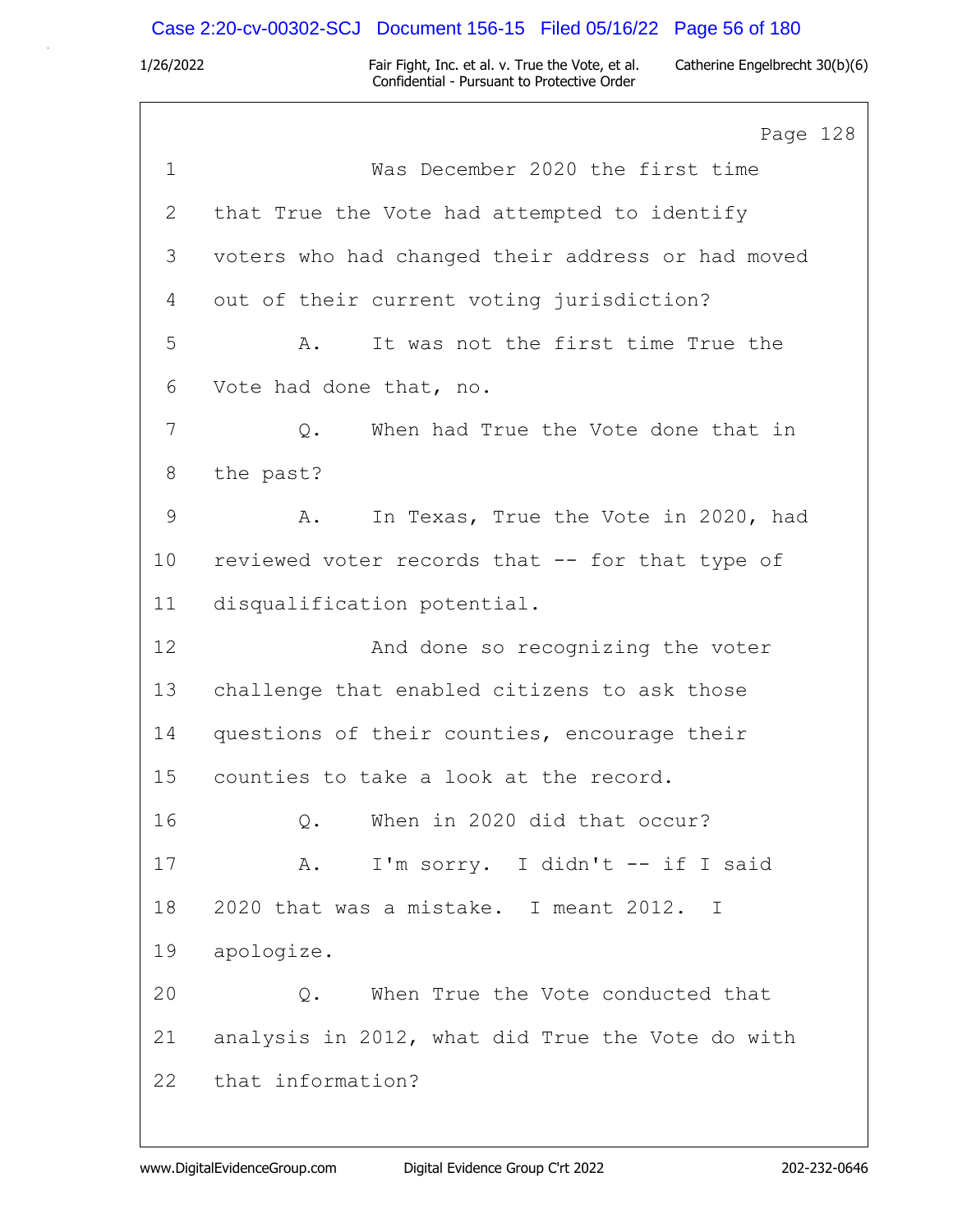## Case 2:20-cv-00302-SCJ Document 156-15 Filed 05/16/22 Page 57 of 180

|              | Page 139                                          |  |
|--------------|---------------------------------------------------|--|
| $\mathbf 1$  | you have been told?                               |  |
| $\mathbf{2}$ | That is my personal knowledge.<br>Α.              |  |
| 3            | Have you used Smarty Streets before?<br>Q.        |  |
| 4            | Yes.<br>Α.                                        |  |
| 5            | And did you use Smarty Streets to<br>$Q$ .        |  |
| 6            | refine an NCOA list?                              |  |
| 7            | A. Yes.                                           |  |
| 8            | Q. And in what context? For the                   |  |
| 9            | Georgia election law challenges?                  |  |
| 10           | Yes. I should say, I did not<br>Α.                |  |
| 11           | personally do that, but that was my understanding |  |
| 12           | as part of what was being used to, broadly to     |  |
| 13           | refine the NCOA list itself.                      |  |
| 14           | Q. And you mentioned other databases              |  |
| 15           | like the Social Security database and a few       |  |
| 16           | others. Do you know if OPSEC conducted all of     |  |
| 17           | those -- all of that analyses internally or       |  |
| 18           | whether it outsourced some of that analysis?      |  |
| 19           | I do not know.<br>Α.                              |  |
| 20           | How did you first get in contact<br>Q.            |  |
| 21           | with Mark Williams?                               |  |
| 22           | Mark Williams is a printer that<br>Α.             |  |
|              |                                                   |  |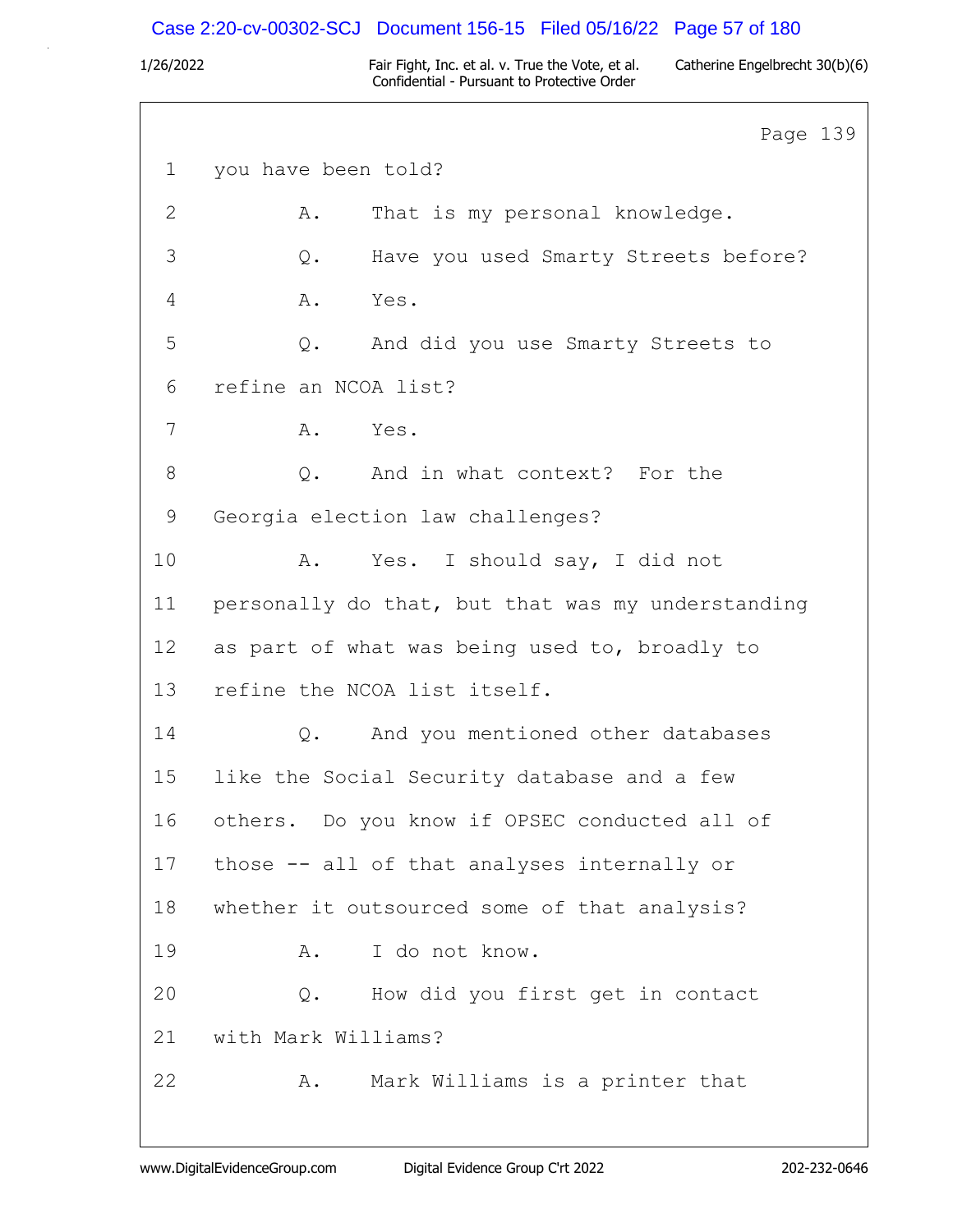### Case 2:20-cv-00302-SCJ Document 156-15 Filed 05/16/22 Page 58 of 180

1/26/2022 Fair Fight, Inc. et al. v. True the Vote, et al. Catherine Engelbrecht 30(b)(6) Confidential - Pursuant to Protective Order

Page 140 1 OPSEC was introduced to and that was the extent 2 of my introduction. 3 Q. Who introduced OPSEC to Mark 4 Williams? 5 A. I do not know. 6 MR. NKWONTA: Could we pull up 7 Document 15. Could we zoom in a little bit 8 on the document below the redacted portion. 9 (Exhibit 15 marked for 10 identification.) 11 BY MR. NKWONTA: 12 Q. Ms. Engelbrecht, Document 15 or now 13 Exhibit 15 is an e-mail from Mark Williams to 14 Gregg Phillips and you are copied as well. Is 15 that your e-mail address on the cc line? 16 A. Yes. 17 Q. Do you recognize this e-mail? 18 A. I do not. 19 Q. But you don't dispute that this was 20 an e-mail that was sent to you, right? 21 A. No, I don't dispute it. I just 22 don't recall it.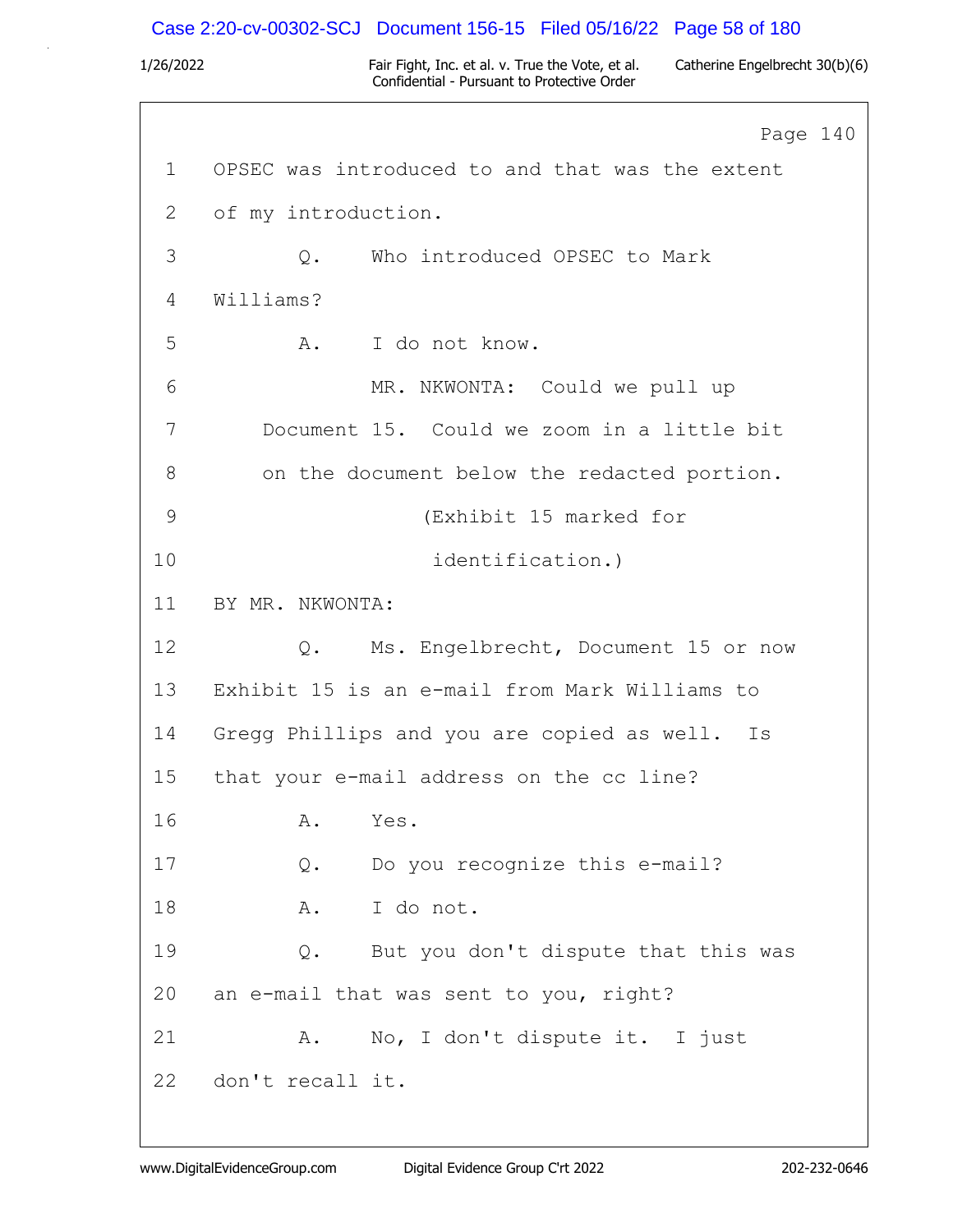## Case 2:20-cv-00302-SCJ Document 156-15 Filed 05/16/22 Page 59 of 180

|             | Page 141                                          |
|-------------|---------------------------------------------------|
| $\mathbf 1$ | Q. And then in the e-mail below, it is            |
| 2           | actually forwarding an e-mail or adding you to an |
| 3           | e-mail chain below.                               |
| 4           | It says -- the e-mail from below is               |
| 5           | from Gregg Phillips. And it says, "Mark, you      |
| 6           | were referred to us by the chairman of the GOP.   |
| 7           | We have a large print job for which we need help. |
| 8           | Please let me know if you have ten minutes to     |
| 9           | discuss."                                         |
| 10          | Is that a correct reading of the                  |
| 11          | e-mail from Gregg Phillips?                       |
| 12          | A.<br>Yes.                                        |
| 13          | Q. And the reference to Chairman of               |
| 14          | GOP -- of the GOP, is that the same individual,   |
| 15          | David Shafer, whom you spoke with before          |
| 16          | announcing True the Vote's partnership with the   |
| 17          | GOP in the press release that we discussed        |
| 18          | earlier?                                          |
| 19          | David Shafer is the Chairman of the<br>Α.         |
| 20          | GOP, yes.                                         |
| 21          | And that was the same individual<br>Q.            |
| 22          | that you spoke with before True the Vote          |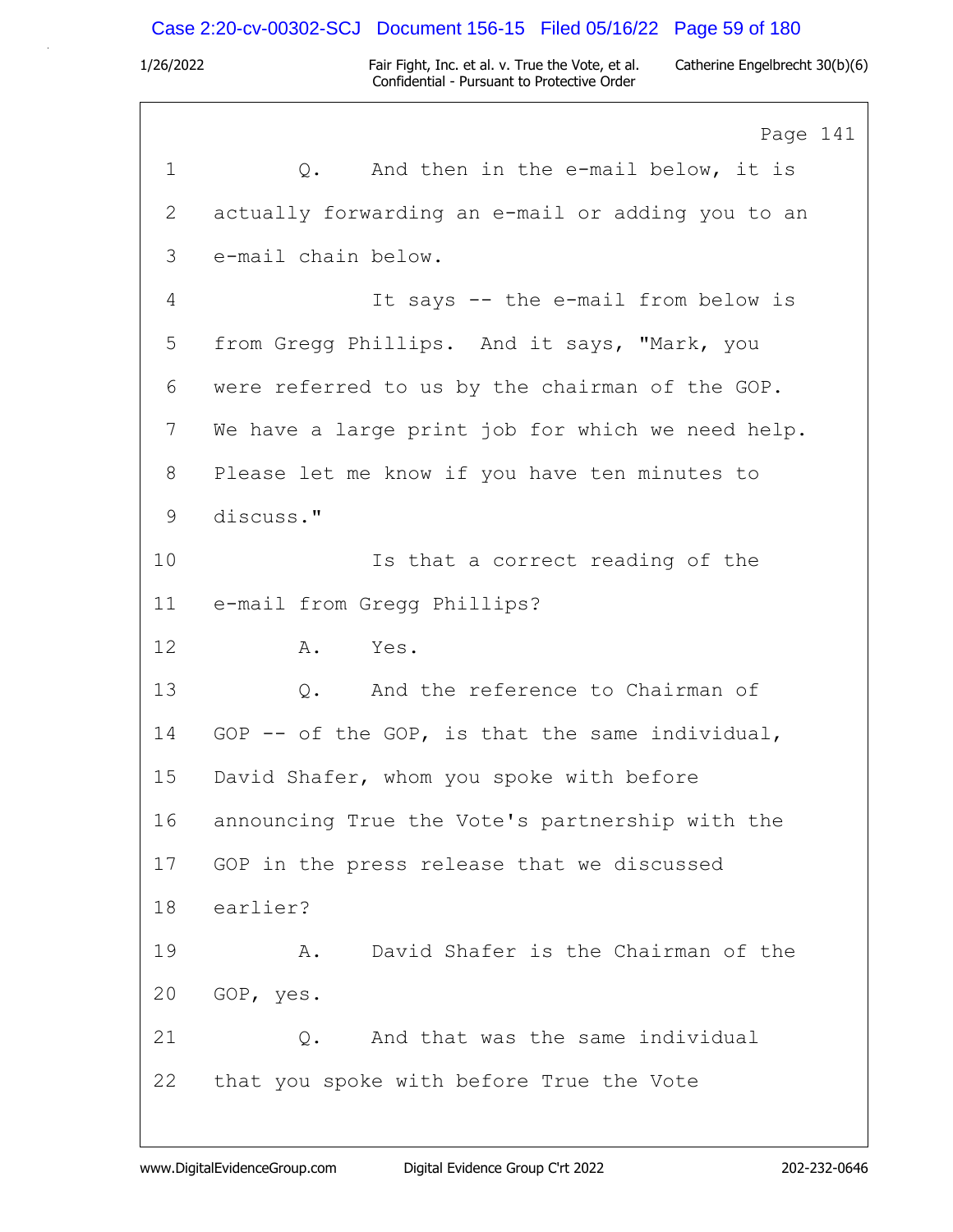## Case 2:20-cv-00302-SCJ Document 156-15 Filed 05/16/22 Page 60 of 180

|             | Page 142                                        |
|-------------|-------------------------------------------------|
| $\mathbf 1$ | announced its partnership with the GOP?         |
| 2           | Yes.<br>Α.                                      |
| 3           | MR. NKWONTA: You can pull that                  |
| 4           | down, Joe.                                      |
| 5           | BY MR. NKWONTA:                                 |
| 6           | Q. How did you first get in contact             |
| 7           | with Mr. James Cooper?                          |
| 8           | James Cooper I have never met. I<br>Α.          |
| 9           | have been in e-mail communication with him. And |
| 10          | he was a friend or an acquaintance of Mark      |
| 11          | Williams.                                       |
| 12          | And how did you first get in contact<br>$Q$ .   |
| 13          | with James Cooper?                              |
| 14          | I don't recall.<br>A.                           |
| 15          | What was James Cooper's role in the<br>Q.       |
| 16          | Georgia elector challenges?                     |
| 17          | And by the Georgia elector                      |
| 18          | challenges I'm referring to the landmark voter  |
| 19          | challenge program that True the Vote launched?  |
| 20          | Sure. He was interested in<br>Α.                |
| 21          | participating and was interested in, knew other |
| 22          | Georgians who were also interested in           |
|             |                                                 |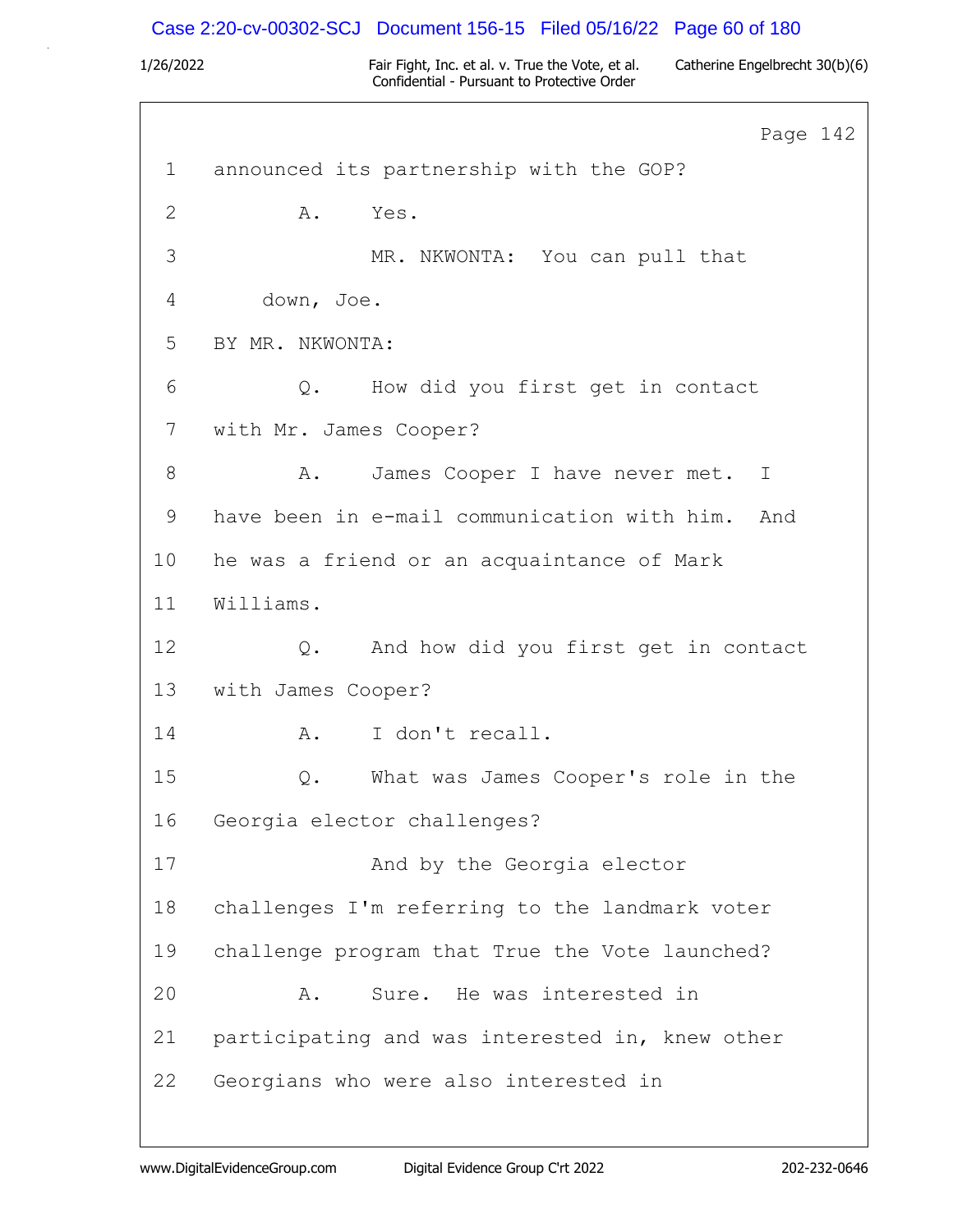# Case 2:20-cv-00302-SCJ Document 156-15 Filed 05/16/22 Page 61 of 180

|                | Page 143                                              |
|----------------|-------------------------------------------------------|
| $\mathbf 1$    | participating. That was my connection.                |
| $\mathbf{2}$   | When you say interested in<br>$Q_{\bullet}$           |
| 3              | participating, what do you mean by that?              |
| $\overline{4}$ | Interested in participating in the<br>Α.              |
| 5              | cleaning of their rolls, locally -- or not            |
| 6              | cleaning, but the elector challenges, to be more      |
| $7\phantom{.}$ | to the point.                                         |
| $8\,$          | And was interested in what could be                   |
| $\mathsf 9$    | accomplished in that regard.                          |
| 10             | And he expressed that interest to<br>Q.               |
| 11             | you?                                                  |
| 12             | No. He expressed that interest to<br>Α.               |
| 13             | Mark Williams which led to that introduction to       |
| 14             | OPSEC.                                                |
| 15             | And what did you discuss with<br>Q.                   |
| 16             | Mr. Cooper regarding his participation in the         |
| 17             | elector challenges?                                   |
| 18             | I do not specifically recall.<br>Α.                   |
| 19             | Did you ask him to be a challenger?<br>$Q$ .          |
| 20             | I don't specifically recall.<br>Α.                    |
| 21             | How about Ron Johnson, when did you<br>$\mathsf{Q}$ . |
| 22             | first get connected with Ron Johnson?                 |
|                |                                                       |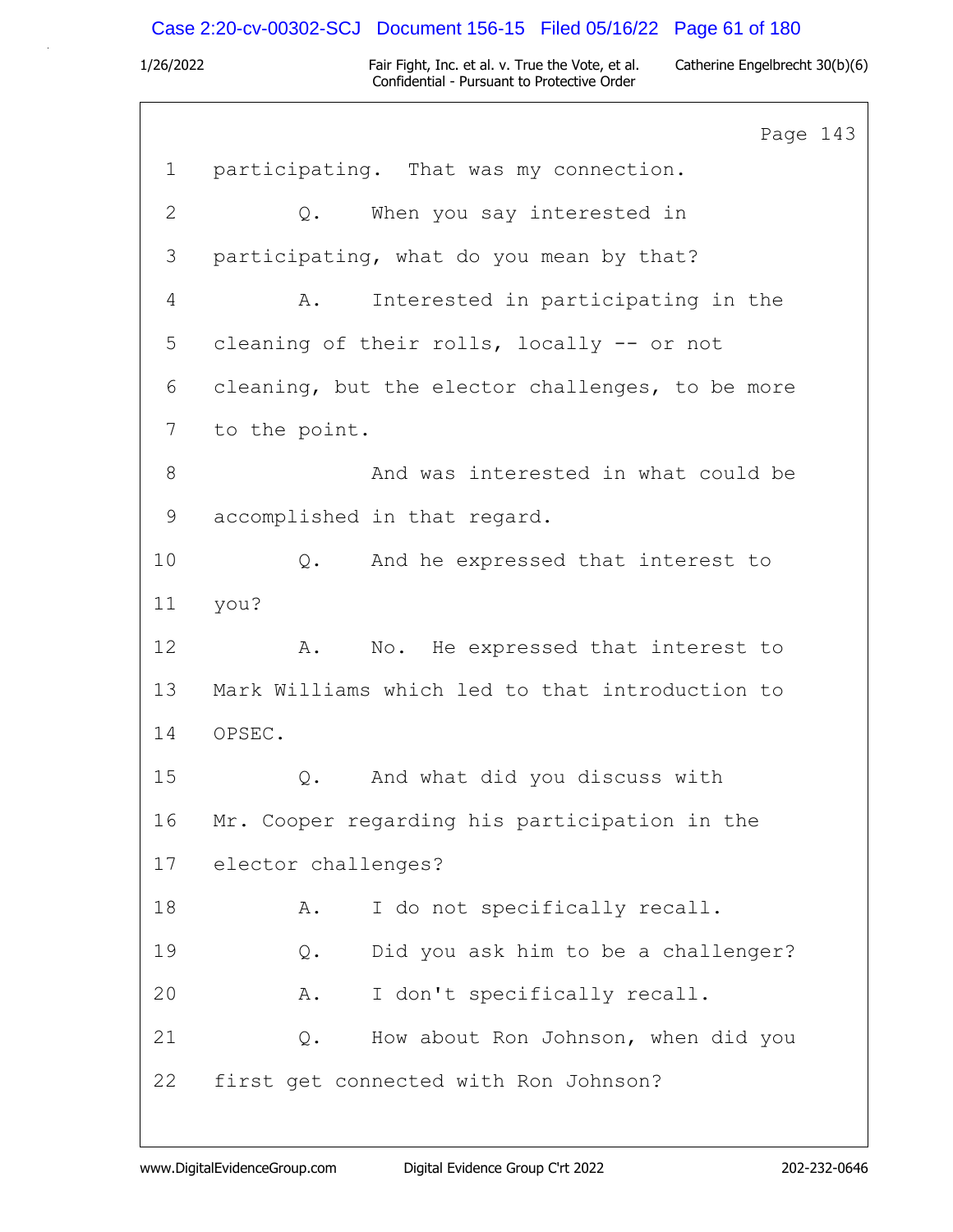### Case 2:20-cv-00302-SCJ Document 156-15 Filed 05/16/22 Page 62 of 180

1/26/2022 Fair Fight, Inc. et al. v. True the Vote, et al. Catherine Engelbrecht 30(b)(6) Confidential - Pursuant to Protective Order

Page 144 1 A. My headphones are going dead so I 2 may have to -- give me a second if I have to 3 switch out. 4 Same situation, he was an 5 acquaintance of Mark Williams. And that was the 6 extent of my introduction. He was interested in 7 participating in the program to look at their 8 local voter rolls. 9 Q. What was Ron Johnson's role in the 10 challenges? 11 A. He was a challenger. He was an 12 elector challenger. And then he, he was very 13 familiar with other people in the state and 14 had -- there was e-mail back and forth between 15 Ron and other -- others. 16 Q. What was James Cooper's role in the 17 challenges? 18 A. I do not recall. I do not recall if 19 he was a challenger. 20 Q. Do you recall if he had any other 21 role? 22 A. He was sort of proximate to the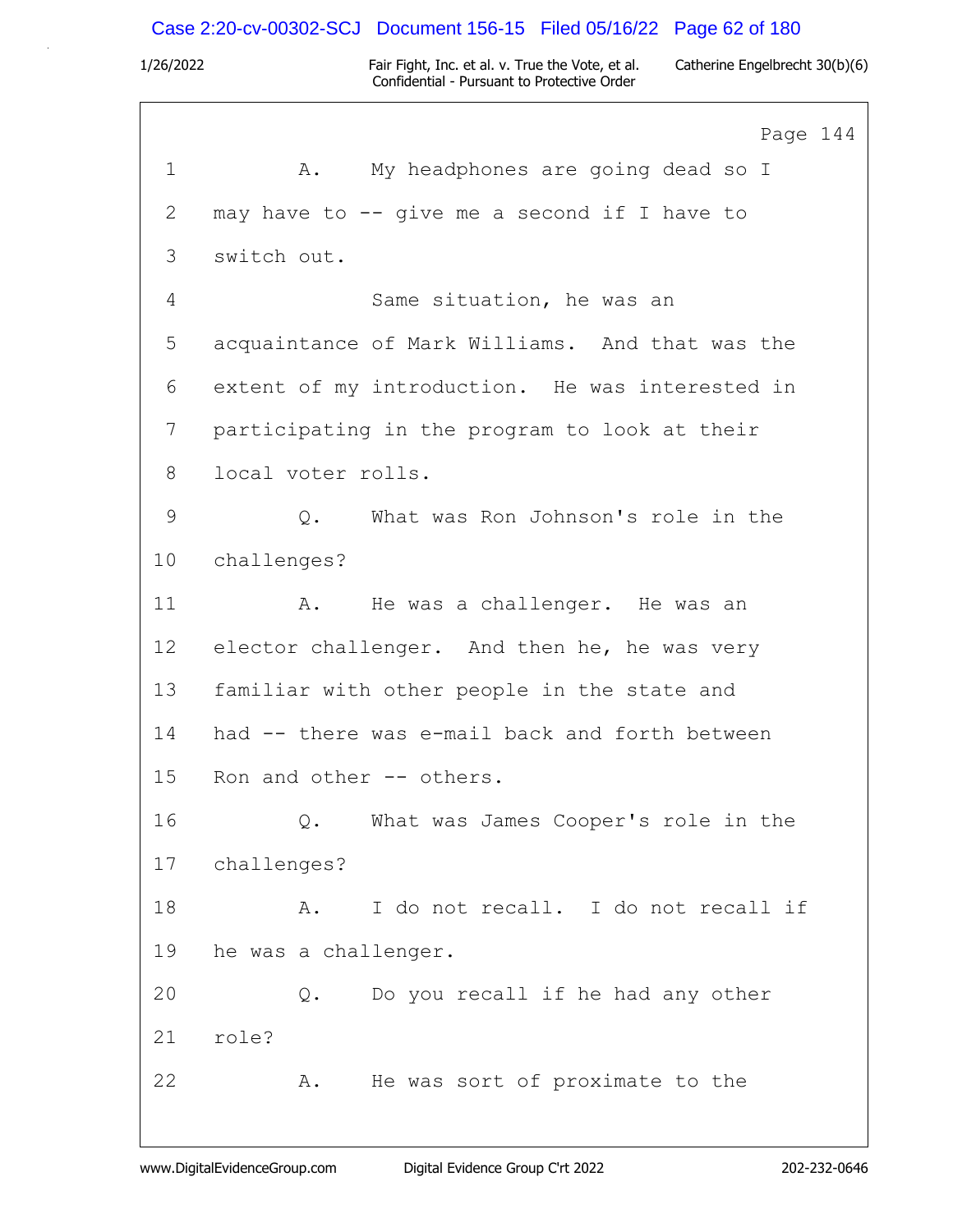### Case 2:20-cv-00302-SCJ Document 156-15 Filed 05/16/22 Page 63 of 180

1/26/2022 Fair Fight, Inc. et al. v. True the Vote, et al. Catherine Engelbrecht 30(b)(6) Confidential - Pursuant to Protective Order

Page 145 1 initiative, and as I mentioned, knew other people 2 who had expressed interest in being elector 3 challengers in their county. I just don't 4 remember if he himself participated. 5 Q. How did you first get in contact 6 with Derek Somerville? 7 A. Through OPSEC, through Gregg who had 8 been referred to him. And then Gregg suggested 9 that I reach out to Derek. 10 0. Who referred Gregg to 11 Mr. Somerville? 12 A. I am not certain; I don't recall. 13 Q. When was your first communication 14 with Mr. Somerville? 15 A. I don't recall that either. Around 16 that time, but I don't recall the date. 17 Q. Was there a phone call or was there 18 an e-mail or a text? 19 A. It was a phone call and then we -- 20 yes, it was a phone call and then we had dinner. 21 Q. And what did you discuss with 22 Mr. Somerville at that dinner?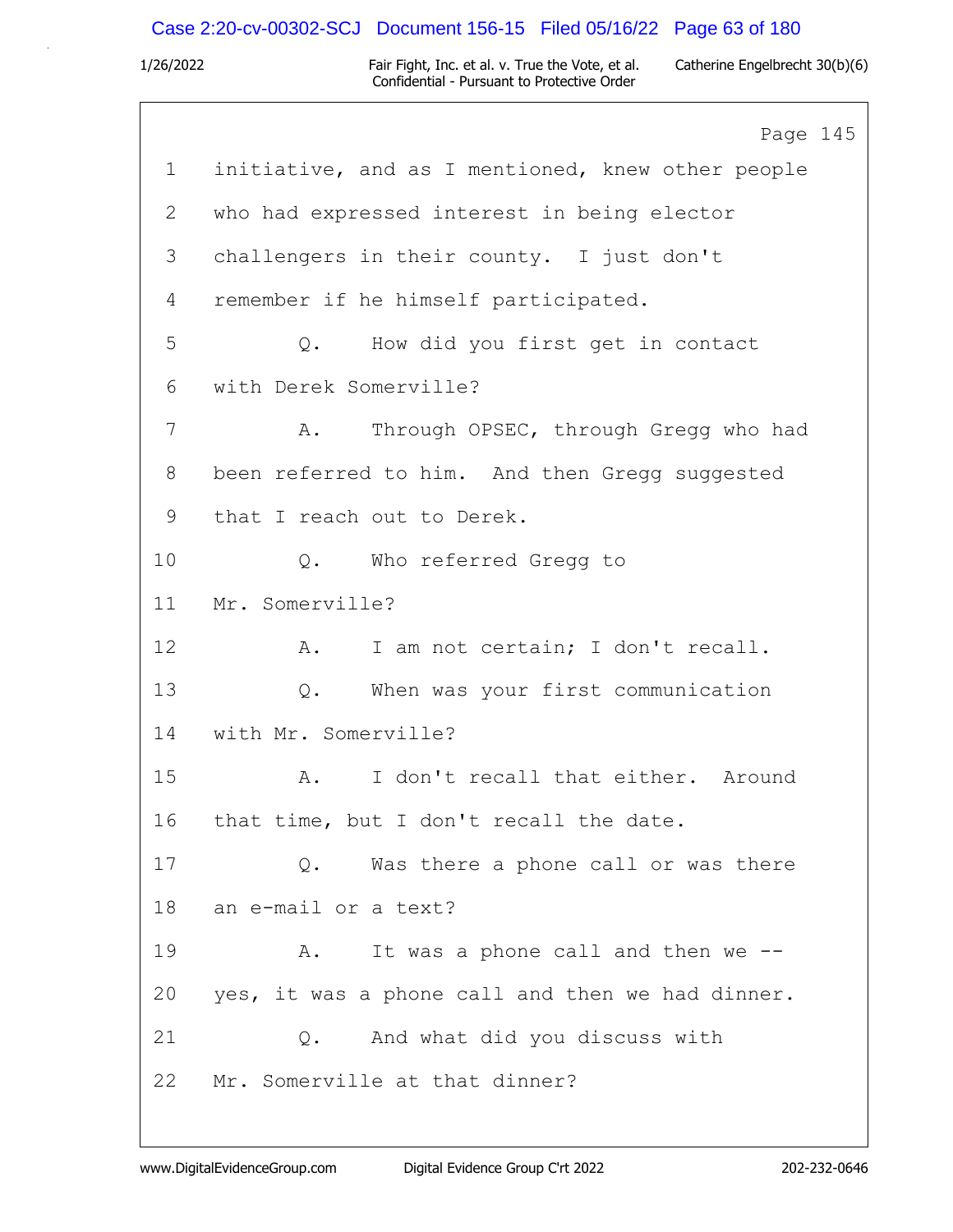## Case 2:20-cv-00302-SCJ Document 156-15 Filed 05/16/22 Page 64 of 180

|              | Page 146                                          |
|--------------|---------------------------------------------------|
| $\mathbf 1$  | They were also $-$ he and another<br>Α.           |
| $\mathbf{2}$ | individual were also working through elector      |
| 3            | challenges and the thought was not to be at cross |
| 4            | purposes. And, you know, that is really the       |
| 5            | extent of it.                                     |
| 6            | Was that other individual Mark<br>Q.              |
| 7            | Davis?                                            |
| 8            | Yes.<br>A.                                        |
| 9            | In what way were the challenges<br>Q.             |
| 10           | potentially at cross purposes?                    |
| 11           | They were doing a much smaller<br>Α.              |
| 12           | challenge scope that included different -- a      |
| 13           | different approach to counties that $I$ -- you    |
| 14           | know, a different approach to counties and a      |
| 15           | different approach to the registry as a whole,    |
| 16           | looking at only active voters where we looked at  |
| 17           | both active and inactive voters.                  |
| 18           | And in what ways was their challenge<br>Q.        |
| 19           | effort at cross purposes with True the Vote?      |
| 20           | I think only inasmuch as the fact<br>Α.           |
| 21           | that these challenges were going to be submitted  |
| 22           | around the same time and certainly for the same   |
|              |                                                   |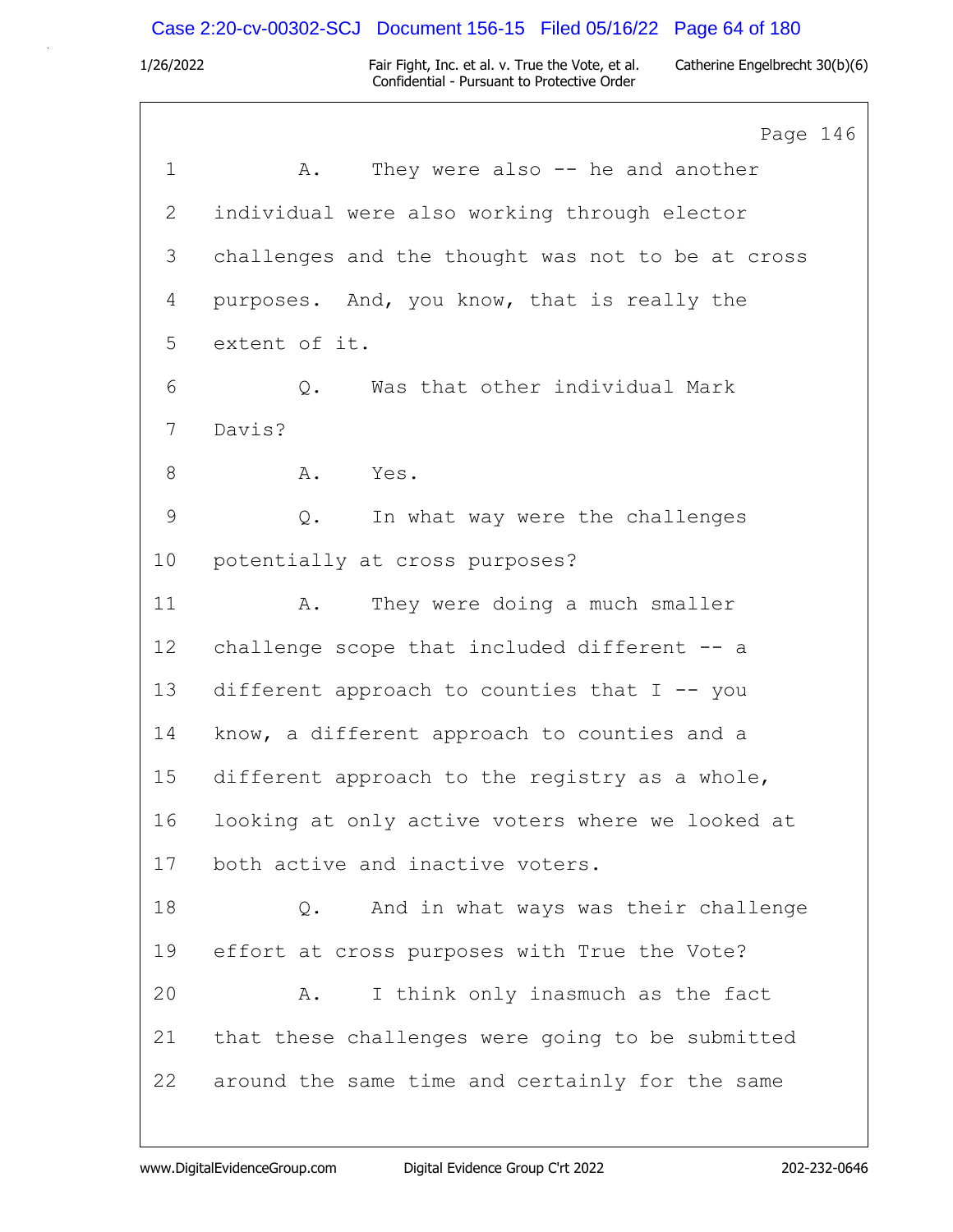# Case 2:20-cv-00302-SCJ Document 156-15 Filed 05/16/22 Page 65 of 180

|       | Page 147                                         |
|-------|--------------------------------------------------|
| 1     | concerns. And to not cause any undue, you know,  |
| 2     | consternation or just general confusion, because |
| 3     | they had already been at work at, you know, at   |
| 4     | their project.                                   |
| 5     | MR. NKWONTA: Could we pause for a                |
| 6     | second maybe to announce a counsel who just      |
| 7     | joined.                                          |
| $8\,$ | MS. SIEBERT: Good afternoon. Yeah,               |
| 9     | my name is Melena Siebert. I will be             |
| 10    | representing Ms. Engelbrecht and True the        |
| 11    | Vote here.                                       |
| 12    | MR. NKWONTA: Hi, Melena.                         |
| 13    | MS. SIEBERT: Hello.                              |
| 14    | BY MR. NKWONTA:                                  |
| 15    | I will go back to my question,<br>$Q$ .          |
| 16    | Ms. Engelbrecht. Was there any potential for     |
| 17    | confusion between the two challenges?            |
| 18    | Was that the concern, or were you                |
| 19    | concerned with confusion among election          |
| 20    | officials?                                       |
| 21    | We were just being observant that<br>Α.          |
| 22    | what they were doing, we could not, you know,    |
|       |                                                  |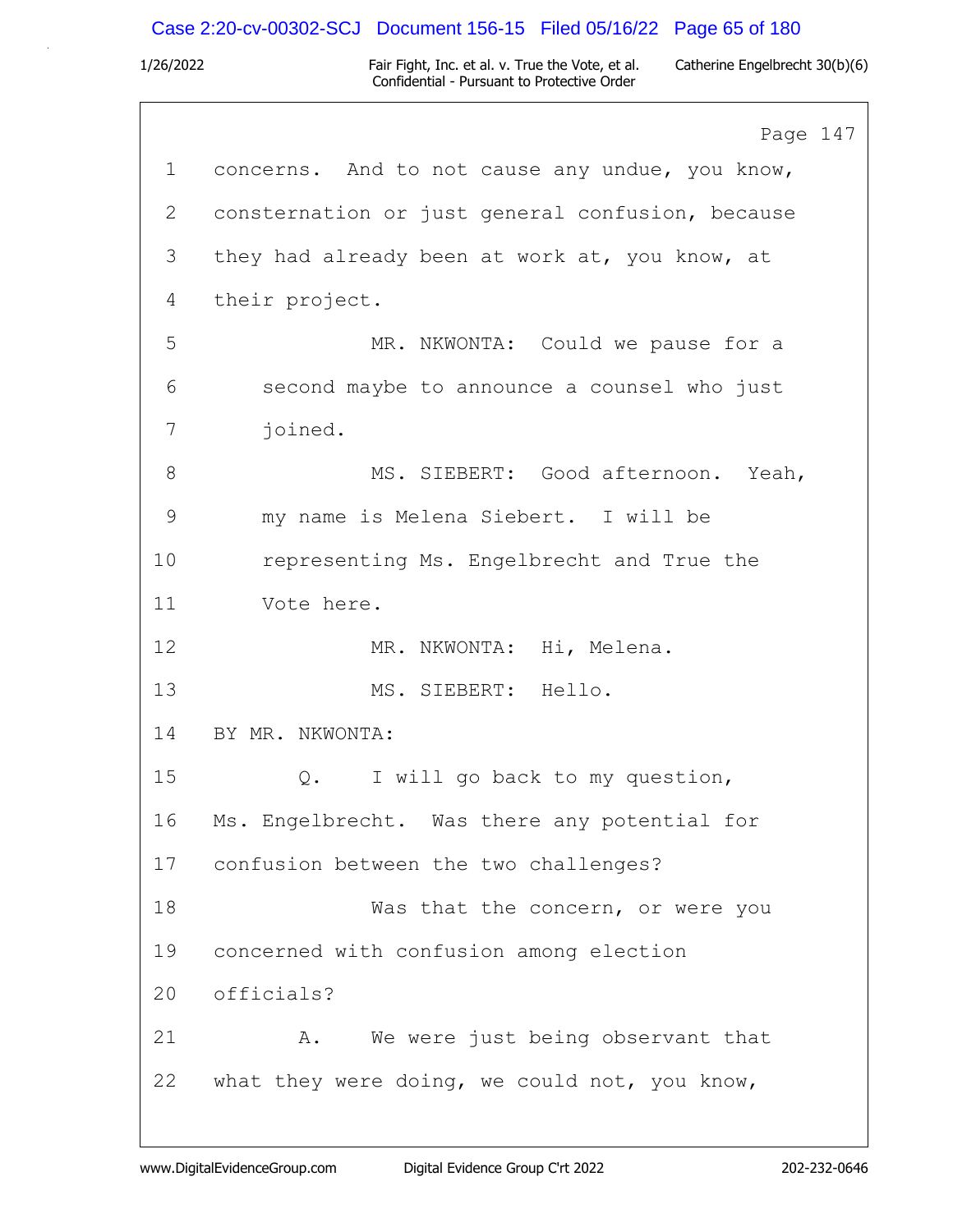## Case 2:20-cv-00302-SCJ Document 156-15 Filed 05/16/22 Page 66 of 180

|    | Page 148                                         |
|----|--------------------------------------------------|
| 1  | attest to or confirm whether or not their        |
| 2  | methodology was, you know, based upon, for       |
| 3  | example, the active versus inactive, those kinds |
| 4  | of things, because certainly with it all         |
| 5  | happening so proximate to one another, we were   |
| 6  | just aware, just broadly aware.                  |
| 7  | Did you all discuss the differences<br>Q.        |
| 8  | in methodology?                                  |
| 9  | To a limited degree. I'm not sure<br>Α.          |
| 10 | exactly how their process worked.                |
| 11 | But those examples that I gave, I                |
| 12 | was aware of.                                    |
| 13 | Q. Other than the distinction between            |
| 14 | inactive and active voters, what other, what     |
| 15 | other differences in methodology created the     |
| 16 | different sizes and scope of the challenges that |
| 17 | True the Vote submitted versus --                |
| 18 | I'm not sure other than to say that<br>Α.        |
| 19 | we reviewed the entire state. And they, to the   |
| 20 | best of my understanding, did not review the     |
| 21 | entire state.                                    |
| 22 | I don't have any more information                |
|    |                                                  |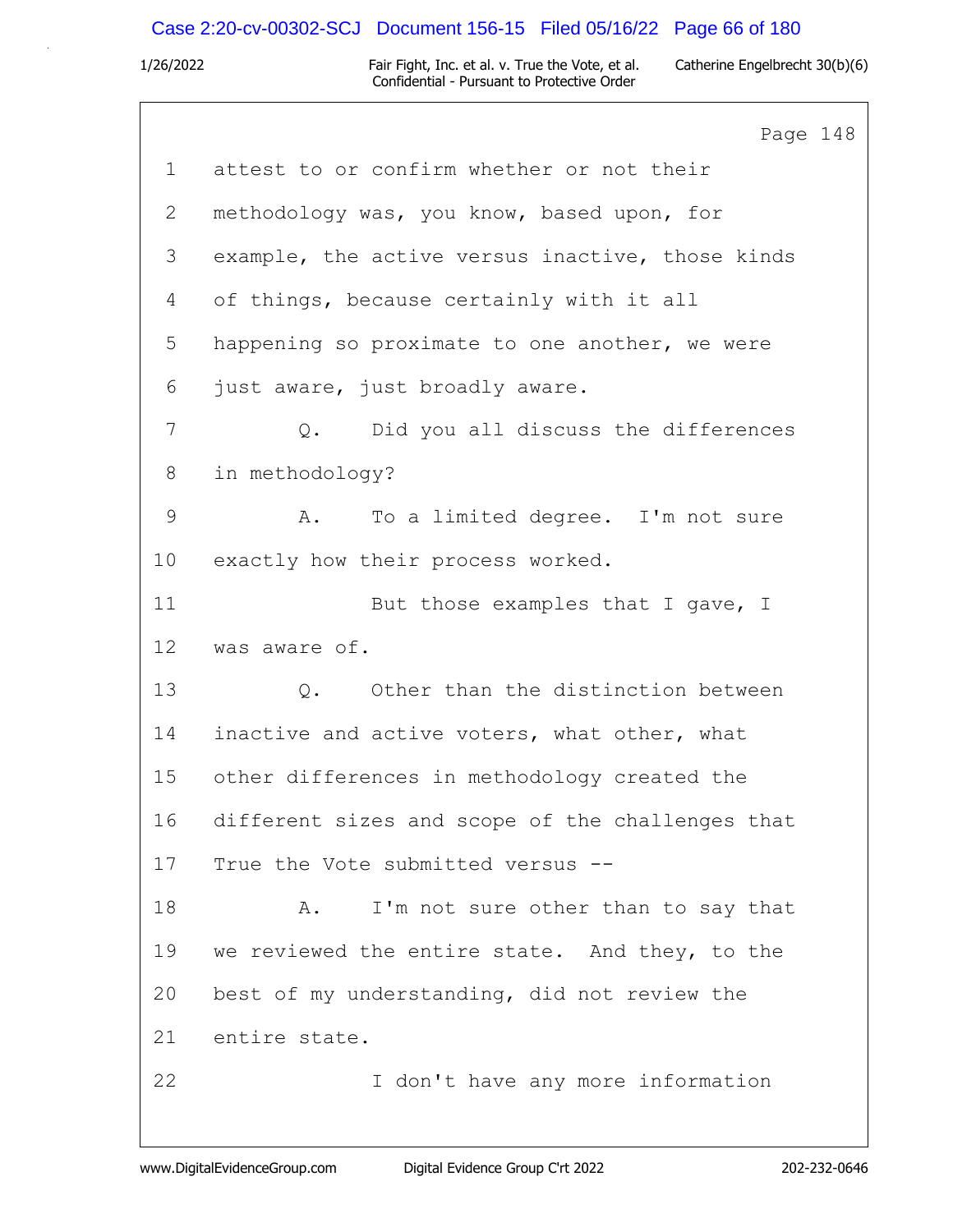### Case 2:20-cv-00302-SCJ Document 156-15 Filed 05/16/22 Page 67 of 180

1/26/2022 Fair Fight, Inc. et al. v. True the Vote, et al. Catherine Engelbrecht 30(b)(6) Confidential - Pursuant to Protective Order

Page 149 1 about why. 2 Q. Did you have any concerns about 3 Mr. Somerville's and Mr. Davis's methodology? 4 A. My observation was that for our 5 purposes the way to be most exacting was to not 6 limit anything. Any record that was available 7 for review should be reviewed equally. 8 And so, to the extent that any other 9 group did not do that, you know, they -- that was 10 just not our choice. We wanted to look at 11 everything equally. 12 Q. In other words you wanted to include 13 as many people as possible within your challenge? 14 A. We wanted to review as many records, 15 recognizing that the state hadn't cleaned their 16 rolls in two years. And recognizing all of the 17 new rules around the election process that would 18 have impact. We wanted to do as much as we could 19 to afford an even review. 20 Q. And affording that even 21 comprehensive review, that meant including as 22 many records as possible within your challenge?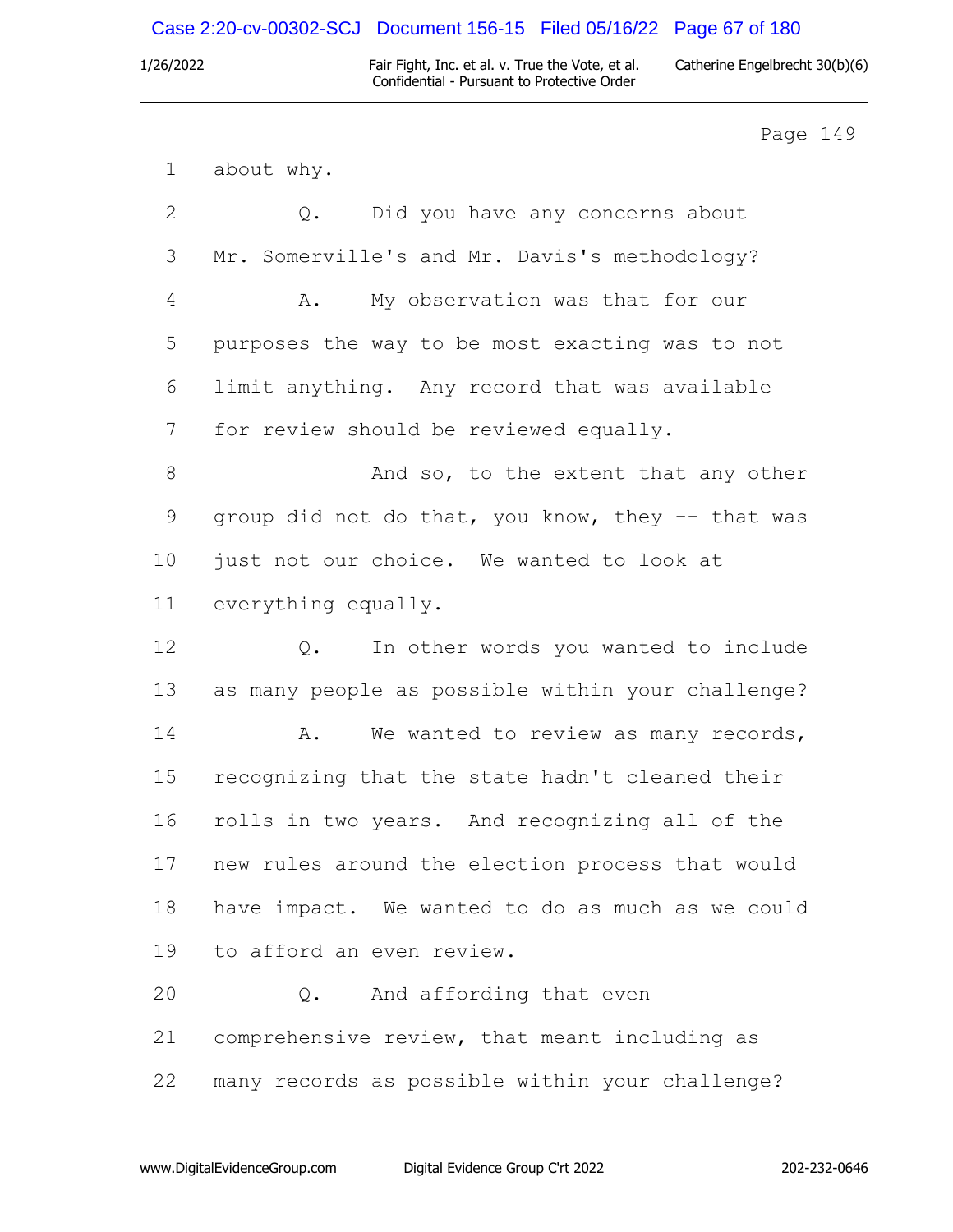### Case 2:20-cv-00302-SCJ Document 156-15 Filed 05/16/22 Page 68 of 180

1/26/2022 Fair Fight, Inc. et al. v. True the Vote, et al. Catherine Engelbrecht 30(b)(6) Confidential - Pursuant to Protective Order

Page 150 1 A. Correct. 2 Q. Did Mr. Somerville or Mr. Davis 3 express any concerns about True the Vote's 4 methodology? 5 A. They -- as I recall, Mr. Somerville, 6 did want to know the methodology. But beyond 7 that I don't, I don't believe so. 8 0. Other than Mr. Somerville and 9 Mr. Davis, was anyone else at that dinner? 10 A. It was just Mr. Somerville and 11 myself and Gregg Phillips. 12 Q. And aside from the methodologies, 13 what else did you discuss at the dinner relating 14 to the challenges? 15 A. I don't recall anything else. 16 Q. What role did Mr. Somerville and 17 Mr. Davis take going forward in the challenges? 18 A. As the challenges began to be 19 submitted, we became aware of some of the 20 volunteers who had, who had indicated they wanted 21 to be a part of challenging the records with the 22 True the Vote project were also working with the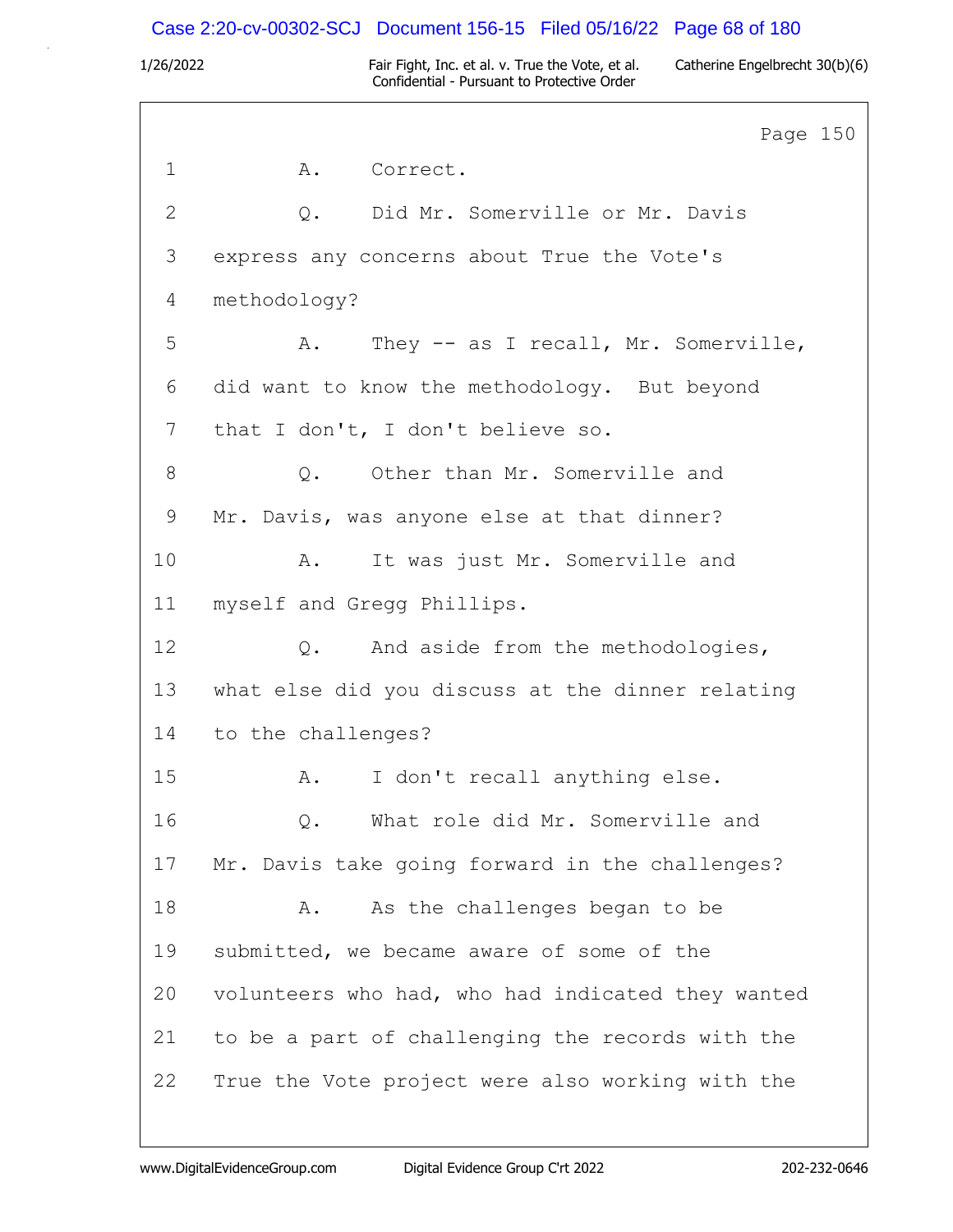### Case 2:20-cv-00302-SCJ Document 156-15 Filed 05/16/22 Page 69 of 180

1/26/2022 Fair Fight, Inc. et al. v. True the Vote, et al. Catherine Engelbrecht 30(b)(6) Confidential - Pursuant to Protective Order

Page 151 1 other projects. 2 So, we were aware of that. And that 3 caused some need to try to understand how to 4 avoid that. 5 And then beyond that, when the 6 animus around the project became more extreme, 7 and our challengers were being threatened and 8 more confused about what would have seemed to 9 have been a very simple process that took a very 10 different turn, we then were in communication 11 with Derek and Mark as a broader group of, you 12 know, people that were just generally involved in 13 elector challenges and trying to understand what 14 was happening. 15 Q. What do you mean by a simple process 16 that -- 17 MR. BOPP: Excuse me, excuse me. 18 I'm sorry, I don't mean to interrupt, but I 19 am bowing out. Melena will take over here 20 and defend the deposition, so good luck and 21 thank you. And we will -- I will talk to 22 you, Melena after everything is done. All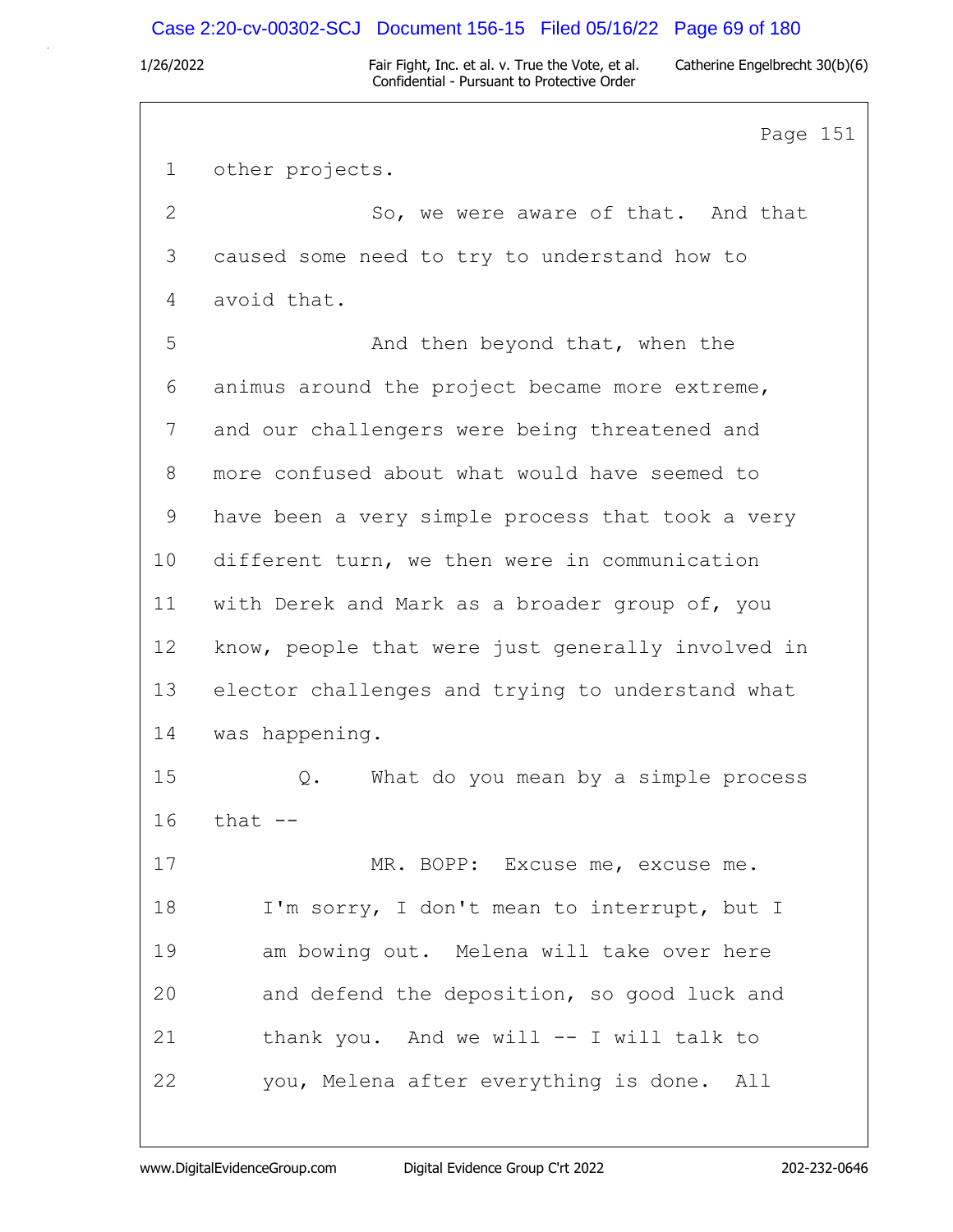### Case 2:20-cv-00302-SCJ Document 156-15 Filed 05/16/22 Page 70 of 180

1/26/2022 Fair Fight, Inc. et al. v. True the Vote, et al. Catherine Engelbrecht 30(b)(6) Confidential - Pursuant to Protective Order

Page 152 1 right? 2 MS. SIEBERT: Sounds good. 3 MR. BOPP: I am logging off. Bye 4 Cathy. 5 THE WITNESS: All right. 6 BY MR. NKWONTA: 7 Q. Ms. Engelbrecht, could you explain 8 what you meant by what should have been a simple 9 process that, I forget your exact words, but went 10 off the rails or something along those lines? 11 A. Sure, sure. Would you like me to 12 describe the process as I understood it should 13 have been conducted? 14 Q. Yes, please. 15 A. Okay. So, the way that the standard 16 reads and what we were expecting was -- and this 17 was informed by a meeting we had with the 18 Secretary of State, which I'm sure we will get 19 to. 20 But the elector challenges should 21 have been taken in by the -- or accepted by the 22 counties. They should have been reviewed for the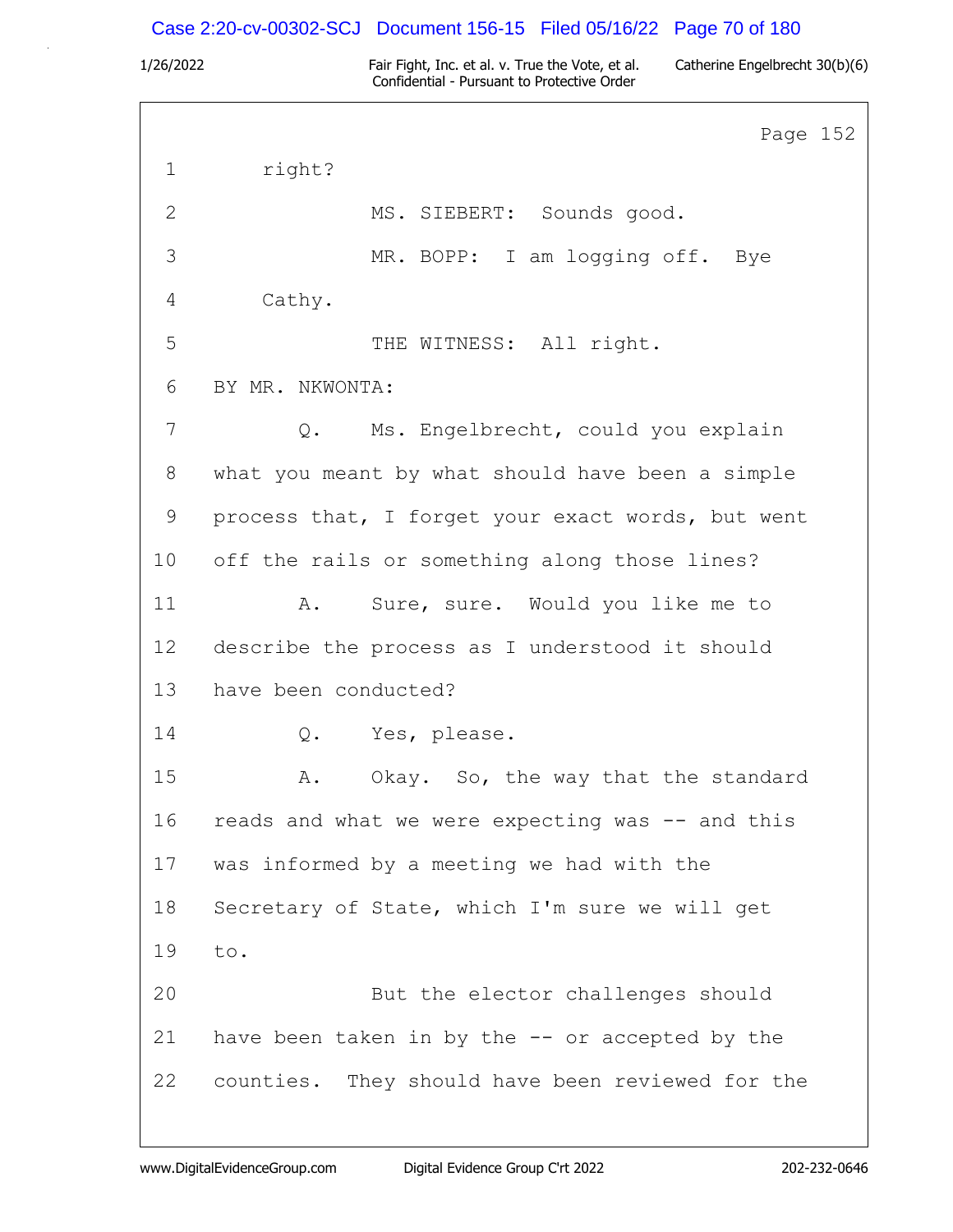## Case 2:20-cv-00302-SCJ Document 156-15 Filed 05/16/22 Page 71 of 180

|             | Page 156                                          |
|-------------|---------------------------------------------------|
| $\mathbf 1$ | There is reason for concern that                  |
| 2           | there would be no way to know whether or not an   |
| 3           | absentee ballot was sent to an inaccurate address |
| 4           | because the basic maintenance requirement had not |
| 5           | been fulfilled by the state.                      |
| 6           | THE WITNESS: Give me one second.                  |
| 7           | Hang on guys.                                     |
| 8           | MR. NKWONTA: Can we just take a                   |
| 9           | minute and go off the record while                |
| 10          | Ms. Engelbrecht changes her headphones.           |
| 11          | THE VIDEOGRAPHER: We are now going                |
| 12          | off the video record. The time is 12:34 p.m.      |
| 13          | (Recess taken $-- 12:34$ p.m.)                    |
| 14          | (After recess $-- 12:35 p.m.$ )                   |
| 15          | THE VIDEOGRAPHER: We are now going                |
| 16          | back on the video record. The time is             |
| 17          | 12:35 p.m.                                        |
| 18          | BY MR. NKWONTA:                                   |
| 19          | Ms. Engelbrecht, you took issue with<br>Q.        |
| 20          | my phrasing according to plan so let me rephrase  |
| 21          | that.                                             |
| 22          | If the challenges had been addressed              |
|             |                                                   |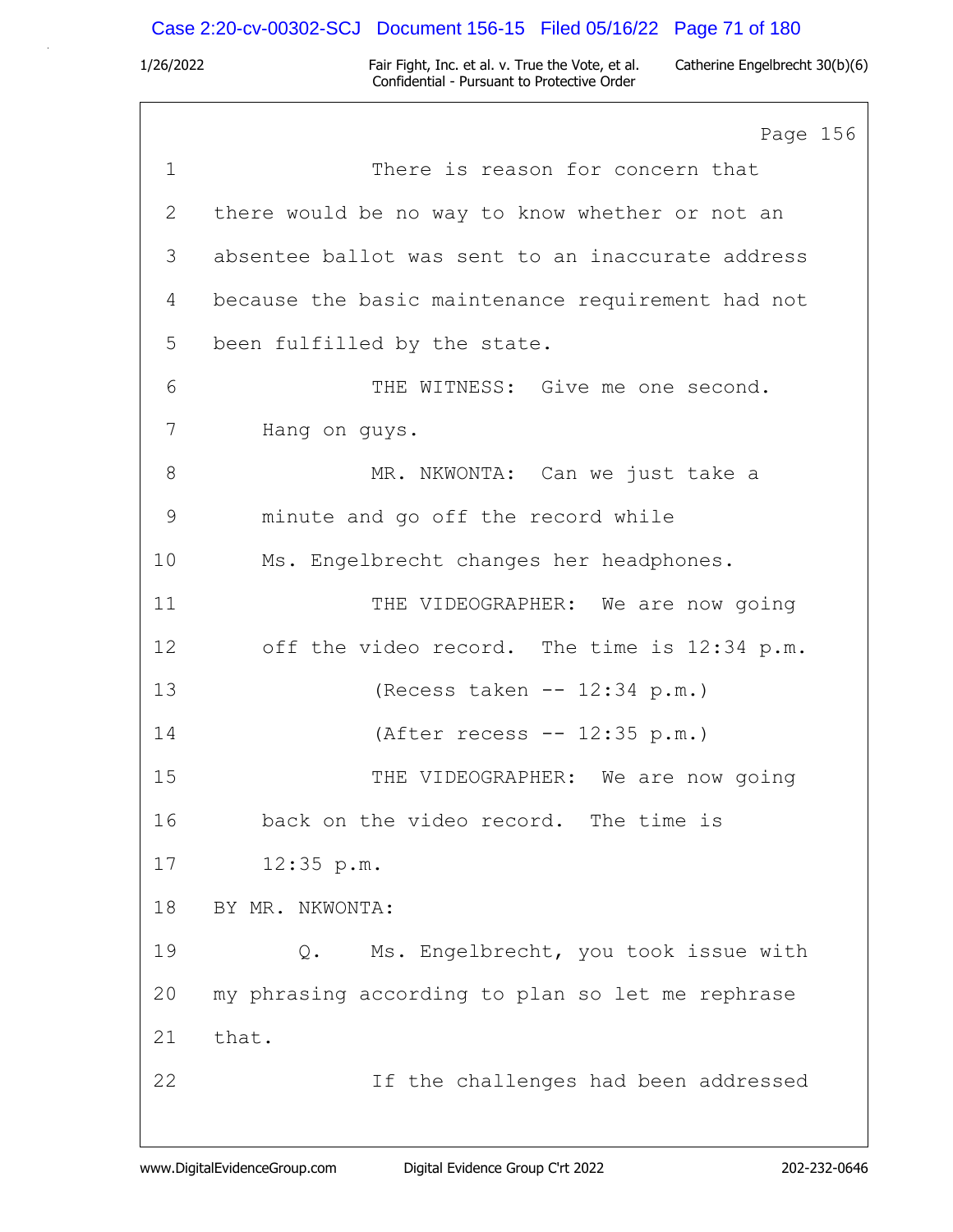### Case 2:20-cv-00302-SCJ Document 156-15 Filed 05/16/22 Page 72 of 180

1/26/2022 Fair Fight, Inc. et al. v. True the Vote, et al. Catherine Engelbrecht 30(b)(6) Confidential - Pursuant to Protective Order

Page 157 1 the way you had expected them to, or the way you 2 envisioned they would have been, all 364,000 3 challenged voters would have been required to 4 provide evidence of their residence if they 5 attempted to vote in Georgia. Is that correct? 6 A. They would have been expected to 7 show an identification that shows their residence 8 which is also Georgia law, so they wouldn't have 9 had to do anything other than what they would 10 have normally had to have done in casting a 11 ballot. 12 Q. Well, you just indicated that would 13 not have been required for absentee voters. 14 Absentee voters would not have been required to 15 present identification, right? 16 So, and, and that may not have been 17 required for in-person voters, if their 18 identification was from, you know, from somewhere 19 else. 20 So, let me pose my question again. 21 Not having addressed those sort of underlying 22 assumptions, let me pose my question again.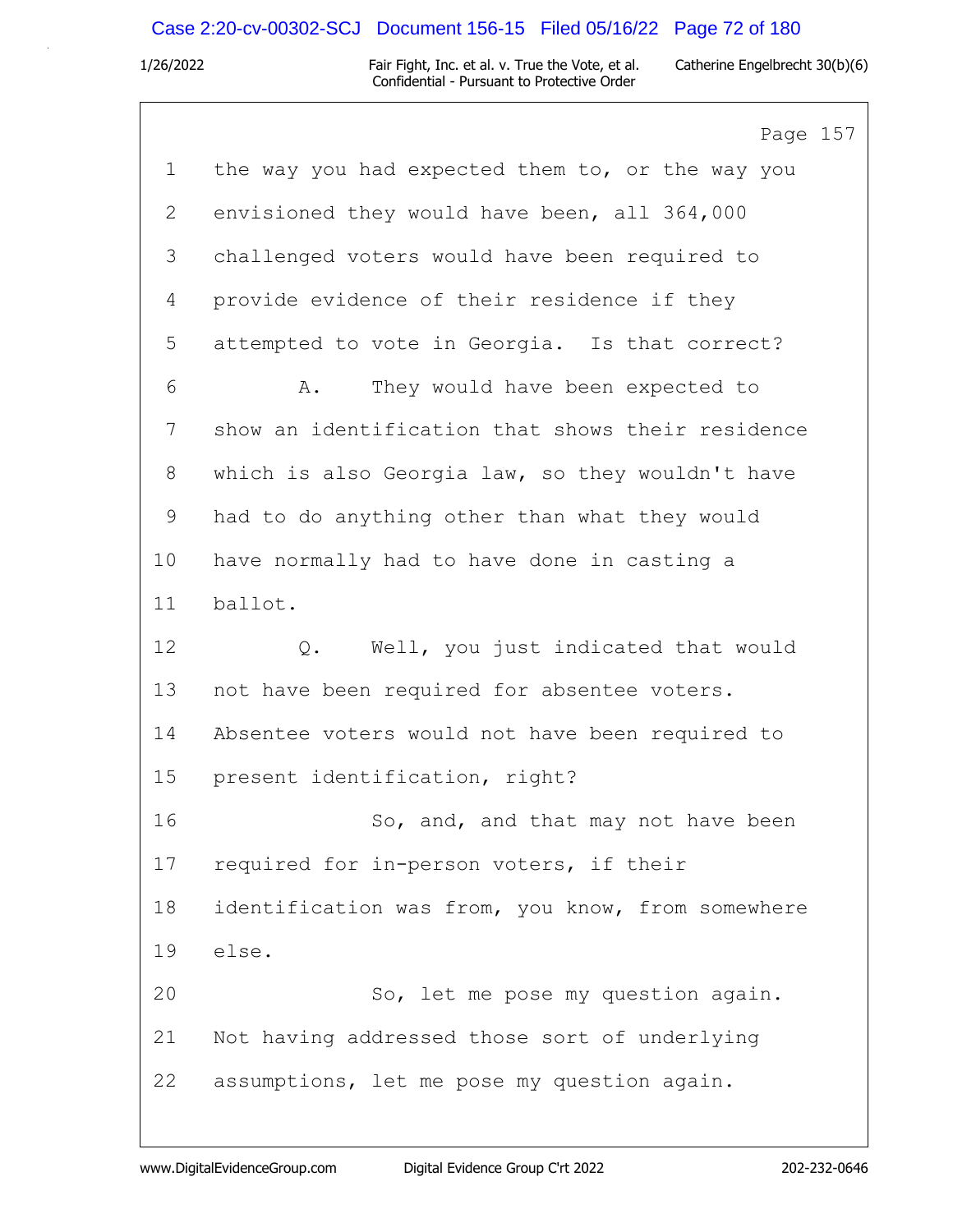## Case 2:20-cv-00302-SCJ Document 156-15 Filed 05/16/22 Page 73 of 180

1/26/2022 Fair Fight, Inc. et al. v. True the Vote, et al. Catherine Engelbrecht 30(b)(6) Confidential - Pursuant to Protective Order

Page 158 1 If the challenges had gone according 2 to the way you had envisioned them being 3 addressed, it would have resulted in 364,000-plus 4 challenged voters being required to present 5 evidence of residency before voting in the 6 Georgia runoff elections; is that correct? 7 A. Well, for those voters that were 8 voting in-person, they would have, by law, been 9 required to show identification that supports 10 their residency. That is -- that would have been 11 true in any case, whether or not a challenge 12 would have been issued. 13 You are right, with respect to 14 absentee ballots. This was a change in standard 15 where the absentee ballot recipient did not have 16 to show any form of identification. 17 And so, there, what -- that, in that 18 instance, had somebody been challenged. But it 19 is important to remember that the only records 20 that were challenged were those records that the 21 elector had also notified the United States 22 Postal Service that they had permanently changed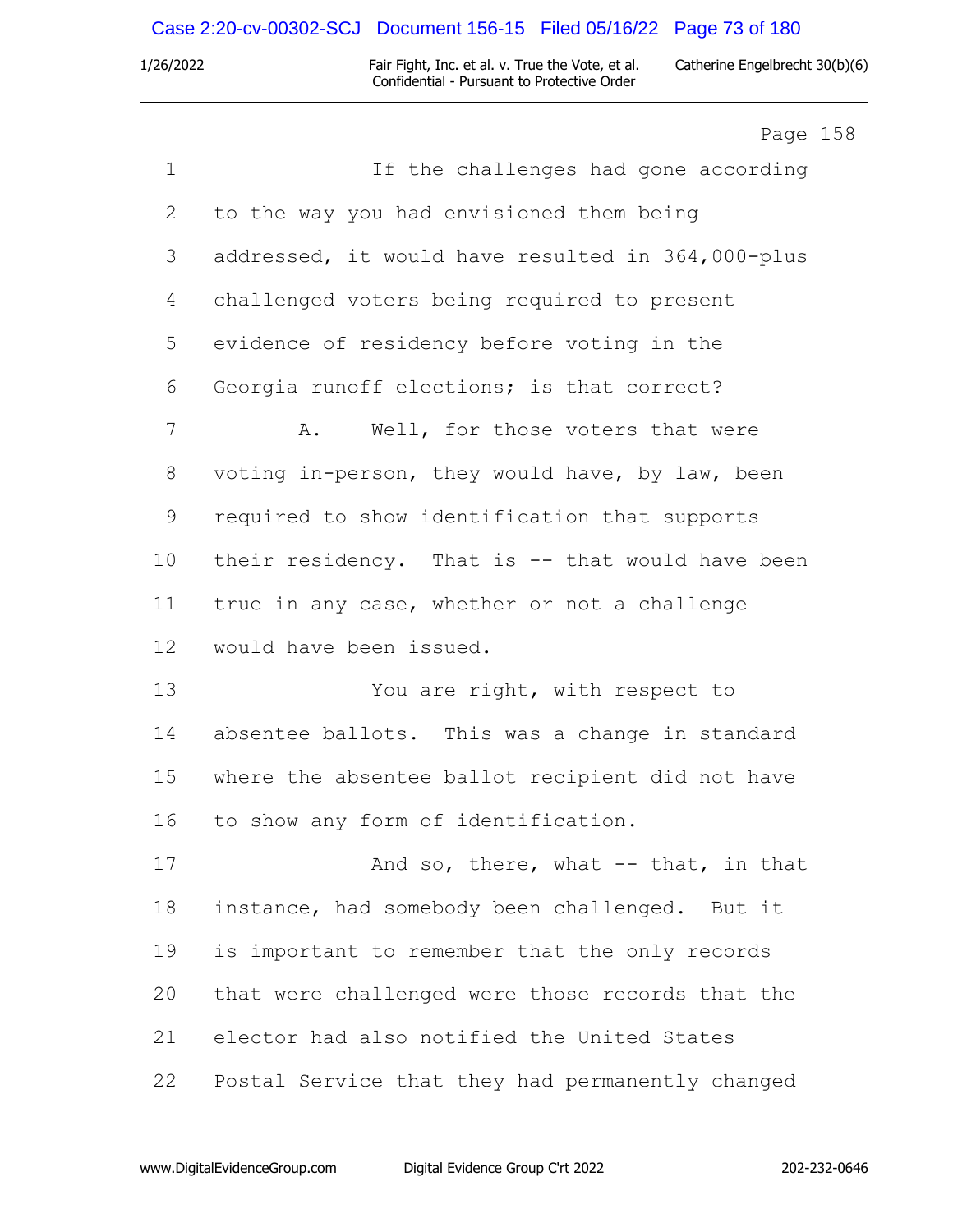## Case 2:20-cv-00302-SCJ Document 156-15 Filed 05/16/22 Page 74 of 180

1/26/2022 Fair Fight, Inc. et al. v. True the Vote, et al. Catherine Engelbrecht 30(b)(6) Confidential - Pursuant to Protective Order

Page 159 1 their residence. 2 So, this was not without, you know, 3 causation. But yes, then in the case of absentee 4 ballots, that would have been given the curing 5 process -- or resolved during the curing process. 6 Q. And what would -- we'll return to 7 the specific operation of the curing process and 8 of the challenge process. I do want to get back 9 to the meeting between you and Mr. Davis and 10 Mr. Somerville. 11 MR. NKWONTA: Joe, could we pull up 12 Exhibit 19. And can we enlarge that a little 13 bit as well. Great. 14 (Exhibit 19 marked for 15 identification.) 16 BY MR. NKWONTA: 17 Q. Do you recognize Exhibit 19, 18 Ms. Engelbrecht? 19 A. Yes. 20 Q. What is it? 21 A. That was a notice that was sent from 22 True the Vote to all the elector challengers who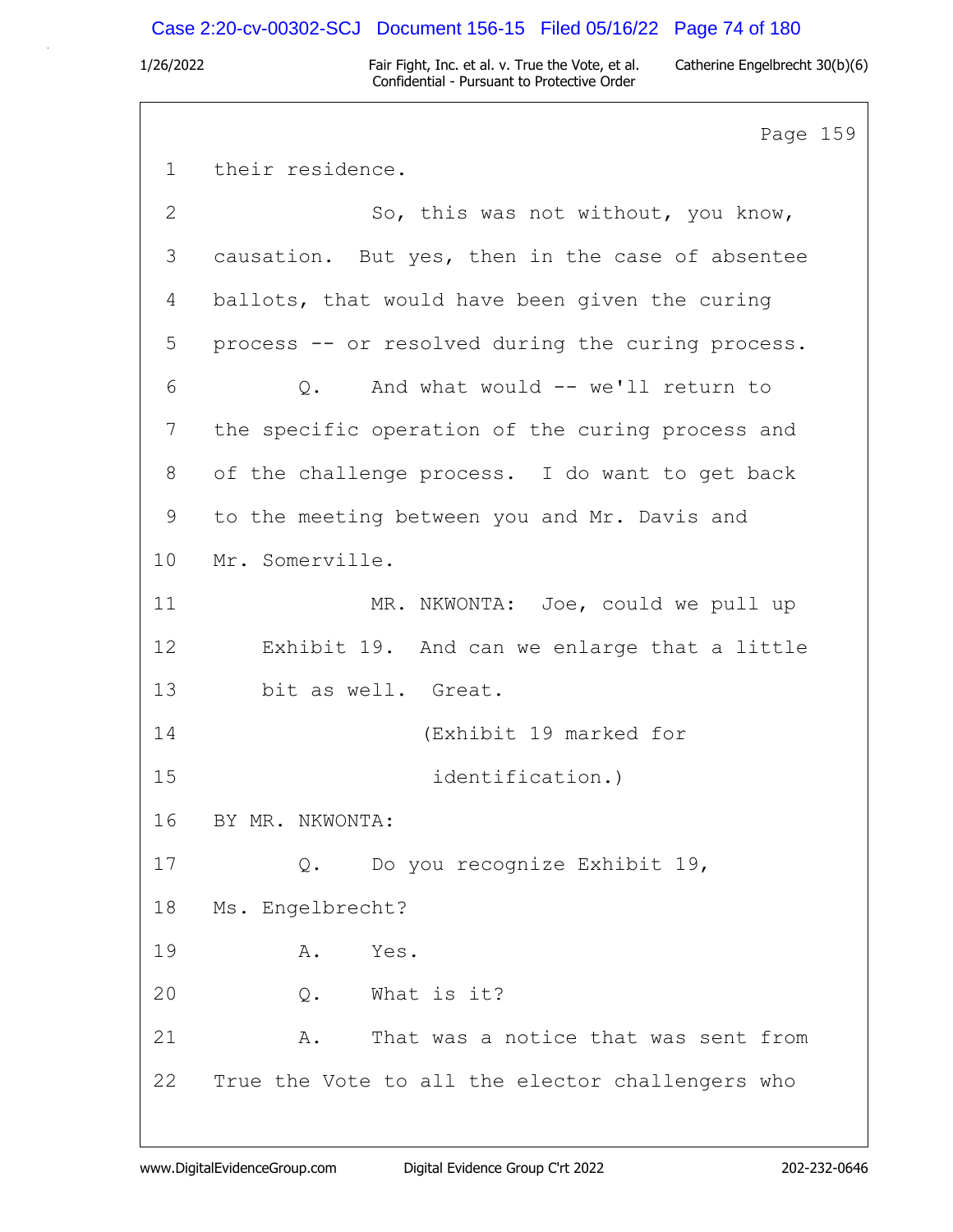### Case 2:20-cv-00302-SCJ Document 156-15 Filed 05/16/22 Page 75 of 180

1/26/2022 Fair Fight, Inc. et al. v. True the Vote, et al. Catherine Engelbrecht 30(b)(6) Confidential - Pursuant to Protective Order

Page 160 1 we were working with. 2 And this, as I mentioned earlier, 3 was part of the discussions that we had with 4 Derek, because of the confusion and concern that 5 was being experienced by the elector challengers 6 who were a part of our project. 7 And so this was an invitation to 8 participate in a Zoom call where we could talk 9 about what people were experiencing. 10 Q. And what did you all discuss during 11 those Zoom calls? 12 A. The process that was to have been 13 followed. And the people shared their concerns 14 of threats that they were receiving. And we gave 15 direction as to where to submit those to so that 16 we would have them on record. 17 Q. And where did you ask them to submit 18 the threats to? 19 A. I don't recall. Somewhere, within 20 True the Vote. I don't recall the specific 21 e-mail address or whatever. 22 Q. And do you still have a record of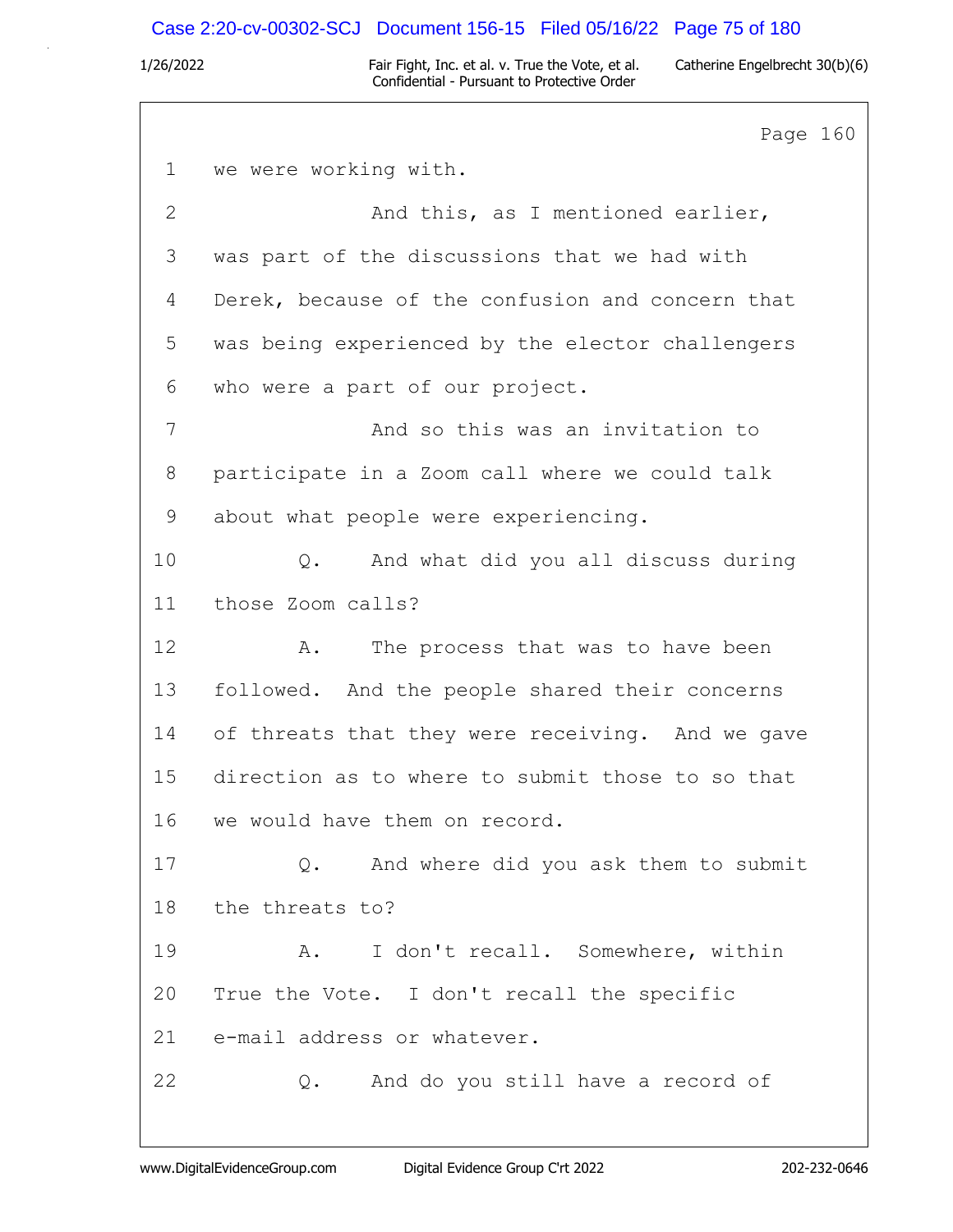## Case 2:20-cv-00302-SCJ Document 156-15 Filed 05/16/22 Page 76 of 180

1/26/2022 Fair Fight, Inc. et al. v. True the Vote, et al. Catherine Engelbrecht 30(b)(6) Confidential - Pursuant to Protective Order

Page 161 1 those threats? 2 A. Yes. 3 MR. NKWONTA: Could we pull that 4 down and pull up Exhibit 30. 5 (Exhibit 30 marked for 6 identification.) 7 MR. NKWONTA: And then before I get 8 into this, I will note that I have referred 9 to these documents as either document number 10 or exhibit number interchangeably. 11 We will just say either Document 12 Number 30 or Exhibit Number 30. I'm 13 referring to the exhibits. 14 BY MR. NKWONTA: 15 Q. So, Exhibit Number 30 is an e-mail 16 from you Ms. Engelbrecht to Brian Robinson. And 17 beneath it an e-mail to Senator Williams; is that 18 correct? 19 A. Yes. 20 Q. Do you recognize that e-mail? 21 A. Yes. 22 O. And what was the date of that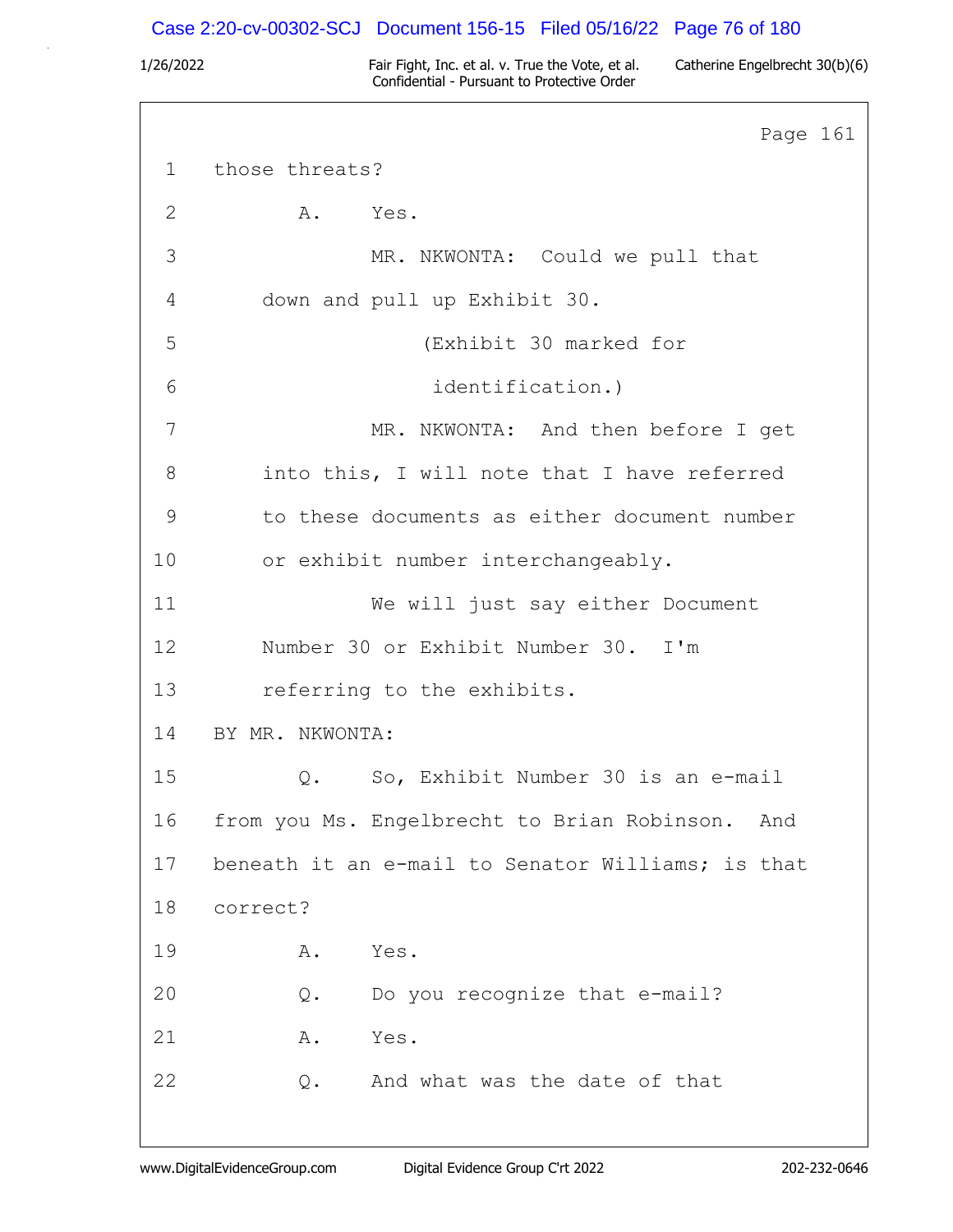## Case 2:20-cv-00302-SCJ Document 156-15 Filed 05/16/22 Page 77 of 180

1/26/2022 Fair Fight, Inc. et al. v. True the Vote, et al. Catherine Engelbrecht 30(b)(6) Confidential - Pursuant to Protective Order

Page 164 1 the following week I reached out to the 2 Democratic Party. 3 So, it is accurate to say that the 4 introduction to the Georgia Republican Party 5 came, preceded my outreach to the Democratic 6 Party, but we did not initiate that outreach to 7 the Republican Party, sorry. 8 MR. NKWONTA: Could we pull up 9 Exhibit 81, please. 10 (Exhibit 81 marked for 11 identification.) 12 BY MR. NKWONTA: 13 Q. Ms. Engelbrecht, Exhibit 81 is the 14 response that True the Vote filed to Plaintiffs' 15 First Interrogatories. 16 MR. NKWONTA: And, Joe, can you go 17 to Page 25. Can you scroll up a little bit 18 to catch the Interrogatory No. 8? Scroll up 19 a little bit to the end of Page 24. Okay. 20 BY MR. NKWONTA: 21 Q. Ms. Engelbrecht, Interrogatory No. 8 22 says, "Describe your self-proclaimed partnership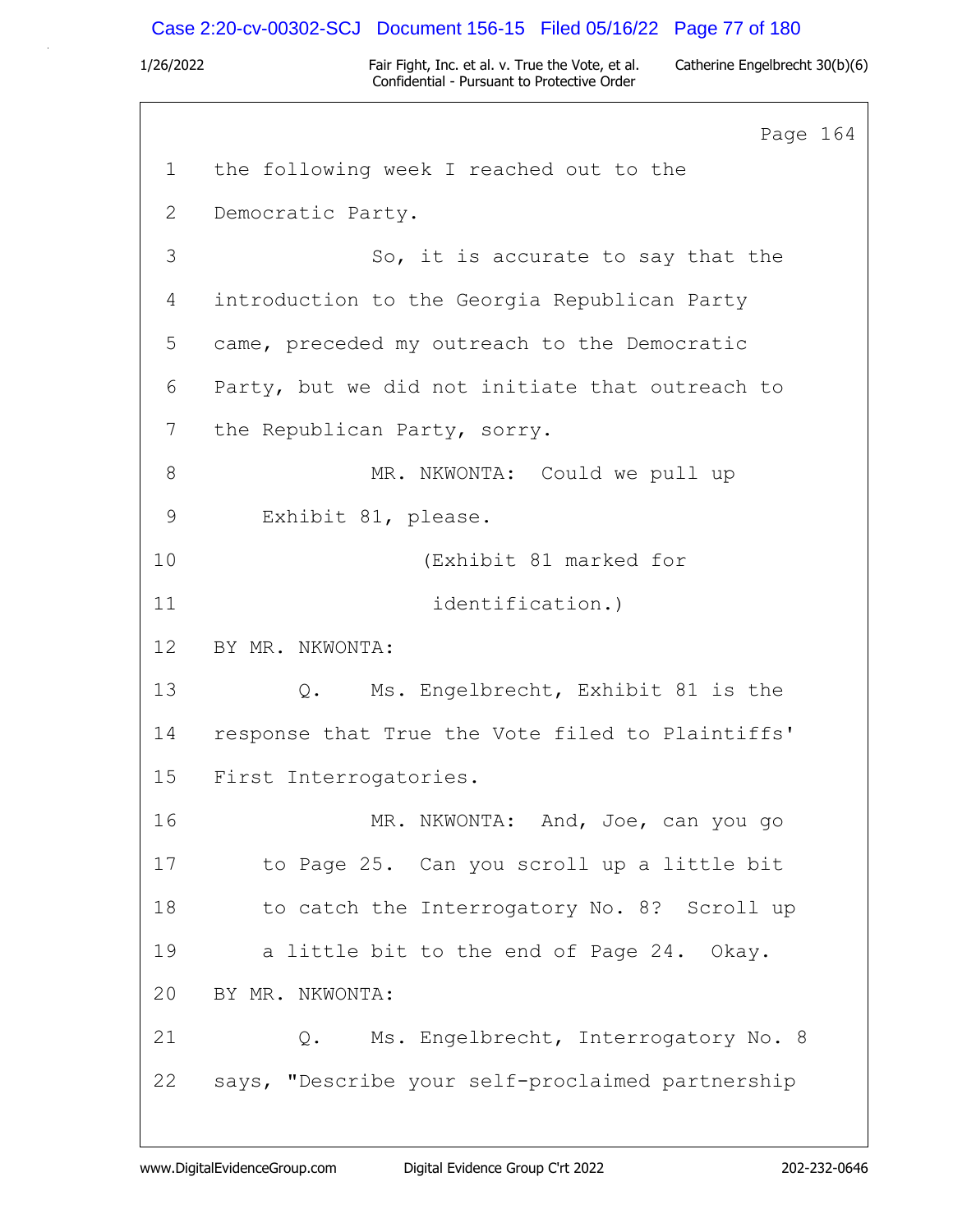# Case 2:20-cv-00302-SCJ Document 156-15 Filed 05/16/22 Page 78 of 180

|             | Page 165                                         |
|-------------|--------------------------------------------------|
| $\mathbf 1$ | with the Georgia Republican Party to assist with |
| 2           | the Senate runoff election process as announced  |
| 3           | in your December 14, 2020 press release,         |
| 4           | including but not limited to the names and       |
| 5           | contact information of each of the entities and  |
| 6           | individuals with whom True the Vote has been and |
| 7           | intends to work with in this partnership and the |
| 8           | approximate date when the partnership began and  |
| 9           | the purpose and/or goals of the partnership."    |
| 10          | Is that a correct reading of                     |
| 11          | Interrogatory No. 8?                             |
| 12          | THE WITNESS: Can we advance to the               |
| 13          | Page 25?                                         |
| 14          | Yes.                                             |
| 15          | BY MR. NKWONTA:                                  |
| 16          | And the response, the first sentence<br>Q.       |
| 17          | of the response says, "The partnership with the  |
| 18          | Georgia Republican Party was announced on        |
| 19          | December 14, 2020, shortly after a meeting with  |
| 20          | David Shafer, Executive Director Stewart Bragg,  |
| 21          | and Florida Elections Day Operations Director    |
| 22          | Alyssa Gonzalez Specht."                         |
|             |                                                  |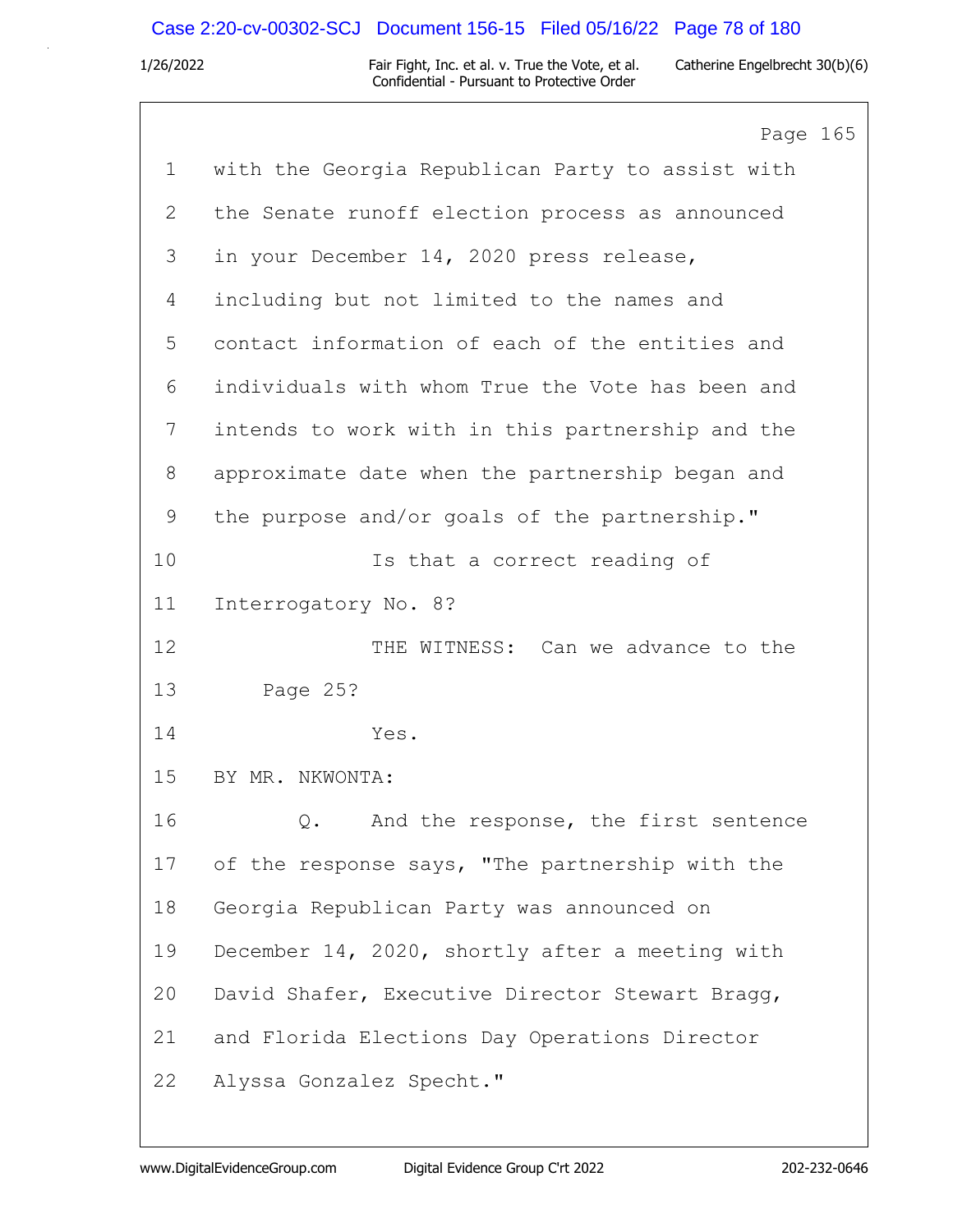## Case 2:20-cv-00302-SCJ Document 156-15 Filed 05/16/22 Page 79 of 180

1/26/2022 Fair Fight, Inc. et al. v. True the Vote, et al. Catherine Engelbrecht 30(b)(6) Confidential - Pursuant to Protective Order

Page 166 1 Is that a correct reading of the 2 first sentence of the response? 3 A. Yes. 4 Q. Is it your testimony that that is 5 not outreach to the GOP? 6 A. We did not -- we were introduced. I 7 was introduced. I did not initiate that 8 introduction. 9 Q. But at some point you would have to 10 have reached out in order to schedule a meeting 11 and conduct a meeting, correct? 12 A. I mean, yes, we could say it that 13 way, yes. 14 Q. So, it is fair to say that True the 15 Vote had some outreach with the GOP before 16 reaching out to any Democratic Party official or 17 legislator and announced the partnership with the 18 GOP before reaching out to any Democratic 19 official or legislator? 20 A. We -- I would say that the outreach 21 consisting of acknowledgment that we would meet 22 or be at a place where these folks were. And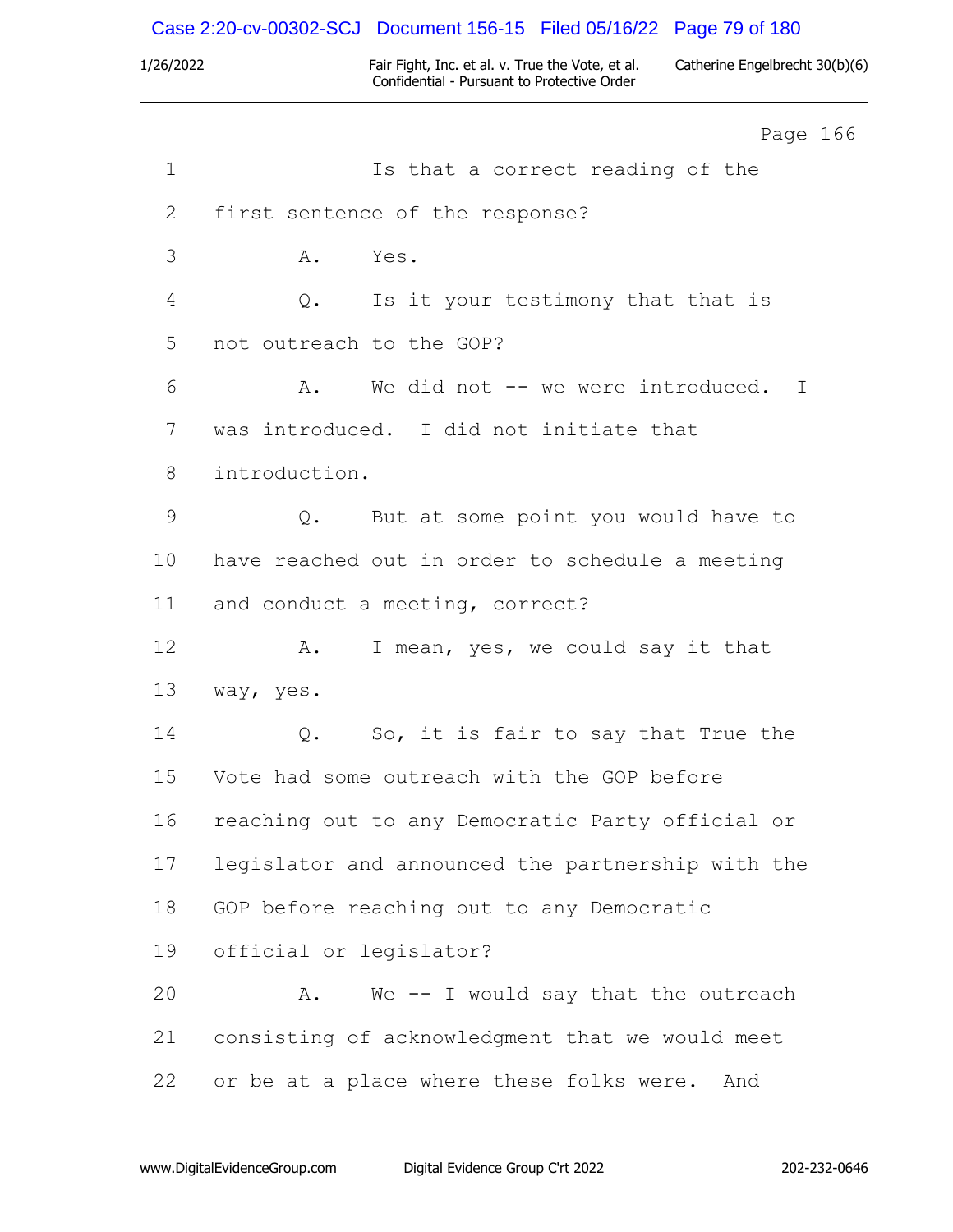## Case 2:20-cv-00302-SCJ Document 156-15 Filed 05/16/22 Page 80 of 180

1/26/2022 Fair Fight, Inc. et al. v. True the Vote, et al. Catherine Engelbrecht 30(b)(6) Confidential - Pursuant to Protective Order

Page 167 1 inasmuch as partnership meant them, to make them 2 aware of the, of the election integrity 3 initiatives that were already posted on line, 4 then yes. 5 MR. NKWONTA: You can pull down 6 Exhibit 81. 7 BY MR. NKWONTA: 8 0. I would like to talk about True the 9 Vote's coordination with the Secretary of State's 10 office. Did True the Vote reach out to the 11 Secretary of State's office before launching the 12 challenge effort? 13 A. Yes. 14 Q. Can you walk me through how that 15 outreach occurred? 16 A. We were working with a 17 communications consultant who knew the staff at 18 the Secretary of State's office. 19 And so, through him I asked to set 20 up a meeting. And we attended that meeting -- or 21 I attended take meeting. 22 Q. Who was the communications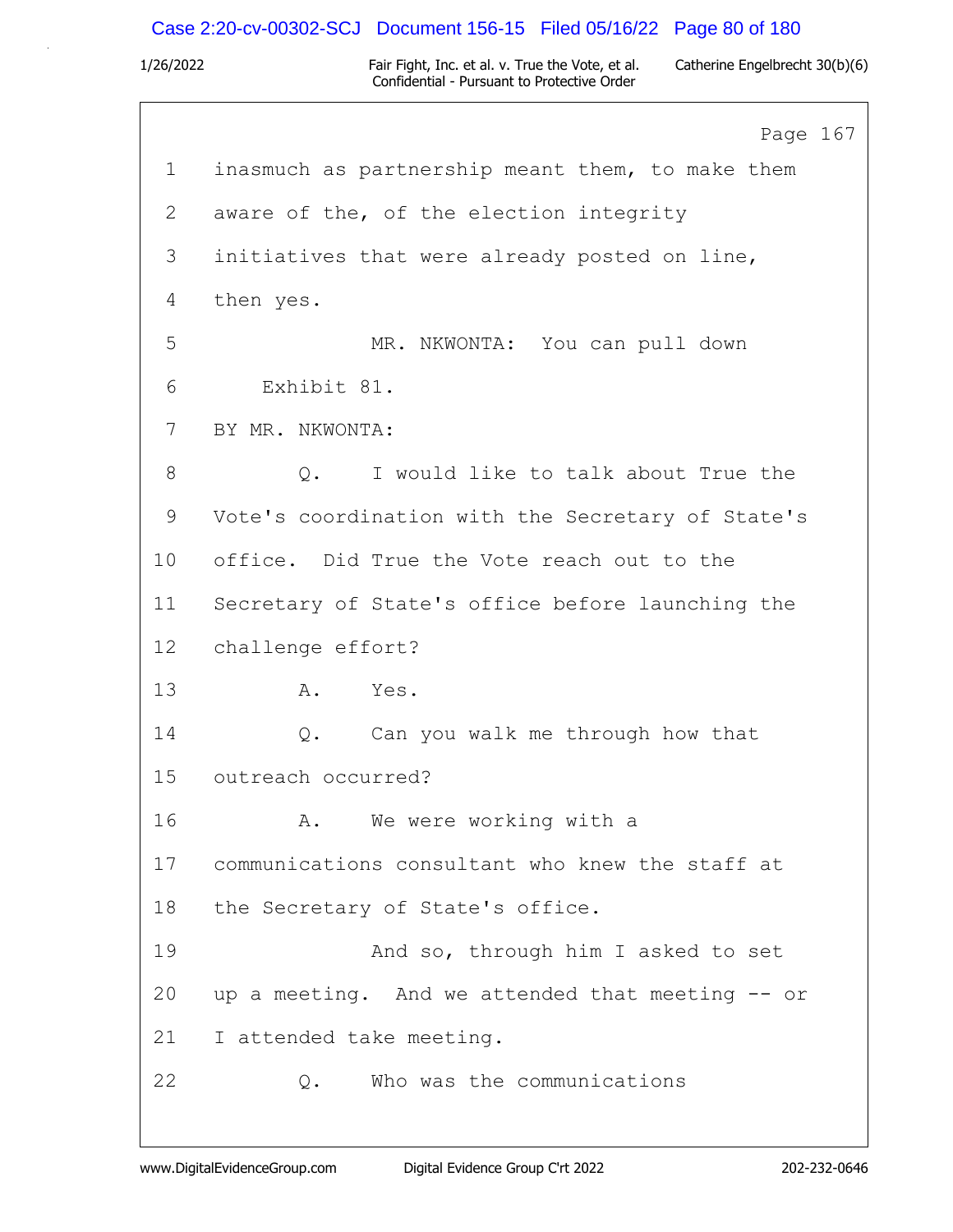## Case 2:20-cv-00302-SCJ Document 156-15 Filed 05/16/22 Page 81 of 180

1/26/2022 Fair Fight, Inc. et al. v. True the Vote, et al. Catherine Engelbrecht 30(b)(6) Confidential - Pursuant to Protective Order

Page 168 1 consultant? 2 A. Brian Robinson. 3 Q. And when you attended that meeting, 4 who was present at the meeting? 5 A. Jordan Fuchs, Ryan Germany, Brian 6 Robinson, for a brief period of time Secretary 7 Raffensperger, and myself. And that is all I 8 recall. 9 Q. When did this meeting occur? 10 A. I don't recall specifically. It was 11 in, you know, mid-December, somewhere in there. 12 0. How long did it last? 13 A. I don't recall that, either. 14 Q. What did you all discuss at this 15 meeting? 16 A. I went with the express purpose of 17 describing the elector challenge and the wanting 18 to make sure that we understood, as best as we 19 could, what that process would look like at the 20 county level for the electors who wanted to 21 participate in their -- with their counties to 22 avoid any friction or inappropriate process.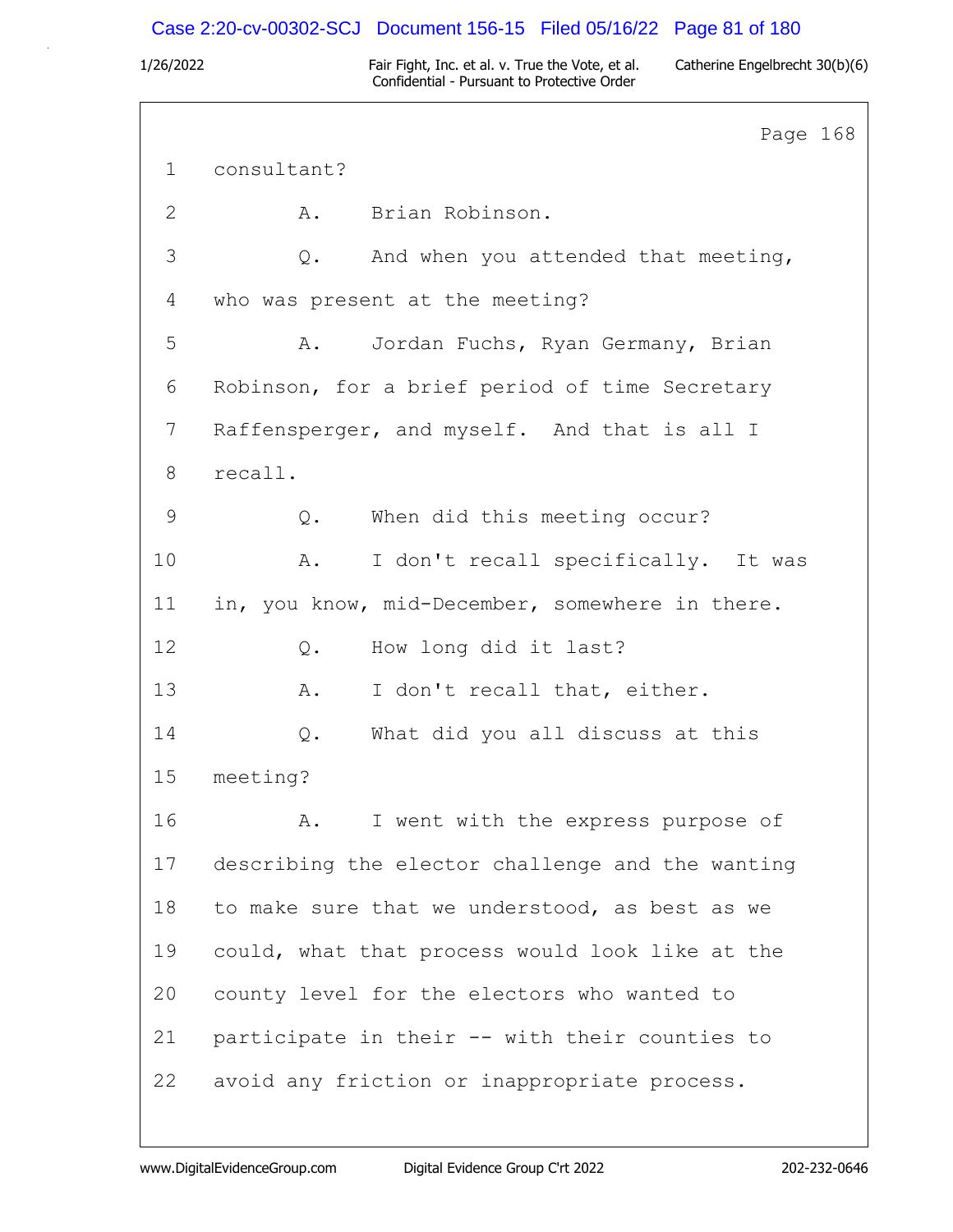# Case 2:20-cv-00302-SCJ Document 156-15 Filed 05/16/22 Page 82 of 180

|                | Page 169                                          |
|----------------|---------------------------------------------------|
| $\mathbf 1$    | And, I expressed that I was                       |
| $\overline{2}$ | concerned about the size of the number, how large |
| 3              | it was. And I expressed that, you know, even      |
| 4              | though we had done what we could to refine the    |
| 5              | list so to be, you know, as exact as possible,    |
| 6              | but the number was still large.                   |
| 7              | Secretary Raffensperger quickly                   |
| 8              | commented that he thought the number was about    |
| 9              | right because they hadn't been able to clean the  |
| 10             | list and so people move. And he did some fast     |
| 11             | math in his head, yeah, XYZ, it should be about   |
| 12             | that number.                                      |
| 13             | And I remember the feeling of                     |
| 14             | saying, you know, this is a $-$ the only way we   |
| 15             | can see to do this is to run the whole list, and  |
| 16             | he agreed.                                        |
| 17             | And again it is a process that                    |
| 18             | electors can participate in, and it is afforded   |
| 19             | in state law. And that was kind of it. And then   |
| 20             | we went through the specific steps of what would  |
| 21             | happen.                                           |
| 22             | Another thing I recall crisply is my              |
|                |                                                   |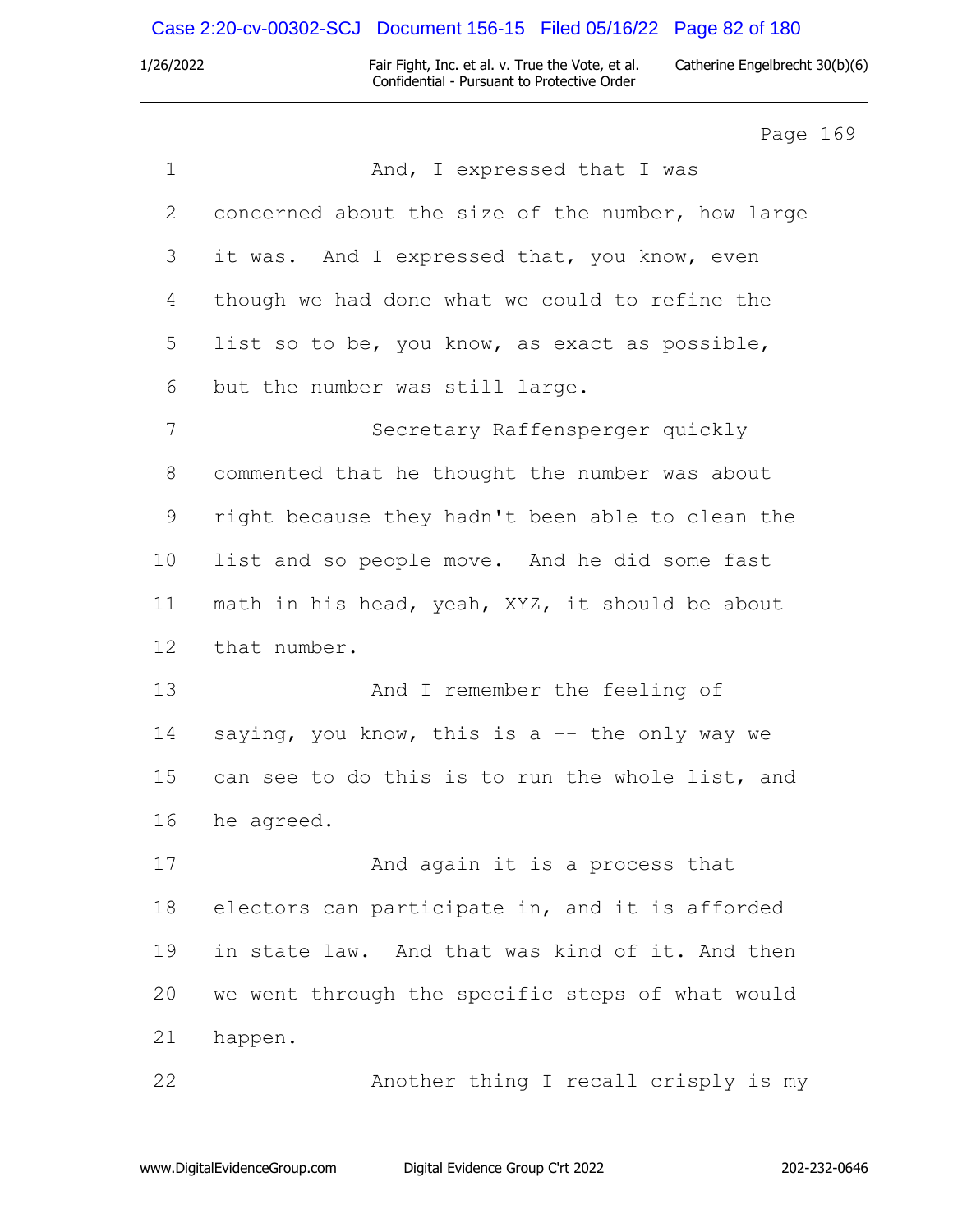### Case 2:20-cv-00302-SCJ Document 156-15 Filed 05/16/22 Page 83 of 180

1/26/2022 Fair Fight, Inc. et al. v. True the Vote, et al. Catherine Engelbrecht 30(b)(6) Confidential - Pursuant to Protective Order

Page 180 1 requires standardization. That is the reference 2 to ETL. 3 And then you know they indicate here 4 analyses, so that would come back to us over time 5 in the form of analysis. 6 And litigation support, which was 7 another, you know, a manner, a matter of their 8 involvement. 9 Q. When did this work start? 10 A. I am not sure. I don't know. 11 0. Did this work start before 12 December 7th? 13 A. I don't recall. 14 Q. So, it is possible this work started 15 after December 7th? 16 A. No, because litigation support would 17 have occurred in November. 18 0. What does that term, litigation 19 support, mean? Litigation support for what 20 exactly? 21 A. We had served in support of OPSEC's 22 analyses for lawsuits that were filed post the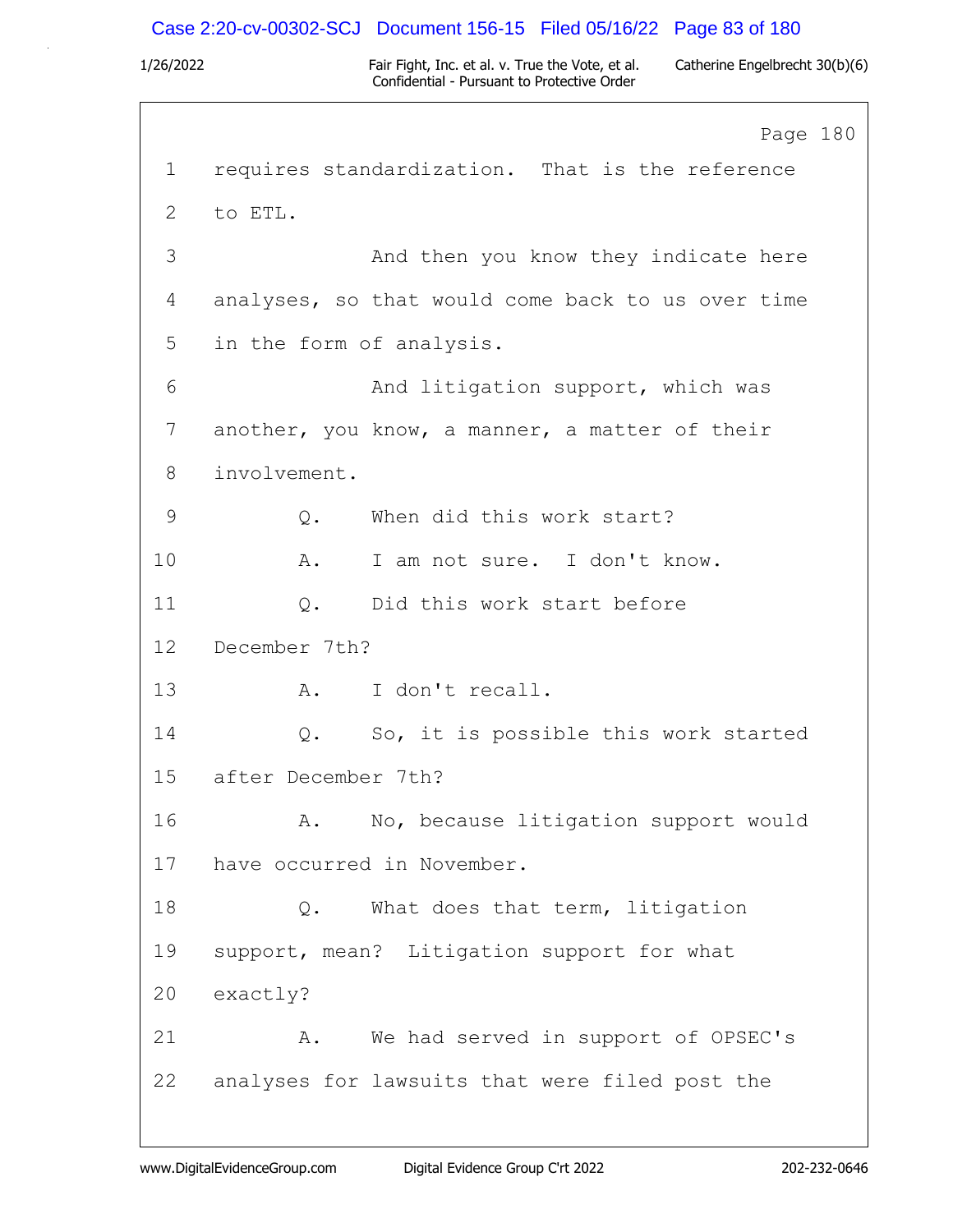# Case 2:20-cv-00302-SCJ Document 156-15 Filed 05/16/22 Page 84 of 180

|             | Page 181                                        |
|-------------|-------------------------------------------------|
| $\mathbf 1$ | general election that were heavily dependent on |
| 2           | OPSEC's ability to review data that should have |
| 3           | been made available by the state.               |
| 4           | And, so that was their -- that was              |
| 5           | their role and we were supporting that effort.  |
| 6           | Are you referring to the lawsuits<br>$Q$ .      |
| 7           | filed in battle ground states like Georgia,     |
| 8           | Michigan, Pennsylvania, Wisconsin?              |
| 9           | Α.<br>Yes.                                      |
| 10          | And the lawsuits filed shortly after<br>Q.      |
| 11          | the November general election?                  |
| 12          | Α.<br>Yes.                                      |
| 13          | So, part of this invoice includes<br>Q.         |
| 14          | work that was done in connection with lawsuits  |
| 15          | that were filed shortly after the November      |
| 16          | presidential election?                          |
| 17          | Α.<br>Yes.                                      |
| 18          | Can you identify other line items<br>Q.         |
| 19          | that relate to the November general election,   |
| 20          | aside from litigation support?                  |
| 21          | Well, all of the data acquisition<br>Α.         |
| 22          | could conceivably have been used for the        |
|             |                                                 |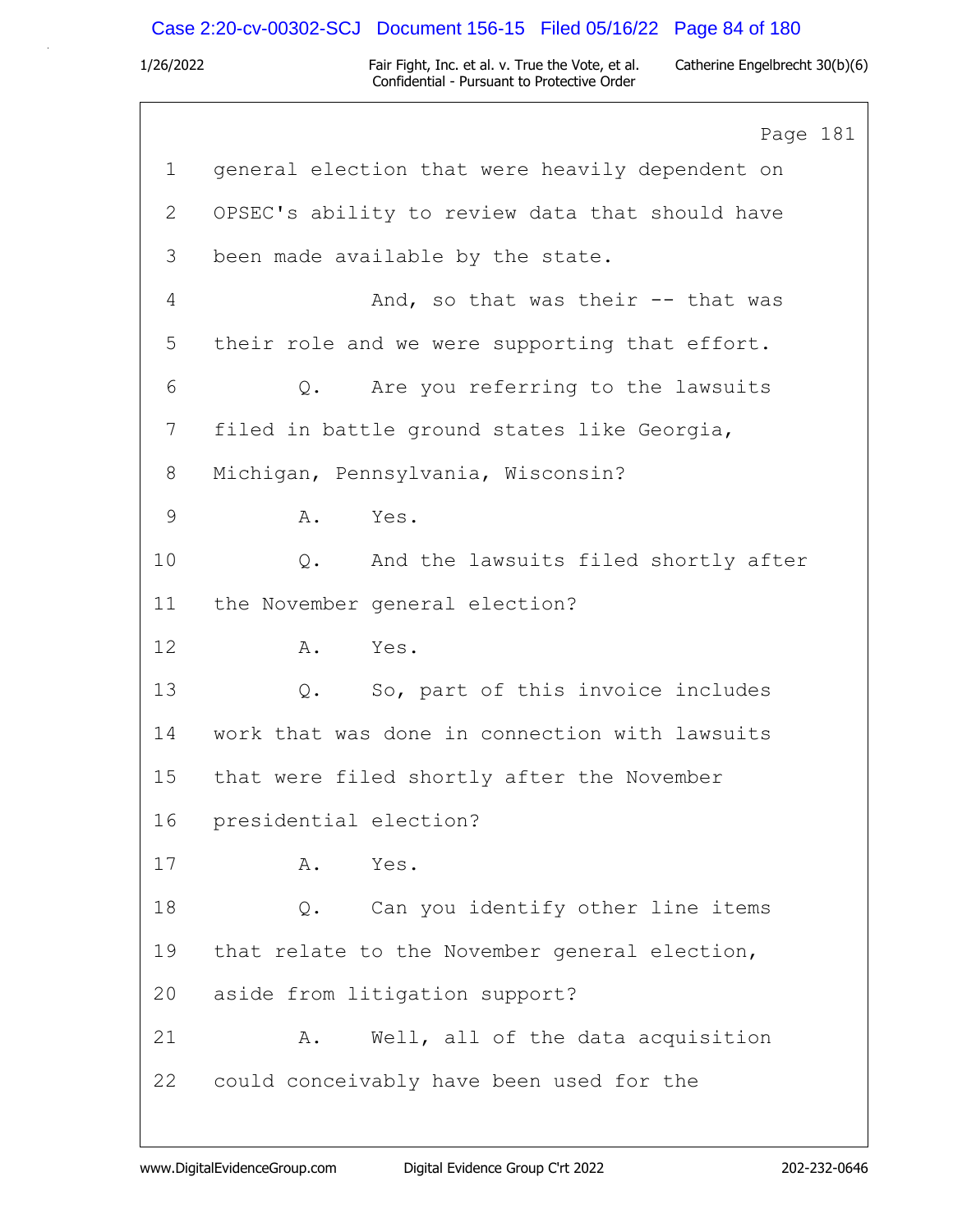### Case 2:20-cv-00302-SCJ Document 156-15 Filed 05/16/22 Page 85 of 180

1/26/2022 Fair Fight, Inc. et al. v. True the Vote, et al. Catherine Engelbrecht 30(b)(6) Confidential - Pursuant to Protective Order

Page 182 1 litigation support. 2 Q. So, this invoice and all of the 3 analysis is not specific to the Georgia runoff 4 election? 5 A. No. 6 Q. It is all combined; it is all one 7 invoice? 8 A. Yeah, just a listing of all manner 9 of things. 10 0. But in terms of the work OPSEC was 11 doing for True the Vote, was it sort of all one 12 combined project? 13 In other words, the analyses for the 14 general election or the November presidential 15 election and the analyses for the runoff, was it 16 all one combined project? 17 A. No, the analyses for the lawsuits 18 that were filed post election would have been in 19 support of those lawsuits specifically. 20 And True the Vote was, you know, 21 the, financially supporting the effort, but it 22 was being used in lawsuits or should have been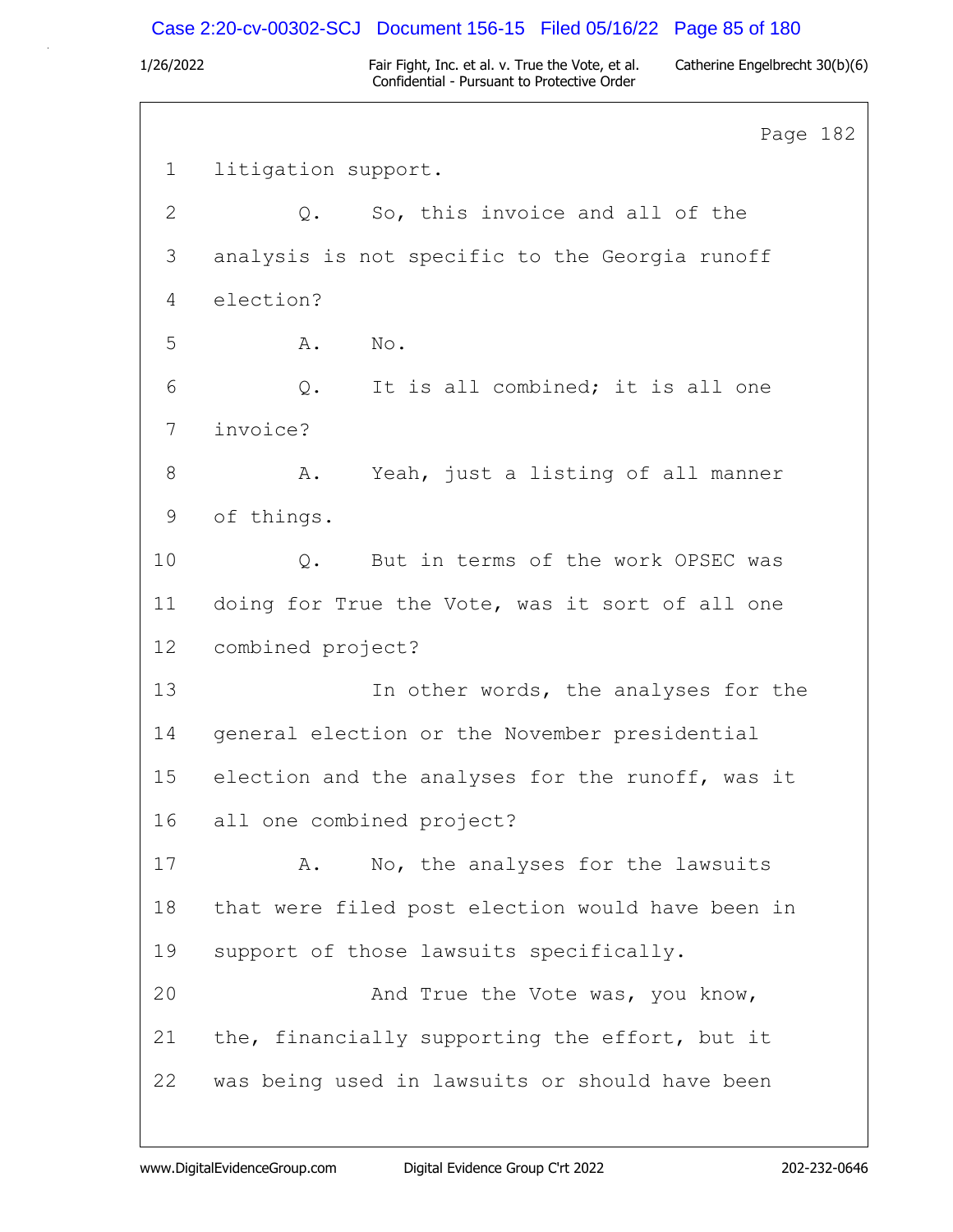### Case 2:20-cv-00302-SCJ Document 156-15 Filed 05/16/22 Page 86 of 180

1/26/2022 Fair Fight, Inc. et al. v. True the Vote, et al. Catherine Engelbrecht 30(b)(6) Confidential - Pursuant to Protective Order

Page 183 1 used in lawsuits. 2 Q. Right. I'm saying there is no 3 differentiation here between analysis for those 4 lawsuits and the analysis for the Georgia elector 5 challenges suit? 6 So I'm asking whether there was all 7 one project, at least as far as OPSEC was 8 concerned? 9 A. Yeah, I don't, I don't recall. 10 Q. So, I understand you may not recall 11 exactly how it was set up. 12 But, the invoice does reflect --13 they are combined on the invoices; is that 14 correct? 15 A. Yes. I mean there is an element of 16 combination here, yes. 17 Q. What does Eyes on Georgia mean? 18 A. That was the term that OPSEC had, 19 and I guess they in their system set that up for 20 part of the description. 21 Q. What were they describing? 22 A. At that point it would have -- I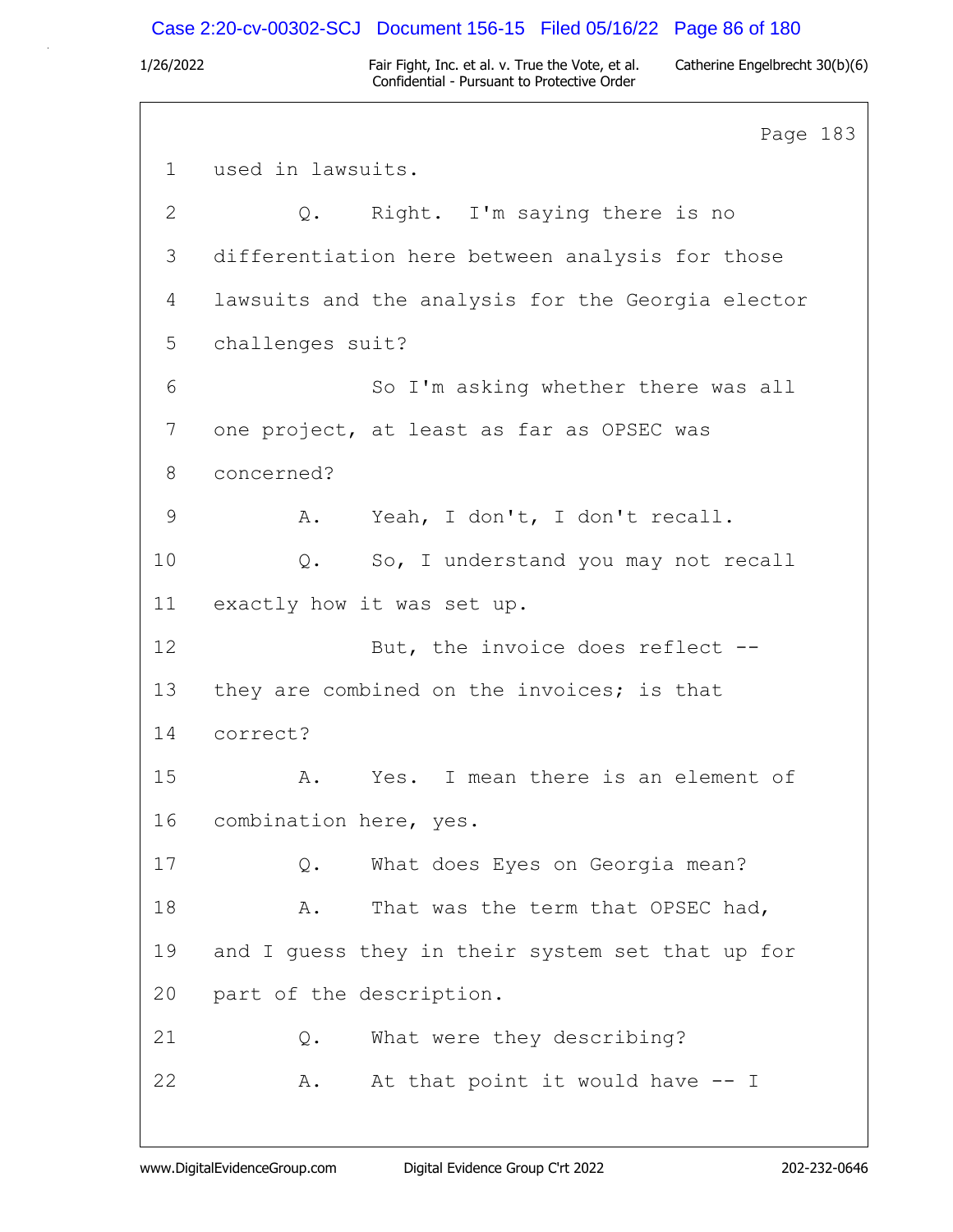# Case 2:20-cv-00302-SCJ Document 156-15 Filed 05/16/22 Page 87 of 180

|                | Page 184                                          |
|----------------|---------------------------------------------------|
| $\mathbf 1$    | mean their terminology for looking at what could  |
| $\overline{2}$ | be, what could be addressed in Georgia or what    |
| 3              | could be -- let me say that a little differently. |
| $\overline{4}$ | What could be done to address the                 |
| 5              | concerns of Georgians relative to citizen         |
| 6              | engagement. What could be done. And that is       |
| $7\phantom{.}$ | where you see where it says Georgia Code          |
| 8              | Analysis. That is kind of the beginning of        |
| 9              | figuring out, you know, what could we do for      |
| 10             | citizens.                                         |
| 11             | What other types of analyses did<br>$Q$ .         |
| 12             | OPSEC conduct aside from generating a list of     |
| 13             | challenged voters in Georgia?                     |
| 14             | I know that they looked at, looked<br>A.          |
| 15             | post the -- sorry guys, post -- my apologies,     |
| 16             | give me a second. A rogue pet. Hang on.           |
| 17             | They looked at other data                         |
| 18             | elements -- I'm sorry. Can you repeat the         |
| 19             | question?                                         |
| 20             | Sure. What other types of analyses<br>Q.          |
| 21             | did OPSEC conduct in Georgia aside from preparing |
| 22             | challenge lists for the runoff election?          |
|                |                                                   |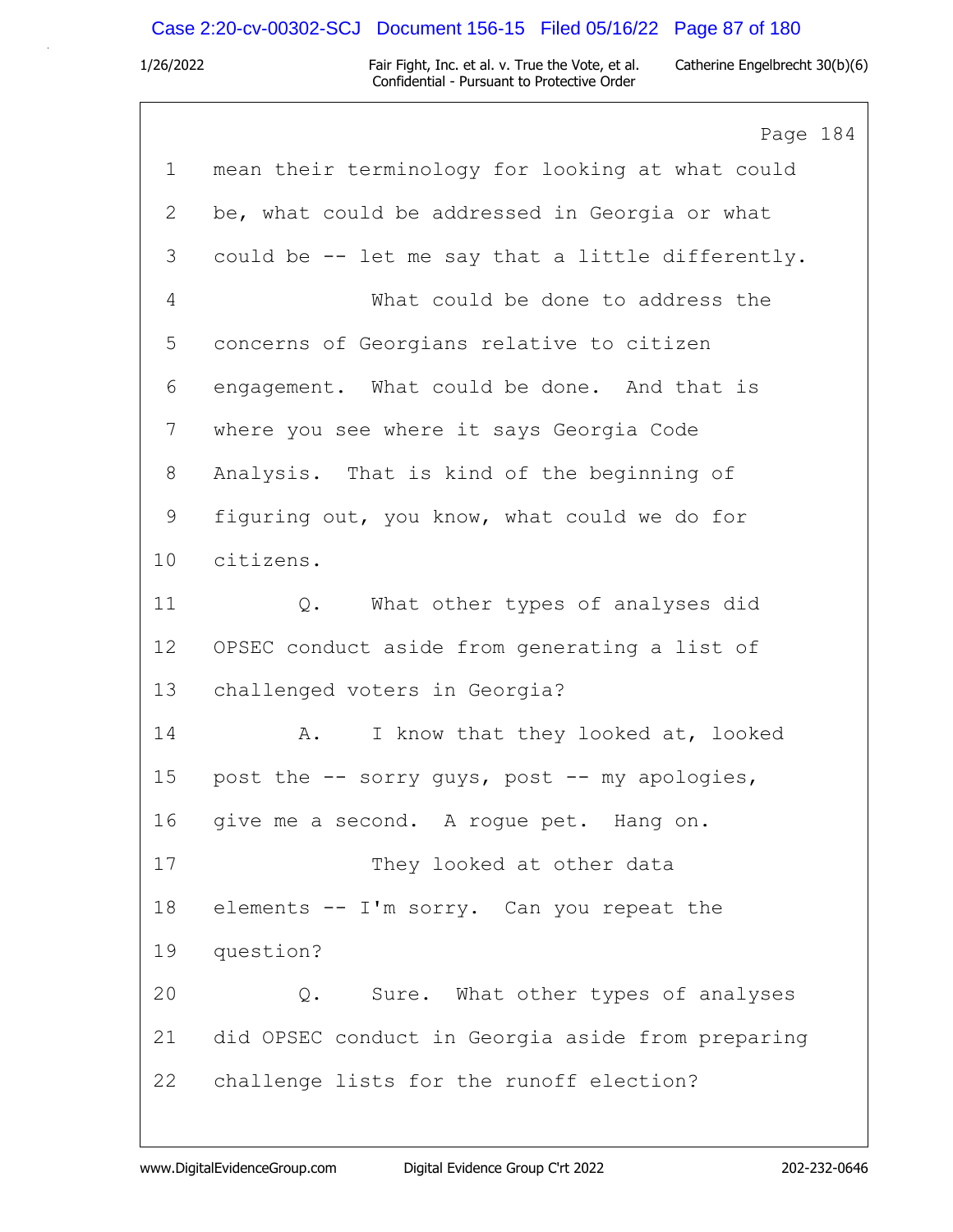# Case 2:20-cv-00302-SCJ Document 156-15 Filed 05/16/22 Page 88 of 180

|                | Page 185                                         |
|----------------|--------------------------------------------------|
| $\mathbf{1}$   | They looked at other data elements<br>A.         |
| $\mathbf{2}$   | that are tracked in the Georgia file. When it    |
| 3              | was mentioned that there was bias, we wanted to  |
| 4              | see what the records of the state would show, so |
| 5              | they did that analysis.                          |
| 6              | What other analysis did they<br>Q.               |
| $7\phantom{.}$ | conduct?                                         |
| 8              | A. Relative to all of this, I don't              |
| 9              | recall.                                          |
| 10             | Is there anyone from True the Vote<br>$Q$ .      |
| 11             | who would recall? Are there any -- sorry, let    |
| 12             | me -- you were -- I think you were shaking your  |
| 13             | head but I will let you answer.                  |
| 14             | Sorry, no. I'm sorry, no. I'm --<br>A.           |
| 15             | that is my thinking nod. No, I don't think so.   |
| 16             | No.                                              |
| 17             | Are there any documents that you<br>Q.           |
| 18             | could review that would help refresh your        |
| 19             | recollection of any other analyses that you      |
| 20             | conducted?                                       |
| 21             | No. I don't recall. I don't think<br>Α.          |
| 22             | SO.                                              |
|                |                                                  |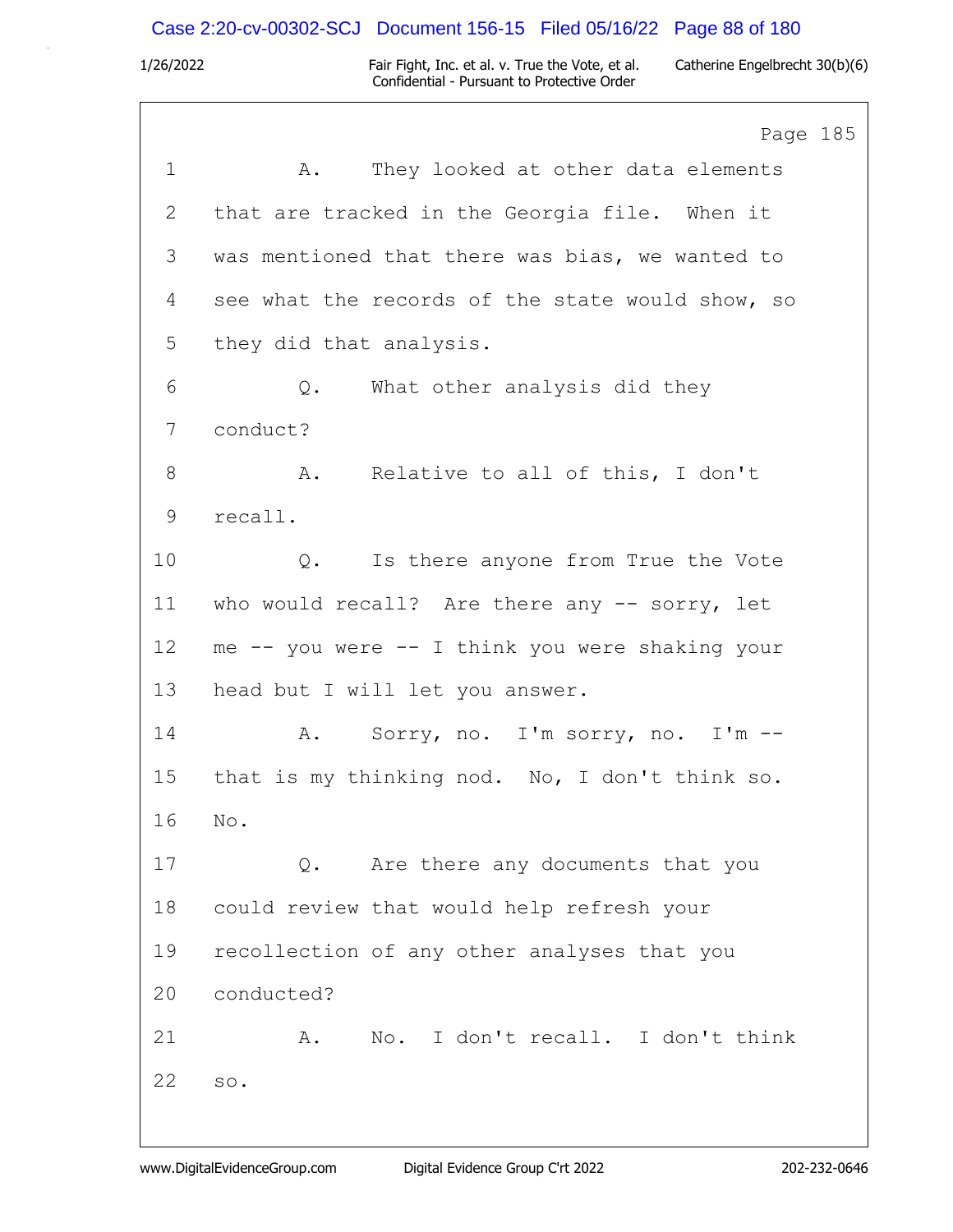# Case 2:20-cv-00302-SCJ Document 156-15 Filed 05/16/22 Page 89 of 180

|               | Page 206                                          |
|---------------|---------------------------------------------------|
| $\mathbf 1$   | challenges was to bring to the -- to help         |
| $\mathbf{2}$  | electors bring to the attention of their local    |
| 3             | counties, records that appeared not to comply     |
| 4             | with eligibility standards.                       |
| 5             | And it is within state law for them               |
| 6             | to -- for citizens to participate in that way to  |
| 7             | ask that question. And that is the extent of the  |
| 8             | elector challenge.                                |
| $\mathcal{G}$ | Q. And if the challenges, as True the             |
| 10            | Vote claims, does not result in a person be       |
| 11            | removed, then why go through the effort of        |
| 12            | scrubbing military addresses?                     |
| 13            | As I have said, it was just a choice<br>Α.        |
| 14            | that we made to not -- I mean, there are, you     |
| 15            | know, deployments. There are different ways in    |
| 16            | which addresses are identified.                   |
| 17            | And because there is a filter that                |
| 18            | exists within the expanded NCOA, we just chose to |
| 19            | remove them.                                      |
| 20            | You chose to remove them because<br>$Q$ .         |
| 21            | there are a lot of valid reasons why someone in   |
| 22            | the military might file a notice of change of     |
|               |                                                   |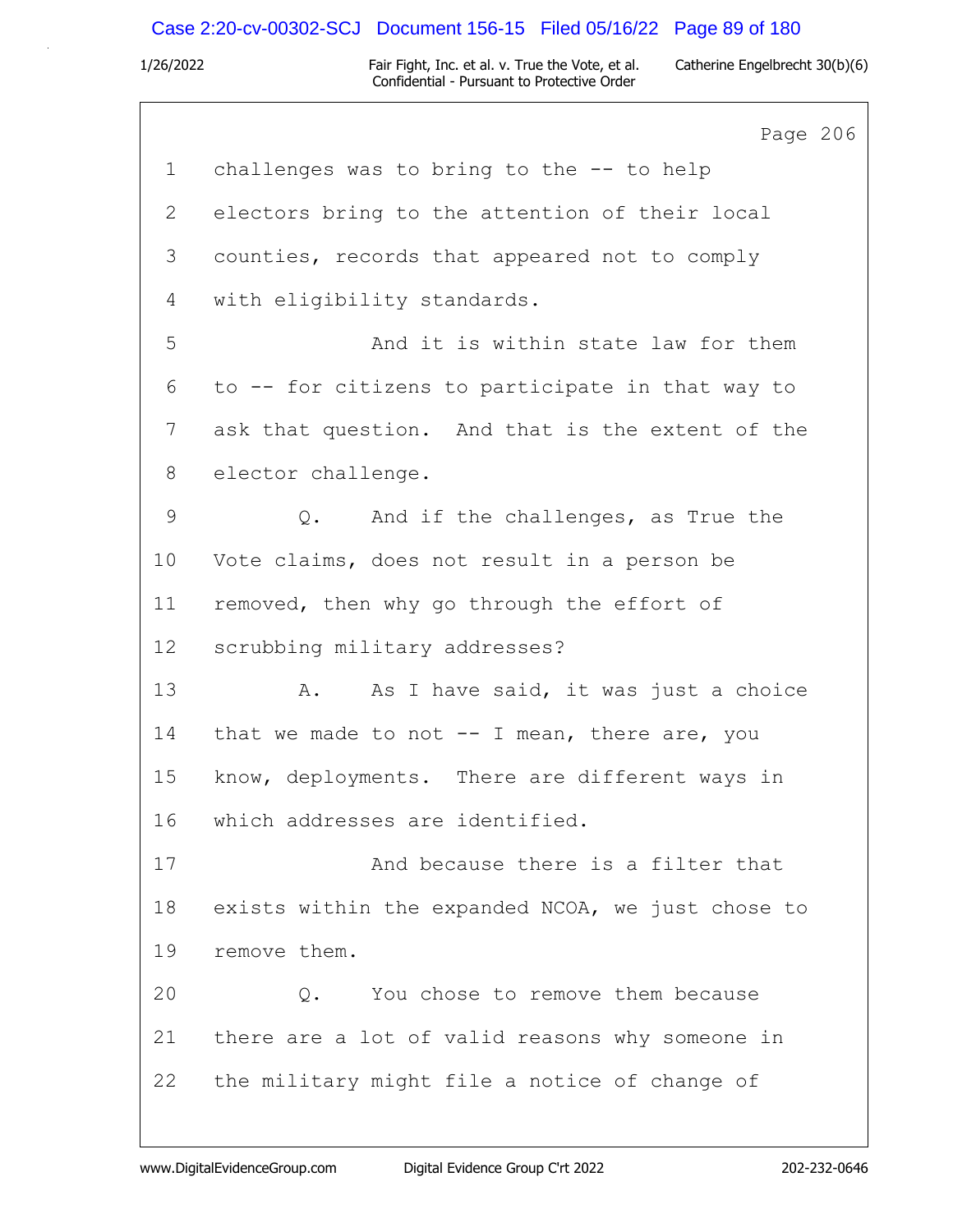## Case 2:20-cv-00302-SCJ Document 156-15 Filed 05/16/22 Page 90 of 180

1/26/2022 Fair Fight, Inc. et al. v. True the Vote, et al. Catherine Engelbrecht 30(b)(6) Confidential - Pursuant to Protective Order

Page 207 1 address even while maintaining permanent 2 residence in Georgia; is that right? 3 A. No. To be clear, NCOA is in the 4 database of, that is NCOA is the result of the 5 resident notifying -- ostensibly is the result of 6 the resident notifying the United States Postal 7 Service that they have permanently moved their 8 residence. 9 It is also worth noting that inside 10 of the expanded NCOA you can, you can as a 11 resident or as a reviewer of the data, you can 12 select a temporary move, right, so who moved only 13 temporarily. And there are classifications 14 around all of that. 15 So, we only looked at permanence. 16 Nonetheless, I just, our recognition that 17 military, because of the nature of the military, 18 can fall outside of some of the stricter 19 standards in postal and in the delivery services, 20 it was really just a choice to not take that -- 21 not include them. 22 Q. So, according to True the Vote's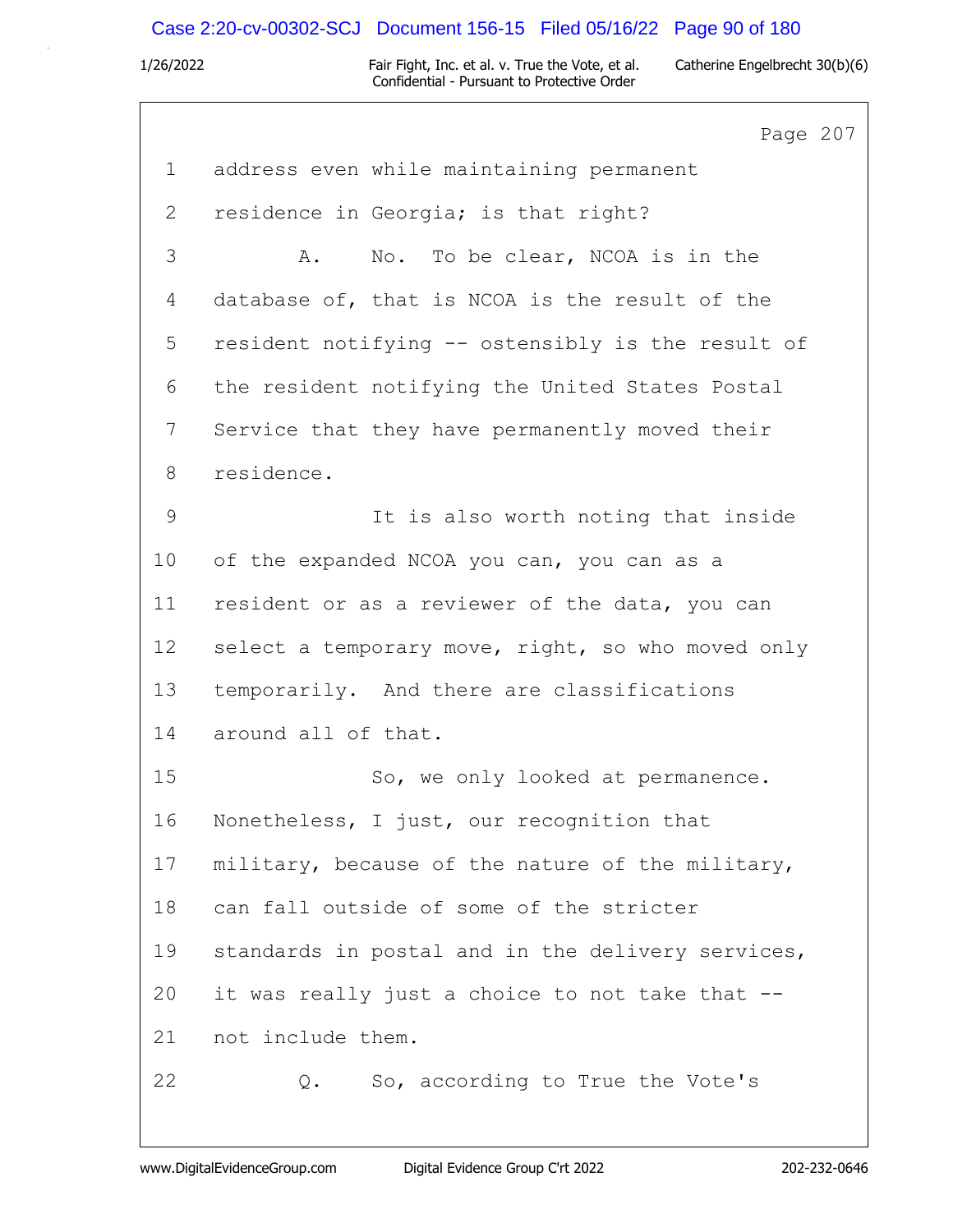# Case 2:20-cv-00302-SCJ Document 156-15 Filed 05/16/22 Page 91 of 180

|                 | Page 208                                          |
|-----------------|---------------------------------------------------|
| $\mathbf 1$     | claims then, the challenge list would have only   |
| 2               | included members of the military who indicated or |
| 3               | provided a notice of permanent address changes;   |
| 4               | is that right?                                    |
| 5               | That would have been true for the<br>Α.           |
| 6               | entire list. That we would have only been given   |
| 7               | notice based upon our aggregation of the data     |
| 8               | from USPS as they provide it.                     |
| 9               | They are attestation through that                 |
| 10              | data is that the selection had been made by the   |
| 11              | resident. That the move -- the residential move   |
| 12 <sup>°</sup> | to a new address was permanent.                   |
| 13              | And that would be true for -- that<br>$Q$ .       |
| 14              | would be true for members of the military as      |
| 15              | well, right?                                      |
| 16              | For everyone. According to what we<br>Α.          |
| 17              | were provided, uh-huh.                            |
| 18              | So, what I am $--$ the question I am<br>$Q$ .     |
| 19              | trying to get at is what prompted the exception   |
| 20              | for members of the military who had already       |
| 21              | indicated that their move was permanent?          |
| 22              | As I said, it is just a -- I think<br>Α.          |
|                 |                                                   |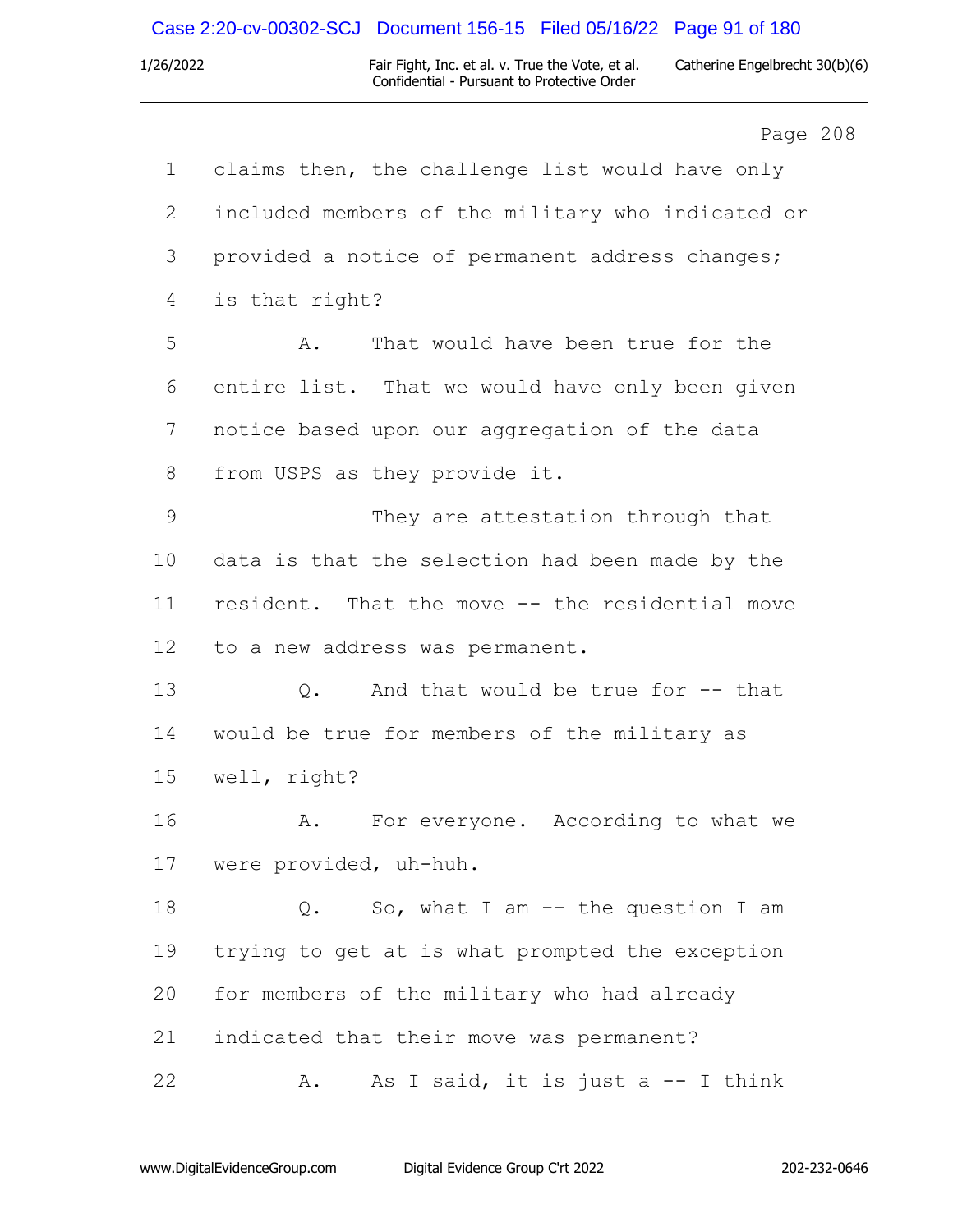# Case 2:20-cv-00302-SCJ Document 156-15 Filed 05/16/22 Page 92 of 180

|             | Page 209                                          |
|-------------|---------------------------------------------------|
| $\mathbf 1$ | being aware of the sensitivities around the       |
| 2           | military, because they do move so often. And as   |
| 3           | I have mentioned, because of the number of        |
| 4           | elector challenges, because the rolls had not     |
| 5           | been cleaned in two years, the number was already |
| 6           | so large that that seemed like -- and because the |
| 7           | filters were available, that seemed like an       |
| 8           | appropriate action to take.                       |
| 9           | Q. Did -- what is the difference                  |
| 10          | between a temporary move and a permanent move     |
| 11          | when it comes to reporting through the NCOA?      |
| 12          | $Um$ $--$<br>Α.                                   |
| 13          | Q. Let me rephrase it this way. I                 |
| 14          | think I can make my question a little bit         |
| 15          | clearer.                                          |
| 16          | Sure.<br>A.                                       |
| 17          | Am I right that any move that lasts<br>Q.         |
| 18          | longer than a year is considered a temporary --   |
| 19          | is considered a permanent move?                   |
| 20          | I'm not certain what time lines are<br>Α.         |
| 21          | put on the -- I'm not sure what time lines govern |
| 22          | the actual input when a resident goes to USPS or  |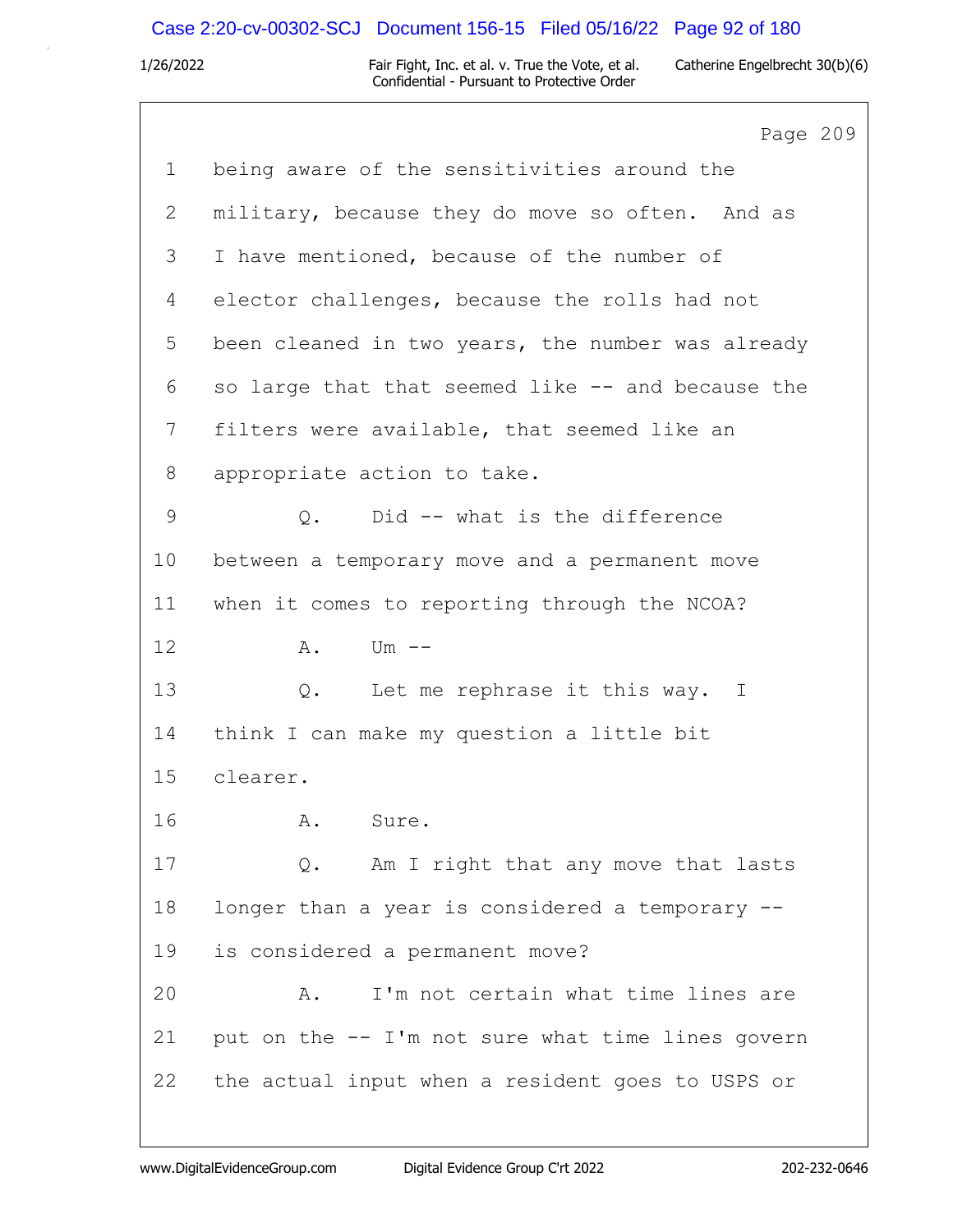# Case 2:20-cv-00302-SCJ Document 156-15 Filed 05/16/22 Page 93 of 180

|             | Page 210                                          |
|-------------|---------------------------------------------------|
| $\mathbf 1$ | through some other forum, puts the date in. I     |
| 2           | don't know if the year is the governance or not.  |
| 3           | I think -- I should leave it at                   |
| 4           | that. I'm not certain. But there are              |
| 5           | distinctions between permanent and temporary.     |
| 6           | We chose only to look at permanent.               |
| 7           | And we chose only to look at permanent with the   |
| 8           | date that was at minimum 90 days -- how do I say, |
| 9           | 90 days pre the generals. So that it would have   |
| 10          | been a substantial period of time, so that when   |
| 11          | we rescreened everything, if there was a change,  |
| 12          | we would have caught that.                        |
| 13          | I hope that makes sense. That is                  |
| 14          | confusing.                                        |
| 15          | If an individual wanted to change<br>Q.           |
| 16          | their address for 18 months, would they be able   |
| 17          | to do that by filing a temporary address change,  |
| 18          | or would they be forced to file a permanent       |
| 19          | address change and then file another address      |
| 20          | change when they return home?                     |
| 21          | I know that you can submit the dates<br>Α.        |
| 22          | that you want the change to be effective for.     |
|             |                                                   |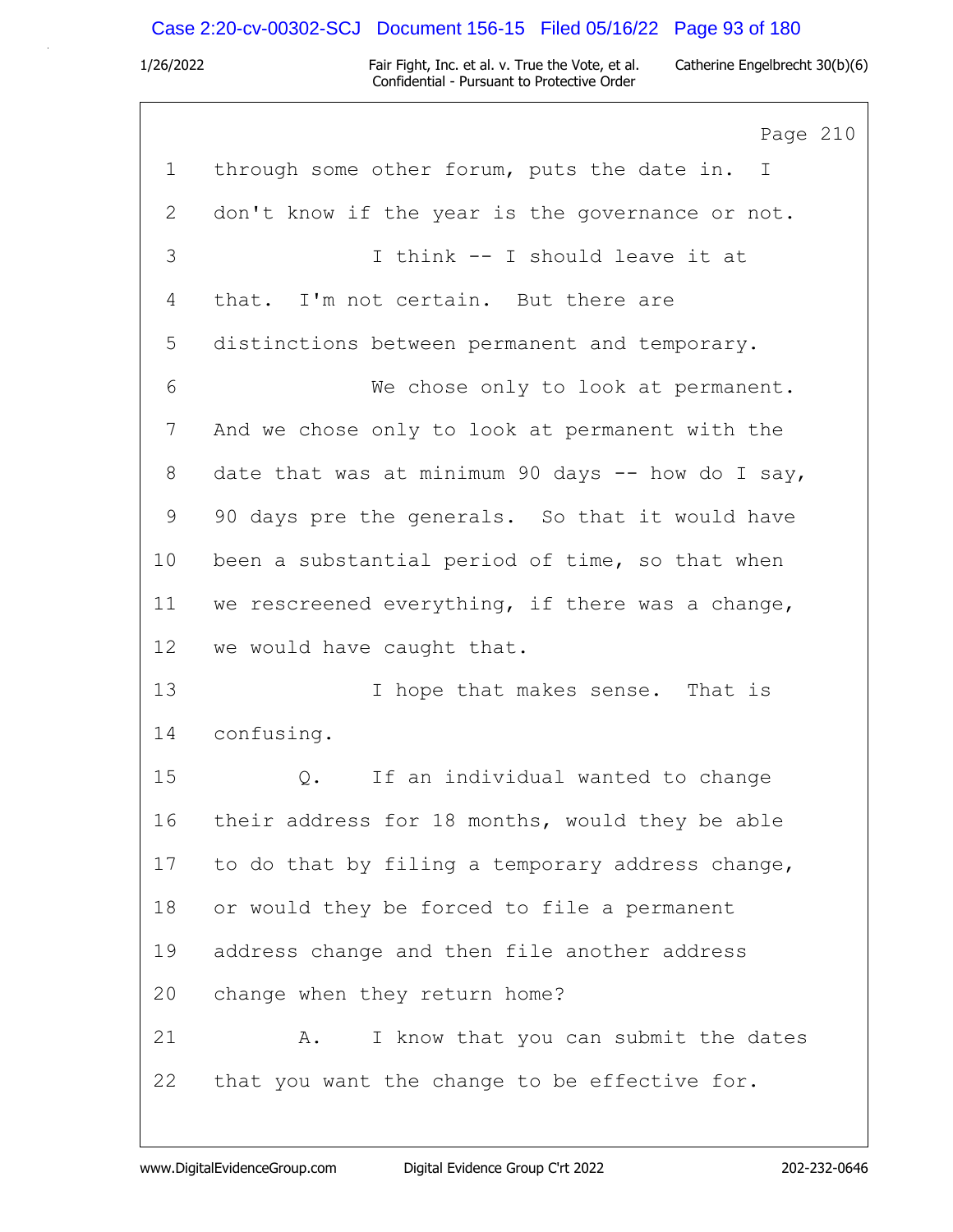## Case 2:20-cv-00302-SCJ Document 156-15 Filed 05/16/22 Page 94 of 180

1/26/2022 Fair Fight, Inc. et al. v. True the Vote, et al. Catherine Engelbrecht 30(b)(6) Confidential - Pursuant to Protective Order

Page 211 1 I'm not certain what other guidance USPS may 2 follow. 3 Q. As you sit here today, you can't 4 tell me what definition of a permanent move is 5 according to the USPS guidelines or according to 6 the reporting on the NCOA database? 7 A. I can't affirm exactly what their 8 statutes or their guidelines say, no. 9 Q. Did you scrub the challenge list for 10 college students as well who tend to move often? 11 A. I, I, it was discussed. I'm not 12 sure whether or not that was done in whole or in 13 part. I'm not sure. 14 Q. Has True the Vote participated in 15 challenges involving students in the past in 16 Georgia? 17 A. Not that I recall. 18 MR. NKWONTA: Could we pull up 19 Exhibit 46, please. I would like to show you 20 Exhibit 46 to see if you recall this. 21 (Exhibit 46 marked for 22 identification.)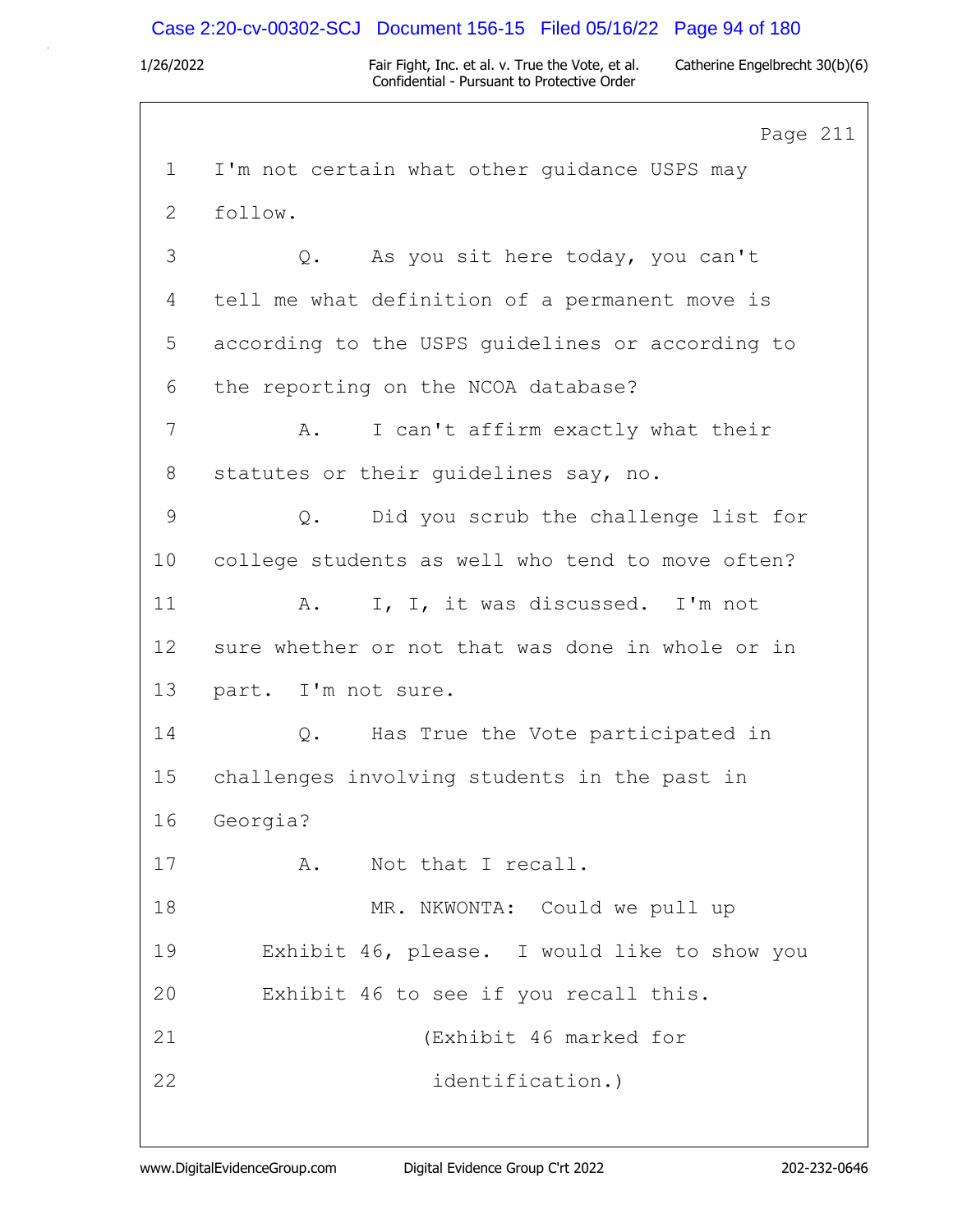## Case 2:20-cv-00302-SCJ Document 156-15 Filed 05/16/22 Page 95 of 180

1/26/2022 Fair Fight, Inc. et al. v. True the Vote, et al. Catherine Engelbrecht 30(b)(6) Confidential - Pursuant to Protective Order

Page 220 1 BY MR. NKWONTA: 2 Q. Ms. Engelbrecht, do you recognize 3 that e-mail? 4 A. Can you enlarge -- 5 Q. E-mail in Exhibit 9 from you to 6 Gregg Phillips -- or from you to Mark Williams, 7 copying Gregg Phillips. 8 THE WITNESS: An you enlarge just a 9 bit. 10 THE VIDEOGRAPHER: I apologize, 11 Catherine. It is stuck. Bear with me for 12 one second. Sorry. 13 MR. NKWONTA: Keep scrolling. Keep 14 scrolling, there we go. 15 BY MR. NKWONTA: 16 Q. Do you recognize this e-mail, 17 Ms. Engelbrecht? 18 A. It is my e-mail. 19 Q. And this was addressed to Mark 20 Williams? 21 A. Uh-huh, yes. 22 Q. And Mark Williams is the printer,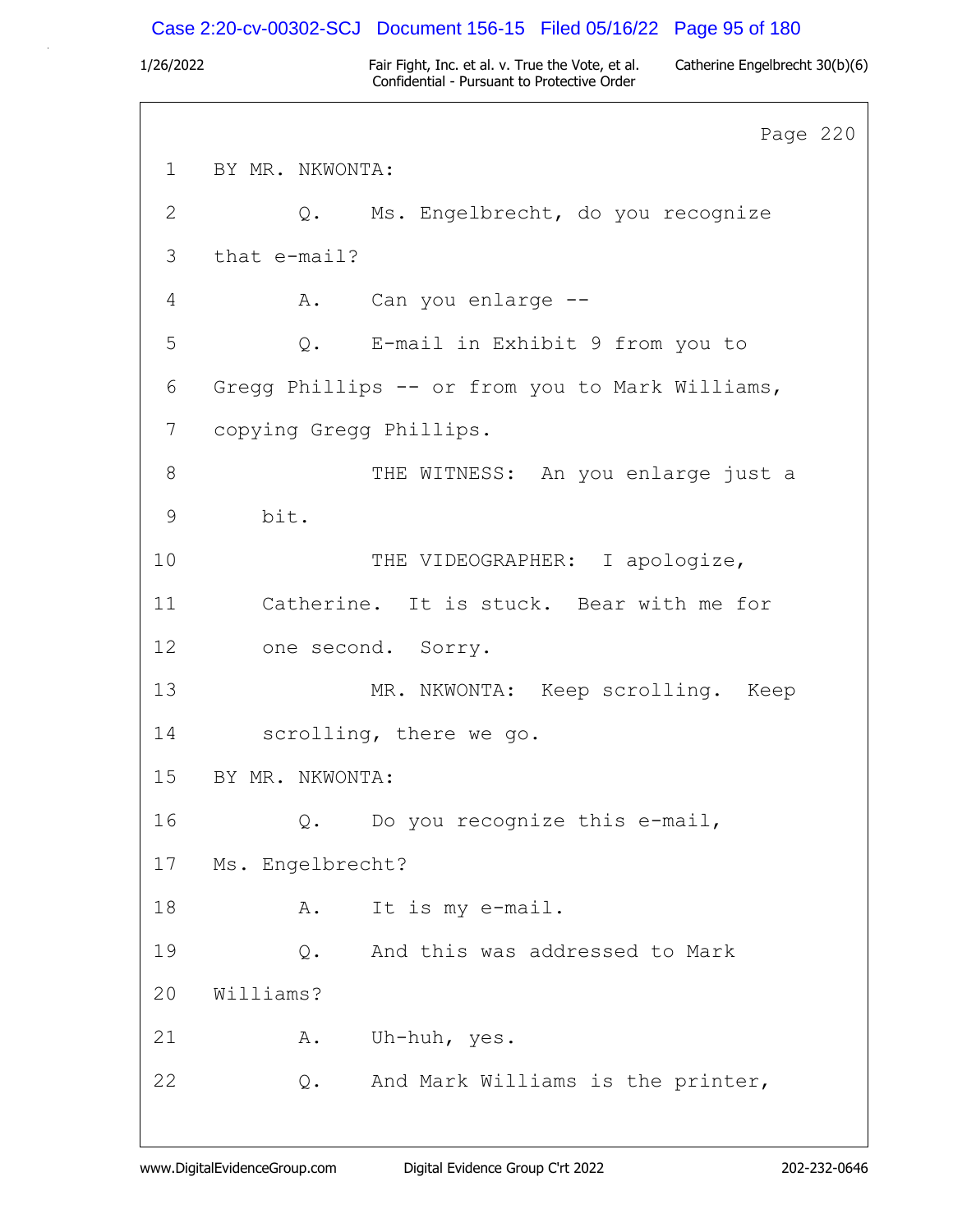# Case 2:20-cv-00302-SCJ Document 156-15 Filed 05/16/22 Page 96 of 180

|              | Page 221                                         |
|--------------|--------------------------------------------------|
| $\mathbf{1}$ | right? Or he owns the print shop, right?         |
| $\mathbf{2}$ | The print, yes.<br>Α.                            |
| 3            | In the e-mail in the third<br>$Q$ .              |
| 4            | paragraph, or the third line, fourth line, it    |
| 5            | says, "Also please remove addresses that would   |
| 6            | suggest that they are military bases." And lists |
| 7            | some potential military bases; is that correct?  |
| $8\,$        | Yes.<br>Α.                                       |
| $\mathsf 9$  | So, as you were sending the<br>Q.                |
| 10           | challenge list to the printer, you were also     |
| 11           | instructing him to remove the addresses that     |
| 12           | would suggest that they are military bases; is   |
| 13           | that right?                                      |
| 14           | A.<br>Yes.                                       |
| 15           | That would suggest that they were<br>Q.          |
| 16           | not scrubbed; is that right? At least not in the |
| 17           | analysis?                                        |
| 18           | No, that would have suggested that,<br>Α.        |
| 19           | if they saw anything that slipped through, just  |
| 20           | to try to notate it and remove it.               |
| 21           | In other words, was it your view<br>Q.           |
| 22           | that there may have been some military addresses |
|              |                                                  |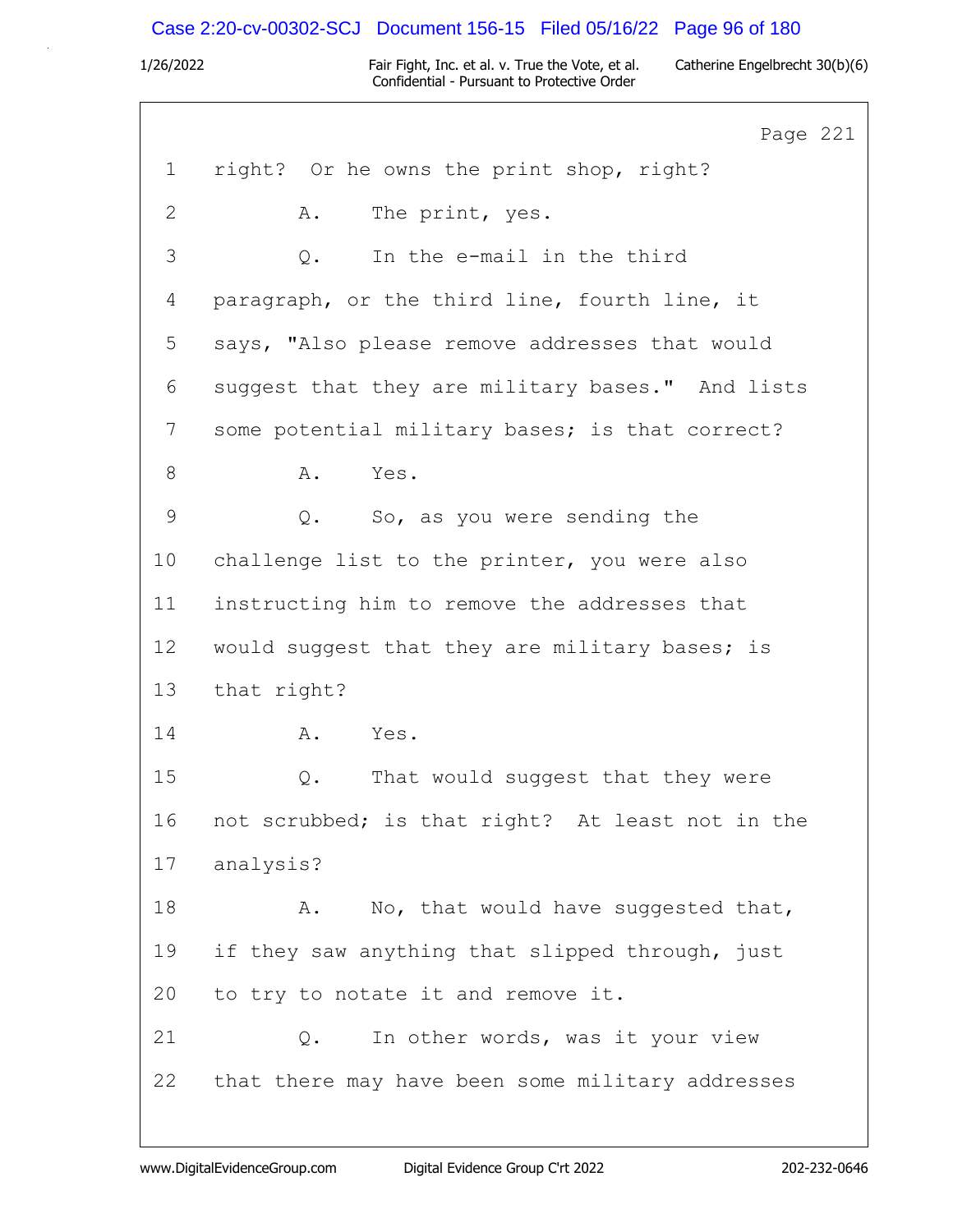### Case 2:20-cv-00302-SCJ Document 156-15 Filed 05/16/22 Page 97 of 180

1/26/2022 Fair Fight, Inc. et al. v. True the Vote, et al. Catherine Engelbrecht 30(b)(6) Confidential - Pursuant to Protective Order

Page 222 1 or addresses on military bases that still 2 remained on the list when the list went to 3 Mr. Williams? 4 A. It would -- conceivably, yes. 5 MR. NKWONTA: Could we pull up 6 Exhibit 13 now. 7 BY MR. NKWONTA: 8 Q. Exhibit 13 is Mark's response. And 9 it says, "We will replace them on our files as we 10 go forward. It's not going to matter enough on 11 the printed ones to back up and reprint. Just 12 remove them from the electronic copy as you send 13 them." 14 Do you know whether those military 15 addresses were ever removed? 16 A. As I stated, we did all of the 17 filtering out on our side and gave Mark notice 18 that if they were to see any, remove them. That 19 is really all I can attest to. 20 This also has to do with, you know, 21 whether or not anything even needed to be 22 printed. Whether or not Mark even needed to be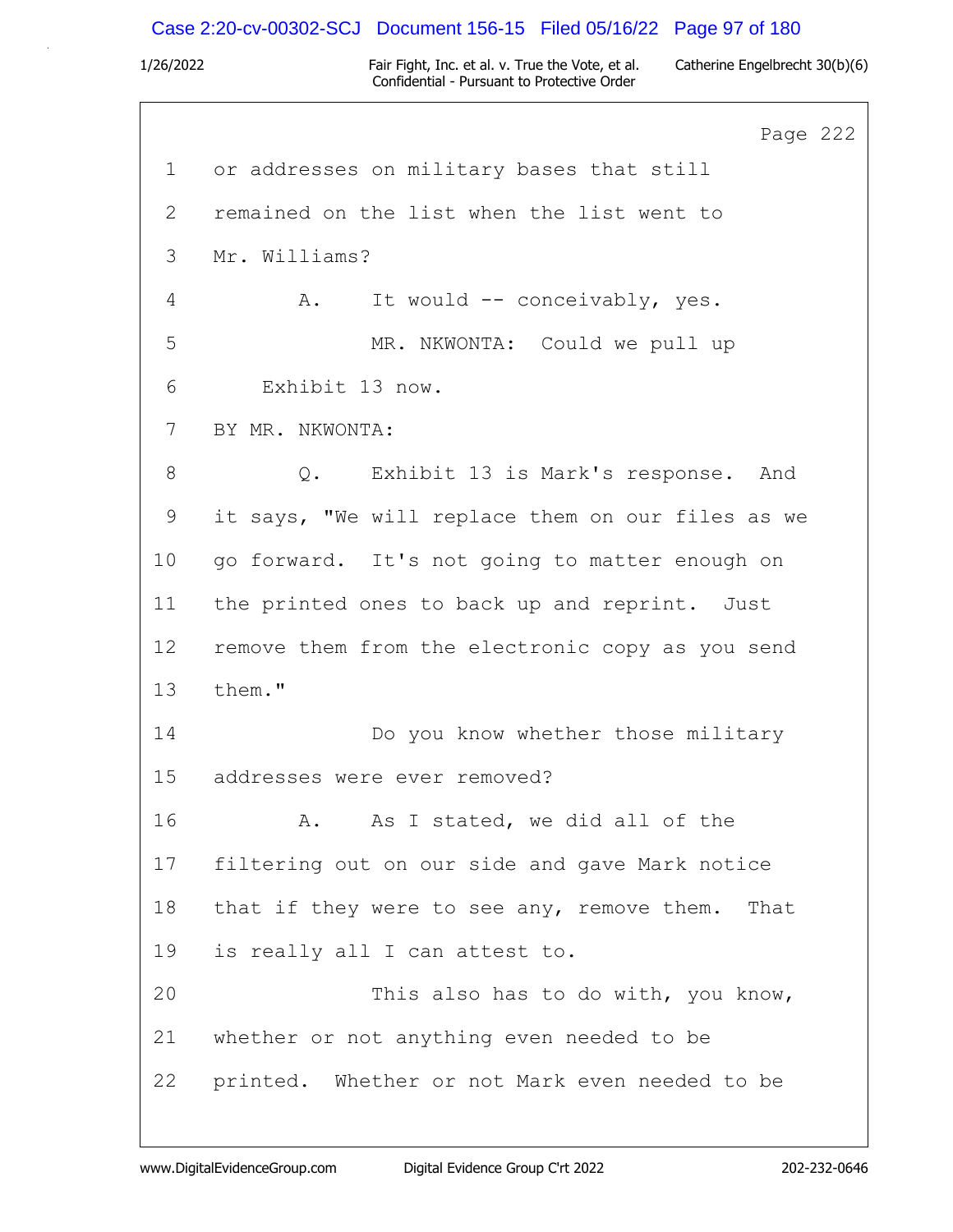## Case 2:20-cv-00302-SCJ Document 156-15 Filed 05/16/22 Page 98 of 180

1/26/2022 Fair Fight, Inc. et al. v. True the Vote, et al. Catherine Engelbrecht 30(b)(6) Confidential - Pursuant to Protective Order

Page 223 1 involved because we have been given indication 2 from the Secretary of State that they didn't need 3 printed copies. 4 So, there is a lot of there is a lot 5 that is inherent within this trying to understand 6 what the process was going to be going forward. 7 Q. Are you able to testify today that 8 your challenge list did not include voters who 9 lived on military installations? 10 A. No. I can testify that we did -- we 11 put the data through all of the filters and 12 followed the process that I have described. 13 But, data is data. It is possible. 14 MR. NKWONTA: We can pull down 15 Exhibit 9 -- or Exhibit 13. 16 BY MR. NKWONTA: 17 Q. Ms. Engelbrecht, how did you go 18 about recruiting challengers to submit these 19 challenges in various counties in Georgia? 20 A. Some had already -- some Georgians 21 had already come to us which was really the 22 impetus behind the idea that there might be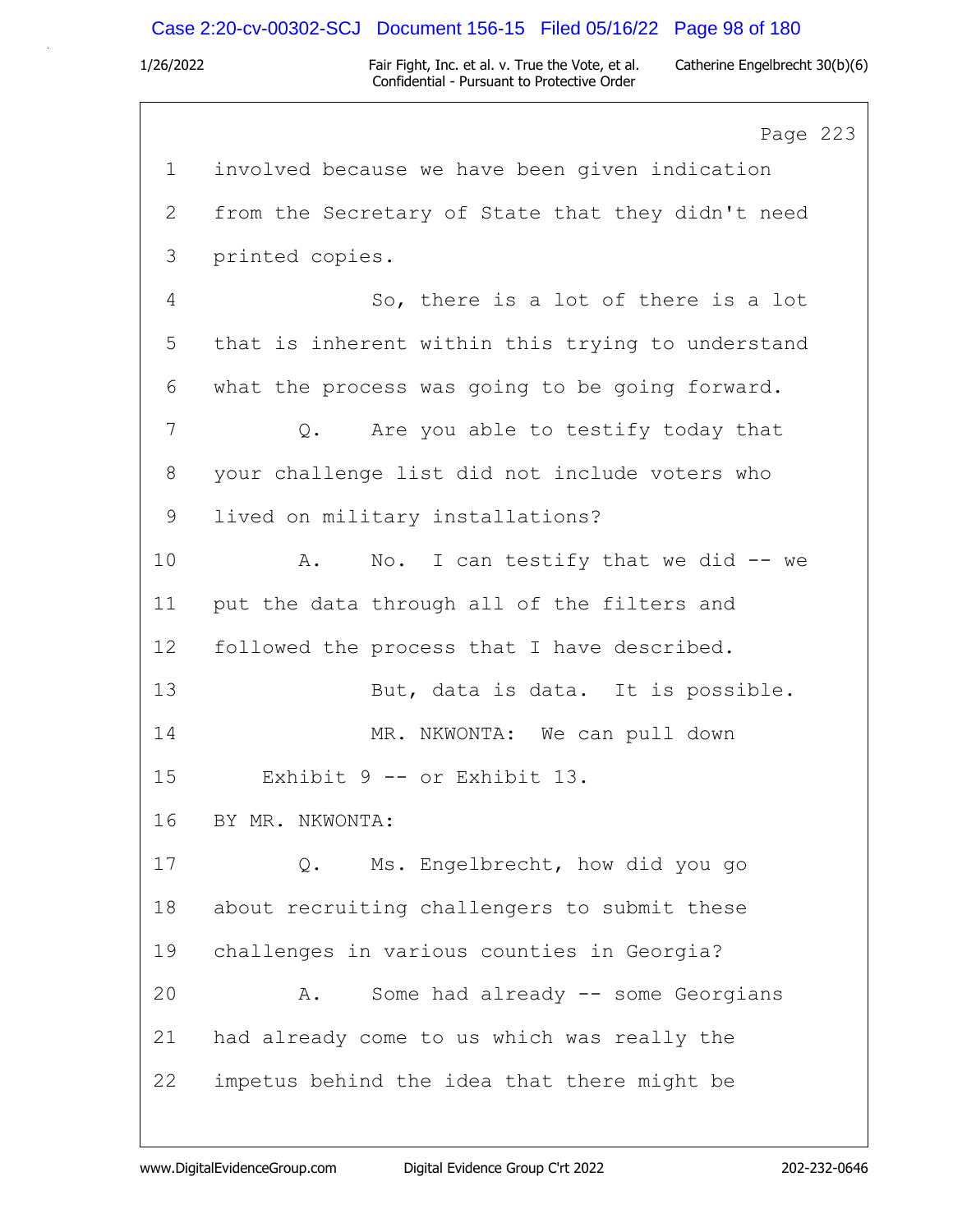# Case 2:20-cv-00302-SCJ Document 156-15 Filed 05/16/22 Page 99 of 180

|              | Page 224                                          |
|--------------|---------------------------------------------------|
| $\mathbf 1$  | something that we could help them with.           |
| $\mathbf{2}$ | And Georgia's elector challenge laws              |
| 3            | are unique in that it did afford an opportunity   |
| 4            | for citizens to engage in that way.               |
| 5            | So, there were some that had come to              |
| 6            | us initially.                                     |
| 7            | And our thought was that others that              |
| 8            | would be interested would either come to us or be |
| 9            | referred if that was something that was of        |
| 10           | interest.                                         |
| 11           | Were some of these voters referred<br>Q.          |
| 12           | by Republican Party officials?                    |
| 13           | They were referred by, that group of<br>Α.        |
| 14           | James Cooper and Mark Williams as people that     |
| 15           | they knew for different counties, but we never    |
| 16           | did any deeper dives into their affiliations.     |
| 17           | Were any of the voters who<br>Q.                  |
| 18           | approached you, were any of them referred by the  |
| 19           | Republican Party officials?                       |
| 20           | I don't recall. I don't think so,<br>Α.           |
| 21           | but I don't recall specifically.                  |
| 22           | When the voters approached you or<br>Q.           |
|              |                                                   |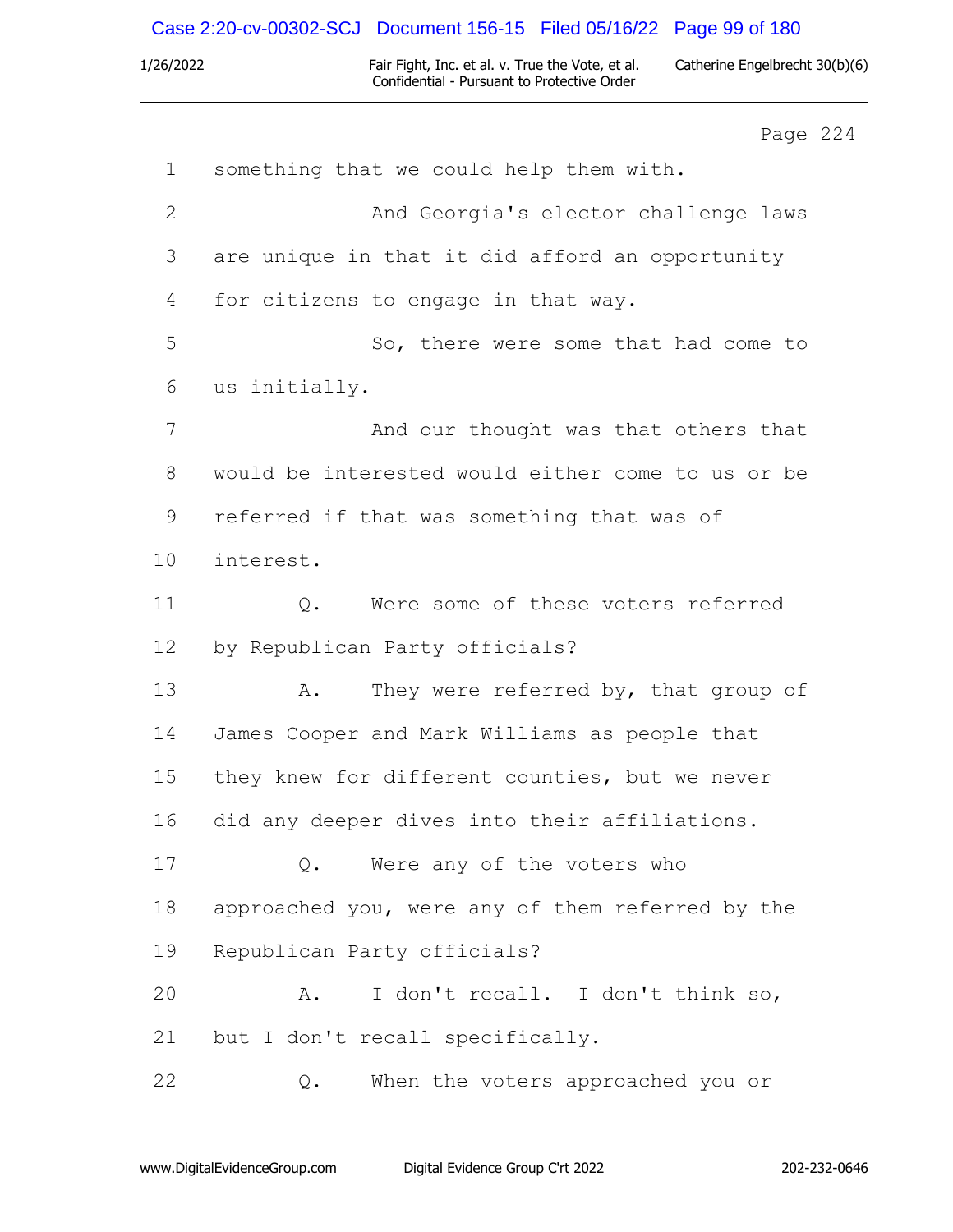### Case 2:20-cv-00302-SCJ Document 156-15 Filed 05/16/22 Page 100 of 180

1/26/2022 Fair Fight, Inc. et al. v. True the Vote, et al. Catherine Engelbrecht 30(b)(6) Confidential - Pursuant to Protective Order

Page 229 1 Williams 374, at the bottom of Page 1 of 2 Exhibit 36. 3 MR. NKWONTA: Can you scroll down so 4 we can get the full e-mail. The other way. 5 Great. 6 THE WITNESS: I'm sorry, could you 7 ask your question again? 8 BY MR. NKWONTA: 9 Q. Well, I wanted you to take a minute 10 to review the e-mail. 11 A. Oh, sure. Okay. 12 Q. And this is a communication that 13 went to potential challengers, correct? 14 A. I can't, I can't confirm that -- let 15 me, let me state that differently. 16 I guess if we looked at the address 17 and if that was one of the challengers, but there 18 are some things in this e-mail that give me pause 19 sufficient to not be able to confirm that this 20 came from Amy yet. I'm not sure. 21 Q. Okay. Well, let's scroll down to 22 Page 4 of this exhibit. And is part of that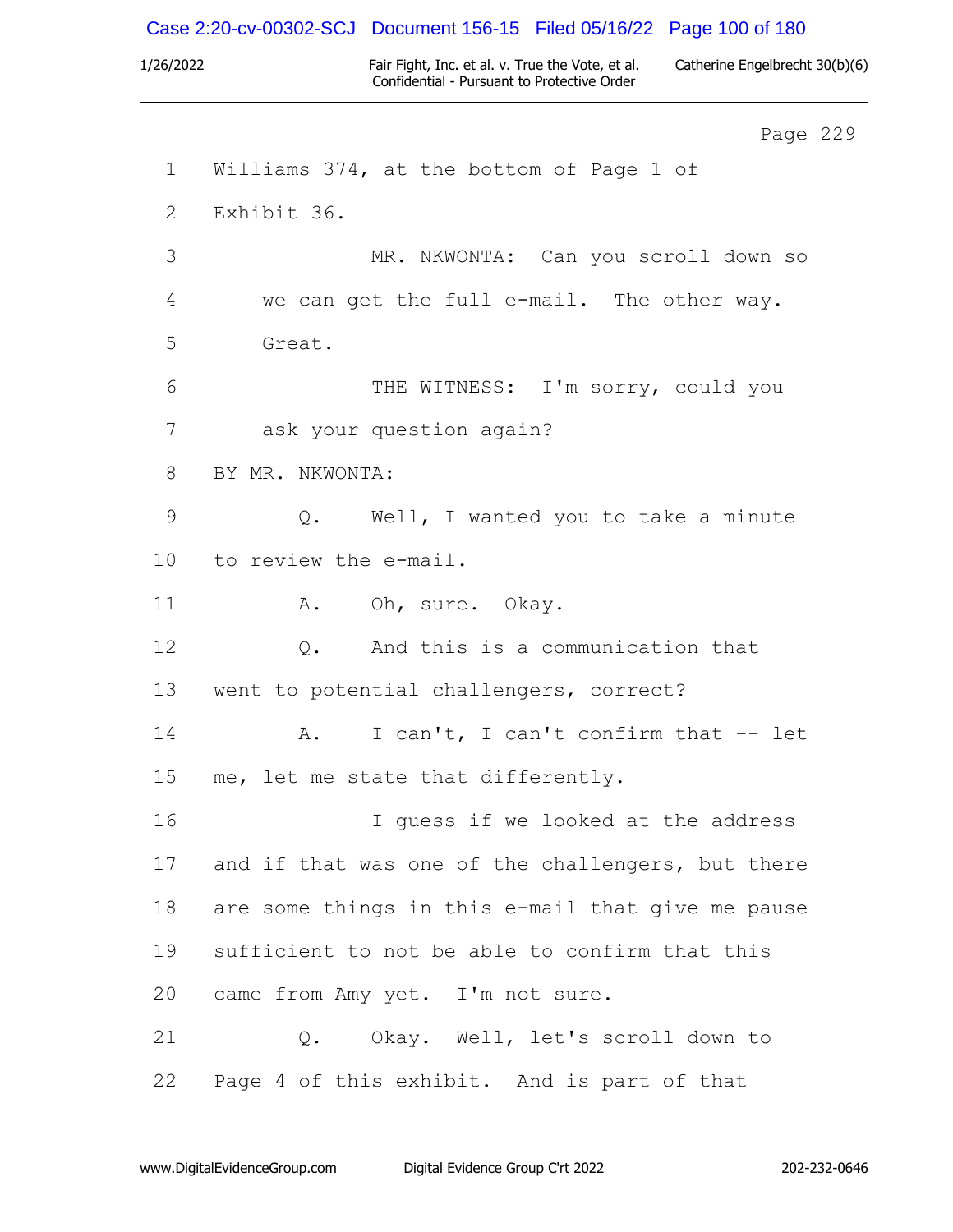# Case 2:20-cv-00302-SCJ Document 156-15 Filed 05/16/22 Page 101 of 180

|             | Page 230                                          |
|-------------|---------------------------------------------------|
| $\mathbf 1$ | because of the redactions in the e-mail?          |
| 2           | No.<br>Α.                                         |
| 3           | THE WITNESS: Would you continue to                |
| 4           | scroll? This is just a different take on it.      |
| 5           | MR. NKWONTA: Yes. If you could                    |
| 6           | stop there.                                       |
| 7           | BY MR. NKWONTA:                                   |
| 8           | It shows on December 17th, 2020, Amy<br>$\circ$ . |
| 9           | Holsworth wrote, and it shows Amy's e-mail        |
| 10          | address there.                                    |
| 11          | And this document was produced, by                |
| 12          | the way, by one of the defendants.                |
| 13          | Yeah, I mean it appears in this, in<br>A.         |
| 14          | this exhibit as though it came from Amy's e-mail  |
| 15          | address. There are a number of things that stand  |
| 16          | out to me as not being normal.                    |
| 17          | But, it does appear, according to                 |
| 18          | this, that it came from Amy's e-mail address.     |
| 19          | MR. NKWONTA: And can you scroll a                 |
| 20          | little bit so we can see the full e-mail? I       |
| 21          | think there are a few more lines down.            |
| 22          | Perfect.                                          |
|             |                                                   |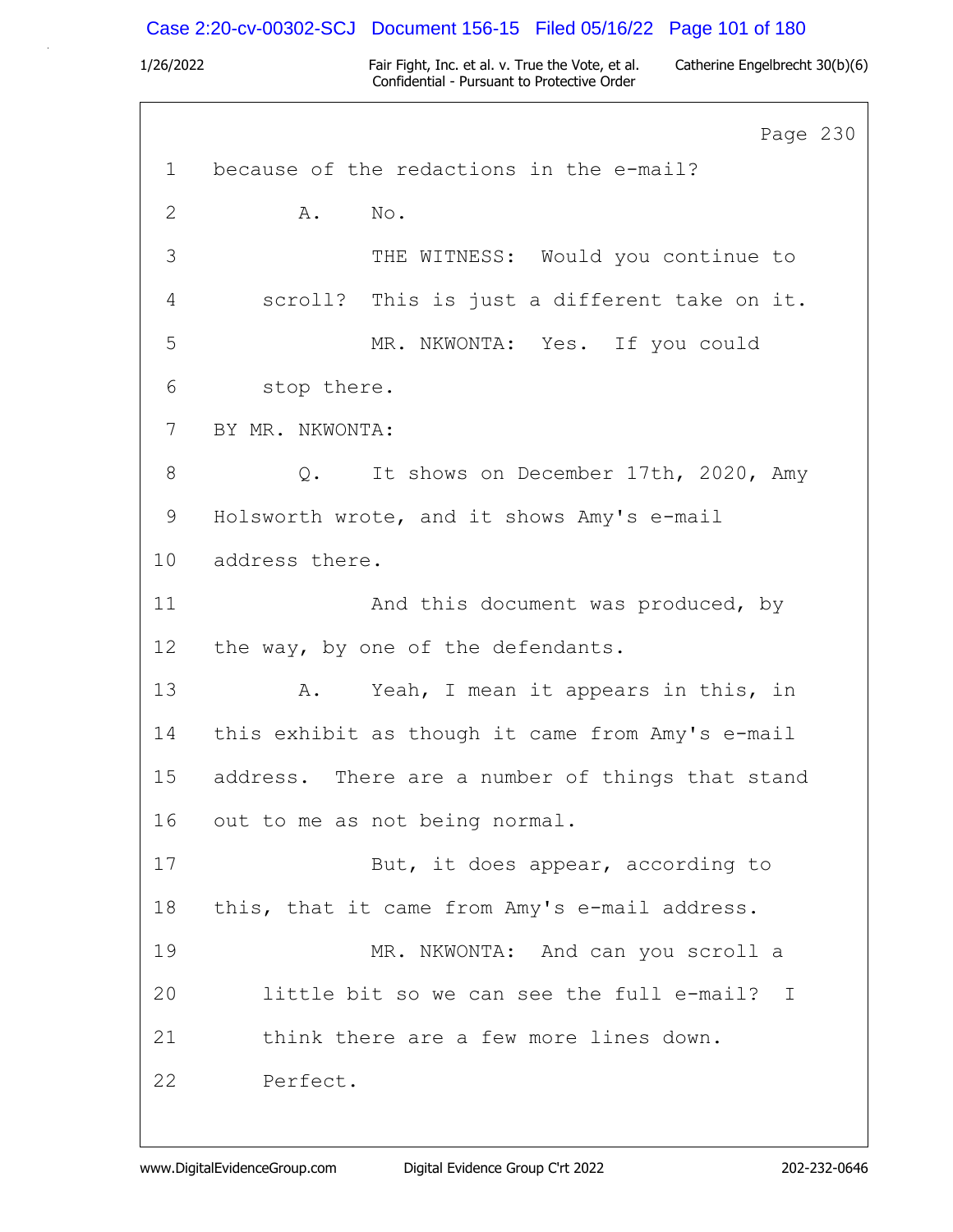### Case 2:20-cv-00302-SCJ Document 156-15 Filed 05/16/22 Page 102 of 180

1/26/2022 Fair Fight, Inc. et al. v. True the Vote, et al. Catherine Engelbrecht 30(b)(6) Confidential - Pursuant to Protective Order

Page 231 1 BY MR. NKWONTA: 2 Q. Do you want to take a minute just to 3 read that e-mail? 4 A. Okay. 5 Q. How many challengers did the True 6 the Vote reach out to? 7 How many potential challengers did 8 True the Vote reach out to in order to seek 9 assistance in submitting these challenges? 10 A. I don't know. 11 Q. Did True the Vote try to recruit 12 challengers in all Georgia counties? 13 A. We were open to that for sure and 14 prepared the analysis to support that. 15 But as far as the individuals and 16 the voters who wanted to participate that was -- 17 you know, as much as people coming to us as it 18 was people being referred that were also coming 19 to us, so -- 20 Q. So this e-mail that went to 21 potential challengers stated that True the Vote 22 has identified over 500,000 people on the Georgia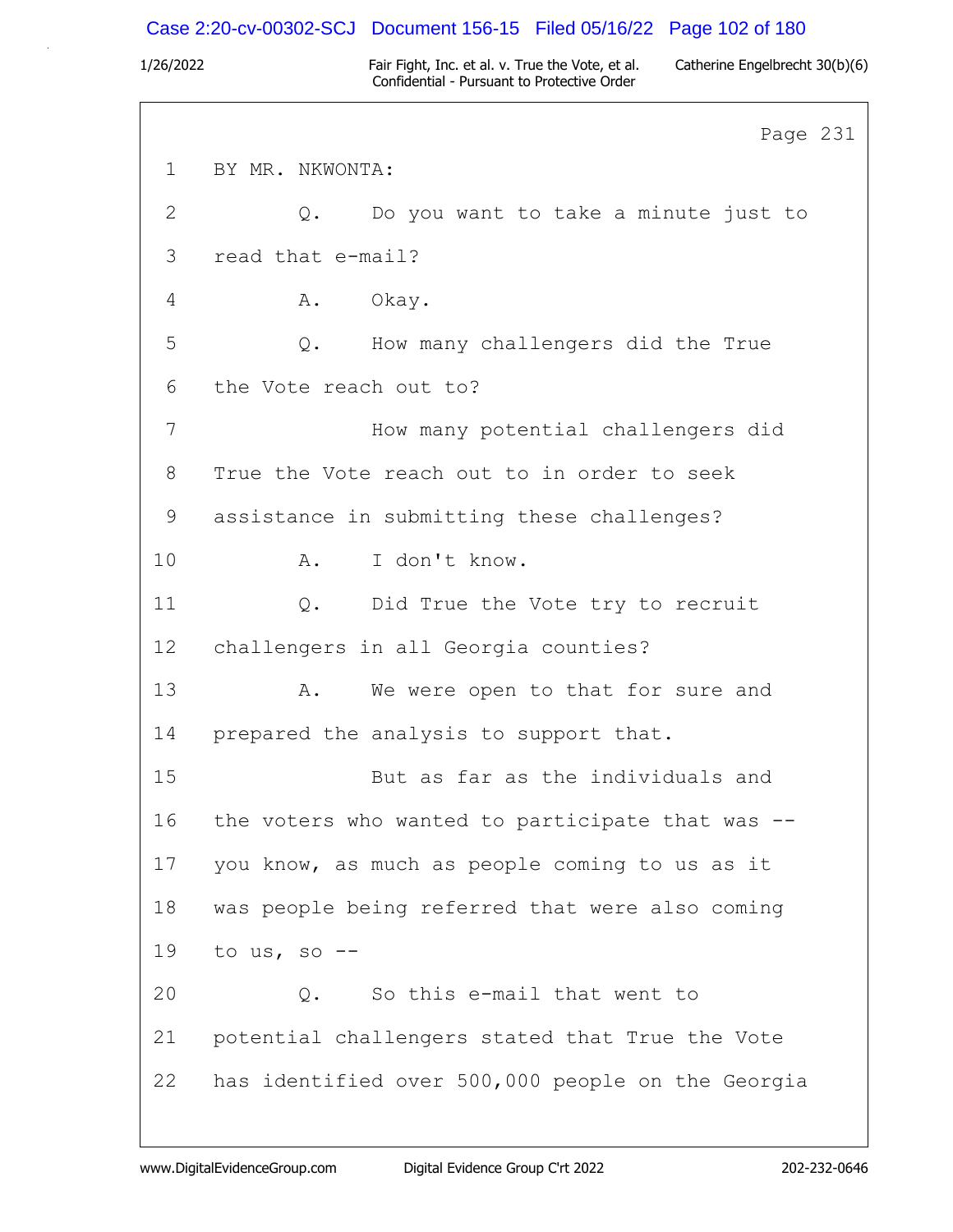### Case 2:20-cv-00302-SCJ Document 156-15 Filed 05/16/22 Page 103 of 180

1/26/2022 Fair Fight, Inc. et al. v. True the Vote, et al. Catherine Engelbrecht 30(b)(6) Confidential - Pursuant to Protective Order

Page 232 1 voter list that shouldn't be there. 2 Is that correct that True the Vote 3 identified over 500,000 people in the Georgia 4 voter lists? 5 A. They are in -- yeah, there are a 6 number of things in this e-mail that are not 7 correct which is what is giving me pause, so -- 8 0. Okay. So, we will start first with 9 that 500,000 figure. Is that correct? 10 A. Sure. Um, that is not the number 11 that we had for our challenges, no. 12 Q. And states that the 500,000 people 13 should not be on the challenge list. 14 Is it True the Vote's position that 15 all individuals on those challenges should not be 16 registered in Georgia or should not be on the 17 voter list? 18 A. It was and is our position that 19 according to the analysis that we provided, or 20 that we supported, records corresponded with 21 individual decisions to permanently change their 22 residence.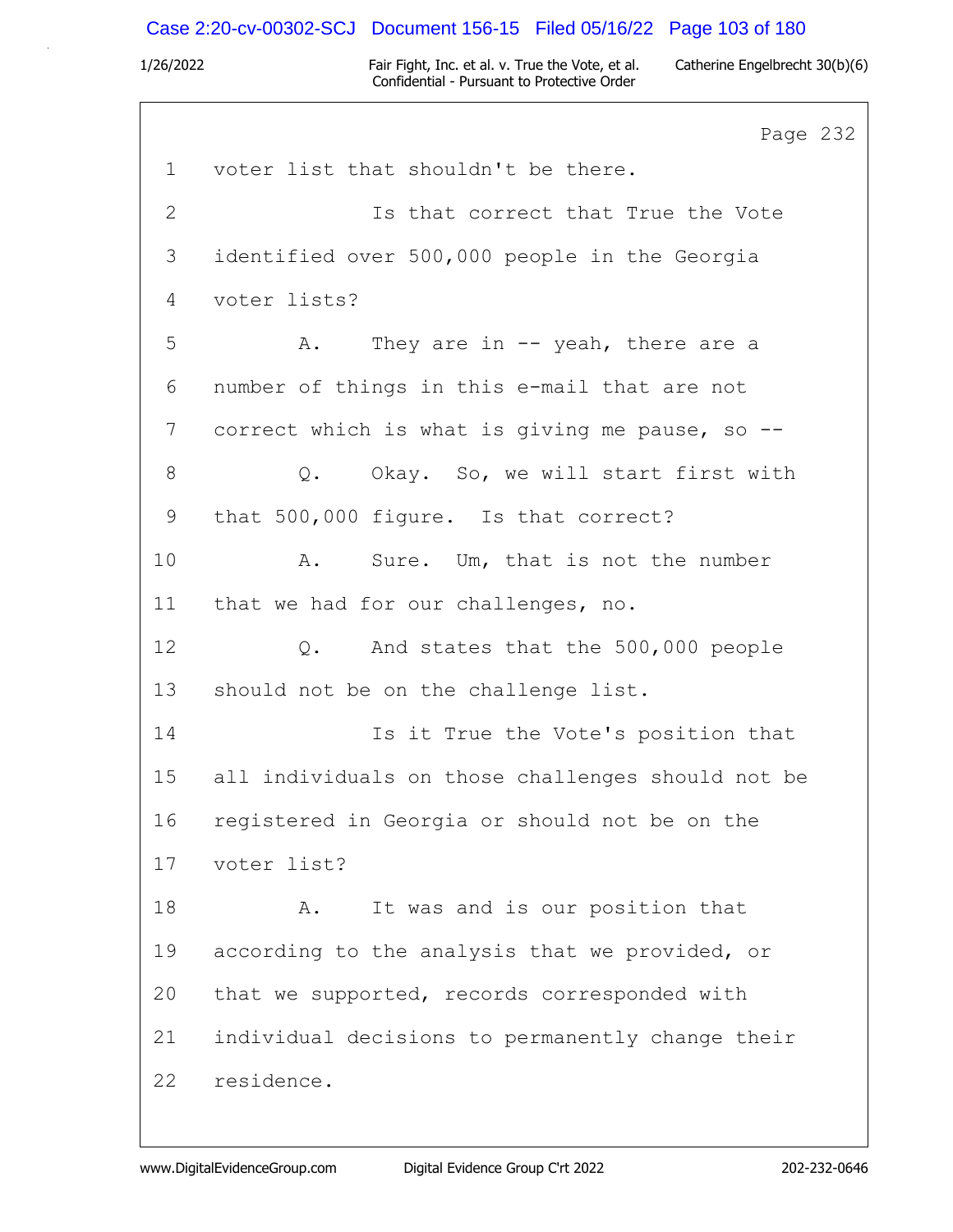# Case 2:20-cv-00302-SCJ Document 156-15 Filed 05/16/22 Page 104 of 180

|             | Page 233                                          |
|-------------|---------------------------------------------------|
| $\mathbf 1$ | And therefore it would have made                  |
| 2           | their record ineligible and appropriate in the    |
| 3           | scope of an elector challenge.                    |
| 4           | That sentence is -- doesn't indicate              |
| 5           | those nuances that I think are critical.          |
| 6           | At that point had True the Vote<br>$Q$ .          |
| 7           | concluded that these voters should not be on the  |
| 8           | voter rolls or that they were not legally         |
| 9           | registered?                                       |
| 10          | Well, again on the basis of our<br>Α.             |
| 11          | analysis, the, all that is and should have been   |
| 12          | done was the recognition of the information that  |
| 13          | was available and the provision of that to the    |
| 14          | counties.                                         |
| 15          | This is, you know $--$ this e-mail is,            |
| 16          | doesn't clearly make those distinctions known or  |
| 17          | understood.                                       |
| 18          | The e-mail also, I think the fourth<br>Q.         |
| 19          | paragraph down asked the voter to take a photo of |
| 20          | and scan your signature and e-mail it with their  |
| 21          | voter registration information.                   |
| 22          | But it doesn't offer the voter an                 |
|             |                                                   |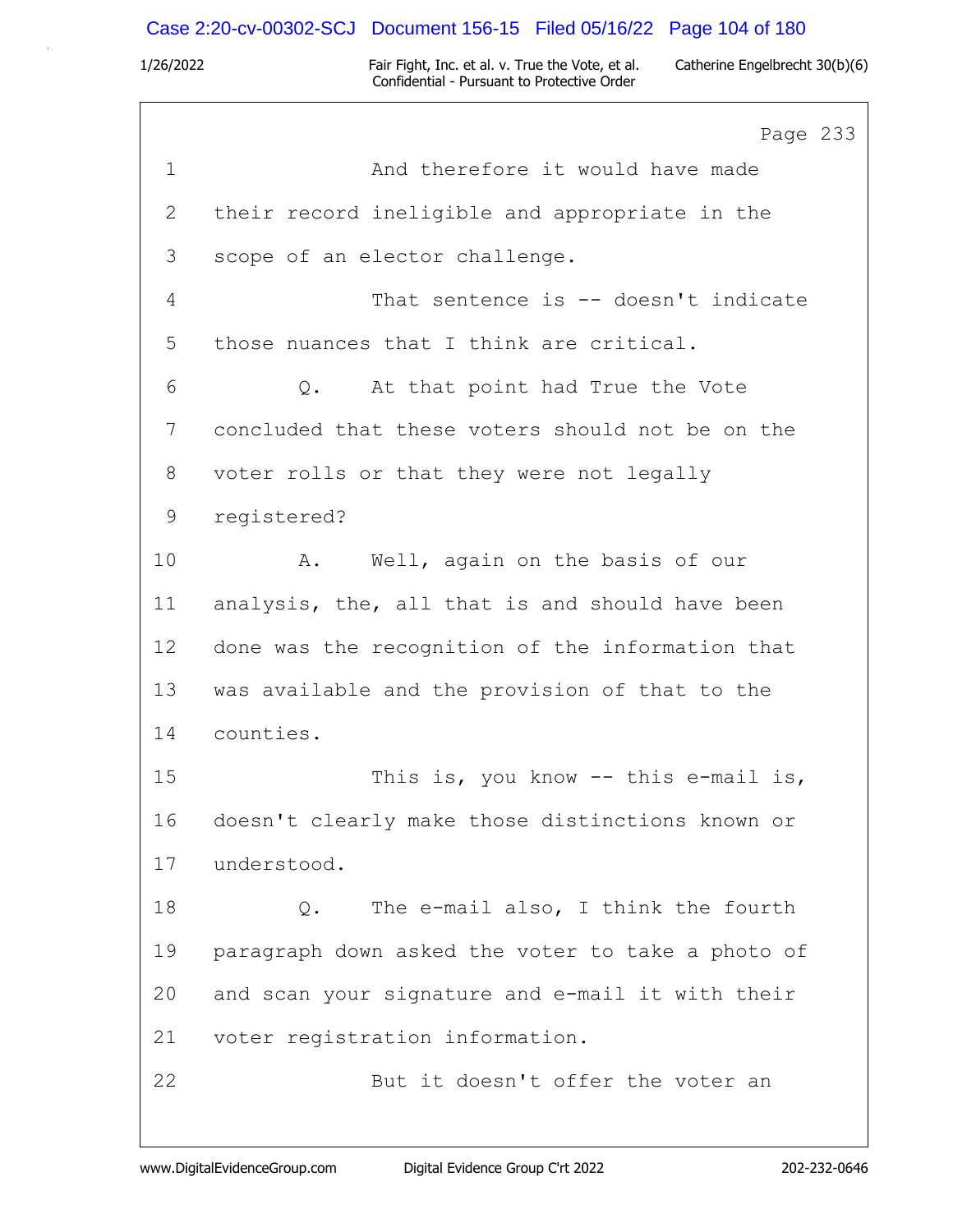# Case 2:20-cv-00302-SCJ Document 156-15 Filed 05/16/22 Page 105 of 180

1/26/2022 Fair Fight, Inc. et al. v. True the Vote, et al. Catherine Engelbrecht 30(b)(6) Confidential - Pursuant to Protective Order

 $\overline{4}$ 

|                | Page 23                                           |
|----------------|---------------------------------------------------|
| $\mathbf{1}$   | opportunity to review the list, does it?          |
| $\mathbf{2}$   | This e-mail does not offer that, no.<br>Α.        |
| $\mathfrak{Z}$ | At the third paragraph from the<br>Q.             |
| 4              | bottom, in the last sentence of that paragraph,   |
| 5              | it says, "True the Vote has assured me that the   |
| 6              | list that they are challenging is 99.9 percent    |
| 7              | likely to be incorrectly registered."             |
| $8\,$          | Do you have any way of knowing                    |
| $\mathsf 9$    | whether 99.9 percent of your challenge list is    |
| 10             | incorrectly registered?                           |
| 11             | No. And my data background would<br>Α.            |
| 12             | never make that kind of statement. And the        |
| 13             | statement itself is odd in the way the sentence   |
| 14             | is written, "True the Vote has assured me that    |
| 15             | the list."                                        |
| 16             | It seems odd that Amy would have                  |
| 17             | written that because Amy was part of the True the |
| 18             | Vote team. That is a distinction that you         |
| 19             | probably didn't -- well, you didn't ask for, no.  |
| 20             | But specific to your inquiry about                |
| 21             | the 99.9, this data is -- data is data. You       |
| 22             | shouldn't make assertions like that.              |
|                |                                                   |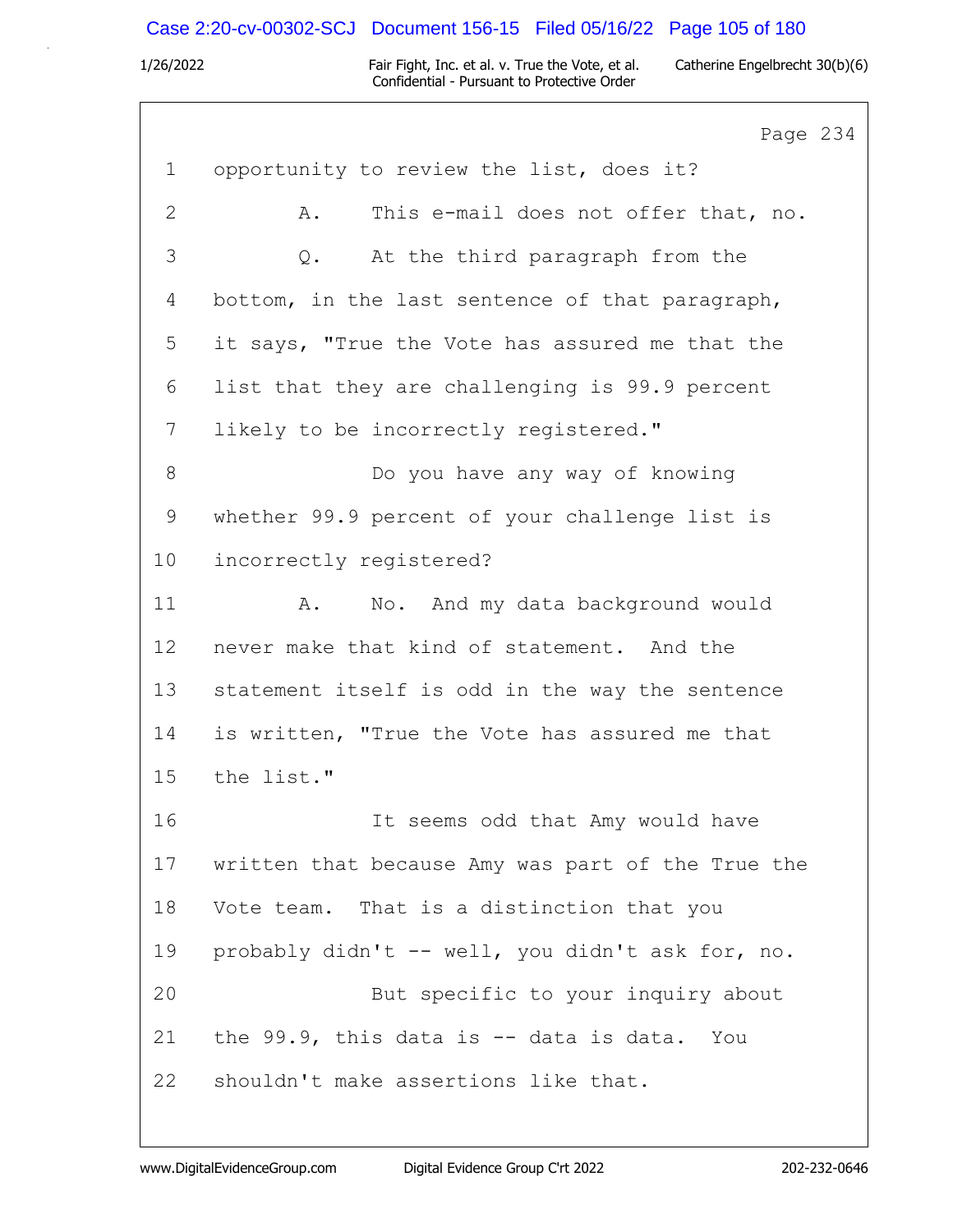1/26/2022 Fair Fight, Inc. et al. v. True the Vote, et al. Catherine Engelbrecht 30(b)(6) Confidential - Pursuant to Protective Order Page 235 1 Q. And regardless of who wrote it, you 2 don't dispute that Amy sent it, right? 3 A. I, according to what I'm looking at 4 on the screen, the markings are there to support 5 it. 6 It just does not -- 7 0. If Amy testified that she sent it, 8 would you have any reason to -- 9 A. No, if Amy testified that she sent 10 it, if she said she sent it, then she sent it. 11 Q. And if this document was produced by 12 defendants, would you have any reason to doubt 13 that this was sent by defendants? 14 A. I mean if they said they did this, 15 then they did this. 16 MR. NKWONTA: Can we go to Page 16 17 of Exhibit 36. And can you scroll a little 18 bit so we get that full e-mail below from 19 James Cooper. 20 THE VIDEOGRAPHER: Sorry, guys. It 21 is just -- stand by. 22 MR. NKWONTA: Okay. Case 2:20-cv-00302-SCJ Document 156-15 Filed 05/16/22 Page 106 of 180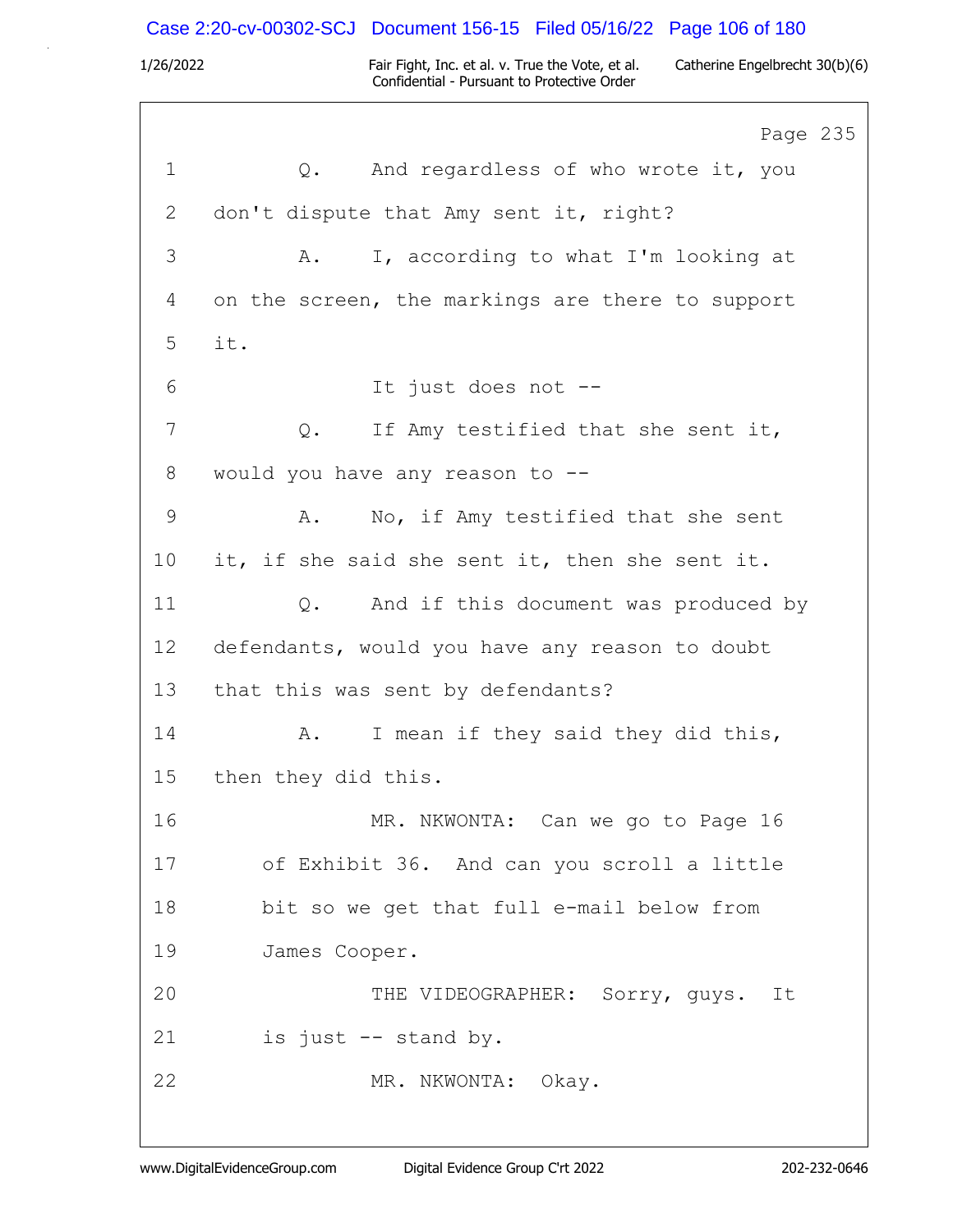### Case 2:20-cv-00302-SCJ Document 156-15 Filed 05/16/22 Page 107 of 180

1/26/2022 Fair Fight, Inc. et al. v. True the Vote, et al. Catherine Engelbrecht 30(b)(6) Confidential - Pursuant to Protective Order

Page 236 1 THE VIDEOGRAPHER: And then you said 2 Page 16 of 36? 3 MR. NKWONTA: Yes, Page 16. 4 THE VIDEOGRAPHER: Roger that. 5 BY MR. NKWONTA: 6 Q. And then you see that the e-mail 7 from James Cooper is also on -- in Exhibit 36, 8 and also includes similar language? 9 A. Yes. 10 Q. And if you look at the second 11 paragraph, second to the last sentence, there is 12 an additional sentence there that says, "If this 13 very type action" -- I think there is a typo. I 14 will start again. 15 "If this very type action had been 16 taken back in October, it is very likely Trump 17 would have won Georgia." Do you see that there? 18 A. I do. 19 Q. At the very top, do you see the 20 response from the voter to James Cooper that 21 says, "True the Vote has my permission to use my 22 signature to challenge the illegal votes in Cobb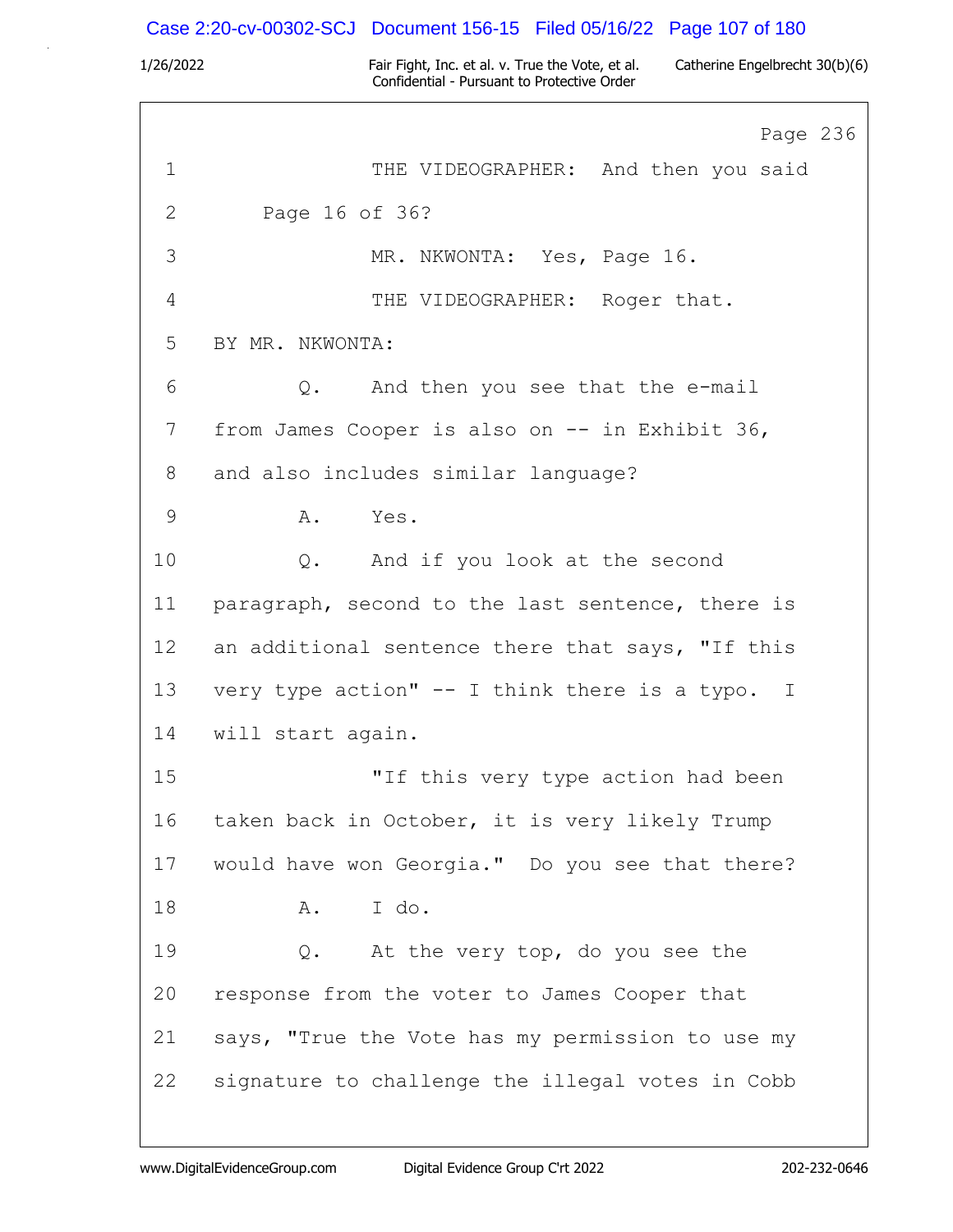## Case 2:20-cv-00302-SCJ Document 156-15 Filed 05/16/22 Page 108 of 180

1/26/2022 Fair Fight, Inc. et al. v. True the Vote, et al. Catherine Engelbrecht 30(b)(6) Confidential - Pursuant to Protective Order

Page 237 1 County." 2 Is that right? 3 A. That is what it says, yes. 4 Q. You mentioned that the challenges 5 were not technically meant to remove voters from 6 the voter rolls. 7 But isn't it true that some voters 8 got that impression from the communications that 9 were issued to these voters? 10 MS. SIEBERT: Objection. You are 11 asking her to testify about other people's 12 state of mind. 13 Catherine, go ahead. 14 THE WITNESS: I mean, this is what 15 James Cooper wrote. It is really all I can 16 say. It is what somebody else wrote. 17 MR. NKWONTA: Could we pull up 18 Exhibit 39, please. 19 (Exhibit 39 marked for 20 identification.) 21 BY MR. NKWONTA: 22 Q. Exhibit 39 is a little bit clearer.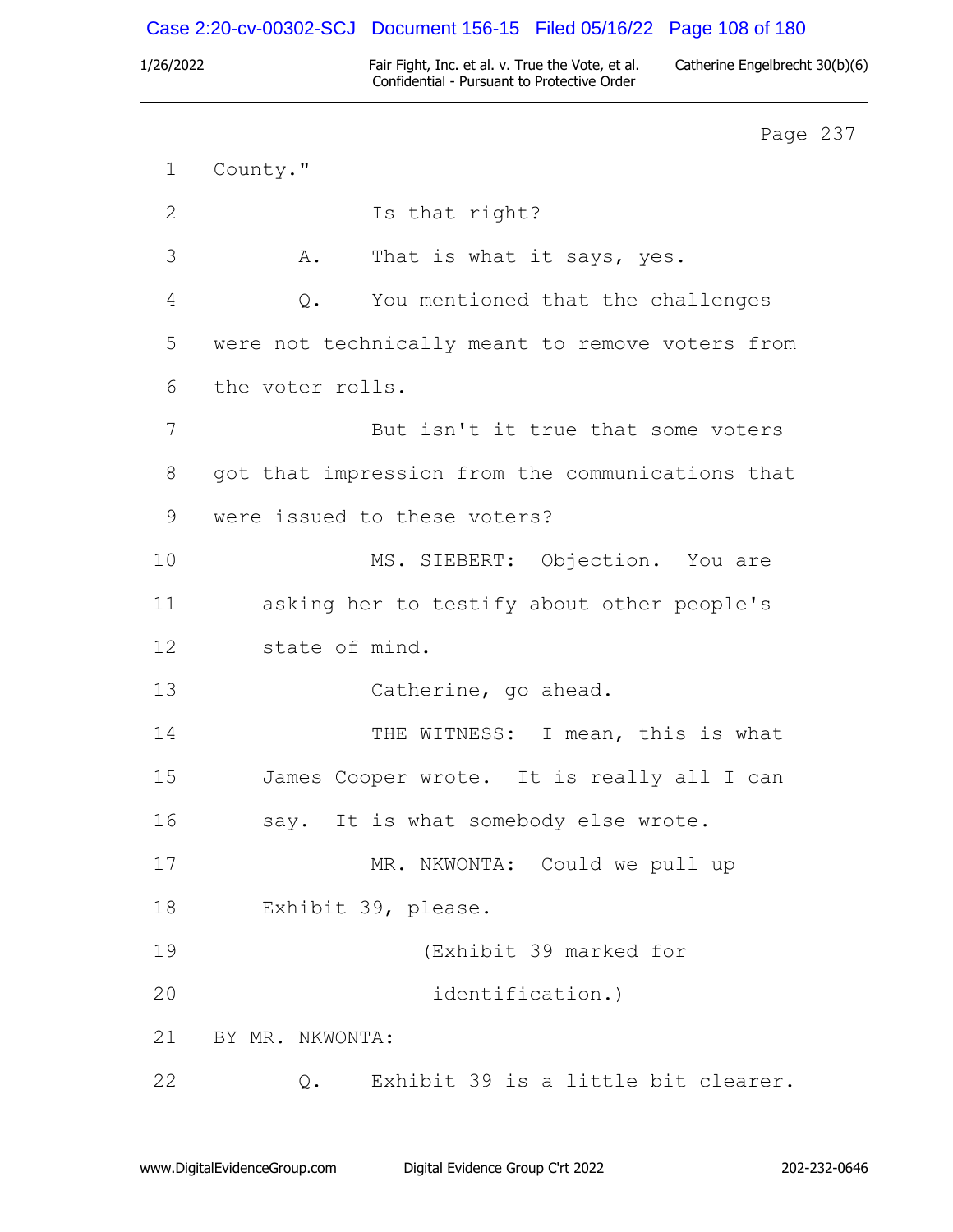# Case 2:20-cv-00302-SCJ Document 156-15 Filed 05/16/22 Page 109 of 180

|              | Page 238                                         |
|--------------|--------------------------------------------------|
| 1            | And you will see at the top of Exhibit 39, James |
| $\mathbf{2}$ | Cooper forwards the e-mail chain below to a      |
| 3            | number of individuals, including yourself.       |
| 4            | And you can see that the body of the             |
| 5            | e-mail below that he forwarded is similar; is    |
| 6            | that right?                                      |
| 7            | Yes.<br>A.                                       |
| $8\,$        | Q. And in response to James Cooper's             |
| 9            | e-mail, the perspective challenger responds,     |
| 10           | "James, Here is my," it is redacted. I'm         |
| 11           | assuming it is a registration number.            |
| 12           | "I give True the Vote permission to              |
| 13           | use my name and signature in the pursuit of      |
| 14           | purging the rolls of the deceased, nonexistent   |
| 15           | and nonresidents of my county."                  |
| 16           | Is that a correct reading of the                 |
| 17           | proposed challenger's response?                  |
| 18           | THE WITNESS: Can you scroll up a                 |
| 19           | little bit, Joe? Or down. Sorry. Yes.            |
| 20           | So, that is what you just read and               |
| 21           | that is what the document says, yes.             |
| 22           | BY MR. NKWONTA:                                  |
|              |                                                  |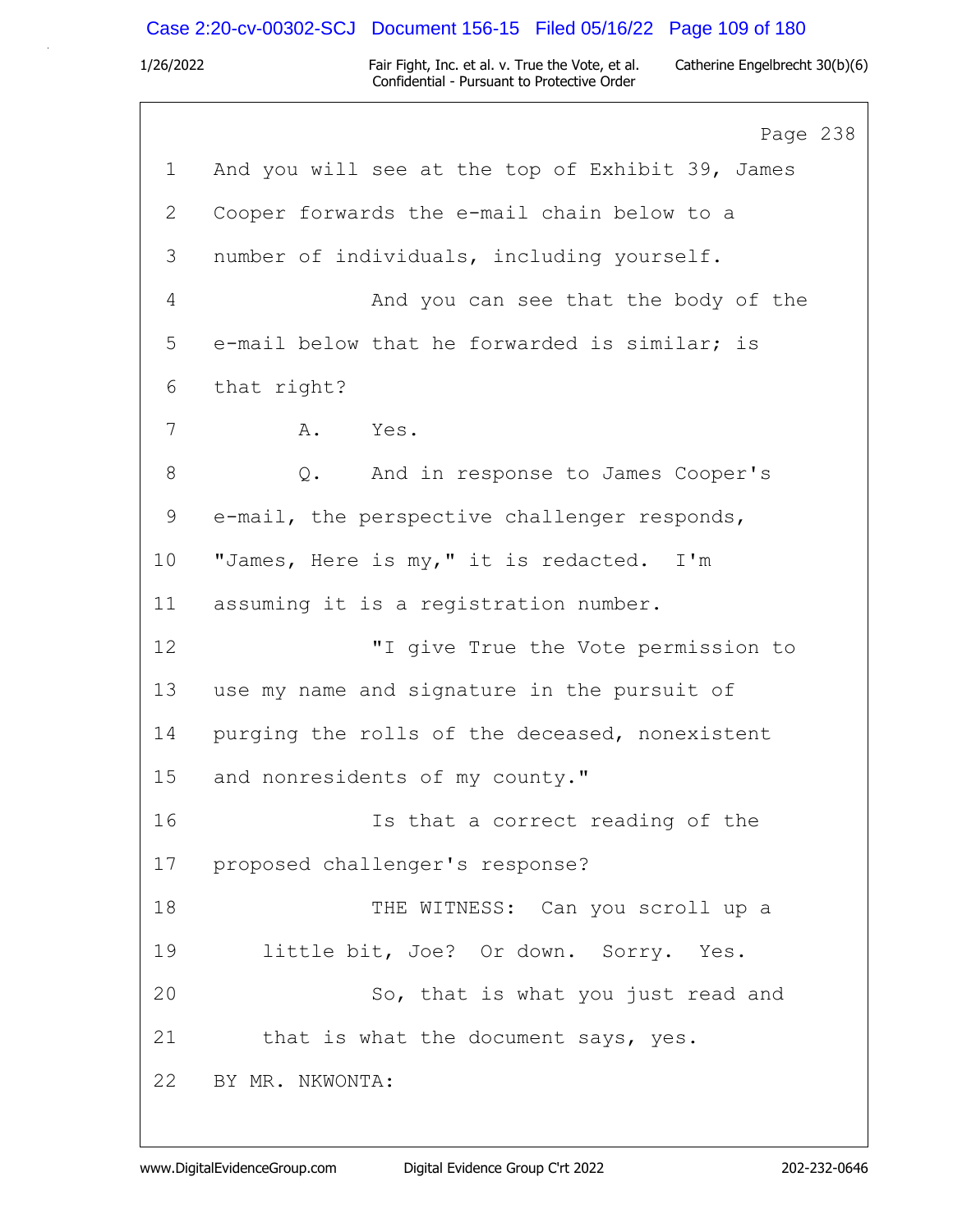Case 2:20-cv-00302-SCJ Document 156-15 Filed 05/16/22 Page 110 of 180

1/26/2022 Fair Fight, Inc. et al. v. True the Vote, et al. Catherine Engelbrecht 30(b)(6) Confidential - Pursuant to Protective Order

Page 239 1 Q. So, you would agree that that 2 proposed challenger was of the belief that he or 3 she was purging the voter rolls? 4 A. I -- that is what that statement 5 indicates. 6 MR. NKWONTA: Can we pull that down 7 and pull up Exhibit 38. 8 (Exhibit 38 marked for 9 identification.) 10 BY MR. NKWONTA: 11 Q. Exhibit 38 is an e-mail that was 12 also forwarded to you, Ms. Engelbrecht? 13 Do you see that? 14 A. Yes. 15 Q. And do you recognize this exhibit? 16 A. I don't recall this, but -- 17 Q. Do you dispute that you received 18 this e-mail? 19 A. I mean, all of the indications in 20 this exhibit would suggest that I would have 21 received this e-mail, yes. 22 Q. And the response to James Cooper's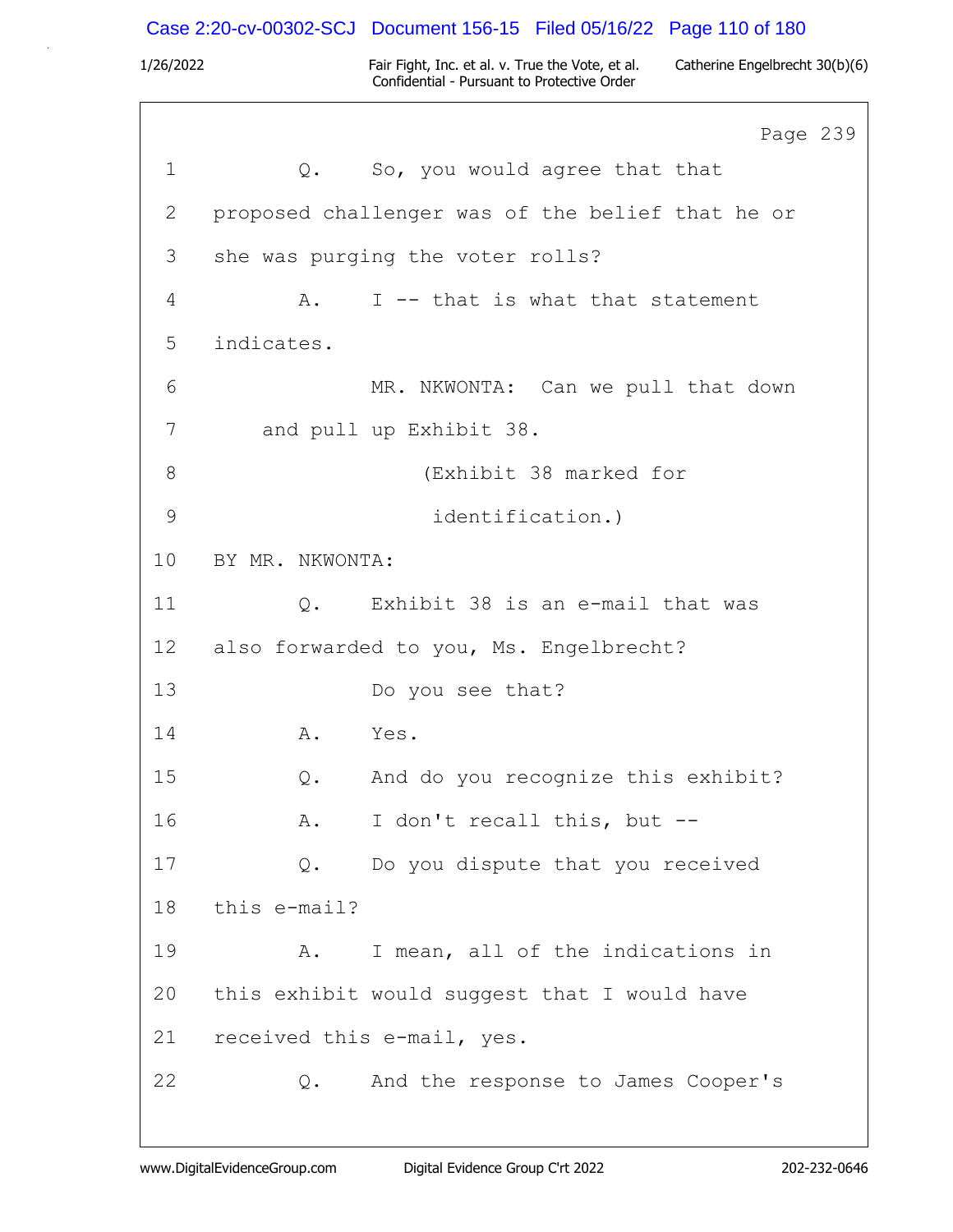# Case 2:20-cv-00302-SCJ Document 156-15 Filed 05/16/22 Page 111 of 180

|                | Page 240                                          |
|----------------|---------------------------------------------------|
| $\mathbf{1}$   | e-mail below, the one that he forwarded to you    |
| 2              | and others states, the voters name is redacted.   |
| 3              | "Has agreed to be the designated challenger for   |
| 4              | Jones County and True the Vote has expressed      |
| 5              | permission to use her attached digital signature  |
| 6              | for the limited and specific purpose of           |
| $7\phantom{.}$ | challenging voter registrations in Jones County." |
| 8              | Is that an accurate reading of the                |
| 9              | proposed challenger's response?                   |
| 10             | That is what it says.<br>Α.                       |
| 11             | And this e-mail came from the Jones<br>$Q$ .      |
| 12             | County GOP Chairman, right?                       |
| 13             | MR. NKWONTA: Could you scroll to                  |
| 14             | the bottom.                                       |
| 15             | THE WITNESS: To James Cooper, yes.                |
| 16             | MR. NKWONTA: Could we take that                   |
| 17             | down and pull up Exhibit 40.                      |
| 18             | (Exhibit 40 marked for                            |
| 19             | identification.)                                  |
| 20             | BY MR. NKWONTA:                                   |
| 21             | Exhibit 40 is another e-mail that<br>Q.           |
| 22             | was forwarded to a number of folks, including     |
|                |                                                   |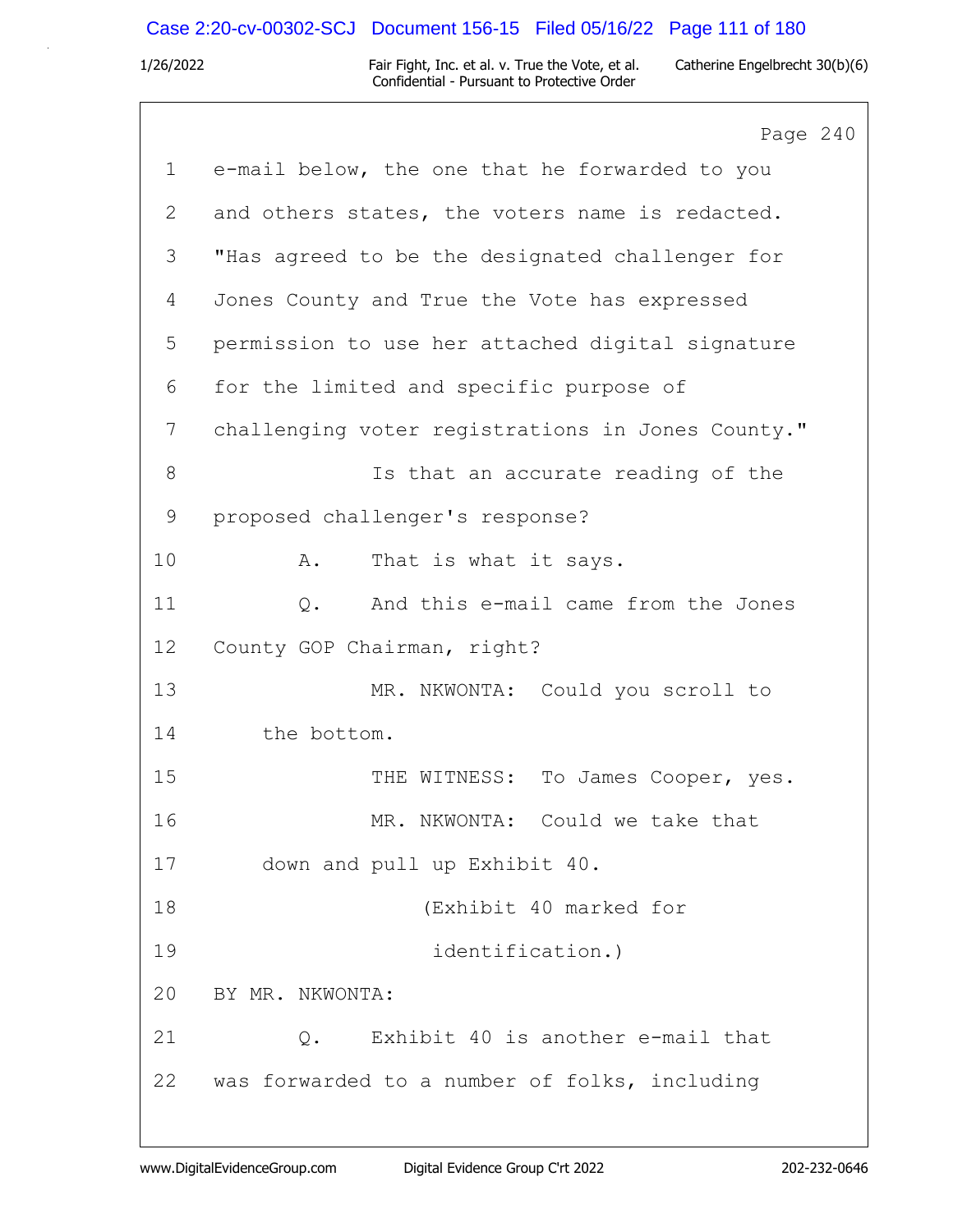### Case 2:20-cv-00302-SCJ Document 156-15 Filed 05/16/22 Page 112 of 180

1/26/2022 Fair Fight, Inc. et al. v. True the Vote, et al. Catherine Engelbrecht 30(b)(6) Confidential - Pursuant to Protective Order

Page 241 1 yourself. 2 Do you see that? 3 A. Yes. 4 Q. And the response from the proposed 5 challenger or the challenger below says, "True 6 the Vote has my permission to use my name for 7 challenging the voters in my county that I 8 believe voted illegally." 9 And then the voter provides their 10 address. 11 Is that a correct reading of that 12 prospective challenger's response? 13 A. That is a correct reading, yes. 14 MR. NKWONTA: Could we take that 15 down and pull up Exhibit 37. 16 (Exhibit 37 marked for 17 identification.) 18 BY MR. NKWONTA: 19 Q. Exhibit 37 is another e-mail that 20 James Cooper forwarded to a number of people, 21 including yourself. 22 MR. NKWONTA: If you scroll down to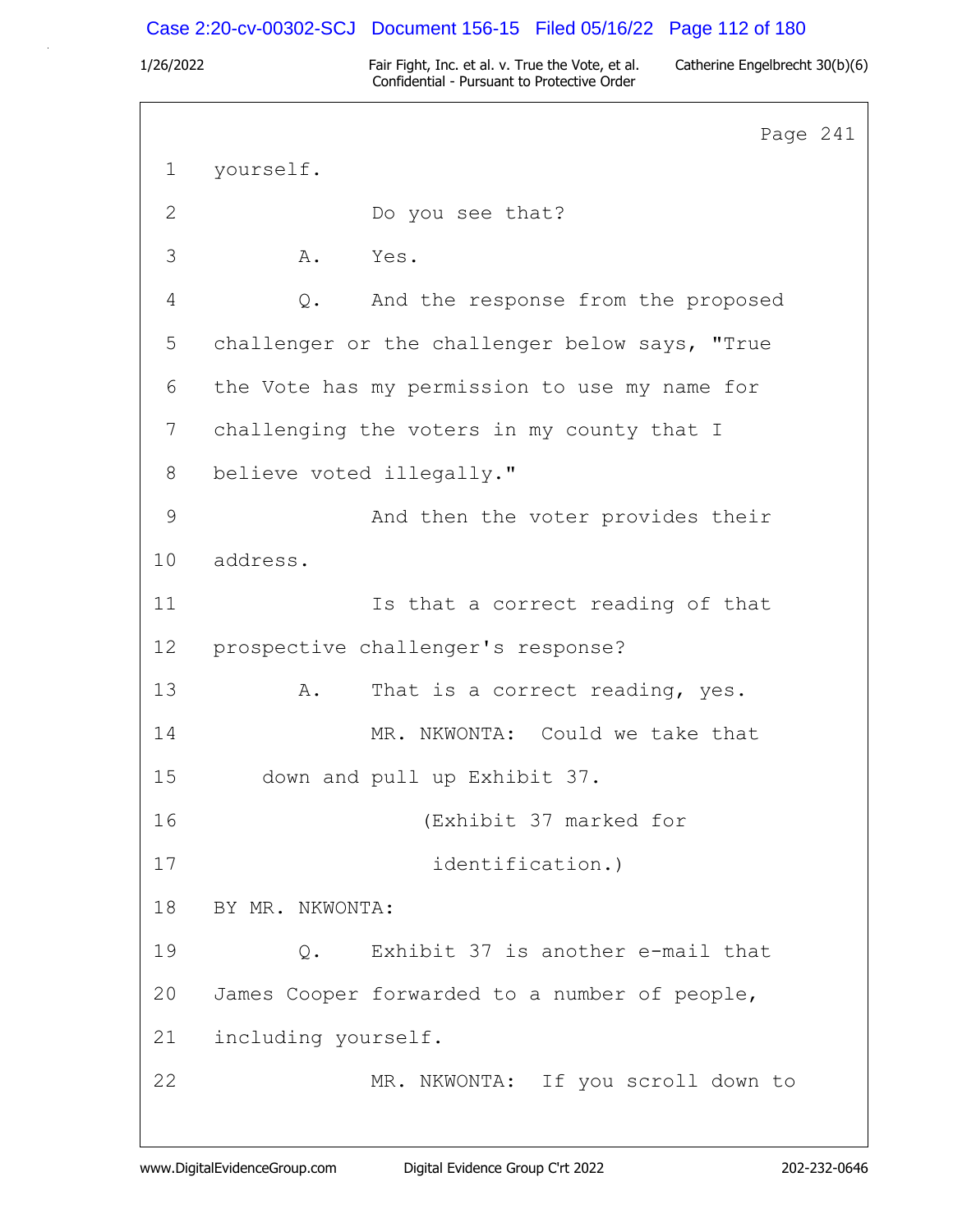### Case 2:20-cv-00302-SCJ Document 156-15 Filed 05/16/22 Page 113 of 180

1/26/2022 Fair Fight, Inc. et al. v. True the Vote, et al. Catherine Engelbrecht 30(b)(6) Confidential - Pursuant to Protective Order

Page 242 1 the response from the prospective challenger. 2 BY MR. NKWONTA: 3 Q. It says, "James, Please find my 4 digital signature and in the body of this e-mail 5 you will find the necessary information you 6 requested. You and True the Vote have my 7 permission to use my name, digital signature and 8 other necessary information to challenge voter 9 registrations in my County of Dodge." 10 Is that a correct reading of the 11 prospective challenger's response? 12 A. Yes. 13 Q. These prospective challengers that 14 are shown, would you agree that they believed 15 they were either purging voters or asserting 16 challenges to purge voters from the rolls or to 17 accuse voters of voting illegally? 18 MS. SIEBERT: Again, objection to 19 the extent that you are asking her for 20 somebody's state of mind. 21 But, go ahead, Catherine. 22 THE WITNESS: Yeah, I mean this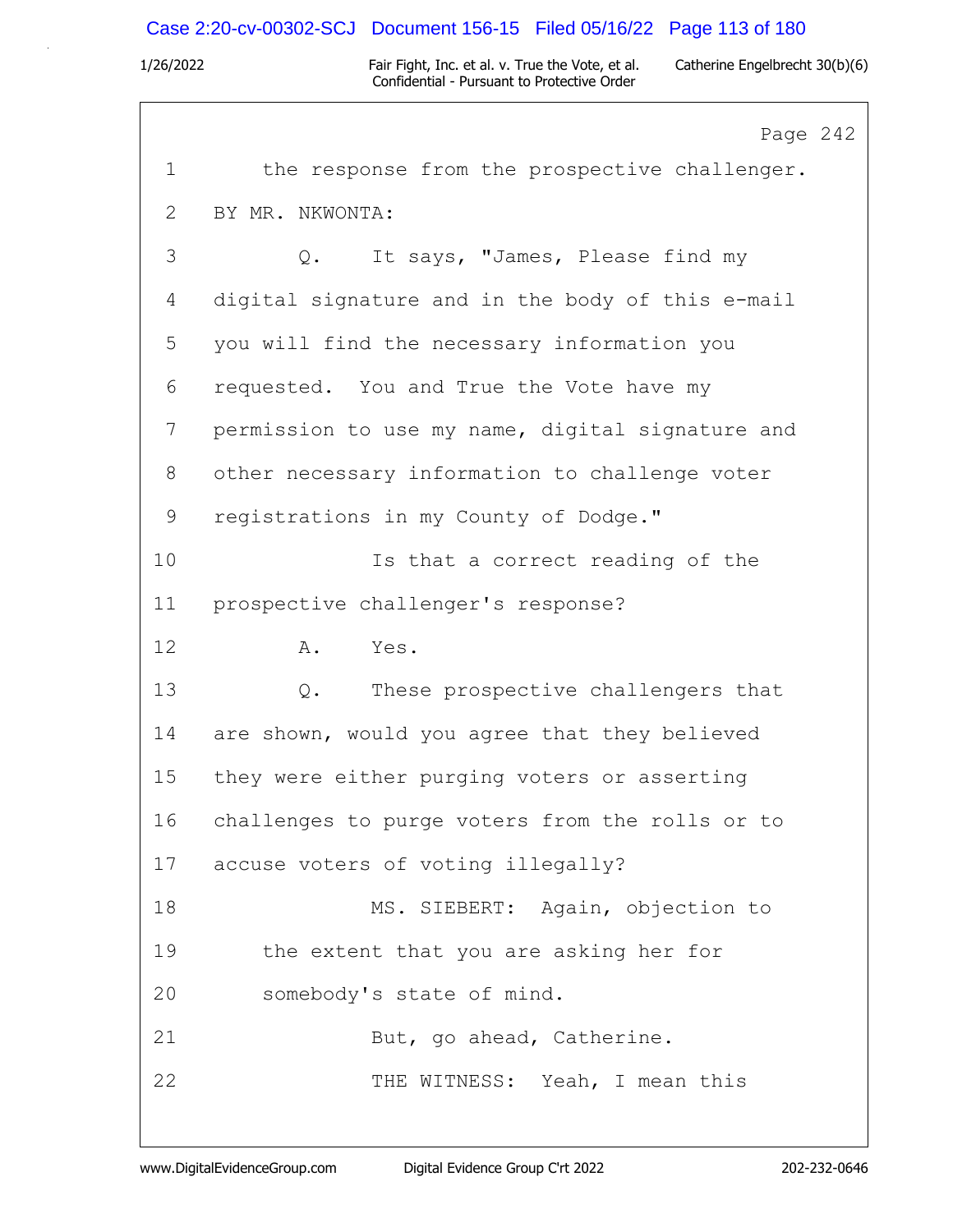# Case 2:20-cv-00302-SCJ Document 156-15 Filed 05/16/22 Page 114 of 180

|              | Page 243                                          |
|--------------|---------------------------------------------------|
| $\mathbf 1$  | is -- this is between what James sent out and     |
| $\mathbf{2}$ | the response.                                     |
| 3            | If those people for whom the, their               |
| 4            | information has been redacted went on to be       |
| 5            | associated with, as an elector in their           |
| 6            | county and work through the True the Vote         |
| 7            | arrangement, there would have been                |
| 8            | distinctions throughout.                          |
| $\mathsf{9}$ | So at this point I can't state to                 |
| 10           | their state of mind, but this is between          |
| 11           | James Cooper and people, other people. So, I      |
| 12           | don't know.                                       |
| 13           | BY MR. NKWONTA:                                   |
| 14           | In their responses, they are<br>$Q$ .             |
| 15           | expressly providing permission to challenge voter |
| 16           | registrations, to challenge illegal voting, or to |
| 17           | purge the voter rolls; is that correct?           |
| 18           | That is what these e-mails, you<br>Α.             |
| 19           | know, how they read, yes.                         |
| 20           | MR. NKWONTA: We can pull down                     |
| 21           | Exhibit 37. I want to ask you a little bit        |
| 22           | about the data analysis once again. And I         |
|              |                                                   |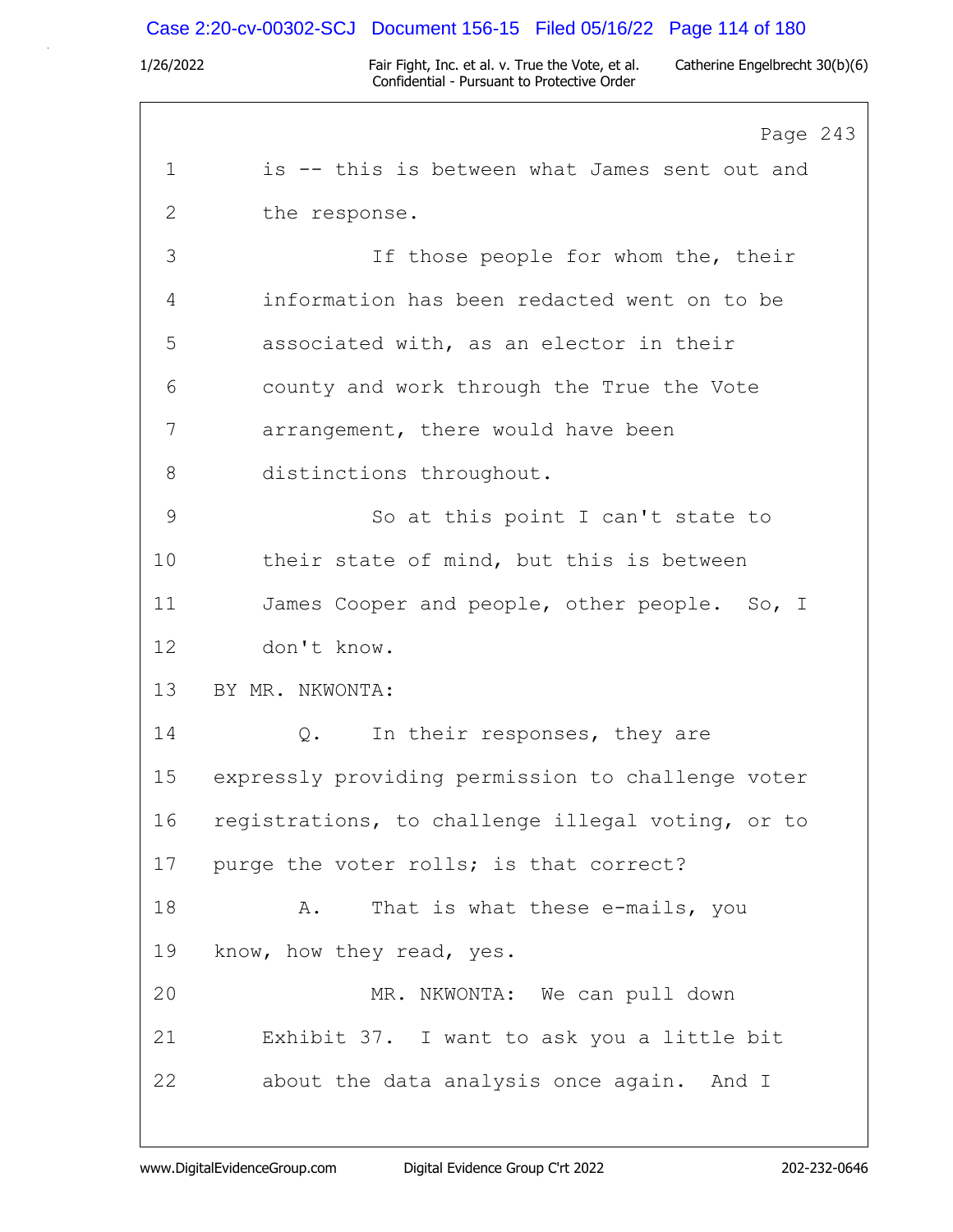# Case 2:20-cv-00302-SCJ Document 156-15 Filed 05/16/22 Page 115 of 180

|               | Page 244                                         |
|---------------|--------------------------------------------------|
| $\mathbf 1$   | want to return to Exhibit 8.                     |
| $\mathbf{2}$  | (Exhibit 8 marked for                            |
| 3             | identification.)                                 |
| 4             | BY MR. NKWONTA:                                  |
| 5             | I guess this is the first time you<br>$Q$ .      |
| 6             | are seeing Exhibit 8 in this deposition.         |
| 7             | Ms. Engelbrecht, do you recognize                |
| 8             | Exhibit 8?                                       |
| $\mathcal{G}$ | This is the first time I have seen<br>Α.         |
| 10            | it.                                              |
| 11            | And you have never seen any analysis<br>$Q$ .    |
| 12            | of any political party breakdown or racial or    |
| 13            | demographic breakdown of the challenge lists?    |
| 14            | No, I have seen that. I have seen<br>Α.          |
| 15            | that.                                            |
| 16            | Where did you see that?<br>Q.                    |
| 17            | It was provided when there were<br>Α.            |
| 18            | comments being made of, you know, as I mentioned |
| 19            | earlier of bias being entered in. And because    |
| 20            | Georgia uniquely tracks those elements, you can  |
| 21            | run, you know, the data or an analysis around    |
| 22            | whether or not that was true or whether or not   |
|               |                                                  |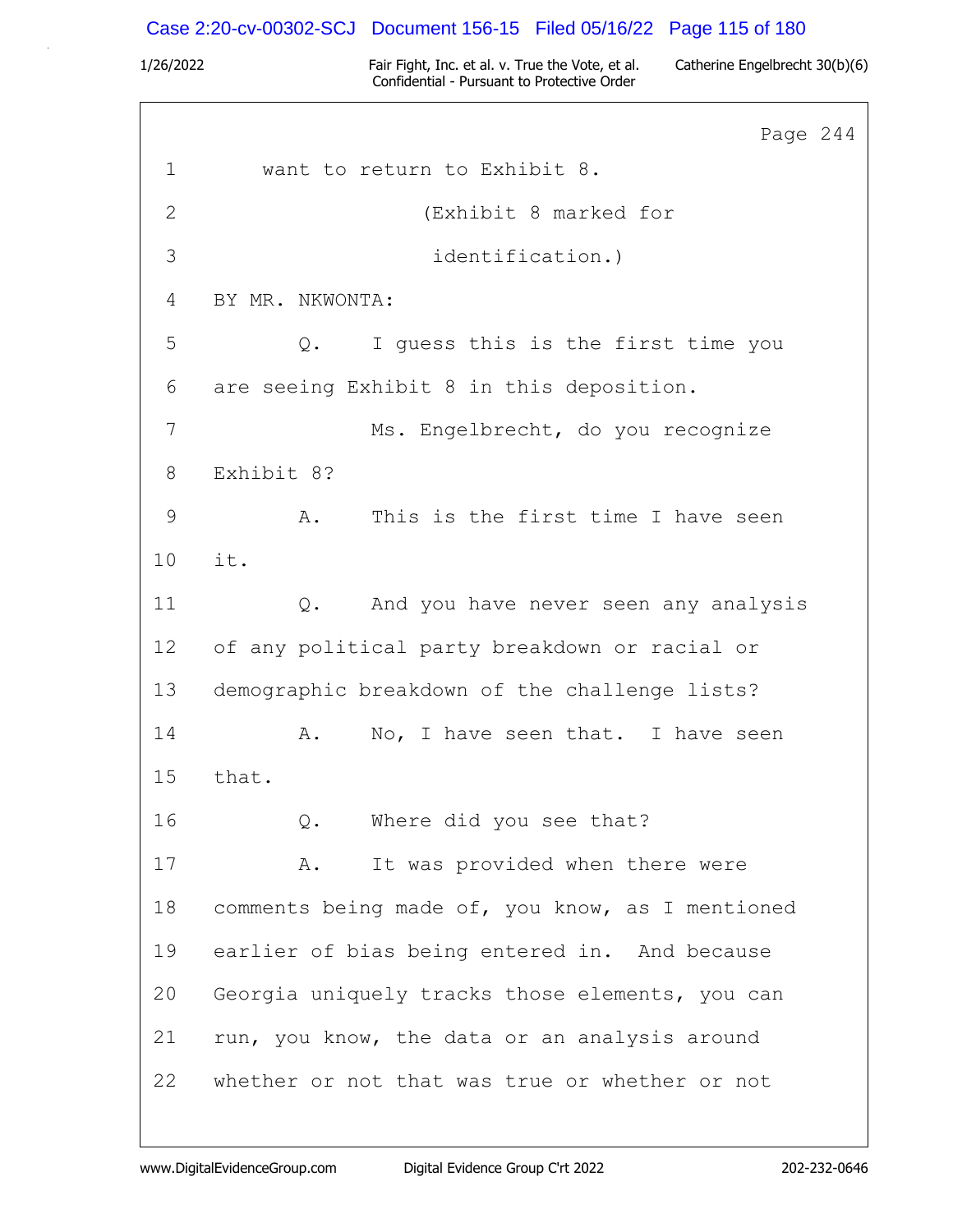### Case 2:20-cv-00302-SCJ Document 156-15 Filed 05/16/22 Page 116 of 180

1/26/2022 Fair Fight, Inc. et al. v. True the Vote, et al. Catherine Engelbrecht 30(b)(6) Confidential - Pursuant to Protective Order

Page 245 1 the, what the data shows. 2 So, I knew that that had occurred. 3 Q. Do you know when this analysis was 4 first conducted? 5 A. The analysis on this exhibit? Or -- 6 Q. The analysis of the demographic 7 breakdown of the challenge list. 8 A. I don't know exactly. It came later 9 as a form of reputation of the assertion that 10 there was -- that that was part of this. 11 But, I don't know the date, no. 12 0. True the Vote announced its 13 challenge program on December 18th, 2020; is that 14 correct? 15 A. I don't recall exactly. It would 16 have been around then, yes. 17 Q. And if I told you the date was --18 the date that had been provided by defendants was 19 December 18th, would you have any reason to 20 dispute that? 21 A. No real reason to dispute it, no. 22 Q. And if you look at this file here,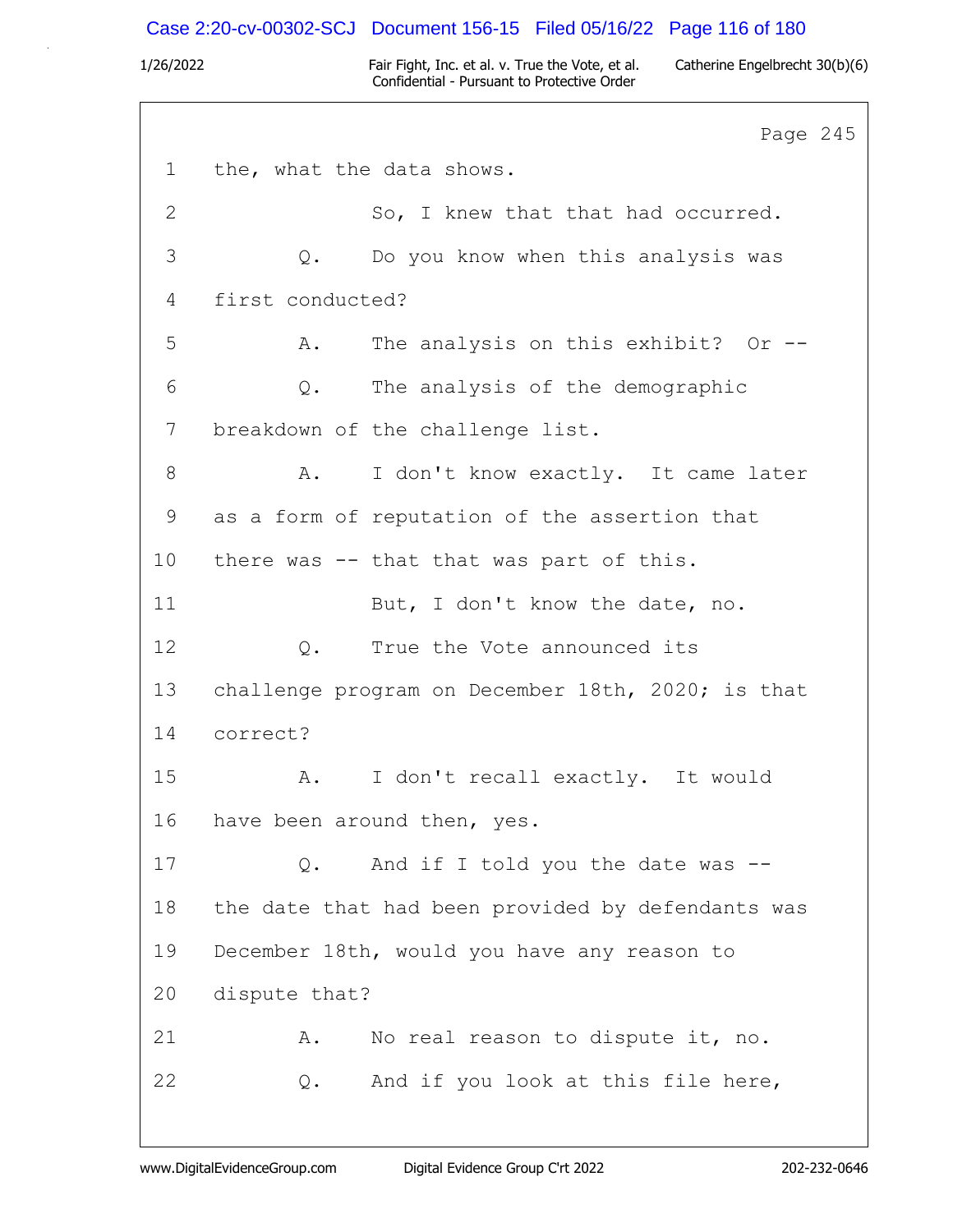# Case 2:20-cv-00302-SCJ Document 156-15 Filed 05/16/22 Page 117 of 180

|                | Page 249                                              |
|----------------|-------------------------------------------------------|
| $\mathbf 1$    | Q. And would this analysis have been                  |
| 2              | conducted by Gregg Phillips or OPSEC?                 |
| $\mathfrak{Z}$ | Yeah, I would believe so, yes.<br>Α.                  |
| 4              | Would that have been done at True<br>Q.               |
| 5              | the Vote's direction?                                 |
| 6              | I just, I don't recall. It is -- I<br>A.              |
| 7              | don't recall. It is possible. I don't recall.         |
| $8\,$          | MR. NKWONTA: We can pull this down.                   |
| 9              | BY MR. NKWONTA:                                       |
| 10             | The text file you were referring to,<br>$Q_{\bullet}$ |
| 11             | under what circumstances did you have a chance to     |
| 12             | review that text file?                                |
| 13             | A. You asked me if I had ever seen                    |
| 14             | anything. I'm just saying I recall seeing             |
| 15             | something like that. And it would have been -- I      |
| 16             | mean I just from the recesses of my mind I recall     |
| 17             | seeing it.                                            |
| 18             | And in my, in my background in data                   |
| 19             | and technology, I associate the look of something     |
| 20             | a little bit different than what I just saw.          |
| 21             | But, I hope that is helpful.                          |
| 22             | MR. NKWONTA: I would like to turn                     |
|                |                                                       |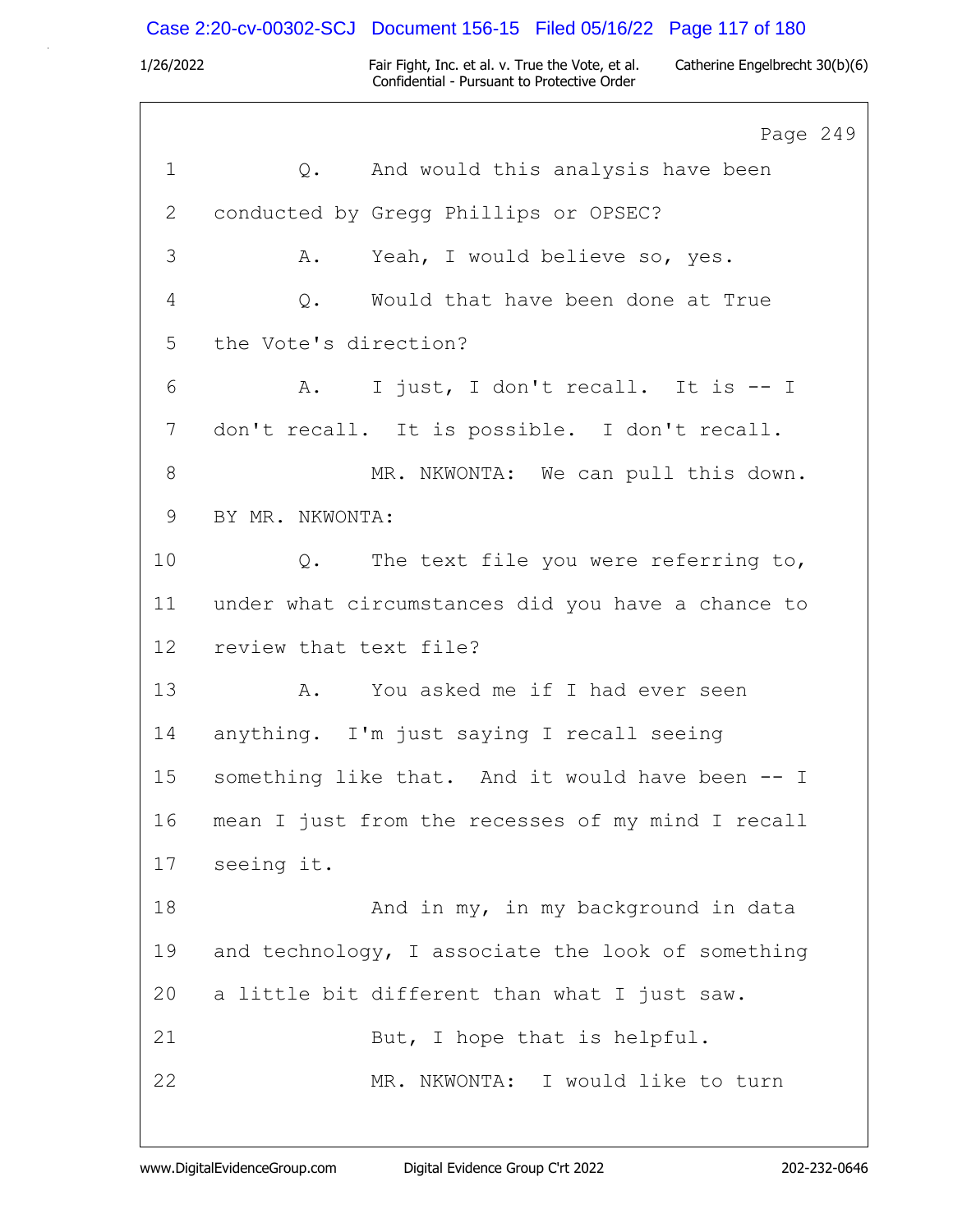# Case 2:20-cv-00302-SCJ Document 156-15 Filed 05/16/22 Page 118 of 180

|    | Page 250                                         |
|----|--------------------------------------------------|
| 1  | next to the press release, the launch that we    |
| 2  | have discussed, the December 18th launch of      |
| 3  | the elector challenges. Could we pull up         |
| 4  | Exhibit 62, please.                              |
| 5  | (Exhibit 62 marked for                           |
| 6  | identification.)                                 |
| 7  | MR. NKWONTA: And could we go to the              |
| 8  | second page, Exhibit 2 or Exhibit 62.            |
| 9  | BY MR. NKWONTA:                                  |
| 10 | Q. Ms. Engelbrecht, do you recognize             |
| 11 | Exhibit 62?                                      |
| 12 | A. Yes.                                          |
| 13 | $Q$ .<br>What is it?                             |
| 14 | A post to our website that describes<br>A.       |
| 15 | the challenge of, the elector challenge.         |
| 16 | The title of the post says, "True<br>Q.          |
| 17 | the Vote partners with Georgians in Every County |
| 18 | to preemptively challenge 364,541 potentially    |
| 19 | ineligible voters."                              |
| 20 | When you issued this post, had you               |
| 21 | in fact partnered with Georgians in Every County |
| 22 | to preemptively challenge 364,000-plus voters?   |
|    |                                                  |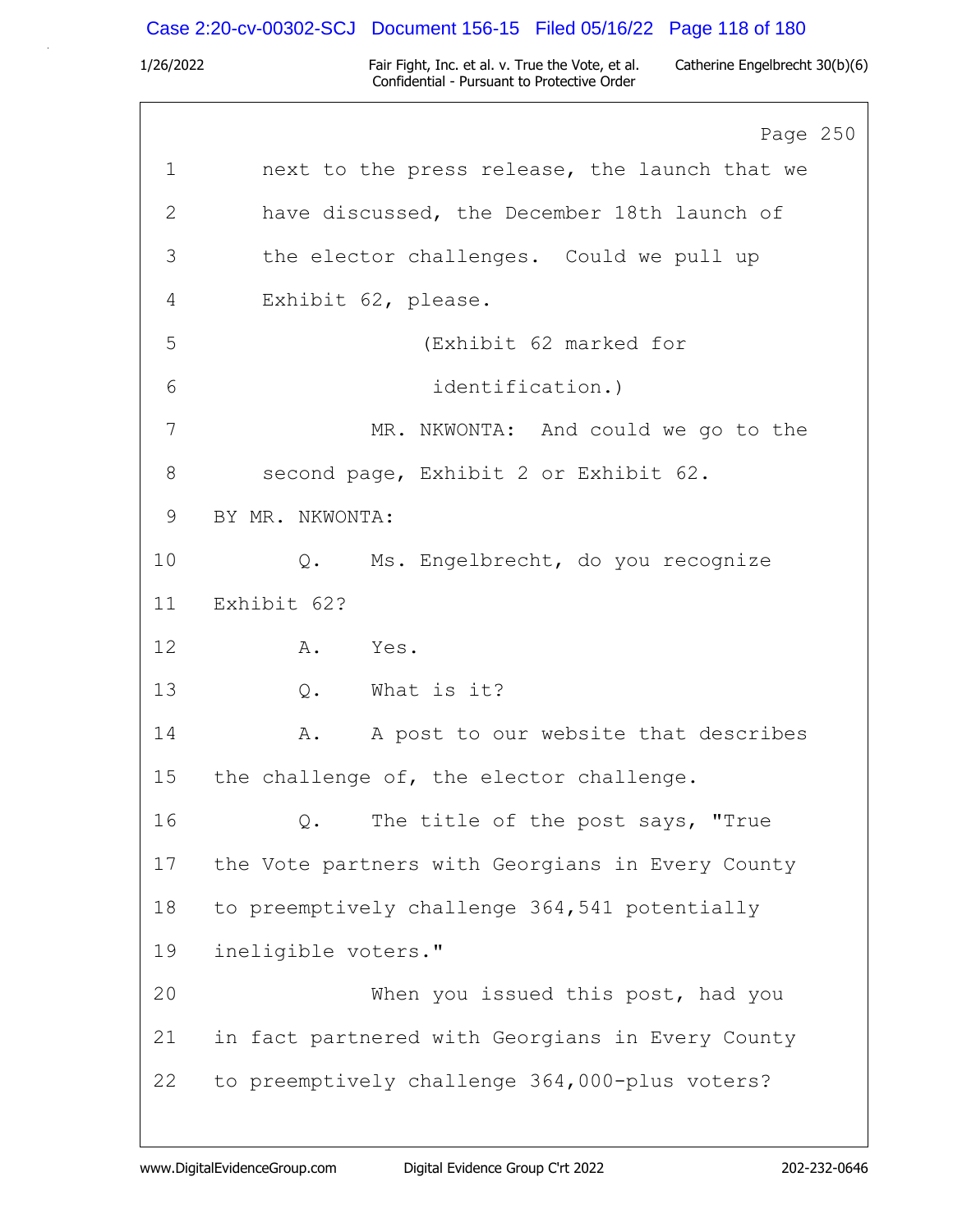# Case 2:20-cv-00302-SCJ Document 156-15 Filed 05/16/22 Page 119 of 180

|              | Page 251                                          |
|--------------|---------------------------------------------------|
| $\mathbf 1$  | No. This was just the beginnings of<br>Α.         |
| $\mathbf{2}$ | the -- I mean this is the first announcement. We  |
| 3            | had people that had come to us, but we were, you  |
| 4            | know, had already $-$ we were prepared to,        |
| 5            | certainly. But, no.                               |
| 6            | So, why does it say True the Vote<br>$Q$ .        |
| 7            | partners with Georgians in Every County to        |
| 8            | preemptively challenge 364,000 potentially        |
| 9            | ineligible voters?                                |
| 10           | Partnering in the sense of capable<br>Α.          |
| 11           | of partnering with, it is the best I can explain. |
| 12           | Would it be fair to say that it is<br>Q.          |
| 13           | not accurate?                                     |
| 14           | No. I wouldn't, I wouldn't think<br>A.            |
| 15           | that is fair. This is sort of a forward looking   |
| 16           | statement of the willingness to partner with      |
| 17           | Georgians in Every County.                        |
| 18           | And the next paragraph you state,<br>Q.           |
| 19           | "We are proud to be working alongside patriots    |
| 20           | across the Peach State, Derek Sommerville of      |
| 21           | Forsyth County and Mark Davis of Gwinnett County  |
| 22           | who have been leading citizen efforts to          |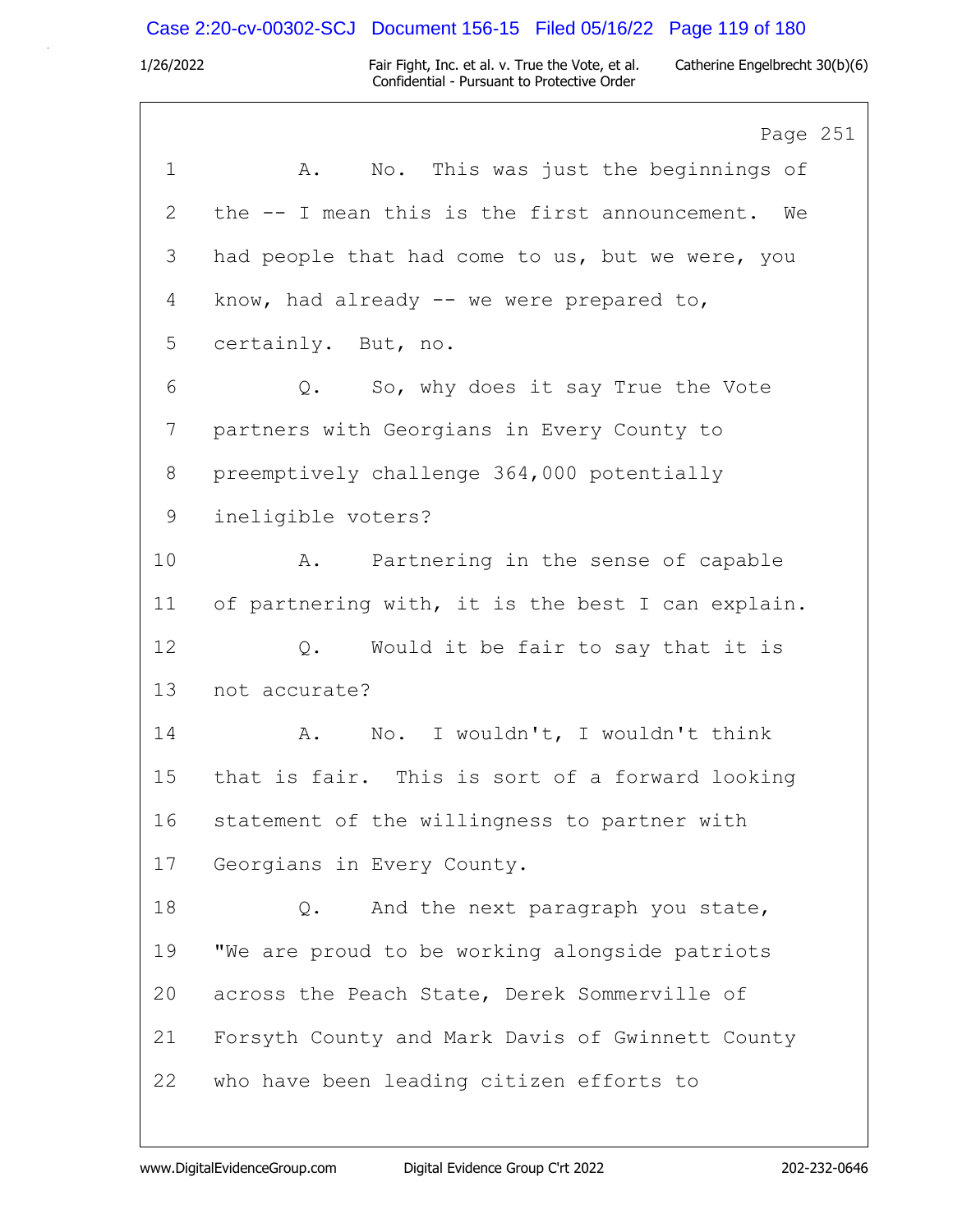# Case 2:20-cv-00302-SCJ Document 156-15 Filed 05/16/22 Page 120 of 180

|                 | Page 252                                          |
|-----------------|---------------------------------------------------|
| $\mathbf 1$     | highlight issues in Georgia's voter rolls."       |
| $\mathbf{2}$    | And you also mention Mark Williams                |
| 3               | and Ron Johnson and James Cooper.                 |
| 4               | What did you mean by working                      |
| 5               | alongside these individuals?                      |
| 6               | Just that they were also involved<br>A.           |
| 7               | in -- in the case of Derek and Mark Davis, they   |
| 8               | were -- you know, they were working through their |
| 9               | own elector challenges. And in the case of the    |
| 10              | other gentlemen, you know, the Mark Williams'     |
| 11              | support with helping to work on the printing and  |
| 12 <sup>°</sup> | the fact that he had connected the other          |
| 13              | gentlemen who were, you know, interested in       |
| 14              | participating.                                    |
| 15              | And frankly, it was a comment meant               |
| 16              | more to show just support for the engagement of   |
| 17              | citizens.                                         |
| 18              | Q. So, at the time you issued this                |
| 19              | press release, is it fair to say that you had not |
| 20              | submitted 364,541 elector challenges?             |
| 21              | That is correct. We did not do<br>Α.              |
| 22              | that.                                             |
|                 |                                                   |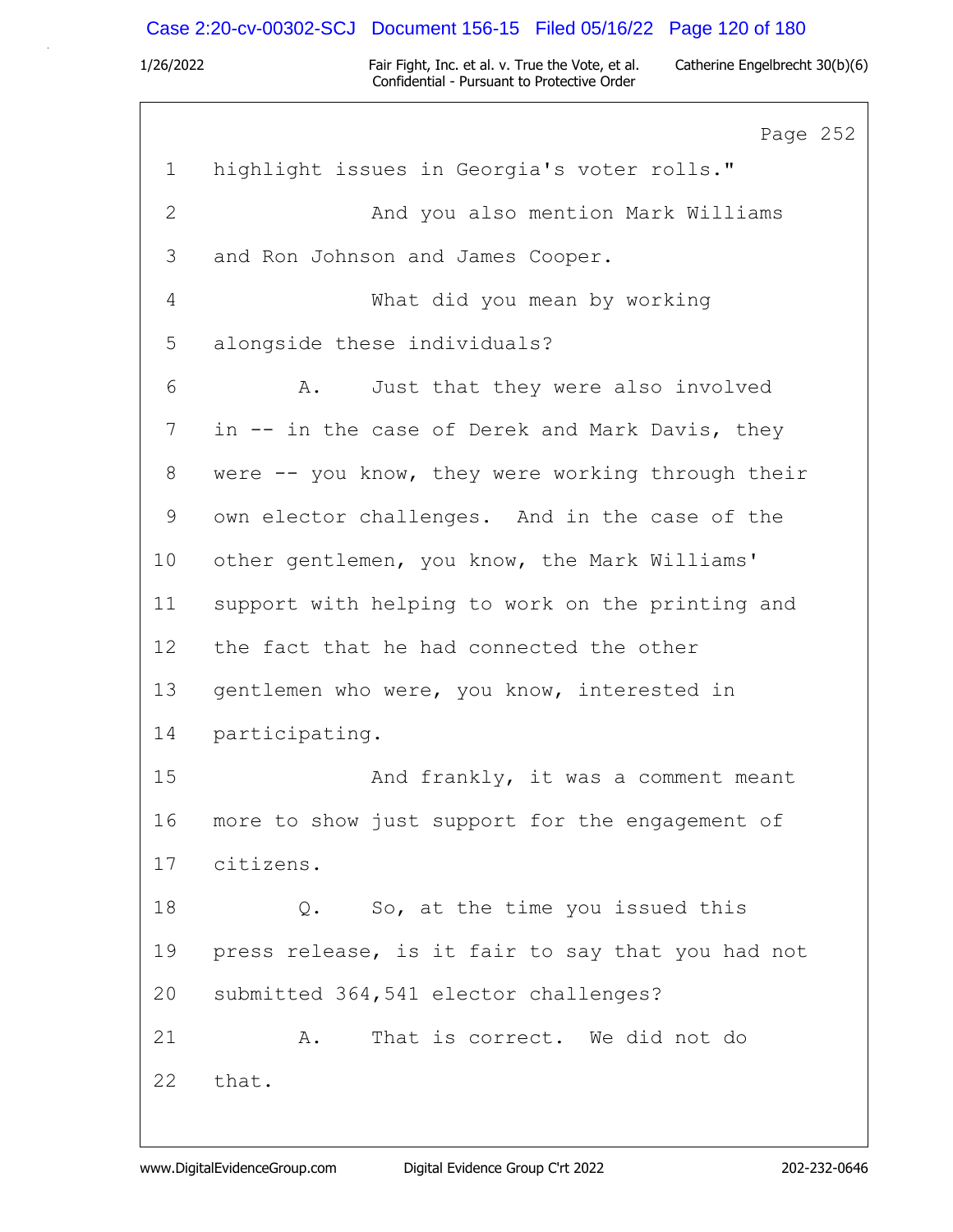# Case 2:20-cv-00302-SCJ Document 156-15 Filed 05/16/22 Page 121 of 180

|             | Page 253                                         |
|-------------|--------------------------------------------------|
| $\mathbf 1$ | And at the time you issued this<br>$Q$ .         |
| 2           | press release is it fair to say that you had not |
| 3           | identified challengers in all 159 counties?      |
| 4           | Yeah, I think that is fair to say,<br>Α.         |
| 5           | yes.                                             |
| 6           | How many challengers had you<br>Q.               |
| 7           | identified at the time True the Vote issued this |
| 8           | press release?                                   |
| 9           | That I do not recall.<br>Α.                      |
| 10          | Do you know how many counties or how<br>Q.       |
| 11          | many challenges True the Vote had submitted at   |
| 12          | the time that it issued this press release or    |
| 13          | website post?                                    |
| 14          | At this point I don't believe that<br>Α.         |
| 15          | there had been any submitted. But I do not --    |
| 16          | let me rephrase that.                            |
| 17          | I do not specifically recall that.               |
| 18          | I have a general recollection, but I do not      |
| 19          | specifically recall.                             |
| 20          | How many challenges did True the<br>Q.           |
| 21          | Vote end up filing for the, for the runoff       |
| 22          | election?                                        |
|             |                                                  |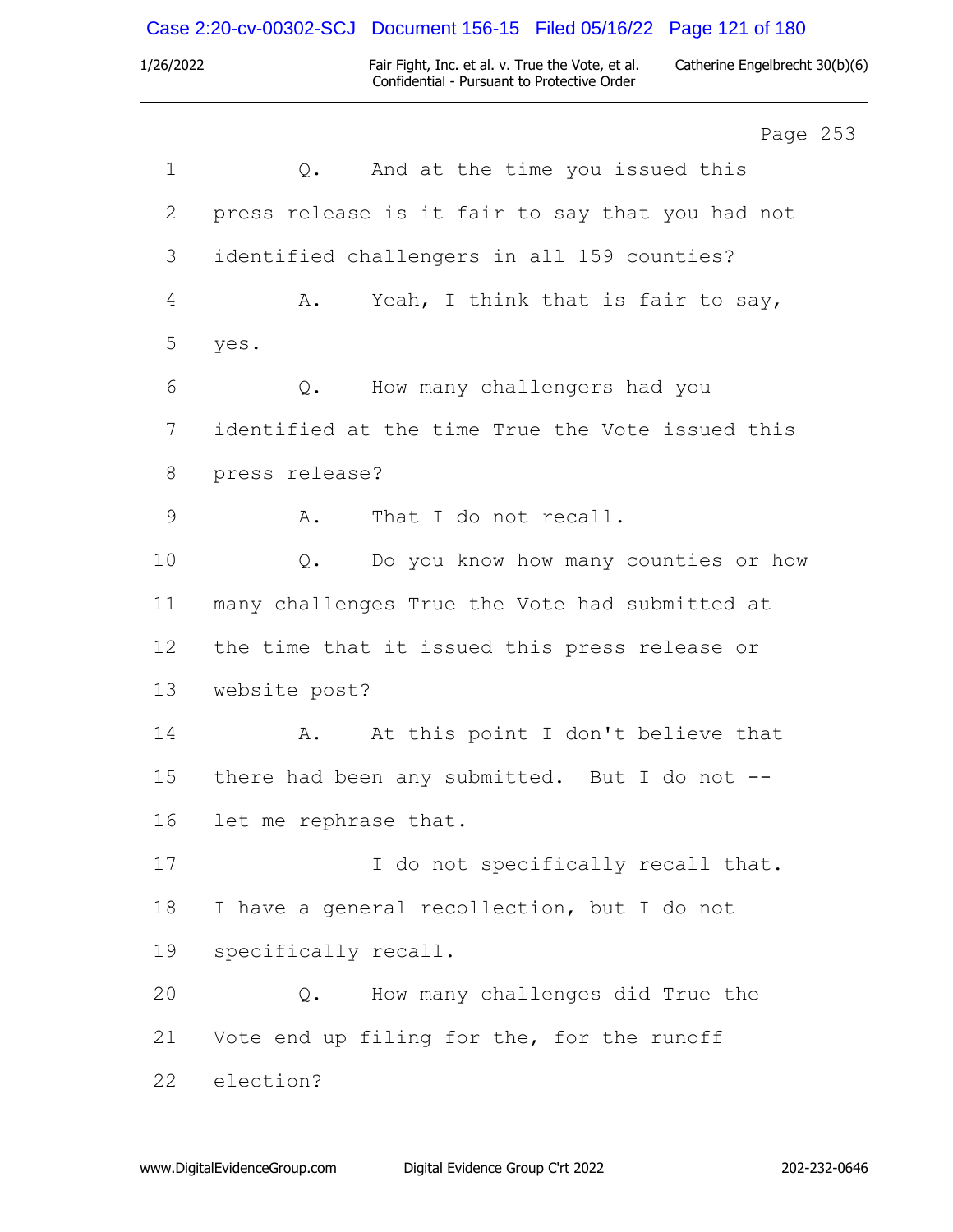# Case 2:20-cv-00302-SCJ Document 156-15 Filed 05/16/22 Page 122 of 180

|                | Page 254                                           |
|----------------|----------------------------------------------------|
| $\mathbf 1$    | We ended up with electors that<br>A.               |
| $\overline{2}$ | wanted to challenge, totaling 65 total counties.   |
| 3              | And, so submissions were made in those counties    |
| 4              | on behalf of those electors.                       |
| 5              | And why didn't True the Vote file<br>$Q_{\bullet}$ |
| 6              | challenges in all 159 counties as it stated in     |
| 7              | the press release?                                 |
| 8              | THE WITNESS: Guys, I just got a                    |
| $\mathcal{G}$  | password required notice. Can you all see          |
| 10             | that on the screen or is it just me?               |
| 11             | THE VIDEOGRAPHER: Sorry, Catherine.                |
| 12             | This is Joe. That might be on your end. I'm        |
| 13             | not sure what it is relating to.                   |
| 14             | THE WITNESS: It is, it is. I                       |
| 15             | apologize. I just Xed out of it and it is          |
| 16             | gone. I apologize.                                 |
| 17             | THE VIDEOGRAPHER: Okay.                            |
| 18             | THE WITNESS: I'm sorry, could you                  |
| 19             | repeat the question?                               |
| 20             | BY MR. NKWONTA:                                    |
| 21             | Q. Sure.                                           |
| 22             | MR. NKWONTA: Can the court reporter                |
|                |                                                    |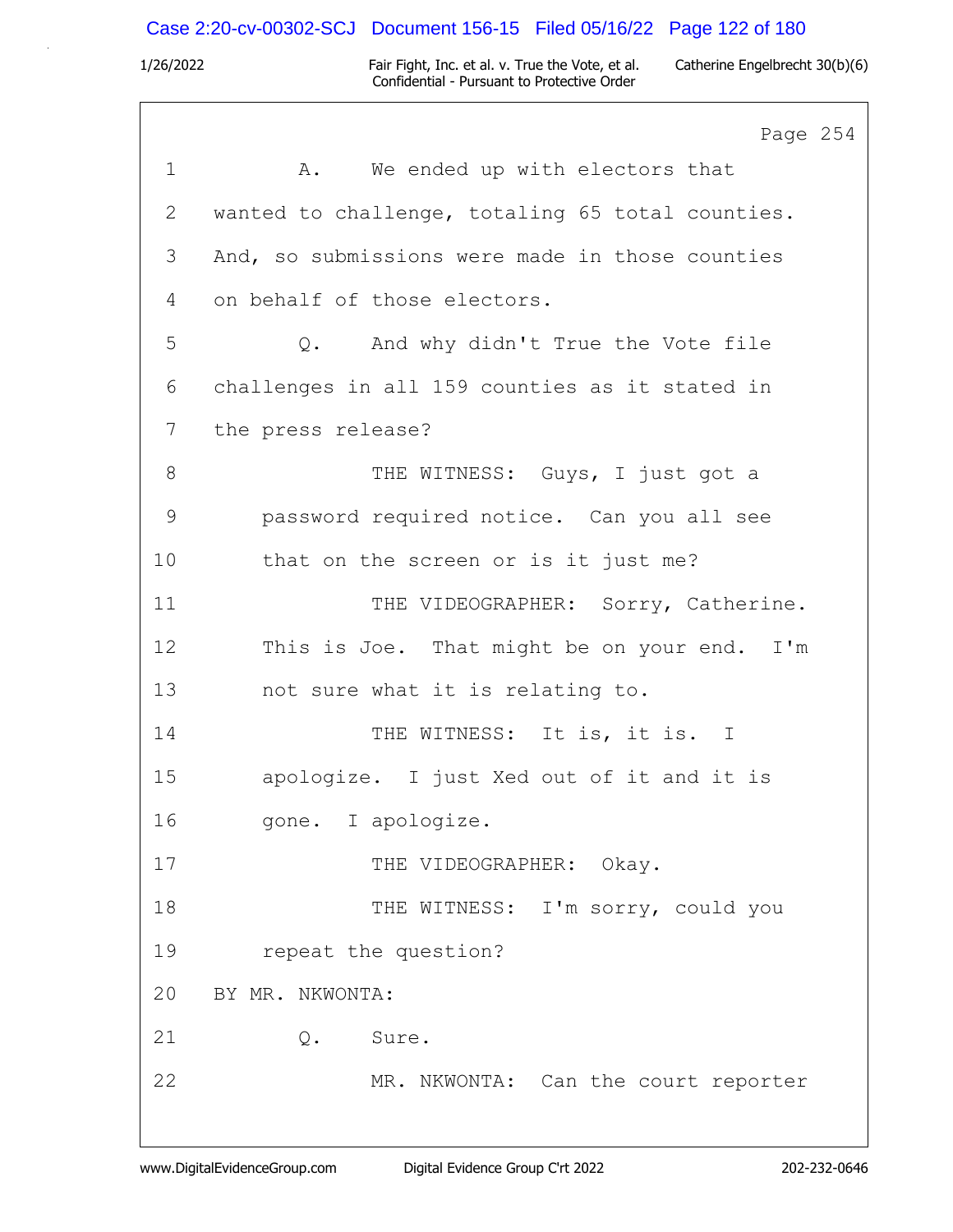# Case 2:20-cv-00302-SCJ Document 156-15 Filed 05/16/22 Page 123 of 180

|               | Page 255                                          |
|---------------|---------------------------------------------------|
| $\mathbf 1$   | read back the question, please.                   |
| $\mathbf{2}$  | (Whereupon, the record was read by                |
| 3             | the reporter as requested.)                       |
| 4             | THE WITNESS: Again, I think the                   |
| 5             | press release was meant to acknowledge that       |
| 6             | we had done the analysis to support that.         |
| 7             | The reason that we didn't ultimately is           |
| 8             | because it wasn't for us to do.                   |
| $\mathcal{G}$ | It was for electors in the, in their              |
| 10            | respective counties. And that is just the         |
| 11            | way the process works.                            |
| 12            | BY MR. NKWONTA:                                   |
| 13            | Q. But True the Vote said it was going            |
| 14            | to do this in the press release, in the very      |
| 15            | first line, right?                                |
| 16            | Yeah. Again, I think that the<br>Α.               |
| 17            | intent of the line was to suggest that we -- that |
| 18            | True the Vote was prepared to do that and do that |
| 19            | in every county.                                  |
| 20            | But, you know, we go quickly into                 |
| 21            | the description of an elector challenge. And it   |
| 22            | is, you know, the qualifications therein, so that |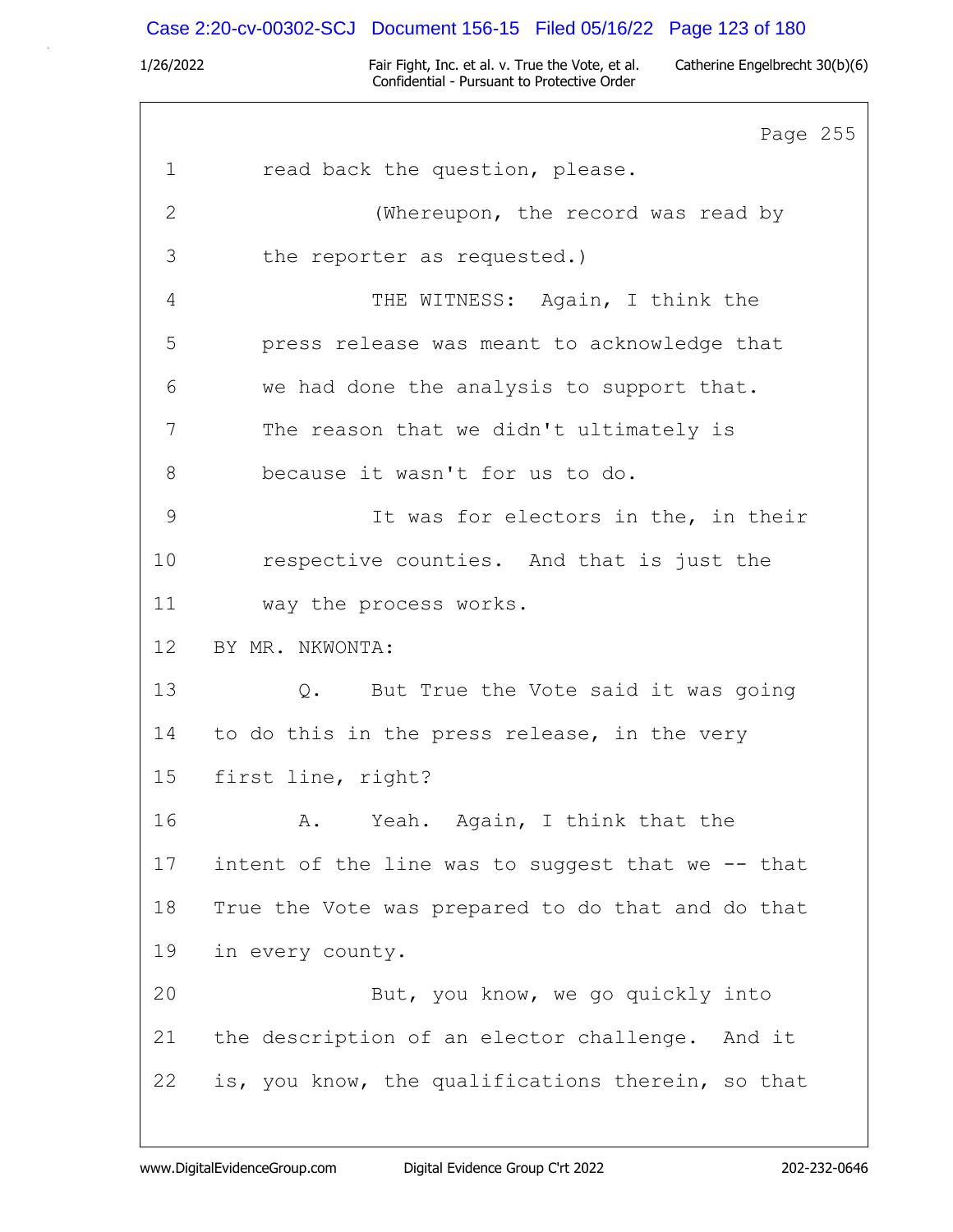### Case 2:20-cv-00302-SCJ Document 156-15 Filed 05/16/22 Page 124 of 180

1/26/2022 Fair Fight, Inc. et al. v. True the Vote, et al. Catherine Engelbrecht 30(b)(6) Confidential - Pursuant to Protective Order

Page 256 1 is, that is what was -- that is how it was meant 2 to be taken. 3 Q. So, True the Vote did not actually 4 intend to file challenges in all 159 counties? 5 A. Oh, no. We were definitely prepared 6 to do that, but it was up to electors. 7 I mean the reason the True the Vote 8 exists is to help support citizens who want to 9 engage in their process. And this is a process 10 in Georgia that is afforded to electors and, you 11 know, that is -- we were ready to do that. 12 But, the process is that you only 13 work with electors from their specific counties. 14 MR. NKWONTA: Can we take a brief 15 five-minute break? 16 THE VIDEOGRAPHER: We are now going 17 off the record -- 18 MR. NKWONTA: Is that okay with you 19 all? 20 MS. SIEBERT: Sure. 21 THE VIDEOGRAPHER: The time is 22 3:00 p.m.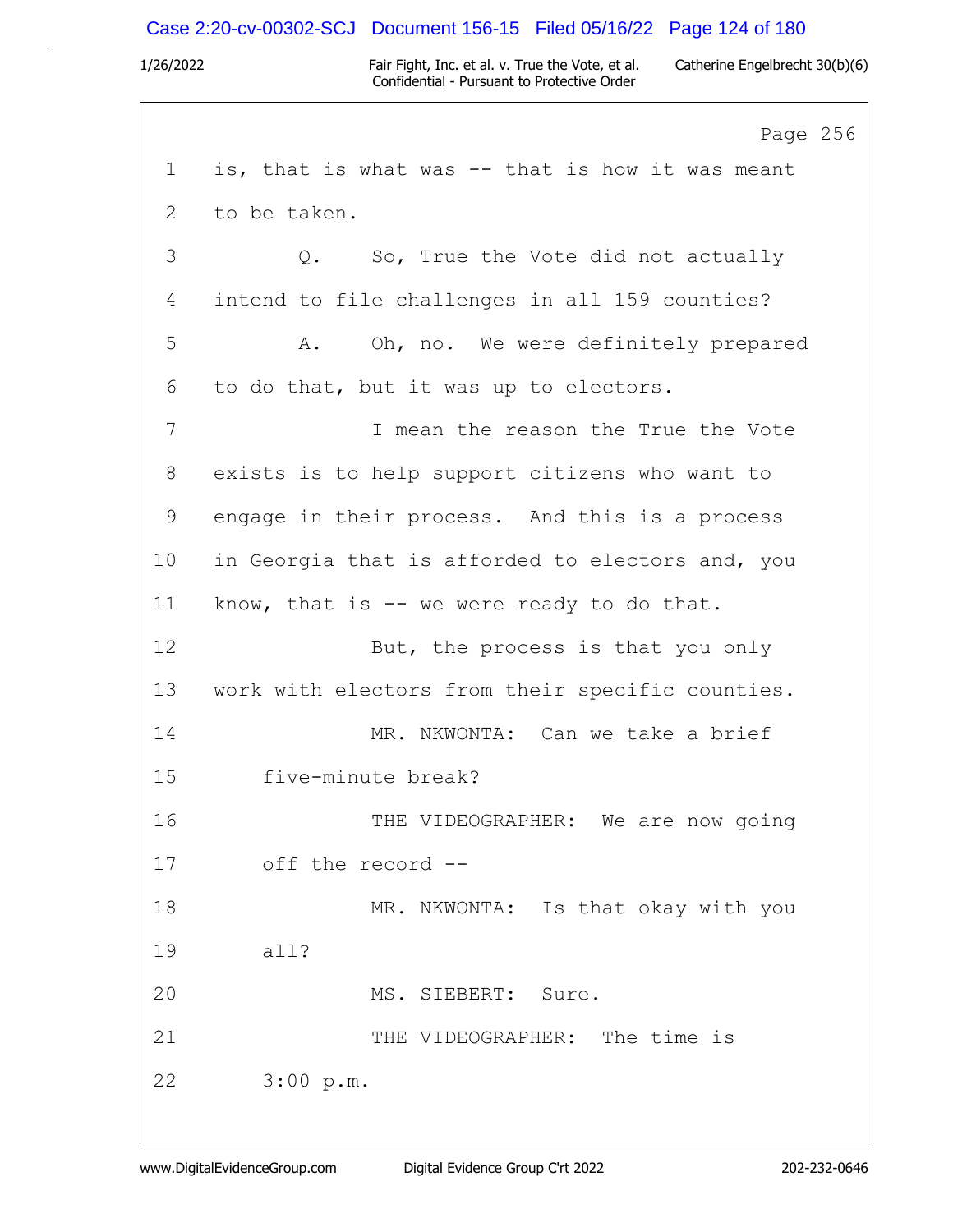# Case 2:20-cv-00302-SCJ Document 156-15 Filed 05/16/22 Page 125 of 180

1/26/2022 Fair Fight, Inc. et al. v. True the Vote, et al. Catherine Engelbrecht 30(b)(6) Confidential - Pursuant to Protective Order

٦

|             | Page 259                                         |
|-------------|--------------------------------------------------|
| $\mathbf 1$ | Who would be able to confirm whether<br>$Q$ .    |
| 2           | Time For A Hero has a Facebook page?             |
| 3           | The last person who ran the<br>Α.                |
| 4           | organization managed all of the social media, so |
| 5           | he would be able to.                             |
| 6           | And who was that person?<br>$Q$ .                |
| 7           | I couldn't recall his name earlier,<br>Α.        |
| 8           | but his name is Ty Bathurst.                     |
| 9           | How do you spell that?<br>$Q$ .                  |
| 10          | $T-Y$ , $B-A-T-H-U-R-S-T$ .<br>Α.                |
| 11          | And do you have any reason to doubt<br>$Q$ .     |
| 12          | that this is Time for a Hero's Facebook page?    |
| 13          | Well, Time for A Hero is no longer<br>Α.         |
| 14          | an organization that I am connected with. I      |
| 15          | filed their closing tax return a couple years    |
| 16          | ago. If this was still there I, I am -- I can't  |
| 17          | say that I have reason to doubt it, but I        |
| 18          | can't -- I don't know about it.                  |
| 19          | MR. NKWONTA: Can we go to Page 19.               |
| 20          | But before we do, I noticed some sound issues    |
| 21          | when Ms. Engelbrecht was responding. I just      |
| 22          | want to make sure that we were able to           |
|             |                                                  |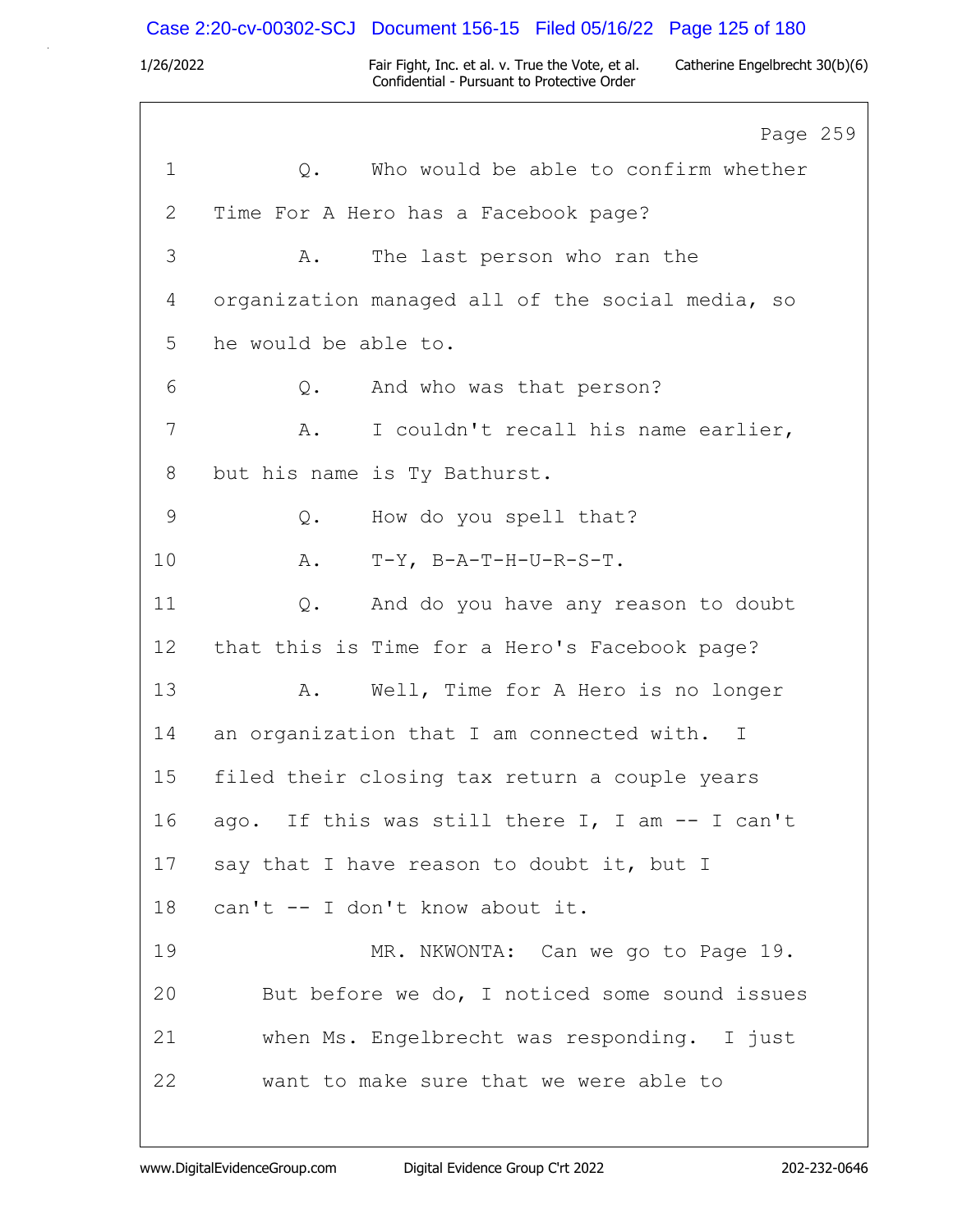### Case 2:20-cv-00302-SCJ Document 156-15 Filed 05/16/22 Page 126 of 180

1/26/2022 Fair Fight, Inc. et al. v. True the Vote, et al. Catherine Engelbrecht 30(b)(6) Confidential - Pursuant to Protective Order

Page 260 1 capture the response. If there is anything to 2 resolve. 3 THE REPORTER: I'm happy to read 4 back the answer if you'd like or do you want 5 her -- do you want me to read back what I 6 have? 7 MR. NKWONTA: Yes, please. 8 (Whereupon, the record was read by 9 the reporter as requested.) 10 BY MR. NKWONTA: 11 Q. And you have no reason to doubt that 12 Time For A Hero created a Facebook page? In fact 13 you acknowledged that Time For A Hero created a 14 Facebook page? 15 A. I, acknowledge that when the 16 organization was active, we had somebody that was 17 managing, or, you know, overseeing social media. 18 And so, it is not outside of the 19 realm of possibility, but I can't confirm it. 20 I mean I can confirm that I'm 21 looking at a document that says Time For A Hero, 22 but I can't confirm anything past that.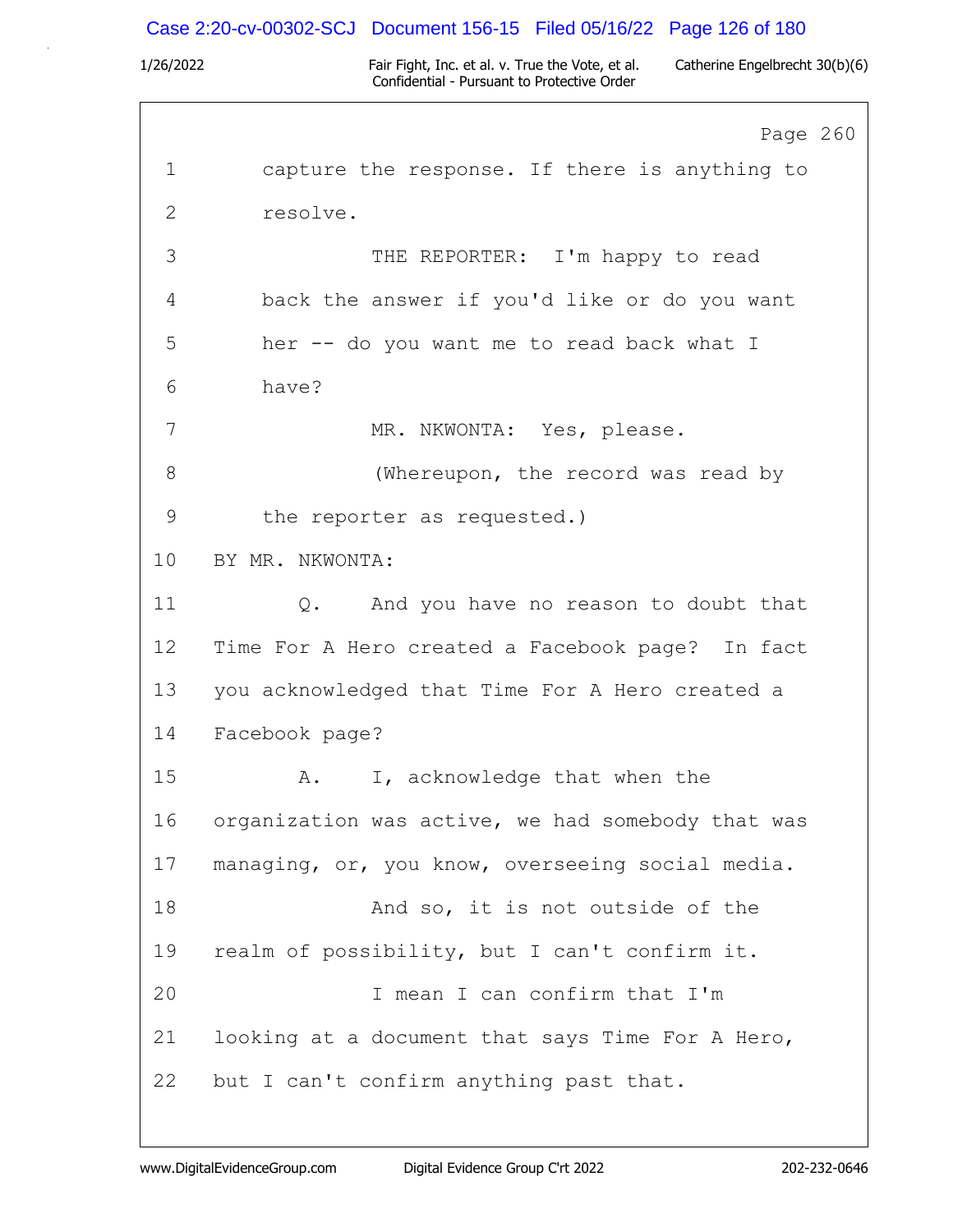### Case 2:20-cv-00302-SCJ Document 156-15 Filed 05/16/22 Page 127 of 180

1/26/2022 Fair Fight, Inc. et al. v. True the Vote, et al. Catherine Engelbrecht 30(b)(6) Confidential - Pursuant to Protective Order

Page 261 1 MR. NKWONTA: Could we go to Page 19 2 of the Facebook page, of Exhibit 72. 3 BY MR. NKWONTA: 4 Q. Is that -- is that you in that 5 Facebook post from August 8, 2020? 6 A. That is me, that is me. 7 MR. NKWONTA: And could we go to the 8 next post on the following page, Page 20. 9 BY MR. NKWONTA: 10 Q. It says, "Crusade for Freedom coming 11 soon." 12 What is the Crusade for Freedom? 13 A. I don't, I don't know. I don't have 14 any affiliation with Crusade for Freedom. 15 I, I quess that Ty was posting some 16 stuff from True the Vote here just to keep stuff 17 on social media. I don't know about Crusade for 18 Freedom. 19 Q. So, he was posting stuff from where? 20 A. From True the Vote. But, I don't 21 know about this. 22 Q. Uh-huh. Have you heard that phrase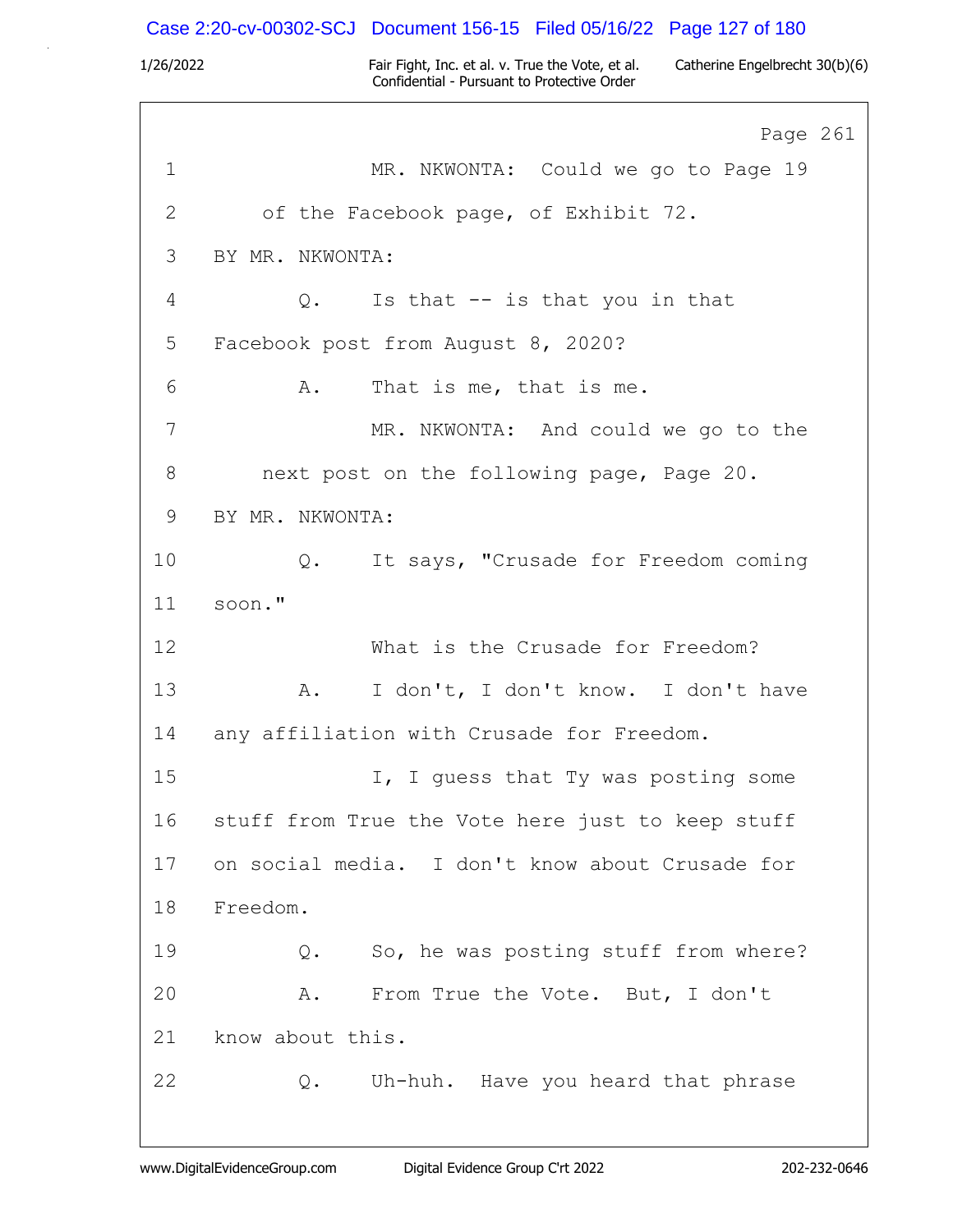### Case 2:20-cv-00302-SCJ Document 156-15 Filed 05/16/22 Page 128 of 180

1/26/2022 Fair Fight, Inc. et al. v. True the Vote, et al. Catherine Engelbrecht 30(b)(6) Confidential - Pursuant to Protective Order

Page 262 1 before? 2 A. Have I heard the phrase, Crusade for 3 Freedom? 4 Q. Yes. 5 A. I don't recall. 6 Q. Have you seen this symbol before? 7 A. This -- 8 Q. This diagram, this symbol here, this 9 Crusade for Freedom symbol? 10 A. Not specific to this. I feel like I 11 have seen it broadly before. May I ask, is this 12 current? Is this currently -- I don't know if I 13 can ask that. 14 But, is this currently on Facebook? 15 Q. Yes, if you look at the top left 16 corner, you will see the download date. 17 A. I didn't know if that is when it 18 was. 19 Q. Yes. 20 A. Okay. Well, okay. Thank you. 21 MR. NKWONTA: So, we can pull down 22 Exhibit 72. Could we pull up Exhibit 73.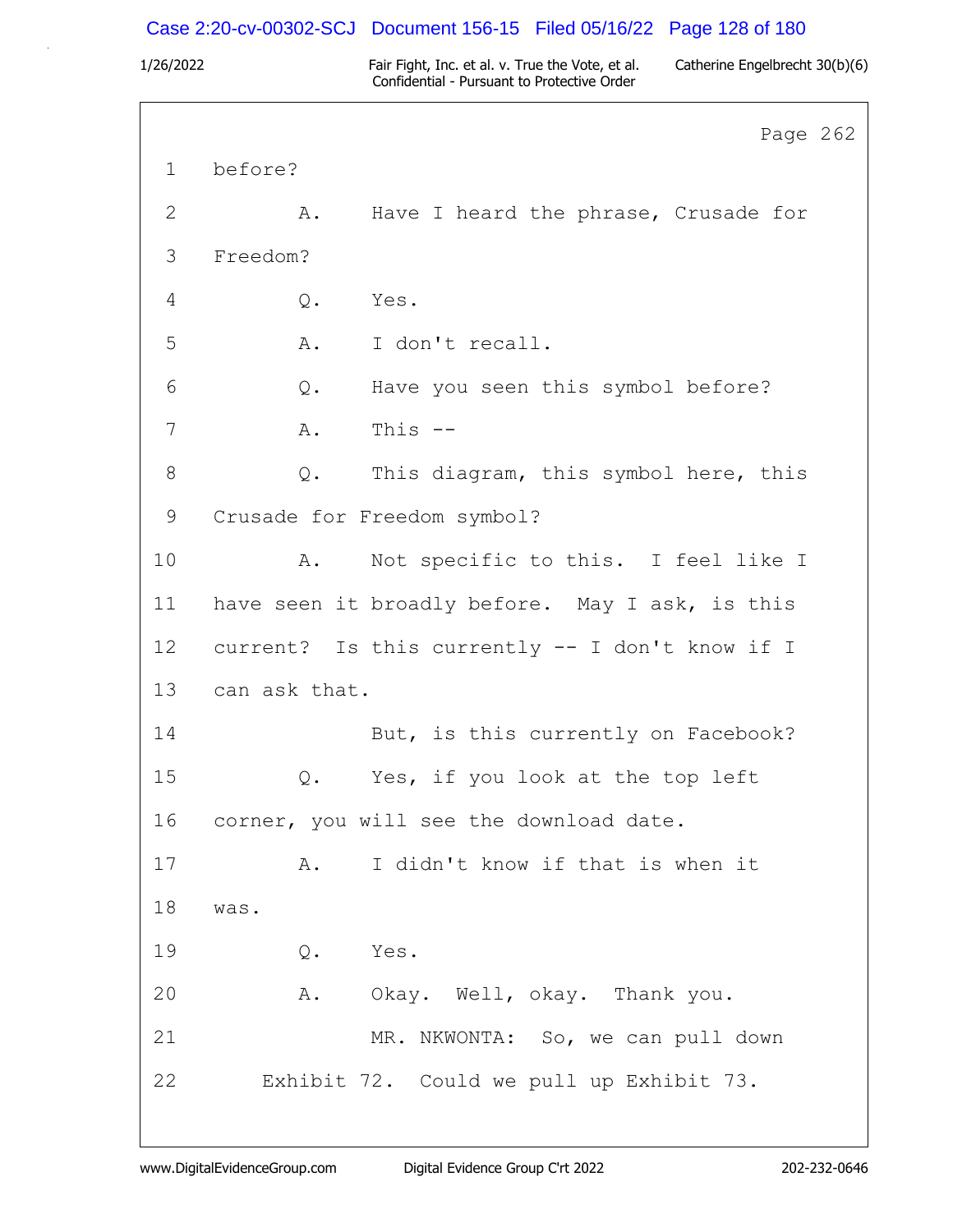### Case 2:20-cv-00302-SCJ Document 156-15 Filed 05/16/22 Page 129 of 180

1/26/2022 Fair Fight, Inc. et al. v. True the Vote, et al. Catherine Engelbrecht 30(b)(6) Confidential - Pursuant to Protective Order

Page 263 1 (Exhibit 73 marked for 2 identification.) 3 BY MR. NKWONTA: 4 Q. And could we go to the second page. 5 Ms. Engelbrecht, do you recognize 6 that tweet in Exhibit 73, the tweet at the top? 7 A. No. 8 0. The Twitter handle and the name on 9 top of it states Crusade for Freedom, right? 10 A. Uh-huh. 11 Q. It is the same -- it is the same 12 slogan that was on the Time For A Hero Facebook 13 page; is that right? 14 A. Yes. 15 Q. And that symbol, the logo or the 16 symbol for that Twitter handle, that is the same 17 or similar logo that was on the Time For A Hero 18 Facebook page, correct? 19 A. Yes. 20 Q. And the tweet says, "We have just 21 prospectively challenged the eligibility of 22 360,000 voters in Georgia." Is that right?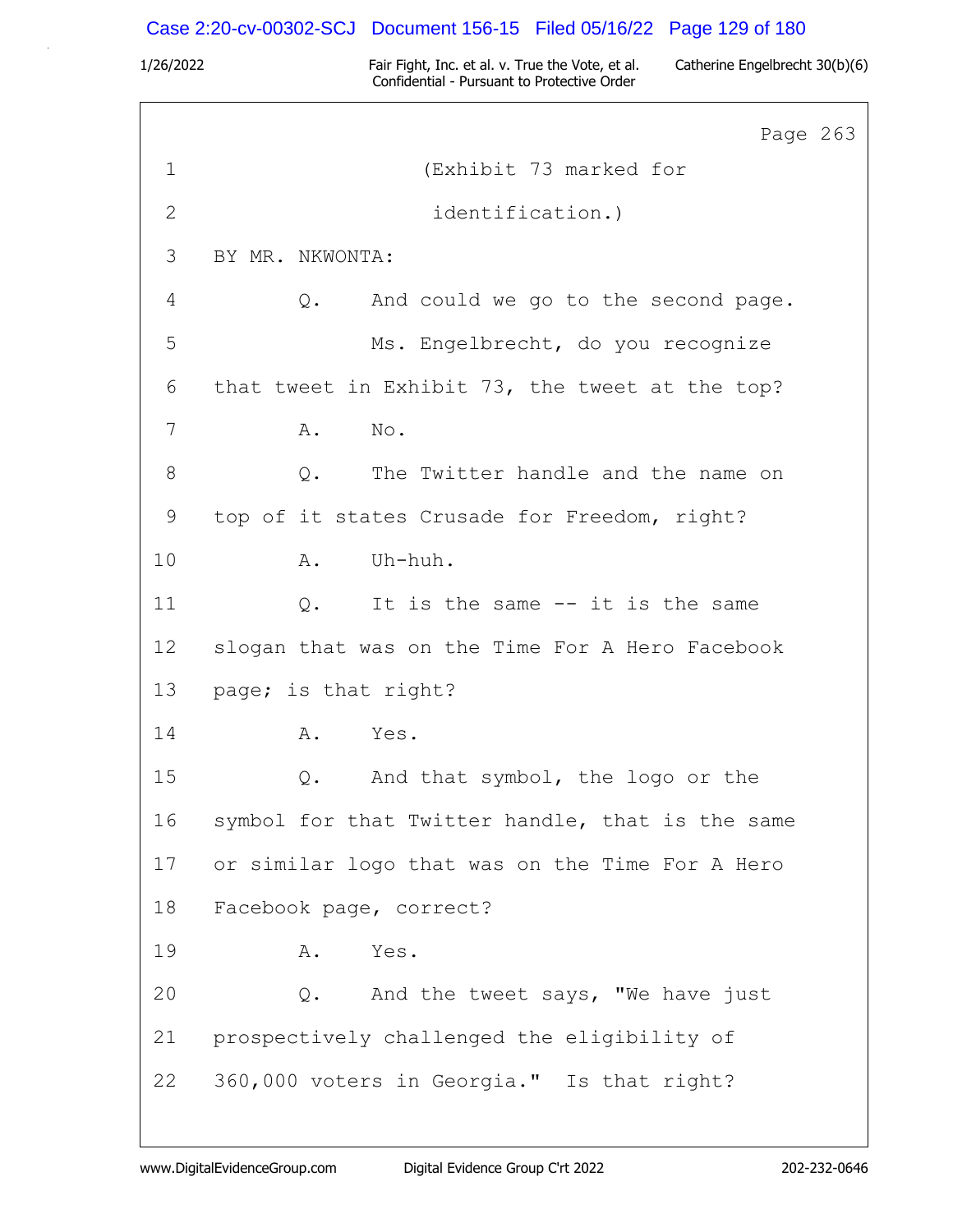Case 2:20-cv-00302-SCJ Document 156-15 Filed 05/16/22 Page 130 of 180

|                | Page 264                                          |
|----------------|---------------------------------------------------|
| 1              | That is what it says, yes.<br>Α.                  |
| $\overline{2}$ | Are you aware of any other groups<br>Q.           |
| 3              | that challenged the eligibility of approximately  |
| 4              | 360,000 voters in Georgia during the runoff       |
| 5              | elections?                                        |
| 6              | Α.<br>No.                                         |
| 7              | The hashtag, Eyes on Georgia, that<br>Q.          |
| 8              | was the same slogan that has appeared on several  |
| 9              | True the Vote documents, I think including that   |
| 10             | invoice from OPSEC, correct?                      |
| 11             | Yes.<br>Α.                                        |
| 12             | And then the second hashtag,<br>Q.                |
| 13             | Validate the Vote Georgia, that was the slogan    |
| 14             | that was recommended to you by the consultant; is |
| 15             | that correct?                                     |
| 16             | A. Yes, yes.                                      |
| 17             | And that tweet was followed up by<br>$Q$ .        |
| 18             | the one right under it. It says, "If the Georgia  |
| 19             | counties refuse to handle the challenges of       |
| 20             | 366,000 ineligible voters in accordance with the  |
| 21             | law, I plan to release the entire list so America |
| 22             | can do the QC."                                   |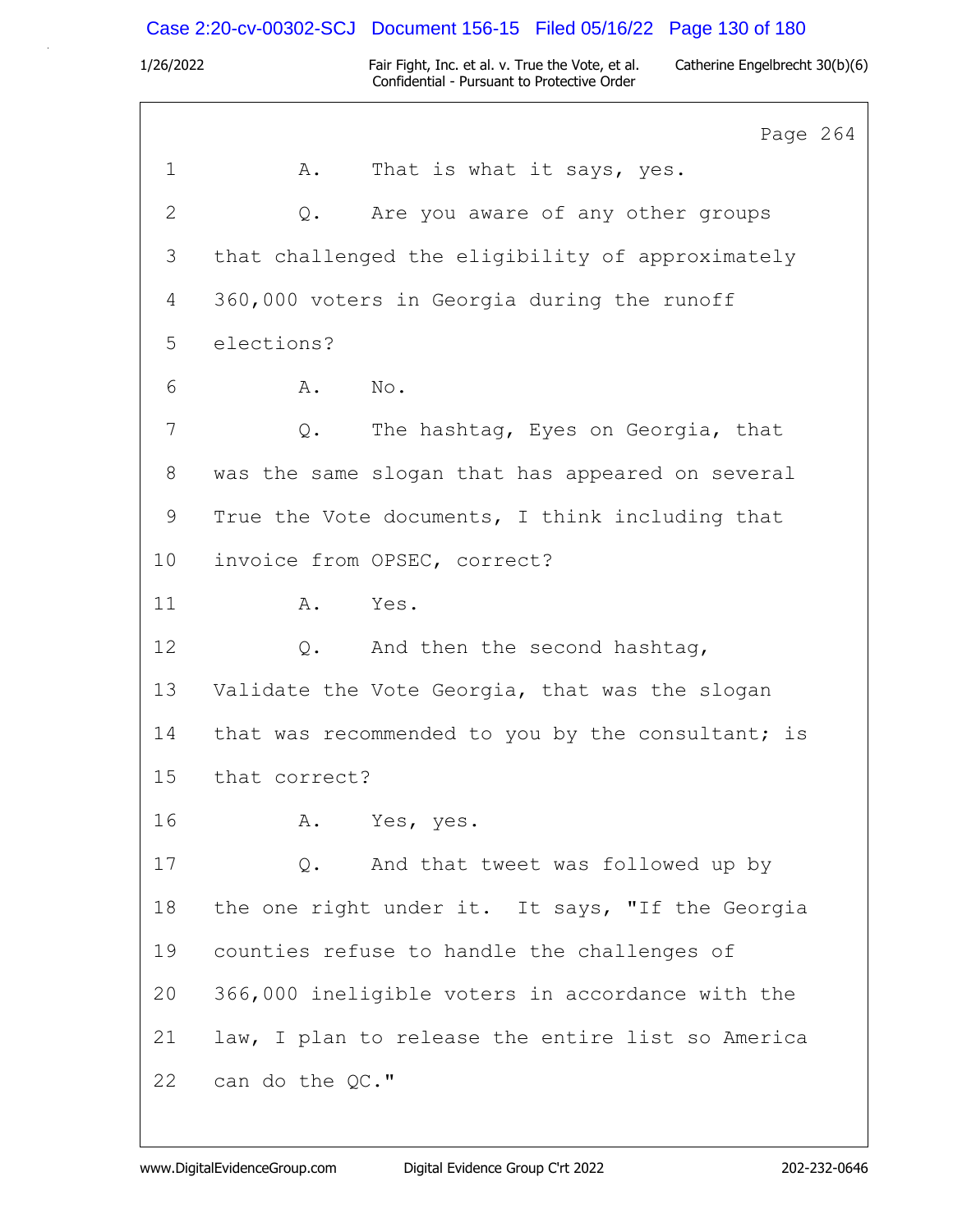### Case 2:20-cv-00302-SCJ Document 156-15 Filed 05/16/22 Page 131 of 180

1/26/2022 Fair Fight, Inc. et al. v. True the Vote, et al. Catherine Engelbrecht 30(b)(6) Confidential - Pursuant to Protective Order

Page 265 1 Is that a correct reading of the 2 tweet underneath? 3 A. It is a correct reading of it, yes. 4 Q. And this tweet also has a Crusade 5 for Freedom Twitter handle name and symbol that 6 appeared on the Time For A Hero page? 7 A. Yes. 8 Q. And the hashtags underneath say 9 Validate the Vote Georgia, which is the slogan 10 that is the True the Vote uses, correct? 11 **And Eyes on Georgia, which is** 12 another slogan that True the Vote uses, correct? 13 A. During that period, yes, that is 14 correct. 15 Q. And this tweet was dated 16 December 20, 2020, correct? 17 A. Correct. 18 0. So, moving on from those tweets, I 19 wanted to ask you specifically about the Validate 20 the Vote program. 21 And I wanted to explore that in a 22 little bit more depth.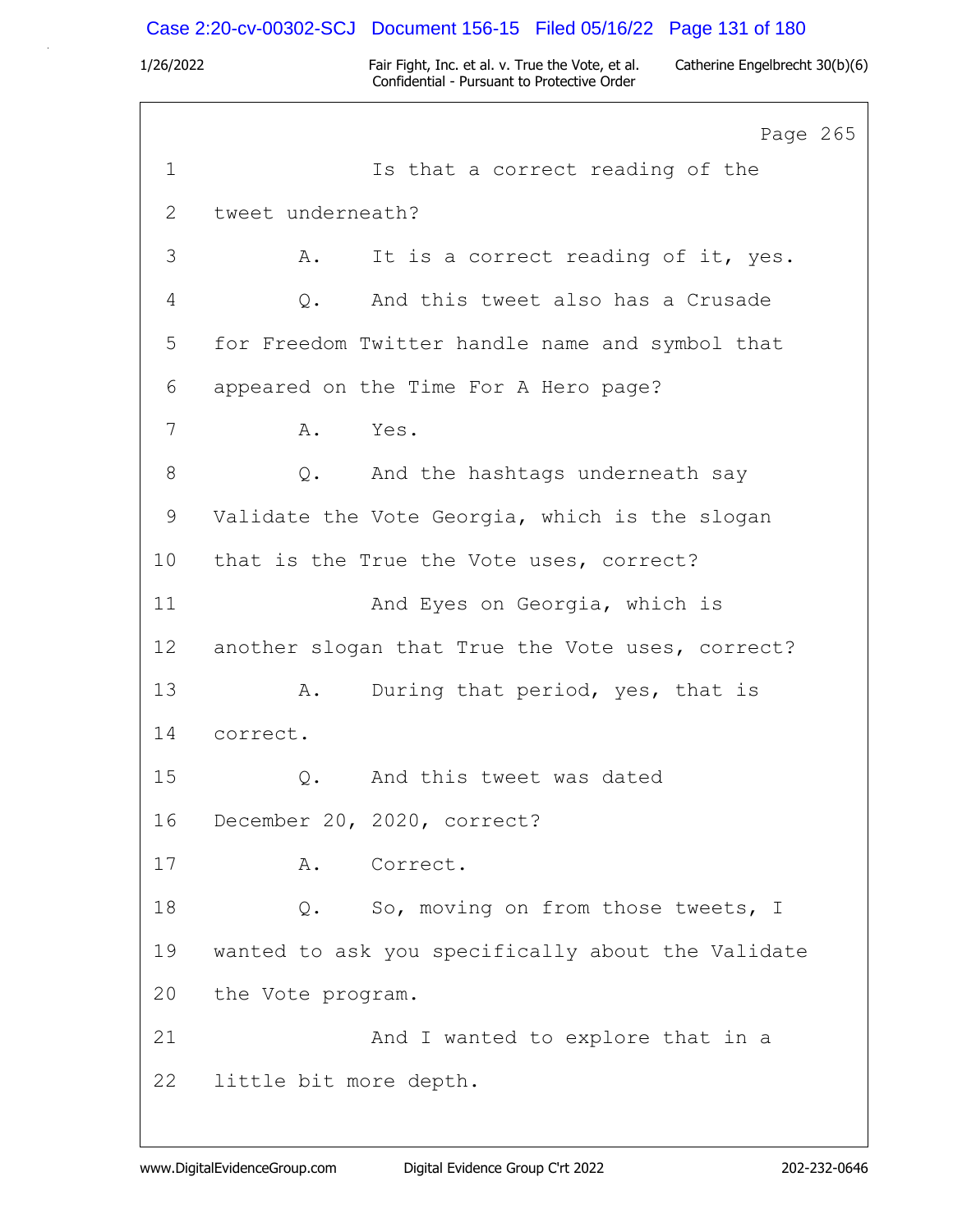| Case 2:20-cv-00302-SCJ Document 156-15 Filed 05/16/22 Page 132 of 180 |  |  |
|-----------------------------------------------------------------------|--|--|
|                                                                       |  |  |

|             | Page 266                                          |
|-------------|---------------------------------------------------|
| $\mathbf 1$ | MR. NKWONTA: Could we pull up                     |
| 2           | Exhibit 1, please. Can we -- is there any         |
| 3           | way to enlarge that a little bit?                 |
| 4           | (Exhibit 1 marked for                             |
| 5           | identification.)                                  |
| 6           | BY MR. NKWONTA:                                   |
| 7           | Q. Ms. Engelbrecht, do you recognize              |
| 8           | this document?                                    |
| 9           | A. Yes.                                           |
| 10          | Q. What is it?                                    |
| 11          | This is a one-page document that was<br>Α.        |
| 12          | asked for by, asked to be provided to a donor who |
| 13          | had come to True the Vote and wanted a one-page   |
| 14          | document to describe some of the activities that  |
| 15          | we were planning to work through.                 |
| 16          | And did the donor have any requests<br>Q.         |
| 17          | or any suggestions for activities that True the   |
| 18          | Vote should engage in?                            |
| 19          | This donor is connected with the<br>Α.            |
| 20          | consultant that I mentioned earlier.              |
| 21          | So, the contribution was to use the               |
| 22          | name Validate the Vote and to put a one-pager     |
|             |                                                   |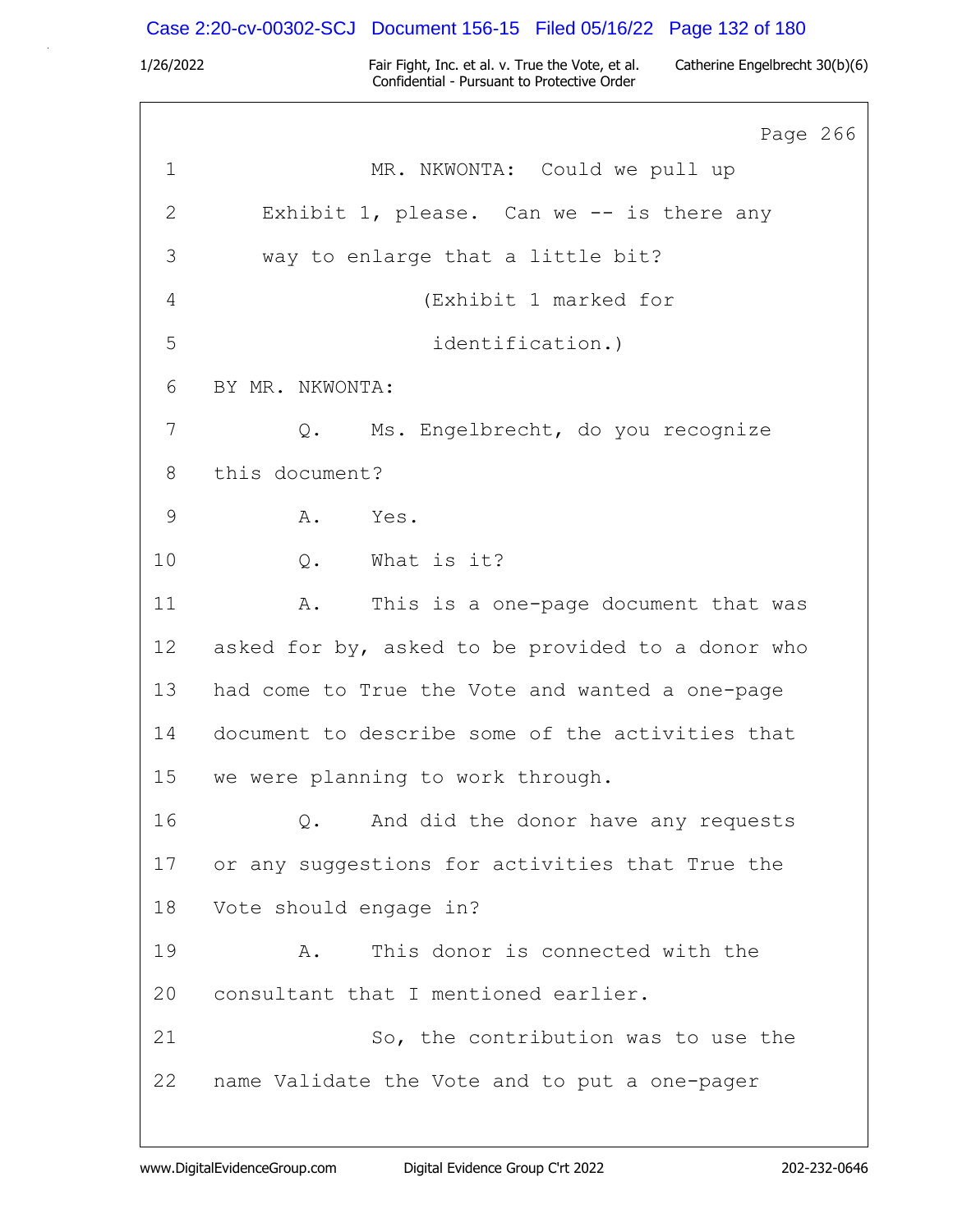# Case 2:20-cv-00302-SCJ Document 156-15 Filed 05/16/22 Page 133 of 180

|              | Page 267                                          |
|--------------|---------------------------------------------------|
| $\mathbf 1$  | together for this donor's use.                    |
| $\mathbf{2}$ | Q. And is this, this one pager, is this           |
| 3            | essentially the framework for the Georgia elector |
| 4            | challenge or the activities that occurred in      |
| 5            | Georgia afterward?                                |
| 6            | I -- no. This doesn't have any -- I<br>A.         |
| 7            | mean, we could look at it. I would like to look   |
| 8            | at the whole thing. But, I don't believe so, no.  |
| $\mathsf 9$  | So, this document -- let's look at<br>$\circ$ .   |
| 10           | the first sentence underneath which says, "Goal:  |
| 11           | To ensure the 2020 election returns reflect one   |
| 12           | vote cast by one eligible voter and therefore     |
| 13           | protect the right to vote and the integrity of    |
| 14           | the election."                                    |
| 15           | Is that correct? Does that reflect                |
| 16           | your understanding?                               |
| 17           | Yes.<br>Α.                                        |
| 18           | And, underneath that, the Problem,<br>Q.          |
| 19           | it says, "There is significant evidence that      |
| 20           | there are numerous instances of illegal ballots   |
| 21           | being cast and counted in the 2020 general        |
| 22           | election. Most of these illegal votes are being   |
|              |                                                   |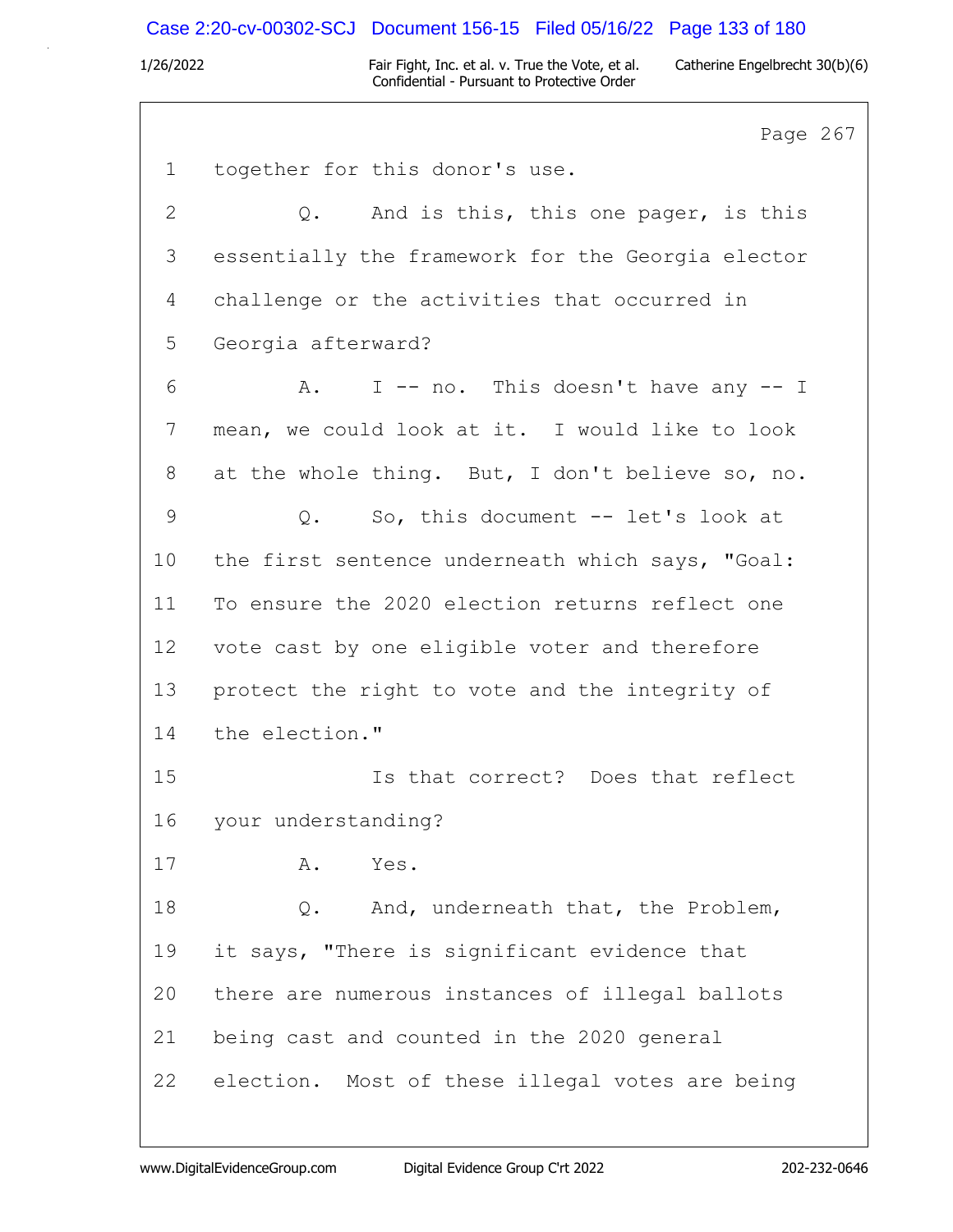# Case 2:20-cv-00302-SCJ Document 156-15 Filed 05/16/22 Page 134 of 180

|               |                        |                                                 | Page 268 |  |
|---------------|------------------------|-------------------------------------------------|----------|--|
| $\mathbf 1$   |                        | counted in Democratic counties and are          |          |  |
| 2             |                        | suppressing legitimate results."                |          |  |
| 3             |                        | Do you see that first paragraph                 |          |  |
| 4             | underneath Problem?    |                                                 |          |  |
| 5             | A. I do.               |                                                 |          |  |
| 6             |                        | Q. And who wrote that?                          |          |  |
| 7             |                        | A. Pardon me, sorry. I don't, I don't           |          |  |
| 8             | specifically recall.   |                                                 |          |  |
| $\mathcal{G}$ | Q.                     | But the document came from True the             |          |  |
| 10            | Vote, right?           |                                                 |          |  |
| 11            | A.                     | That is correct, yes.                           |          |  |
| 12            |                        | Q. How did True the Vote determine that         |          |  |
| 13            |                        | most of the illegal votes were being counted in |          |  |
| 14            | Democratic counties?   |                                                 |          |  |
| 15            | A.                     | I would not know why that would have            |          |  |
| 16            | been written that way. |                                                 |          |  |
| 17            | Q.                     | This was prepared shortly after the             |          |  |
| 18            |                        | November presidential election, correct?        |          |  |
| 19            | Α.                     | Yes.                                            |          |  |
| 20            |                        | Q. Before new results had been                  |          |  |
| 21            | published --           |                                                 |          |  |
| 22            | A.                     | That's correct.                                 |          |  |
|               |                        |                                                 |          |  |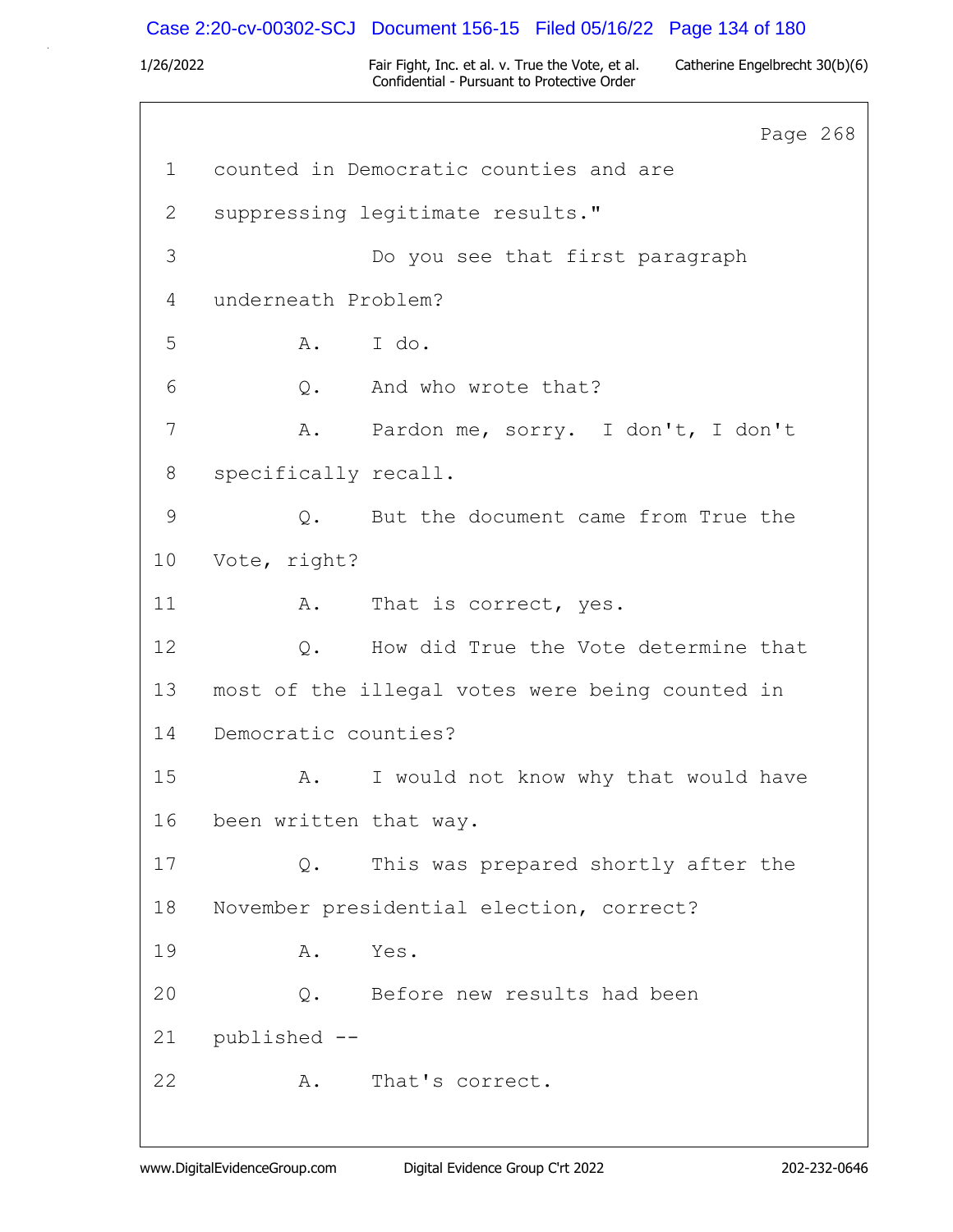### Case 2:20-cv-00302-SCJ Document 156-15 Filed 05/16/22 Page 135 of 180

1/26/2022 Fair Fight, Inc. et al. v. True the Vote, et al. Catherine Engelbrecht 30(b)(6) Confidential - Pursuant to Protective Order

Page 269 1  $Q.$  -- or certified I should say; is 2 that correct? 3 A. That is correct. 4 Q. And by then True the Vote had 5 indicated in this Validate the Vote document that 6 there is significant evidence of illegal ballots, 7 most of which were being counted in Democratic 8 counties; is that right? 9 A. That is what this says, yes. 10 Q. The next paragraph starts with, 11 "This is a result of Democrat official's refusal 12 to obey state election laws and counting illegal 13 votes." Is that -- 14 A. That is what it says, yes. 15 Q. How did True the Vote reach that 16 conclusion? 17 A. I, as a -- you know, as a 18 promotional piece, this was, you know, those -- 19 that phraseology was used. I, you know, I don't 20 really have much more to say about that than 21 that. 22 Q. The next sentence says, "It is also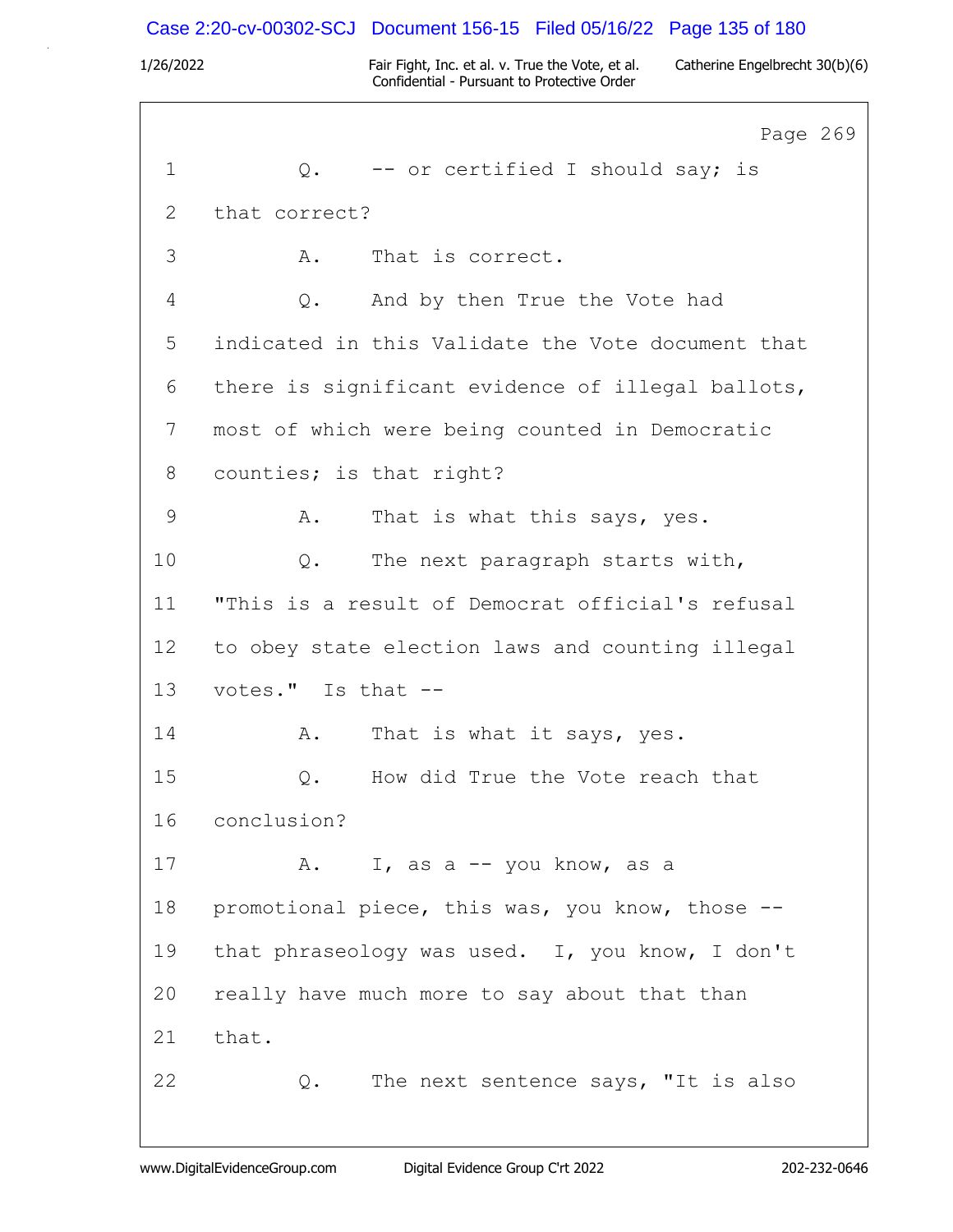### Case 2:20-cv-00302-SCJ Document 156-15 Filed 05/16/22 Page 136 of 180

1/26/2022 Fair Fight, Inc. et al. v. True the Vote, et al. Catherine Engelbrecht 30(b)(6) Confidential - Pursuant to Protective Order

Page 270 1 the result of deliberate election fraud." 2 What evidence did True the Vote have 3 to make that statement? 4 A. I don't recall. 5 Q. The next sentence, "The situation 6 has been aided by the Democrat's deliberate 7 effort to radically expand mail-in balloting, 8 creating myriad opportunities for voter fraud 9 that does not exist with in-person voting." 10 Did True the Vote have any evidence 11 to support that statement? 12 A. That statement in particular I would 13 say yes in that the -- there was an effort to 14 radically expand mail-in balloting or mail-in 15 voting. 16 And it has been documented over time 17 that mail-in balloting, mail-in voting does 18 increase the opportunity for vote fraud or 19 election fraud. 20 Q. Had True the Vote identified any 21 flood of illegal votes as referenced in that 22 following paragraph?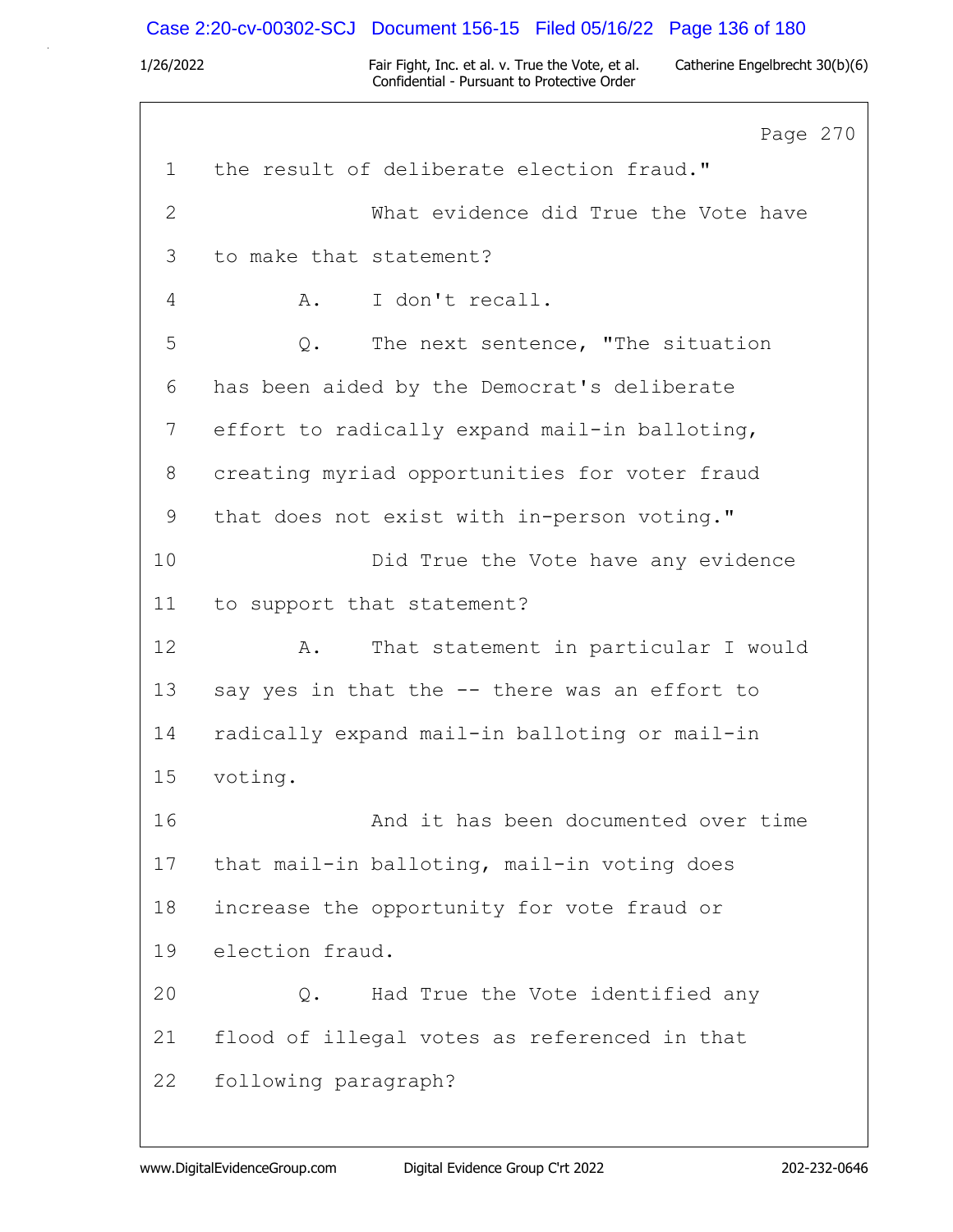### Case 2:20-cv-00302-SCJ Document 156-15 Filed 05/16/22 Page 137 of 180

1/26/2022 Fair Fight, Inc. et al. v. True the Vote, et al. Catherine Engelbrecht 30(b)(6) Confidential - Pursuant to Protective Order

Page 271 1 A. This was a promotional piece. I 2 believe that the third paragraph there was to tie 3 to the one above saying that there was a radical 4 expansion and therefore it would precipitate a 5 flood. 6 Q. It says, "This flood of illegal 7 votes violates the U.S. Constitution's right to 8 vote," and the sentence continues, "by diluting 9 the votes of legitimate voters." 10 But, had True the Vote identified 11 any flood of illegal votes at this point? 12 A. No, this was a promotional piece 13 that was written. 14 Q. And then we get to the plan. It 15 says, "Solicit whistleblower testimonies for 16 those impacted by or involved in election fraud." 17 Did True the Vote obtain those 18 whistleblower testimonies? 19 MS. SIEBERT: I'm sorry. I'm just 20 going to object one more time. And maybe it 21 is just a point of clarification. 22 Are you limiting these questions to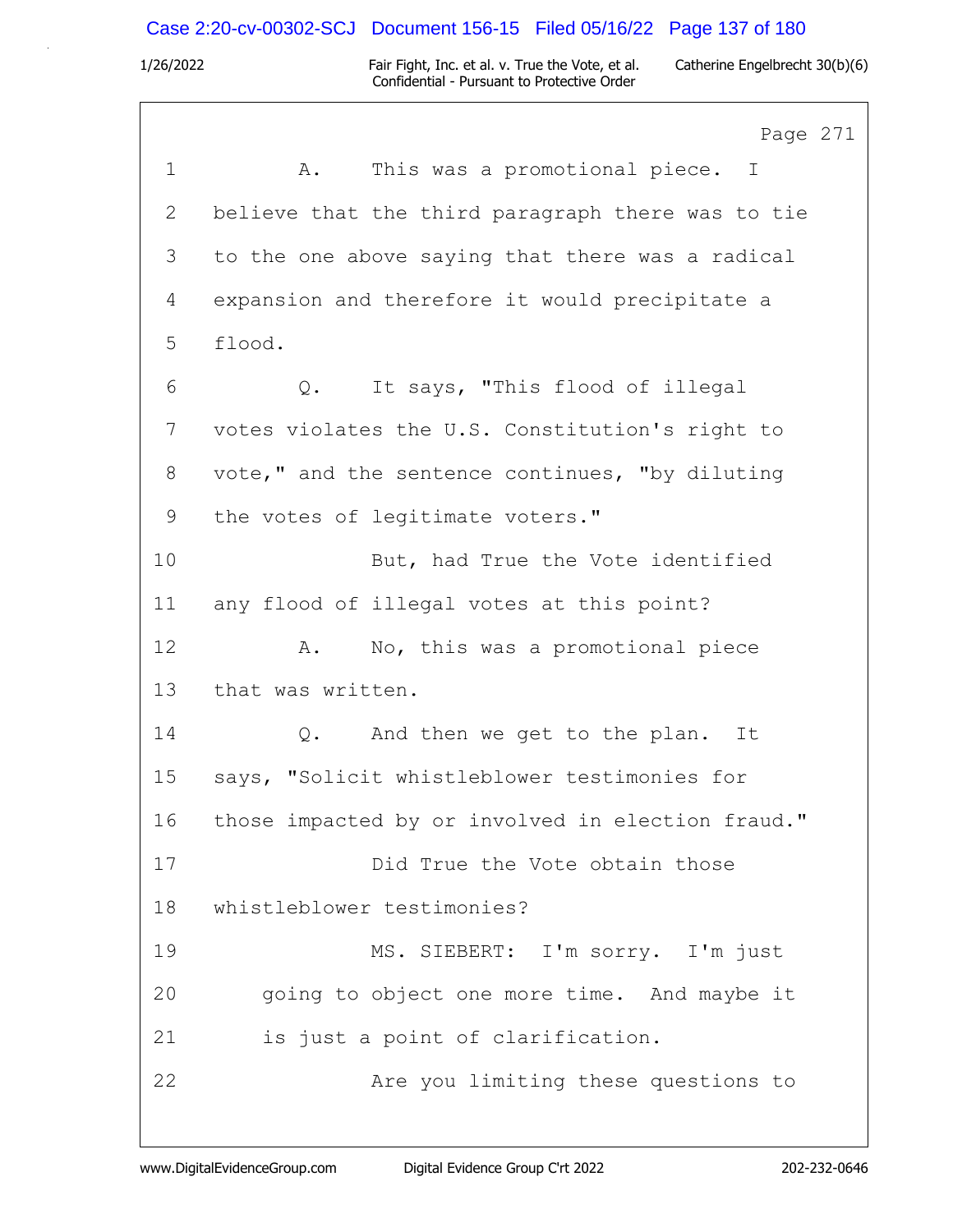# Case 2:20-cv-00302-SCJ Document 156-15 Filed 05/16/22 Page 138 of 180

|               | Page 272                                      |
|---------------|-----------------------------------------------|
| $\mathbf 1$   | the six states, the jurisdictions?            |
| $\mathbf{2}$  | MR. NKWONTA: I don't believe I have           |
| 3             | to. This is specifically about the Validate   |
| 4             | the Vote program which is -- so this is in -- |
| 5             | in other words I don't read our deposition    |
| 6             | notice or the court's order to say every      |
| 7             | single topic is constrained to these six      |
| 8             | states.                                       |
| $\mathcal{G}$ | So, if I ask Ms. Engelbrecht, for             |
| 10            | instance, what Validate the Vote program      |
| 11            | means, you can't limit her testimony to six   |
| 12            | states.                                       |
| 13            | MS. SIEBERT: Well, the court's                |
| 14            | order says that "True the Vote shall present  |
| 15            | a witness that is adequately prepared to      |
| 16            | answer questions relating to topics listed in |
| 17            | the plaintiff's respective 30(b)(6)           |
| 18            | deposition notice with the following          |
| 19            | limitations:                                  |
| 20            | "Plaintiff shall limit their                  |
| 21            | questions regarding True the Vote's and OPSEC |
| 22            | Group LLC's pre and post-election activities  |
|               |                                               |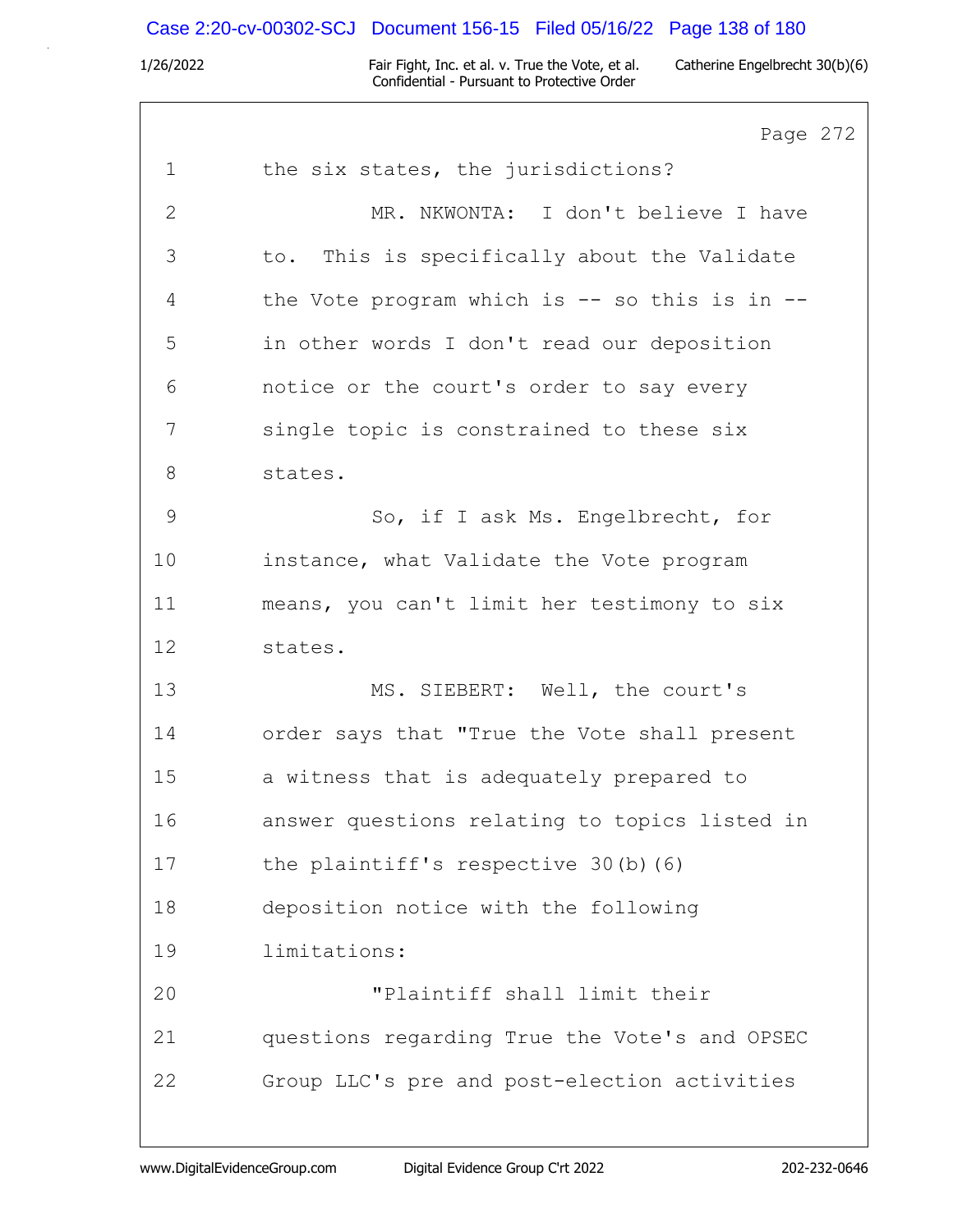# Case 2:20-cv-00302-SCJ Document 156-15 Filed 05/16/22 Page 139 of 180

|              | Page 273                                      |
|--------------|-----------------------------------------------|
| $\mathbf 1$  | to 2012, onward, and the following states:    |
| $\mathbf{2}$ | Georgia, Texas, Ohio, Pennsylvania, Michigan, |
| 3            | Wisconsin."                                   |
| 4            | So, the court specifically stated             |
| 5            | the topics listed in the 30(b)(6) were to be  |
| 6            | limited and would include that following      |
| 7            | limitation.                                   |
| 8            | So that is directly part of the               |
| 9            | court's order.                                |
| 10           | MR. NKWONTA: I understand your                |
| 11           | point. I disagree that we cannot ask her      |
| 12           | about soliciting whistleblower testimonies    |
| 13           | unless we say soliciting whistleblower        |
| 14           | testimonies in a specific state, because we   |
| 15           | are literally asking to explain a document.   |
| 16           | So, if -- my question to you is are           |
| 17           | you instructing her not to answer this        |
| 18           | question with respect to any state outside of |
| 19           | the target jurisdictions that we have         |
| 20           | identified?                                   |
| 21           | MS. SIEBERT: Yes, I am.                       |
| 22           | BY MR. NKWONTA:                               |
|              |                                               |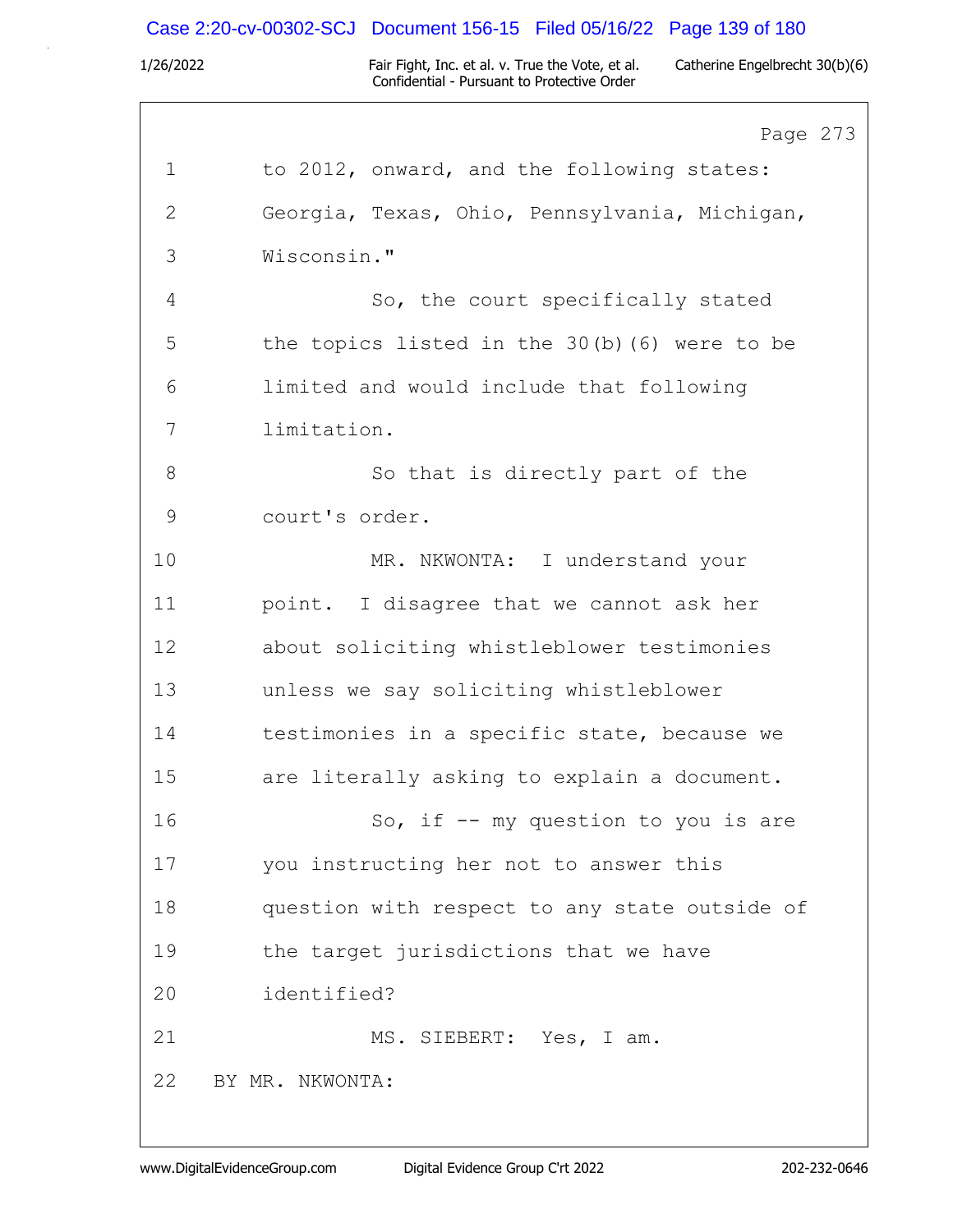|             |                  | Case 2:20-cv-00302-SCJ Document 156-15 Filed 05/16/22 Page 140 of 180                           |                                |
|-------------|------------------|-------------------------------------------------------------------------------------------------|--------------------------------|
| 1/26/2022   |                  | Fair Fight, Inc. et al. v. True the Vote, et al.<br>Confidential - Pursuant to Protective Order | Catherine Engelbrecht 30(b)(6) |
|             |                  |                                                                                                 | Page 274                       |
| $\mathbf 1$ | Q.               | Ms. Engelbrecht, are you going to                                                               |                                |
| 2           |                  | follow your counsel's instruction?                                                              |                                |
| 3           | Α.               | Yes, I will.                                                                                    |                                |
| 4           | Q.               | So, can you answer my question with                                                             |                                |
| 5           |                  | respect to the six target states that we                                                        |                                |
| 6           | discussed?       |                                                                                                 |                                |
| 7           | Α.               | Can you repeat the question?                                                                    |                                |
| 8           | $Q$ .            | Sure.                                                                                           |                                |
| 9           |                  | MR. NKWONTA: Can the court reporter                                                             |                                |
| 10          |                  | read back the question.                                                                         |                                |
| 11          |                  | (Whereupon, the record was read by                                                              |                                |
| 12          |                  | the reporter as requested.)                                                                     |                                |
| 13          |                  | THE WITNESS: We did not obtain any                                                              |                                |
| 14          |                  | whistleblower testimonies.                                                                      |                                |
| 15          | BY MR. NKWONTA:  |                                                                                                 |                                |
| 16          | Q.               | The second bullet in the plan says,                                                             |                                |
| 17          |                  | "Build public momentum through broad publicity."                                                |                                |
| 18          |                  | Does that include -- well, why don't                                                            |                                |
| 19          |                  | you explain to me what type of broad publicity                                                  |                                |
| 20          | was anticipated. |                                                                                                 |                                |
| 21          | Α.               | Again, this is the first -- I have                                                              |                                |
| 22          |                  | seen an orientation of a one-pager like this.                                                   |                                |
|             |                  |                                                                                                 |                                |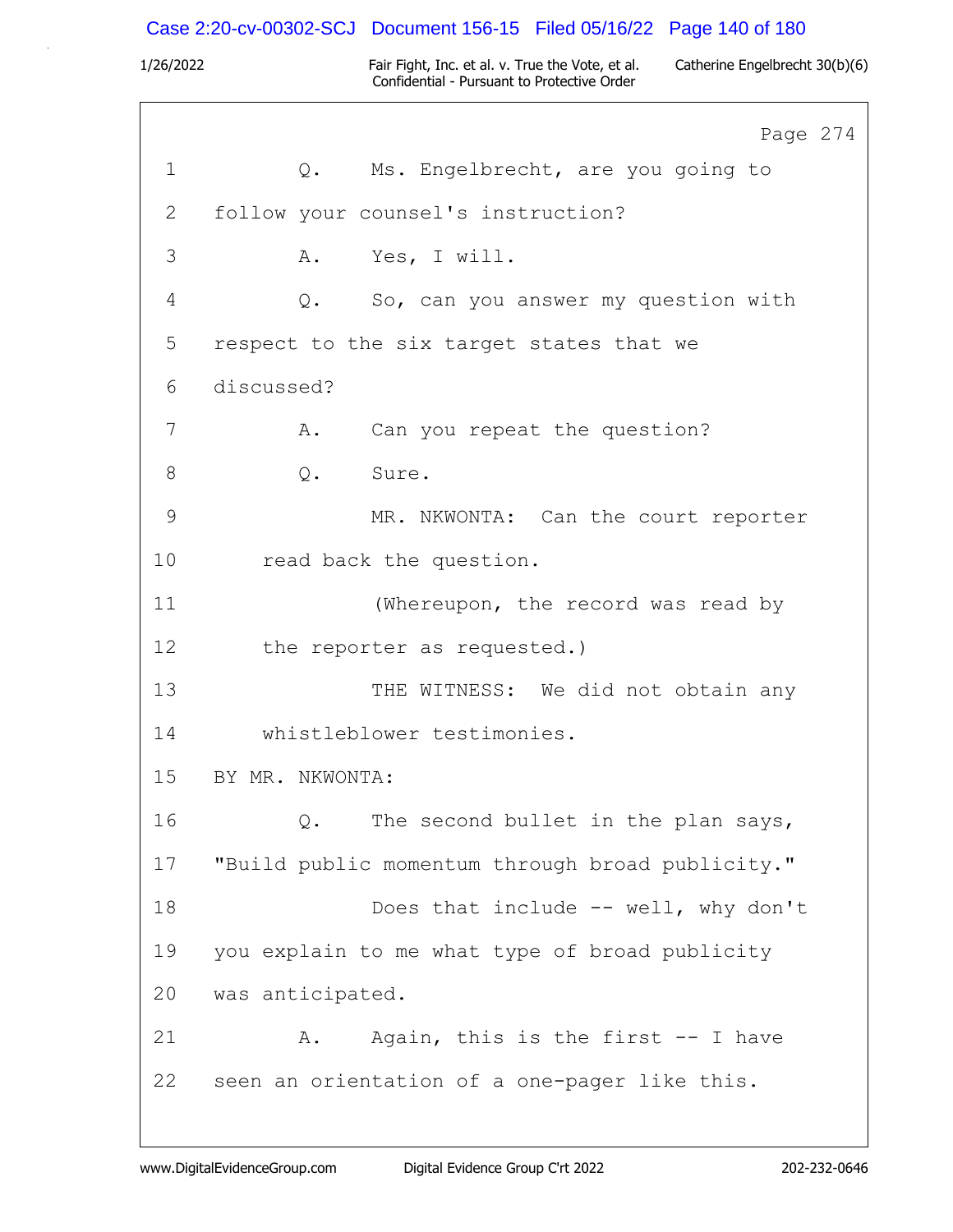### Case 2:20-cv-00302-SCJ Document 156-15 Filed 05/16/22 Page 141 of 180

1/26/2022 Fair Fight, Inc. et al. v. True the Vote, et al. Catherine Engelbrecht 30(b)(6) Confidential - Pursuant to Protective Order

Page 275 1 This is the first time I have seen this one-pager 2 with some of this language. 3 So, I can only respond to -- you 4 know, I mean, to repeat back build public 5 momentum through broad publicity. We didn't do 6 any advertising of any sort. I had a podcast, I 7 mean that was it. 8 Q. Would you consider a press 9 release -- 10 A. Oh, I'm so sorry. Yes, and if we 11 did press releases, that would be considered in 12 that, in that bullet, yes. 13 Q. The next bullet, "Galvanize 14 Republican legislative support in key states." 15 Why the focus on Republican 16 legislative support? 17 A. I, I don't know. I don't know why 18 that was written that way. 19 Q. The next is, "Aggregate and analyze 20 data to identify patterns of election 21 subversion." And that task is assigned to OPSEC 22 group. Do you see that?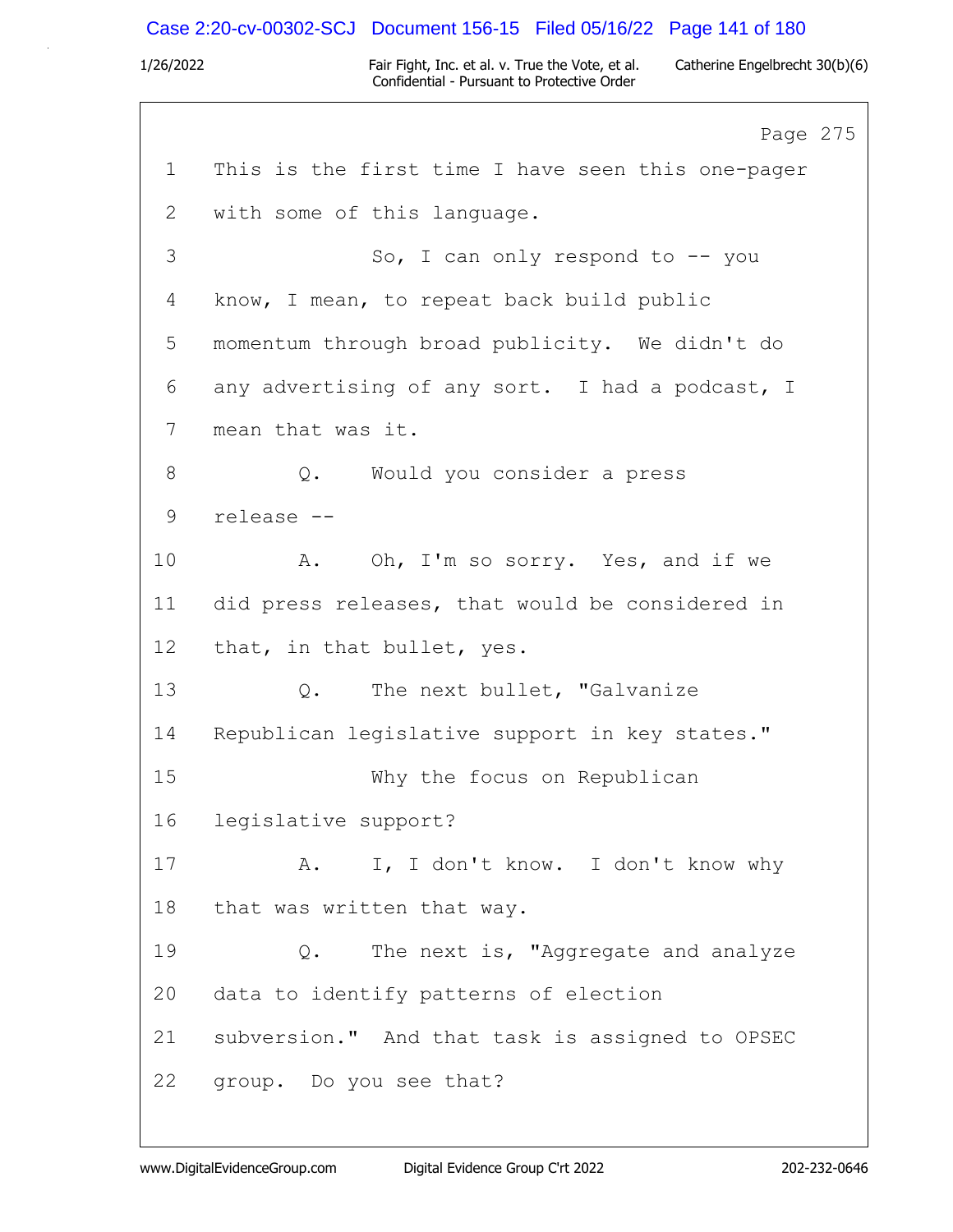# Case 2:20-cv-00302-SCJ Document 156-15 Filed 05/16/22 Page 142 of 180

|             | Page 276                                            |
|-------------|-----------------------------------------------------|
| $\mathbf 1$ | THE WITNESS: Can you scroll up, can                 |
| 2           | you scroll a little bit, Joe?                       |
| 3           | That would have been going back to                  |
| 4           | the litigation support for the cases that           |
| 5           | were being filed shortly after the election.        |
| 6           | BY MR. NKWONTA:                                     |
| 7           | So, the items that we discussed on<br>$Q_{\bullet}$ |
| 8           | that OPSEC invoice including litigation support,    |
| 9           | that was part of the aggregating and analyzing      |
| 10          | data to identify patterns of election subversion    |
| 11          | that we see in this document?                       |
| 12          | I mean I would, aggregate and<br>Α.                 |
| 13          | analyze data to identify patterns full stop.        |
| 14          | But, that would have been part of that, yes.        |
| 15          | "File lawsuits in federal court with<br>Q.          |
| 16          | capacity to be heard by SCOTUS," the Supreme        |
| 17          | Court of the United States; is that correct?        |
| 18          | That is what it says, yes.<br>Α.                    |
| 19          | And is that referring to the<br>$Q$ .               |
| 20          | lawsuits that were filed in Georgia,                |
| 21          | Pennsylvania, Michigan, Wisconsin, Arizona?         |
| 22          | And also it lists the key states                    |
|             |                                                     |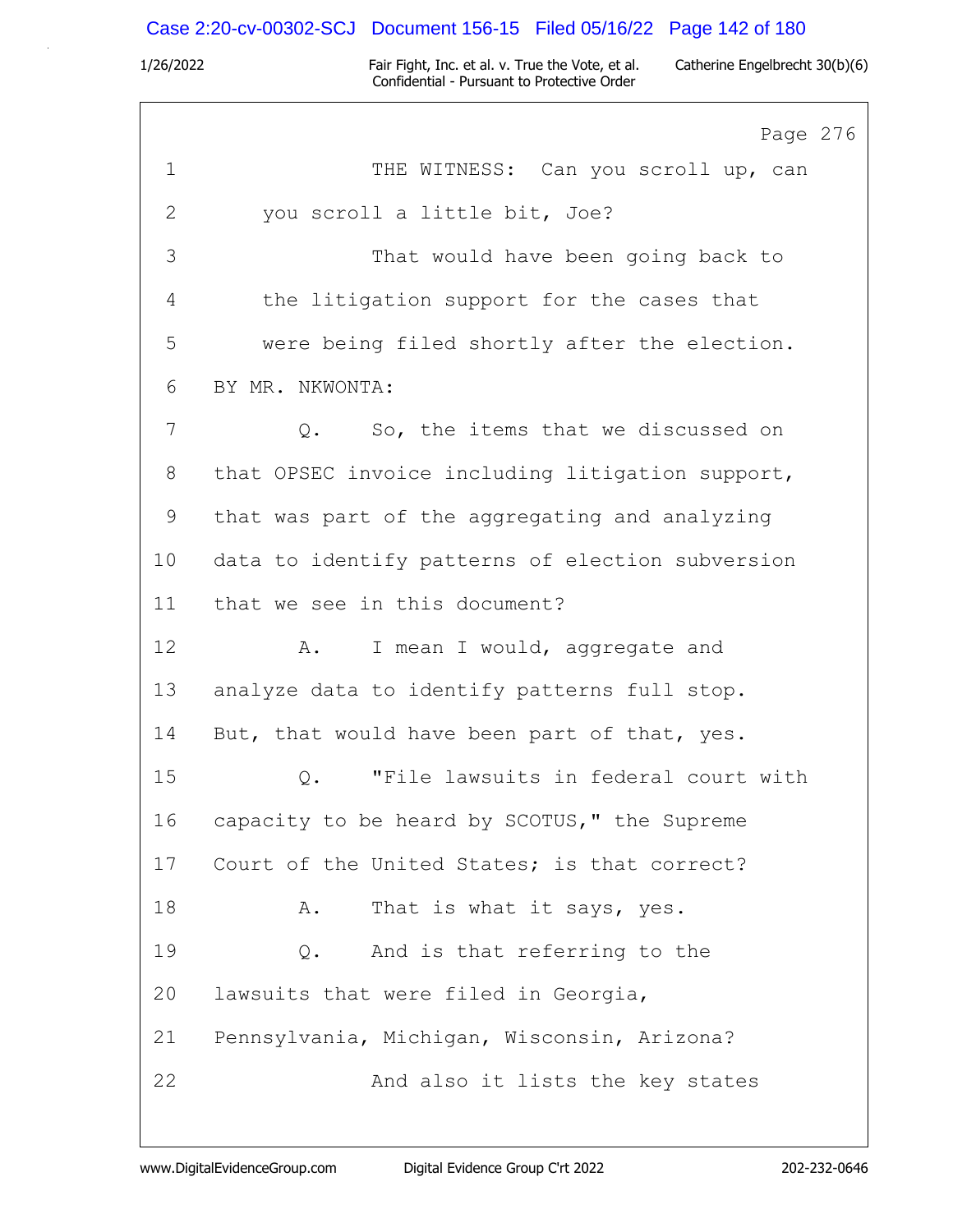### Case 2:20-cv-00302-SCJ Document 156-15 Filed 05/16/22 Page 143 of 180

1/26/2022 Fair Fight, Inc. et al. v. True the Vote, et al. Catherine Engelbrecht 30(b)(6) Confidential - Pursuant to Protective Order

Page 277 1 here below as well, Arizona, Nevada -- 2 A. Uh-huh. 3 Q. Are those the lawsuits or legal 4 actions that that plan is referring to? 5 A. Yes. Those would have been in that 6 timeline of lawsuits. 7 0. And then next it goes on to the 8 legal strategy for the Validate the Vote program. 9 And it states that, "Jim Bopp will 10 file federal suits in the seven closest 11 battleground states to investigate voter fraud, 12 expose it and nullify the results of the state's 13 election so that the presidential electors can be 14 selected in a special election or by the state 15 legislature." 16 Why was the goal to nullify the 17 results of the state's election even before the 18 election had been certified? 19 A. I do not know why this was -- I 20 don't -- that was not the goal. Let me answer it 21 that way. That was not the goal. 22 As we discussed earlier the goal was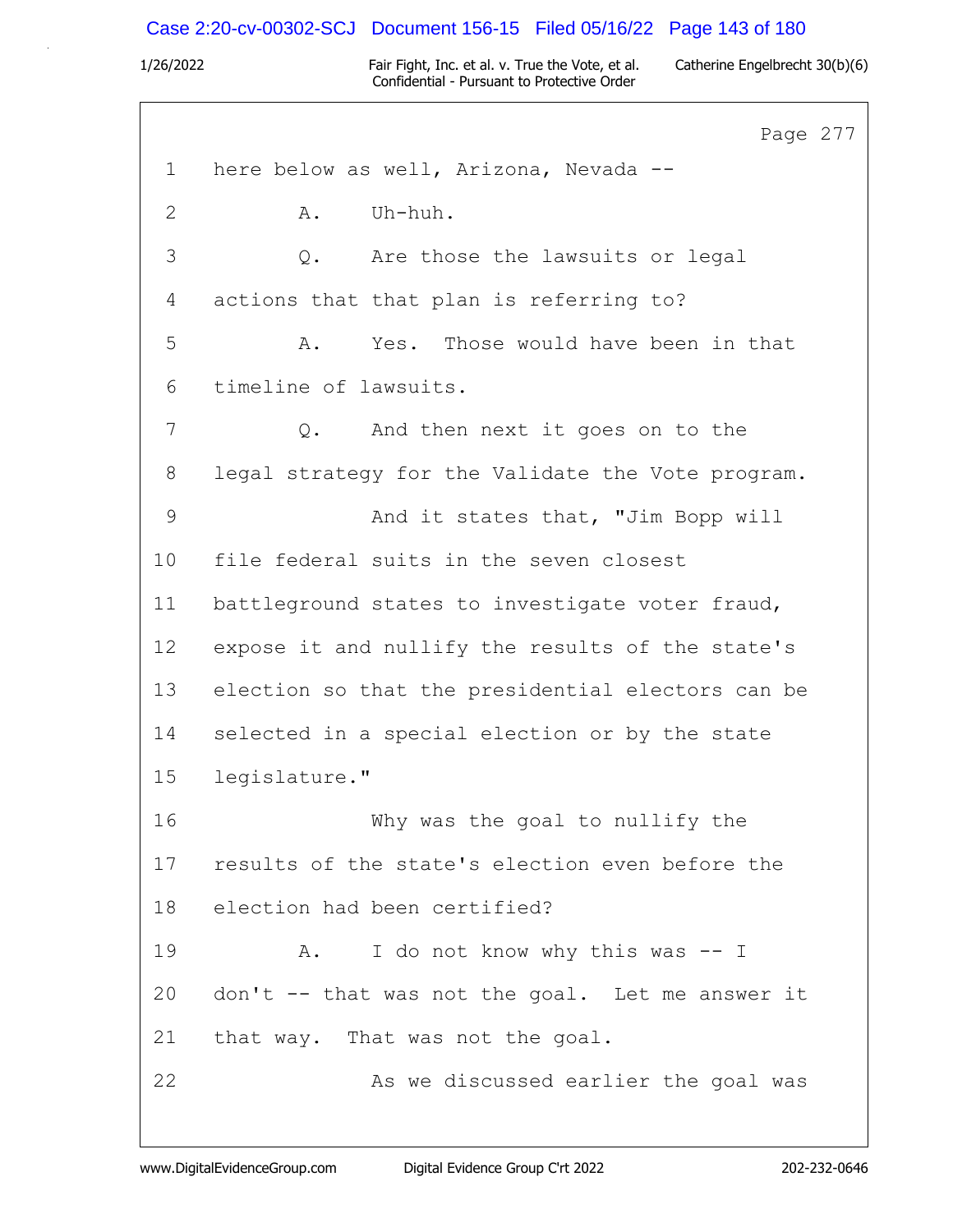### Case 2:20-cv-00302-SCJ Document 156-15 Filed 05/16/22 Page 144 of 180

1/26/2022 Fair Fight, Inc. et al. v. True the Vote, et al. Catherine Engelbrecht 30(b)(6) Confidential - Pursuant to Protective Order

Page 283 1 Is that a correct reading of 2 Paragraph 41? 3 A. Yes, it is a correct reading. 4 Q. And other than that link, did True 5 the Vote have any evidence to support the 6 allegation that noncitizens, or as many as 7 70,000-plus noncitizens, voted for Joe Biden in 8 Georgia? 9 A. I think it was just this link. No. 10 No. 11 Q. Are you aware of any analysis or any 12 study that has been done to confirm this or any 13 additional corroborating evidence that has been 14 provided to support this? 15 A. No. 16 Q. Do you believe this to be true? 17 A. I believe that Just Facts wrote that 18 article. Yes, I would have to look at the 19 underpinnings but I mean that is plausible, 20 certainly. 21 Q. If we go to the Prayer for Relief, 22 starting on Page 20 and which spills over to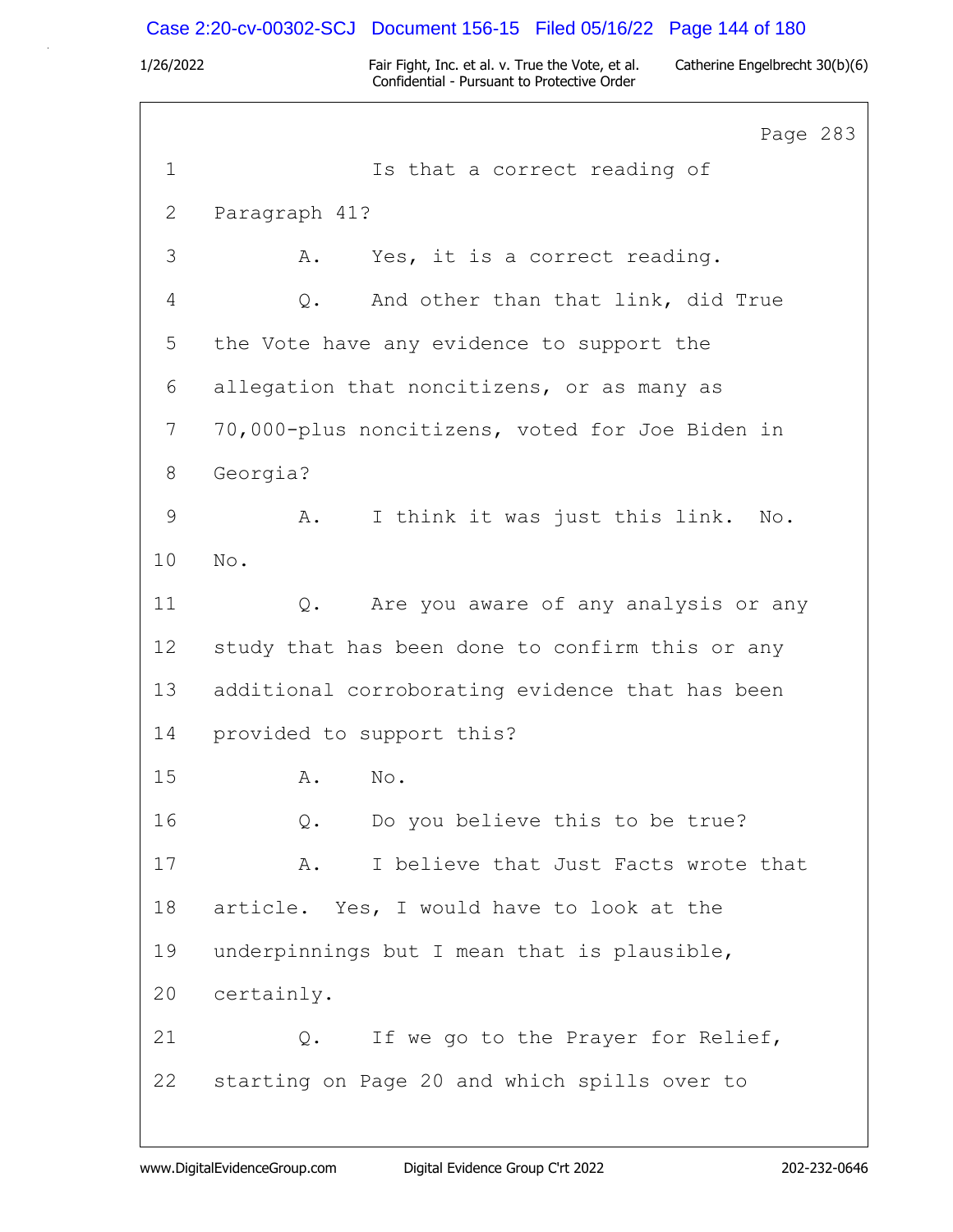### Case 2:20-cv-00302-SCJ Document 156-15 Filed 05/16/22 Page 145 of 180

1/26/2022 Fair Fight, Inc. et al. v. True the Vote, et al. Catherine Engelbrecht 30(b)(6) Confidential - Pursuant to Protective Order

Page 284 1 Page 21. 2 Under Paragraph 65, would you agree 3 that that paragraph seeks to invalidate the 4 defendant counties' presidential election 5 results? 6 A. That is what that communicates, yes. 7 0. And just the counties that were 8 named as defendants in this lawsuit, correct? 9 A. I apologize. Can you restate the --10 Q. Sure. So, this request to 11 invalidate the results, this request is to 12 invalidate the results of the counties that were 13 named as defendants in this lawsuit; is that 14 right? 15 A. Well, the -- what it says is in 16 contested counties or in the state overall. 17 So that the -- oh, so that the 18 counties  $-$  yeah, I, I  $-$  that appears to be what 19 it communicates. I'm not a lawyer, but that 20 appears to be what it communicates. 21 Q. The Validate the Vote program 22 document that I showed you earlier made reference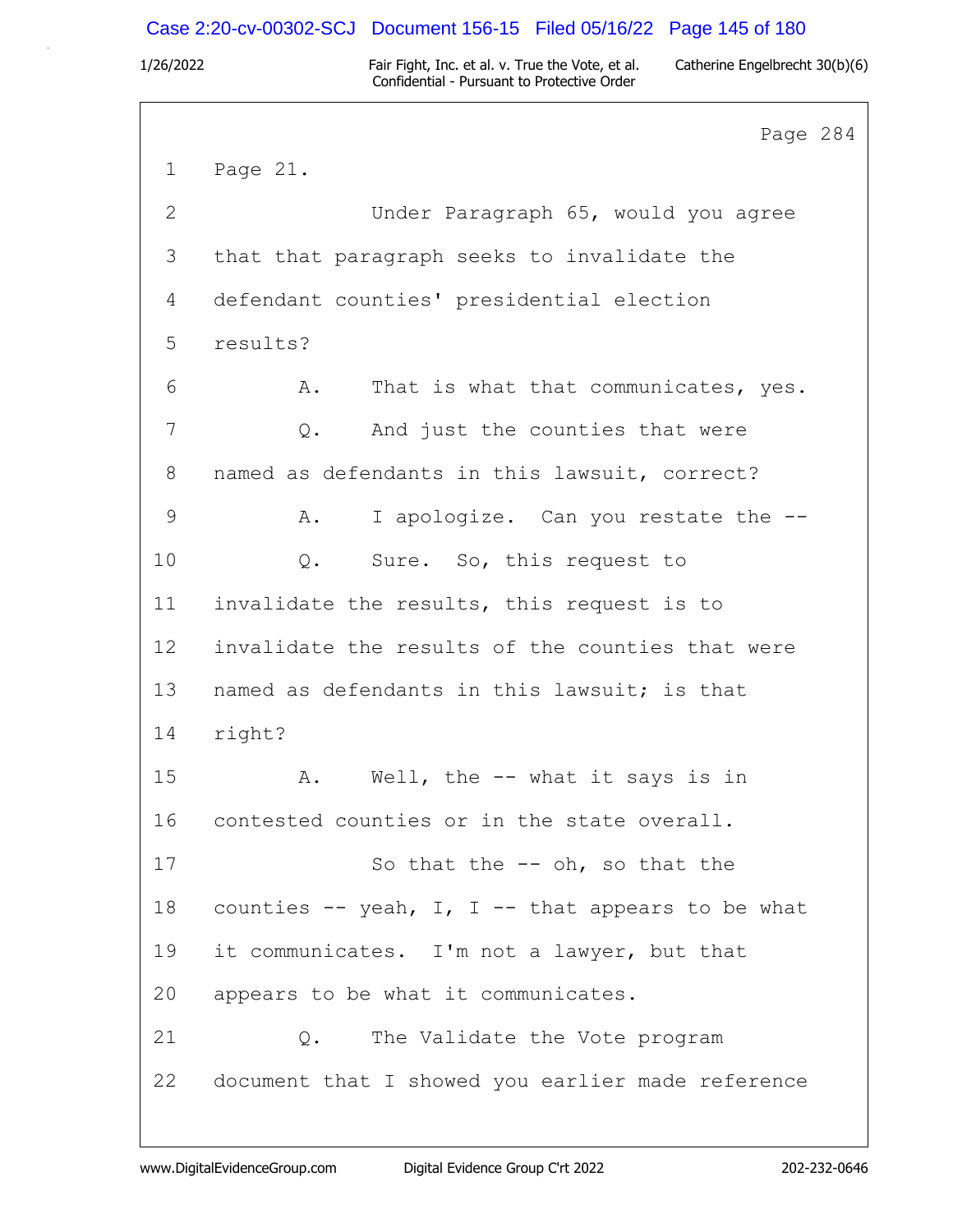# Case 2:20-cv-00302-SCJ Document 156-15 Filed 05/16/22 Page 146 of 180

|                | Page 285                                          |
|----------------|---------------------------------------------------|
| $\mathbf{1}$   | to targeting Democratic counties.                 |
| $\overline{2}$ | Does this complaint carry out that                |
| 3              | that strategy?                                    |
| 4              | I would have to, I guess look at --<br>A.         |
| 5              | I mean I would have to run the numbers to see if  |
| 6              | the counties were leaning in that way. I          |
| 7              | don't -- it is certainly not part of my mindset   |
| $8\,$          | on any of it, so --                               |
| 9              | Why is True the Vote focused on<br>$Q$ .          |
| 10             | enjoining the results of the presidential         |
| 11             | election in this lawsuit -- let me rephrase.      |
| 12             | Sure.<br>A.                                       |
| 13             | There were a number of elections<br>$Q$ .         |
| 14             | that occurred in November, both elections for     |
| 15             | president -- both for the presidential race and   |
| 16             | there were a number of other state and federal    |
| 17             | races on the same ballot.                         |
| 18             | This lawsuit is focused on the                    |
| 19             | presidential election results only. Why is that?  |
| 20             | I don't know.<br>Α.                               |
| 21             | The Validate the Vote program<br>Q.               |
| 22             | document that we just discussed, Exhibit 1, would |
|                |                                                   |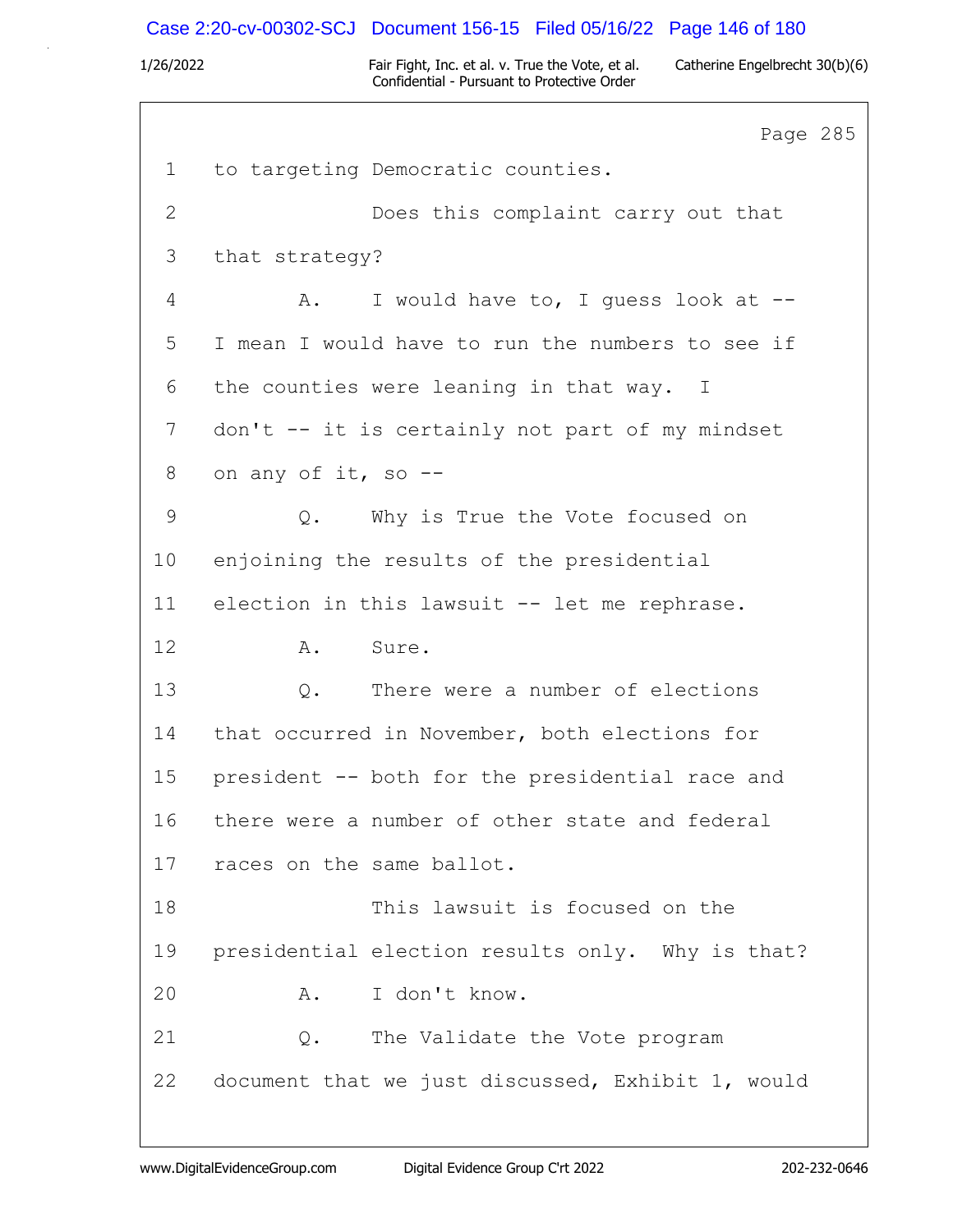### Case 2:20-cv-00302-SCJ Document 156-15 Filed 05/16/22 Page 147 of 180

1/26/2022 Fair Fight, Inc. et al. v. True the Vote, et al. Catherine Engelbrecht 30(b)(6) Confidential - Pursuant to Protective Order

Page 286 1 you agree that was also focused on overturning 2 the results of the presidential election? 3 A. That was the language on that page, 4 yes. 5 MR. NKWONTA: Could we take a quick 6 ten-minute recess, I just want to see how 7 much I have left. 8 THE VIDEOGRAPHER: We are now going 9 off the video record. The time is 3:49 p.m. 10 (Recess taken -- 3:49 p.m.) 11 (After recess -- 4:00 p.m.) 12 THE VIDEOGRAPHER: We are now going 13 back on the video record the time is 14 4:00 p.m. 15 BY MR. NKWONTA: 16 Q. Ms. Engelbrecht, we just took a 17 short break. You understand you are still under 18 oath? 19 A. Yes. 20 Q. So, before we went on break we 21 discussed the Georgia lawsuit that was filed 22 immediately after the November election.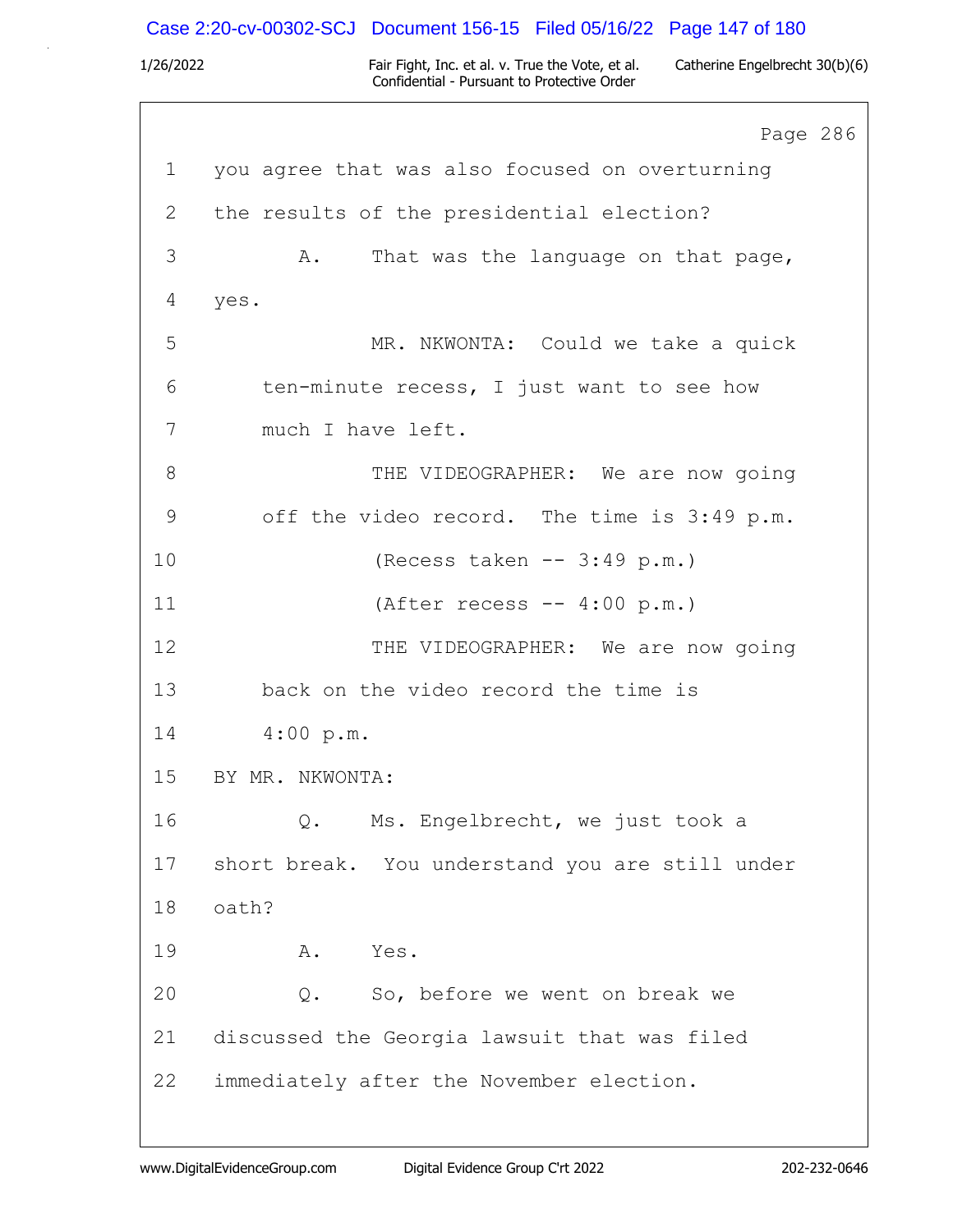### Case 2:20-cv-00302-SCJ Document 156-15 Filed 05/16/22 Page 148 of 180

1/26/2022 Fair Fight, Inc. et al. v. True the Vote, et al. Catherine Engelbrecht 30(b)(6) Confidential - Pursuant to Protective Order

Page 287 1 Did True the Vote also participate 2 in filing a lawsuit in Pennsylvania shortly after 3 the November general election? 4 A. Yes. 5 Q. And in that lawsuit True the Vote 6 sued specific counties, correct? 7 A. I don't recall. 8 Q. Do you have any reason to dispute 9 that? 10 A. No. I mean the briefing will show 11 it. So, no, it is whatever the briefing says. 12 Q. And do you dispute that that lawsuit 13 also sought to enjoin certification of the 14 election results in specific counties? 15 A. If that is what the brief says, 16 then -- 17 Q. Does True the Vote have or did True 18 the Vote submit any evidence to support the 19 allegations of voter fraud in the Pennsylvania 20 lawsuit? 21 A. There were a number of  $-$ 22 I'm sorry, could you repeat the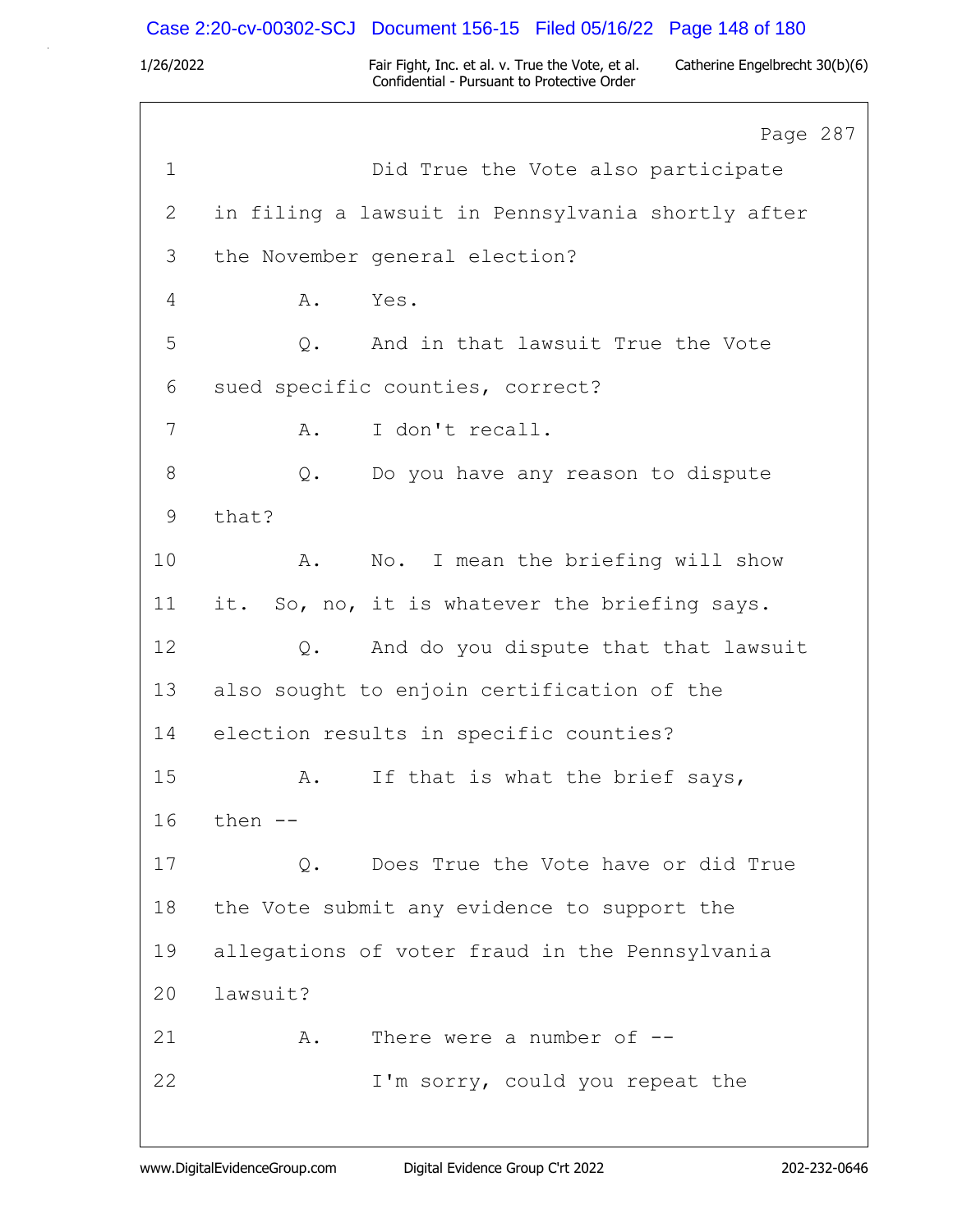# Case 2:20-cv-00302-SCJ Document 156-15 Filed 05/16/22 Page 149 of 180

|              | Page 288                                         |
|--------------|--------------------------------------------------|
| $\mathbf{1}$ | question? I want to make sure I get it right.    |
| $\mathbf{2}$ | MR. NKWONTA: Could the court                     |
| 3            | reporter read the question back, please.         |
| 4            | (Whereupon, the record was read by               |
| 5            | the reporter as requested.)                      |
| 6            | THE WITNESS: I'm aware that there                |
| 7            | were points added into the filing that           |
| 8            | supported the concerns around election fraud     |
| 9            | so that is what I would say.                     |
| 10           | BY MR. NKWONTA:                                  |
| 11           | Q. Beyond what was written in the                |
| 12           | actual filings, are you aware of any evidence or |
| 13           | have any additional evidence to support the      |
| 14           | claims of voter fraud in the Pennsylvania        |
| 15           | lawsuit?                                         |
| 16           | At the time, what we had was what<br>Α.          |
| 17           | was put into the file with the -- yeah, that is  |
| 18           | at the time it was just what was filed.          |
| 19           | Did you obtain any additional<br>$Q$ .           |
| 20           | evidence since then?                             |
| 21           | For the purposes of the lawsuit, no.<br>Α.       |
| 22           | I will ask you the same question<br>Q.           |
|              |                                                  |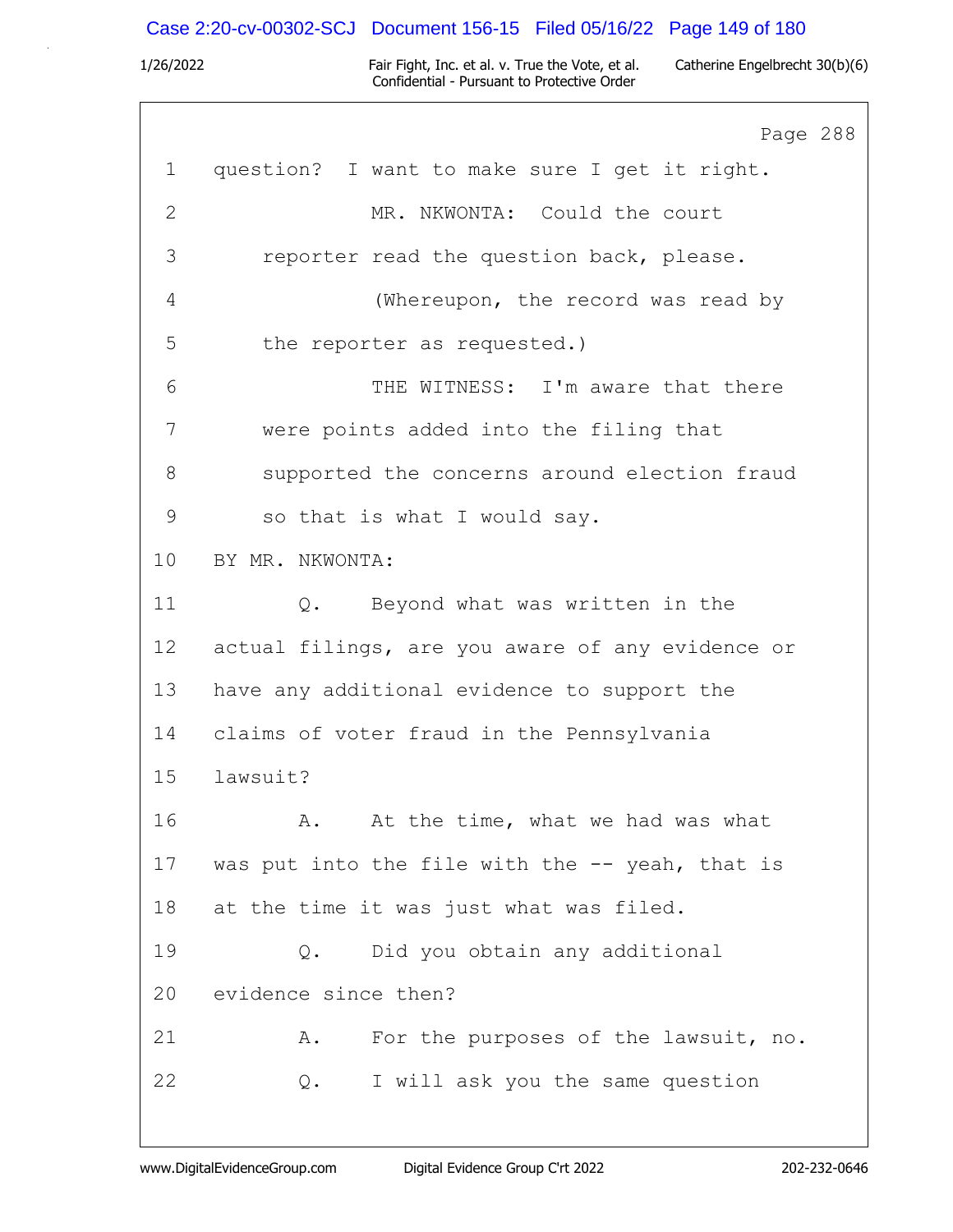### Case 2:20-cv-00302-SCJ Document 156-15 Filed 05/16/22 Page 150 of 180

1/26/2022 Fair Fight, Inc. et al. v. True the Vote, et al. Catherine Engelbrecht 30(b)(6) Confidential - Pursuant to Protective Order

Page 289 1 about Michigan. 2 Did True the Vote participate in 3 filing a lawsuit in Michigan shortly after the 4 November election to challenge the election 5 results or to prevent certain counties from 6 certifying the election results? 7 A. Yes. 8 Q. And does True the Vote have any 9 evidence, other than what was written in the 10 filings, to support the claims of voter fraud 11 asserted in the Michigan complaint? 12 A. What was put in the brief was what 13 we had. 14 Q. And True the Vote hasn't obtained or 15 does not have any additional evidence beyond? 16 A. None of the suits were dismissed, so 17 no. 18 Q. I will ask you the same question for 19 Wisconsin. 20 Did True the Vote participate in the 21 filing of a lawsuit in Wisconsin shortly after 22 the November general election?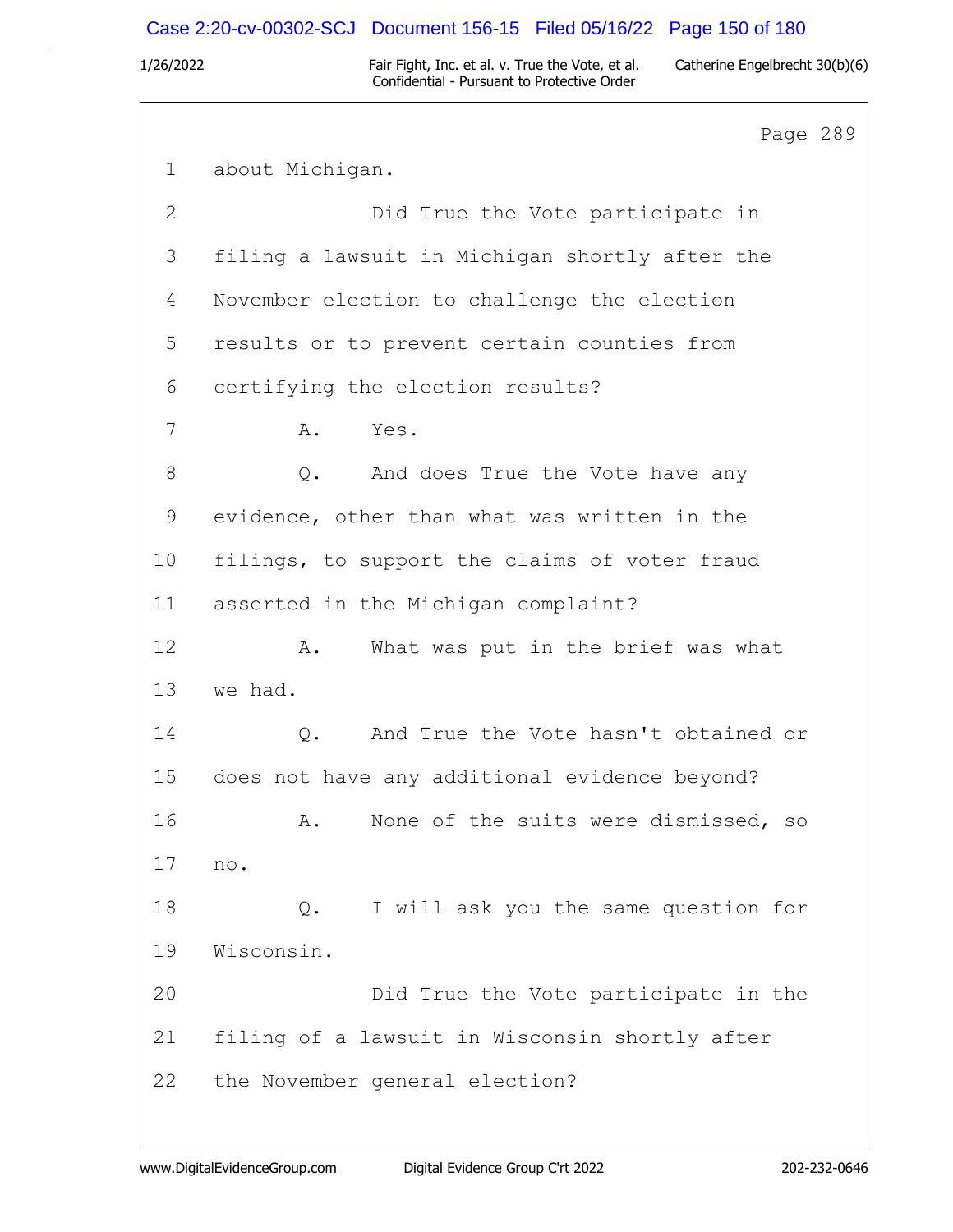## Case 2:20-cv-00302-SCJ Document 156-15 Filed 05/16/22 Page 151 of 180

1/26/2022 Fair Fight, Inc. et al. v. True the Vote, et al. Catherine Engelbrecht 30(b)(6) Confidential - Pursuant to Protective Order

Page 290 1 A. Yes. 2 Q. And does True the Vote have or did 3 True the Vote collect any additional evidence 4 beyond what was written in the complaints to 5 support the allegations of voter fraud in the 6 Wisconsin lawsuit? 7 A. No. Not beyond what was in the 8 filing we didn't -- nothing else was done and 9 then the case was dismissed. 10 0. And that case -- those cases that I 11 just mentioned, the Georgia case, the Michigan 12 case, the Pennsylvania case, the Wisconsin case, 13 all of those cases were voluntarily dismissed. 14 Is that correct, by the plaintiffs? 15 A. Yes, or withdrawn. I'm not certain 16 what the proper term is. But, yes. 17 Q. And those lawsuits were voluntarily 18 dismissed without providing any additional 19 evidence or support to the court; is that 20 correct? 21 A. Correct. 22 Q. Why were those lawsuits dismissed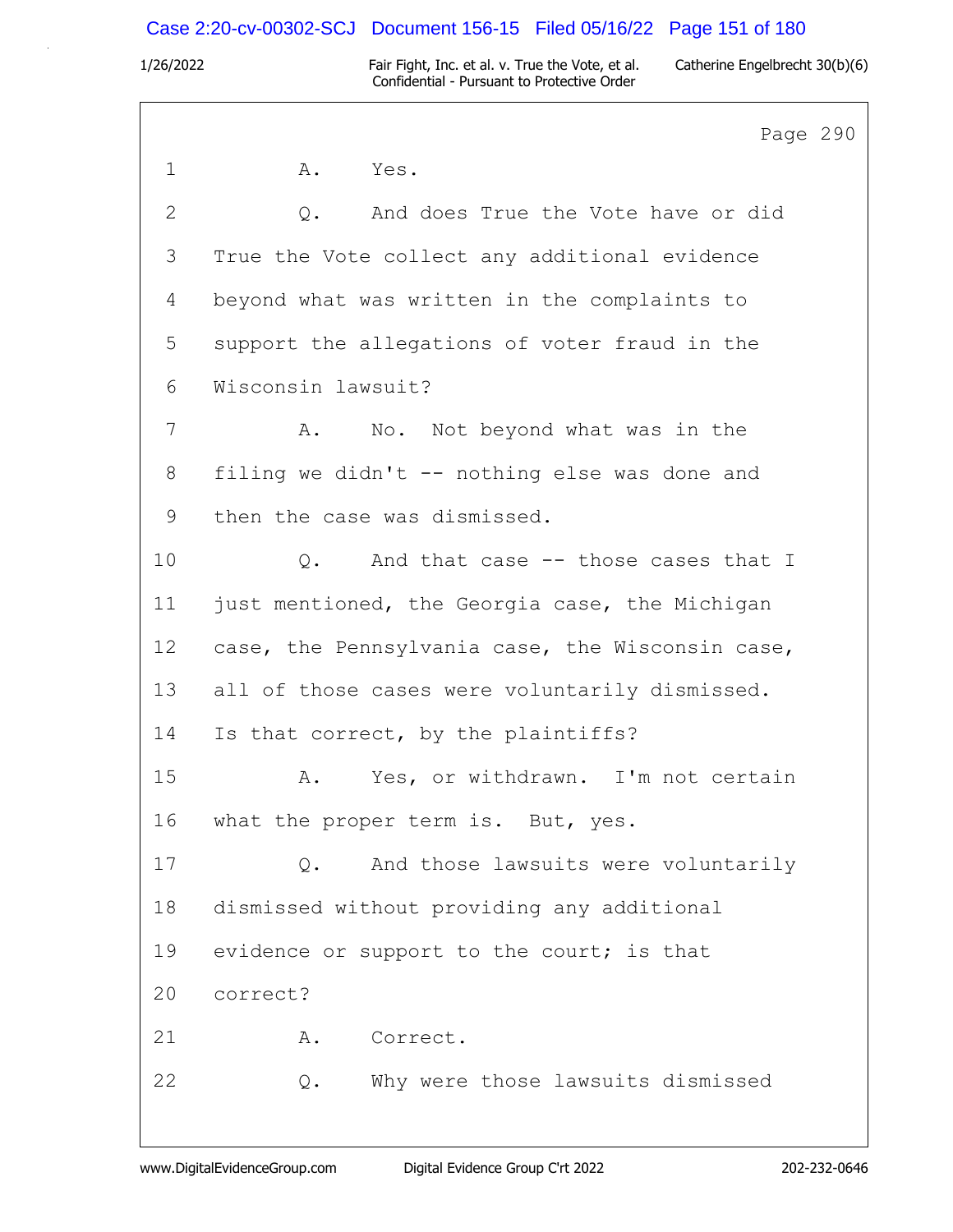### Case 2:20-cv-00302-SCJ Document 156-15 Filed 05/16/22 Page 152 of 180

1/26/2022 Fair Fight, Inc. et al. v. True the Vote, et al. Catherine Engelbrecht 30(b)(6) Confidential - Pursuant to Protective Order

Page 291 1 shortly after they were filed? 2 A. The data that was necessary to be 3 exacting in the support of the filing or in -- 4 not support necessarily but in the ongoing filing 5 and the way that the case would naturally sort of 6 unfold, that data was not available. 7 And that specifically would have 8 been the complete record from the state of voters 9 who actually voted in the 2020 election. And 10 then we had quite a number of other documents 11 that we were requesting, but most specifically it 12 was the final register of who voted in the 2020 13 election which was not available for months. 14 MR. NKWONTA: I would like to pull 15 up another exhibit. Exhibit 71 please. And 16 I would like to go to Page 246 of Exhibit 71. 17 (Exhibit 71 marked for 18 identification.) 19 THE VIDEOGRAPHER: I'm so sorry, I 20 missed that page. I apologize. 21 MR. NKWONTA: Sure. Page 246. 22 BY MR. NKWONTA: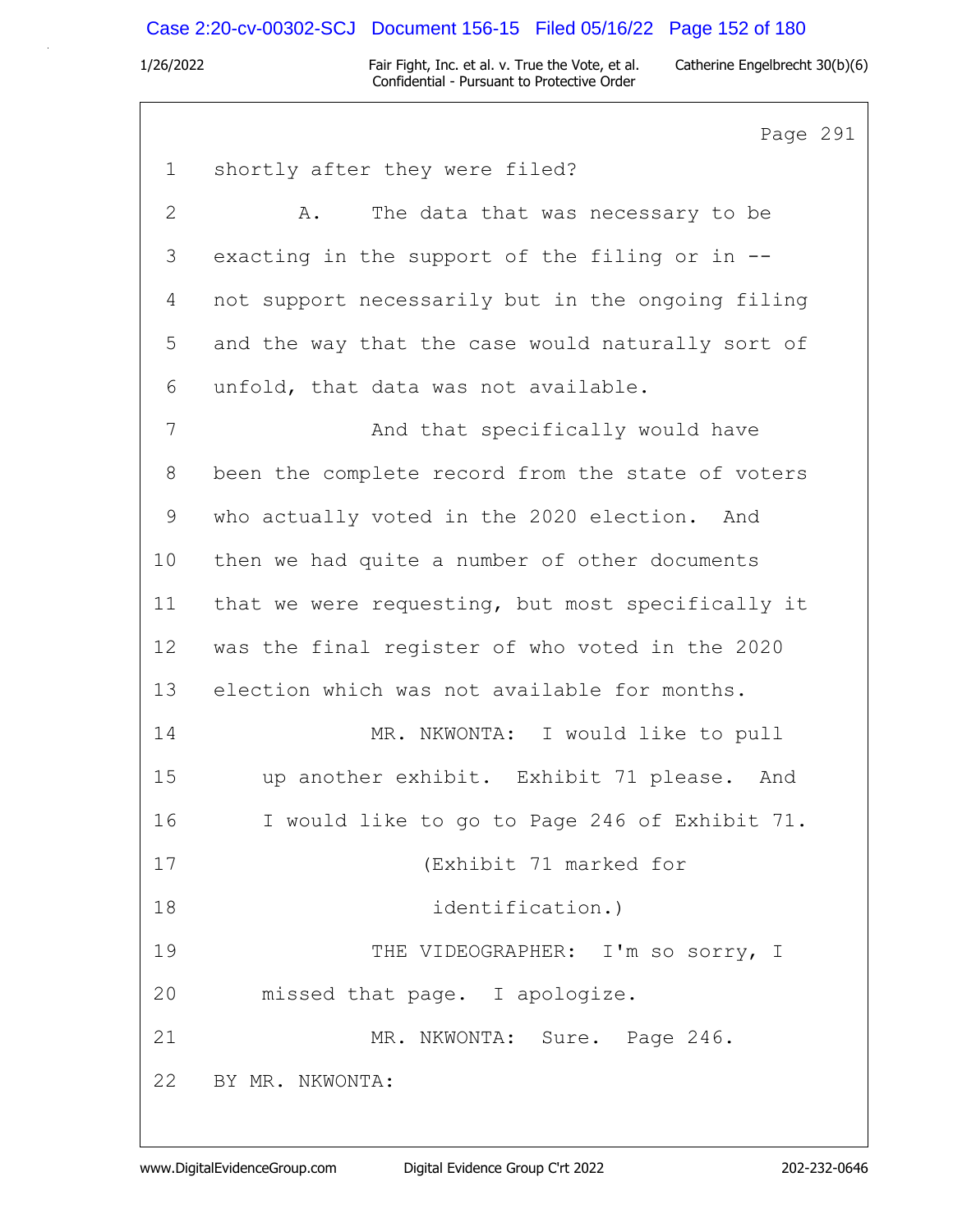### Case 2:20-cv-00302-SCJ Document 156-15 Filed 05/16/22 Page 153 of 180

1/26/2022 Fair Fight, Inc. et al. v. True the Vote, et al. Catherine Engelbrecht 30(b)(6) Confidential - Pursuant to Protective Order

Page 292 1 Q. Ms. Engelbrecht, do you recognize 2 this document, Page 246 of Exhibit 71? 3 A. Yes. 4 Q. What is it? 5 A. This was an e-mail sent to me by 6 Fred Eshelman -- excuse me. This is an e-mail 7 sent to, sent by Fred Eshelman to his consultant 8 and copied me. 9 Q. And was the e-mail directed to you? 10 A. I'm not sure. 11 THE WITNESS: Could we scroll down? 12 I don't know. It could have been 13 either to me or his consultant who he worked 14 very closely with. 15 MR. NKWONTA: Okay. Could you 16 scroll backup to the first e-mail. 17 BY MR. NKWONTA: 18 0. So first can you tell me who is Fred 19 Eshelman? 20 A. Fred Eshelman is someone who, on 21 November the 5th, ostensibly at the behest of his 22 two consultants, Tom Crawford being one, called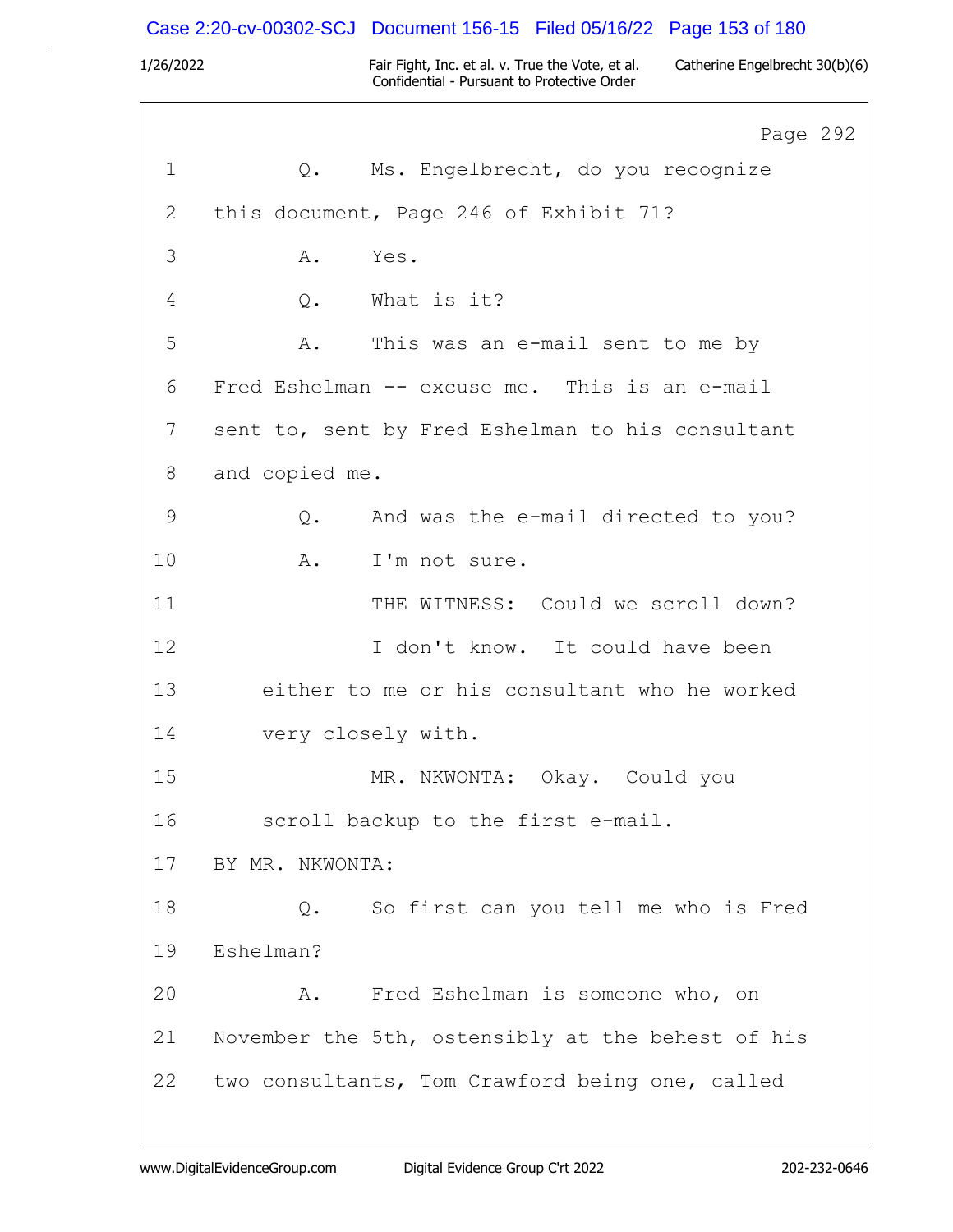### Case 2:20-cv-00302-SCJ Document 156-15 Filed 05/16/22 Page 154 of 180

1/26/2022 Fair Fight, Inc. et al. v. True the Vote, et al. Catherine Engelbrecht 30(b)(6) Confidential - Pursuant to Protective Order

Page 293 1 True the Vote, first the consultants and then 2 they put Mr. Eshelman on, in the interests of 3 making a donation. 4 And that was the first time I had 5 ever heard of or spoken with any of the three of 6 them, the two consultants or Mr. Eshelman. 7 Q. In Mr. Eshelman's e-mail, the second 8 sentence says, "However I do want to know what 9 money is accomplishing and where this is headed 10 and the odds of winning." 11 What is he referring to? 12 A. I, I don't know specifically. I 13 will say that his consultants, from what I 14 gathered, had other activities going on that were 15 more political that I don't know, I can't speak 16 to. 17 Q. Was his goal to overturn the results 18 of the election? 19 A. I don't know what his goal was. 20 Q. Did he express to you or to anyone 21 at True the Vote that his interest in overturning 22 the results of the election?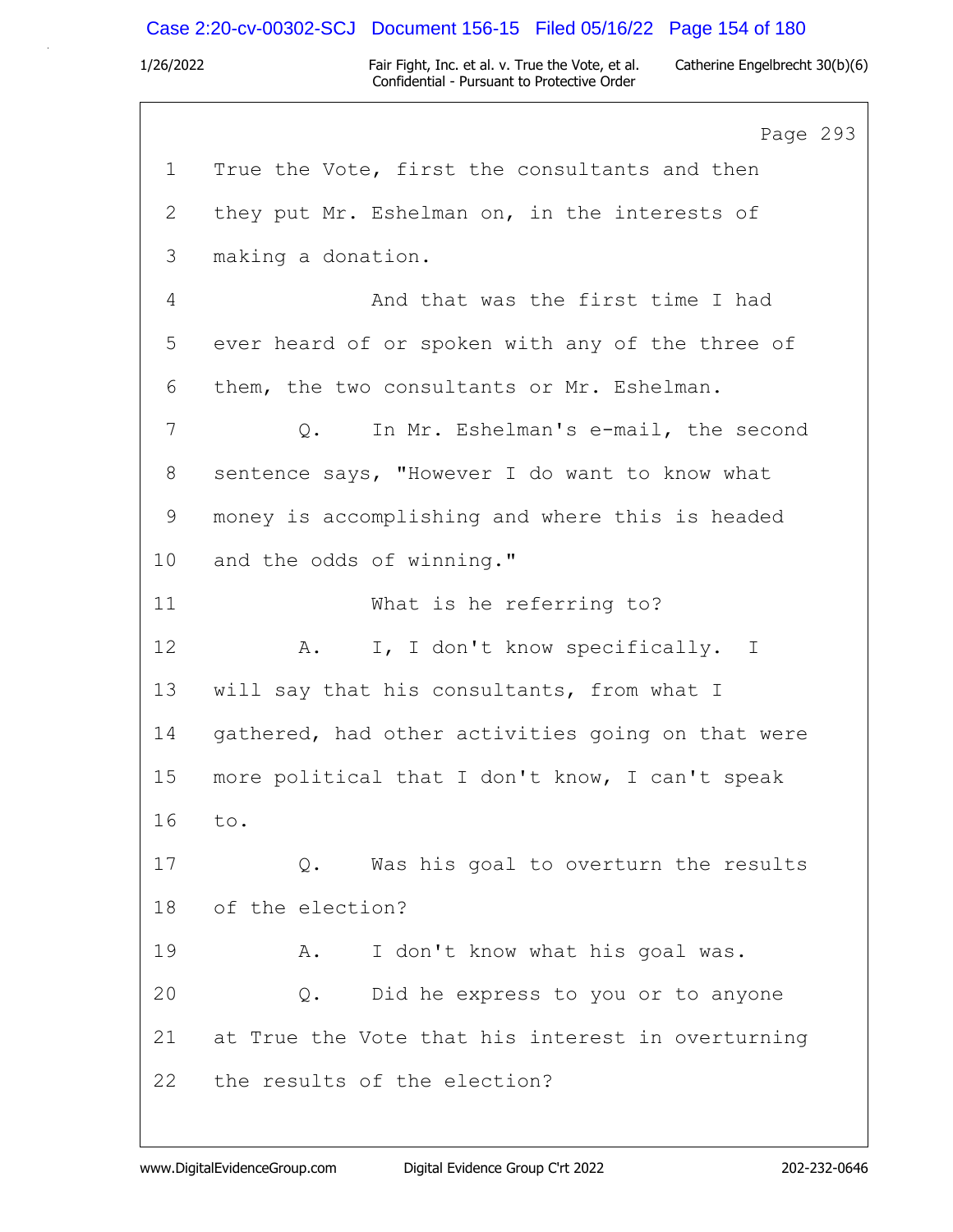# Case 2:20-cv-00302-SCJ Document 156-15 Filed 05/16/22 Page 155 of 180

|              | Page 294                                      |
|--------------|-----------------------------------------------|
| $\mathbf 1$  | THE VIDEOGRAPHER: Catherine, this             |
| $\mathbf{2}$ | is Joe. It is not your -- I don't think it    |
| 3            | is your headset. I'm checking your            |
| 4            | bandwidth. And when it dips low, you cut      |
| 5            | out. I don't think it is anything that you    |
| 6            | can control, but if you have a new set of     |
| 7            | headphones, we will try that.                 |
| 8            | Counsel just so everyone knows the            |
| $\mathsf 9$  | bandwidth is dipping quite low and it is      |
| 10           | cutting her off.                              |
| 11           | THE WITNESS: Is this any better?              |
| 12           | THE VIDEOGRAPHER: You sound great.            |
| 13           | THE WITNESS: Okay. So the answer              |
| 14           | is not as far as I know with respect to what  |
| 15           | he communicated to True the Vote, no.         |
| 16           | Whatever else they had going on, I            |
| 17           | don't know.                                   |
| 18           | BY MR. NKWONTA:                               |
| 19           | And if you look below at, there are<br>Q.     |
| 20           | a couple of references to the likelihood of a |
| 21           | favorable outcome. What is that referring to, |
| 22           | what outcome?                                 |
|              |                                               |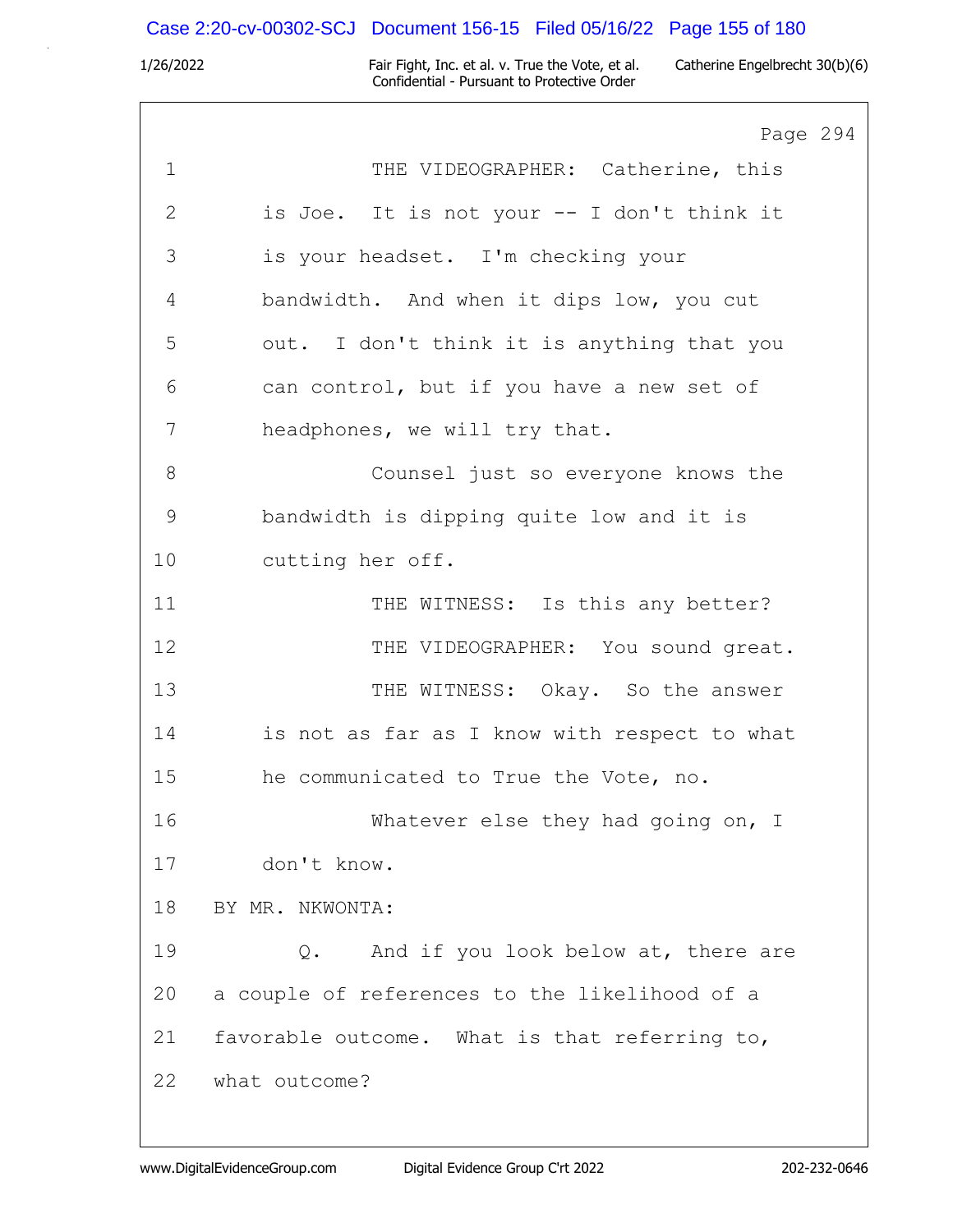# Case 2:20-cv-00302-SCJ Document 156-15 Filed 05/16/22 Page 156 of 180

|             | Page 295                                         |
|-------------|--------------------------------------------------|
| $\mathbf 1$ | I'm going to make sure that I'm<br>A.            |
| 2           | tracking with you. Likelihood of a favorable     |
| 3           | outcome.                                         |
| 4           | I, I don't know. I would presume                 |
| 5           | this is what he is talking to his consultant     |
| 6           | about and I'm copied, but I don't specifically   |
| 7           | know.                                            |
| 8           | MR. NKWONTA: Can we jump to                      |
| 9           | Page 300, please.                                |
| 10          | BY MR. NKWONTA:                                  |
| 11          | Q. Do you recognize the e-mail on                |
| 12          | Page 300, Ms. Engelbrecht?                       |
| 13          | A.<br>Yes, yes.                                  |
| 14          | And can you tell me, you know, what<br>Q.        |
| 15          | is Mr. Eshelman seeking here in this e-mail?     |
| 16          | He is reaching out to me for<br>Α.               |
| 17          | information that -- actually let me take another |
| 18          | second to read it because it has been a minute   |
| 19          | since I have seen this.                          |
| 20          | And actually can I ask that you read<br>Q.       |
| 21          | the e-mail out loud into the record.             |
| 22          | Sure. "Catherine, I hope we are all<br>Α.        |
|             |                                                  |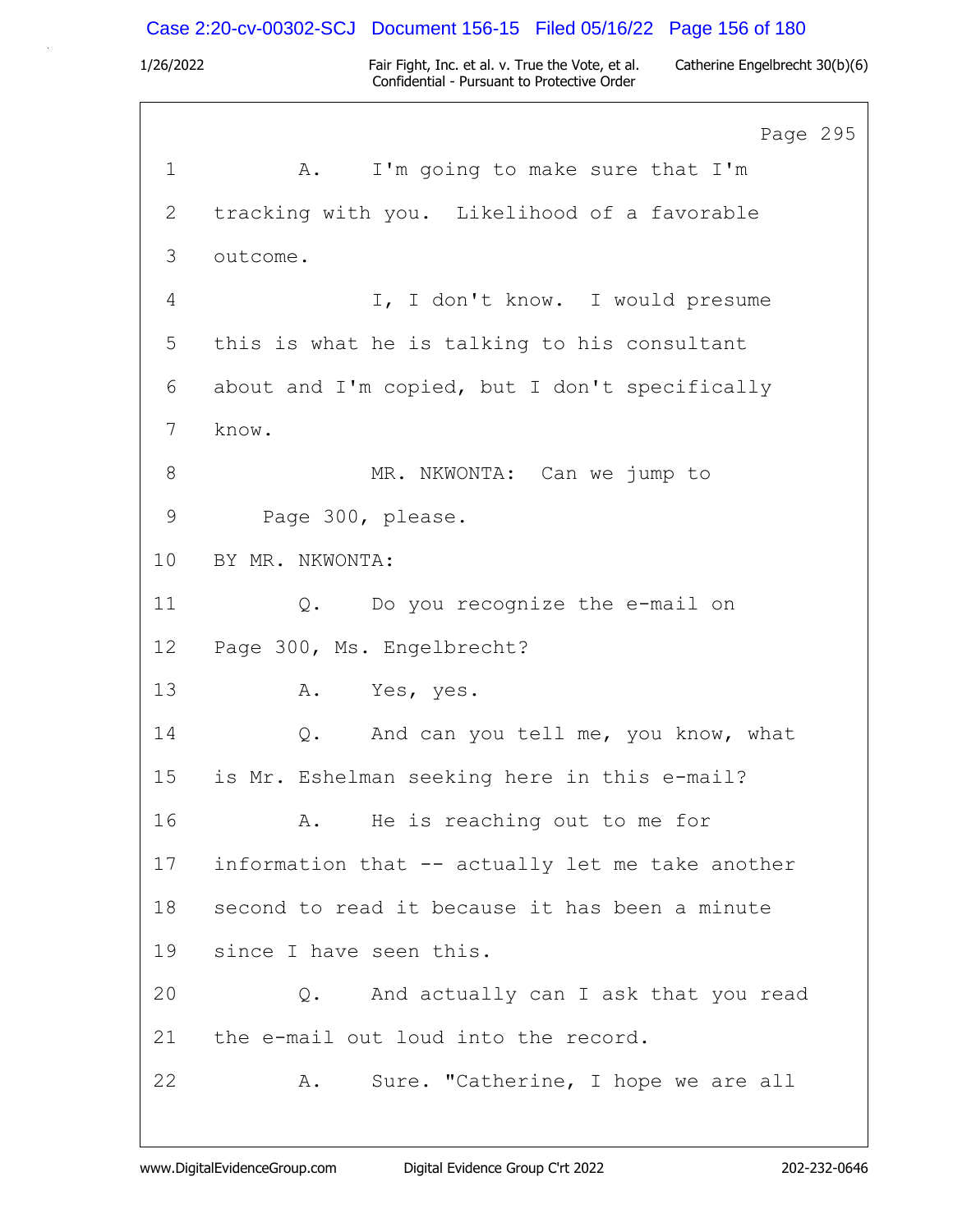# Case 2:20-cv-00302-SCJ Document 156-15 Filed 05/16/22 Page 157 of 180

|             | Page 303                                         |
|-------------|--------------------------------------------------|
| $\mathbf 1$ | I, I don't know. I don't know if<br>A.           |
| 2           | that refers to other activities he had going on  |
| 3           | with Tom. I don't know. Or maybe that he is      |
| 4           | reacting to the news. I shouldn't speculate. I   |
| 5           | don't know. I do not know. That is my answer.    |
| 6           | I don't know.                                    |
| 7           | If we go to Item Number 3, can you<br>$Q$ .      |
| 8           | read into the record the action item there under |
| 9           | Item Number 3?                                   |
| 10          | It says Number 3, "Status of Bopp<br>A.          |
| 11          | cases by state, deal with Trump people and       |
| 12          | details, dates for orders by state, how long to  |
| 13          | implement. Who is forensic team deciding bases   |
| 14          | for tests to prove fraud and present to courts?  |
| 15          | Strategy still county by county                  |
| 16          | disqualification?"                               |
| 17          | What does the reference to deal with<br>$Q$ .    |
| 18          | Trump people and details mean?                   |
| 19          | In this context $I$ -- deal with<br>Α.           |
| 20          | details -- I don't recall.                       |
| 21          | Were there any communications or<br>Q.           |
| 22          | coordinations with the Trump campaign or the     |
|             |                                                  |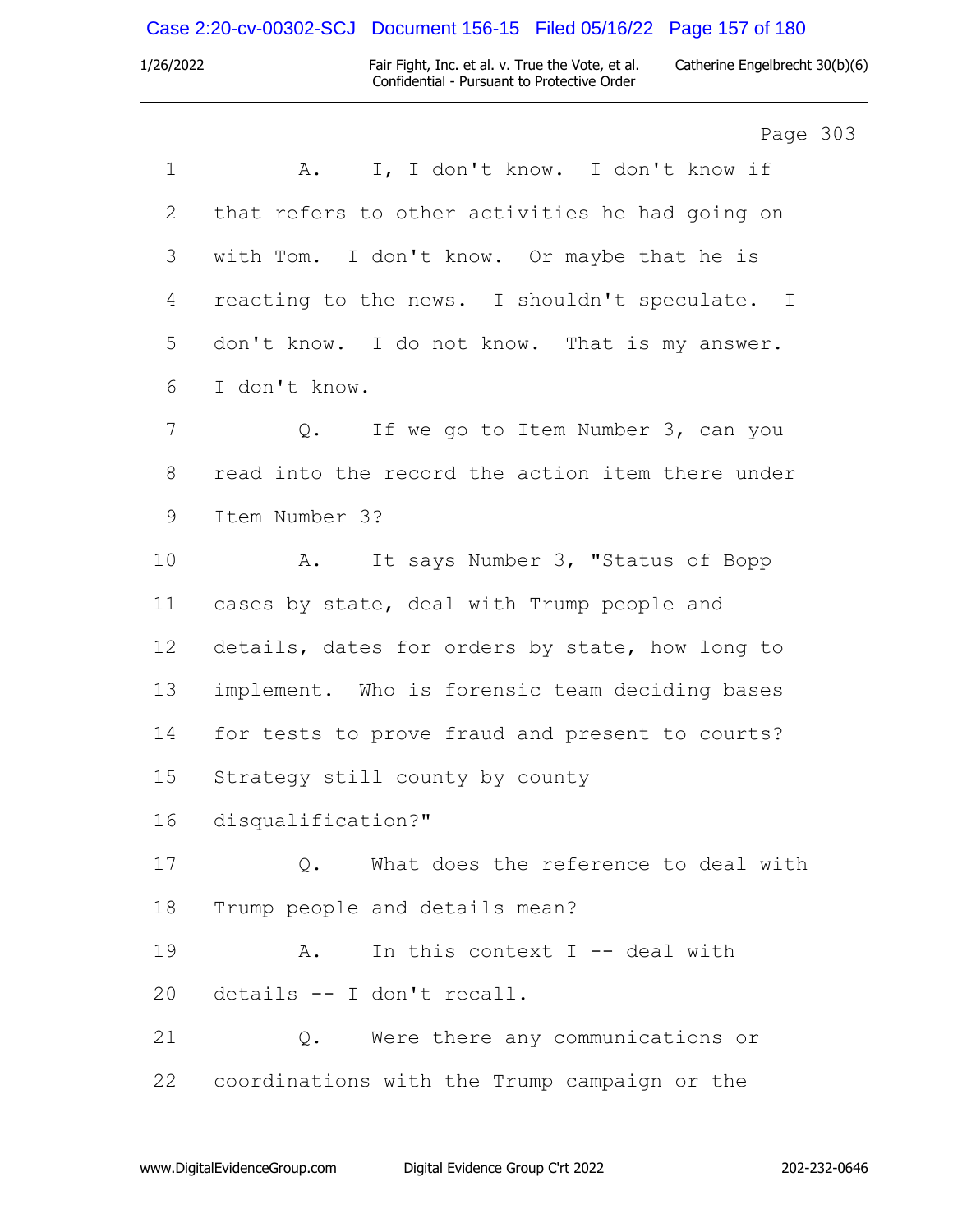# Case 2:20-cv-00302-SCJ Document 156-15 Filed 05/16/22 Page 158 of 180

|                | Page 304                                          |  |
|----------------|---------------------------------------------------|--|
| $\mathbf 1$    | Trump people relating to this effort?             |  |
| $\mathbf{2}$   | I know that others, you know, were<br>A.          |  |
| 3              | in touch with them. We were not.                  |  |
| 4              | So, yeah, I mean, further up in this              |  |
| 5              | you can see where there was a comment made that   |  |
| 6              | Jim, in his individual capacity, had been on a    |  |
| $\overline{7}$ | call, but we were not otherwise engaged in any of |  |
| 8              | that.                                             |  |
| $\mathcal{G}$  | MR. NKWONTA: Can we go to Page 314.               |  |
| 10             | BY MR. NKWONTA:                                   |  |
| 11             | Ms. Engelbrecht, do you recognize<br>Q.           |  |
| 12             | Page 314?                                         |  |
| 13             | Α.<br>Yes.                                        |  |
| 14             | What is it?<br>Q.                                 |  |
| 15             | This is an e-mail that I sent to<br>Α.            |  |
| 16             | Mr. Eshelman post, post a call that we had.       |  |
| 17             | And this was dated<br>Q.                          |  |
| 18             | November 16th, 2020?                              |  |
| 19             | Yes.<br>Α.                                        |  |
| 20             | Q. Can you read the first paragraph of            |  |
| 21             | that e-mail into the record?                      |  |
| 22             | "Fred, I have attached the budget we<br>Α.        |  |
|                |                                                   |  |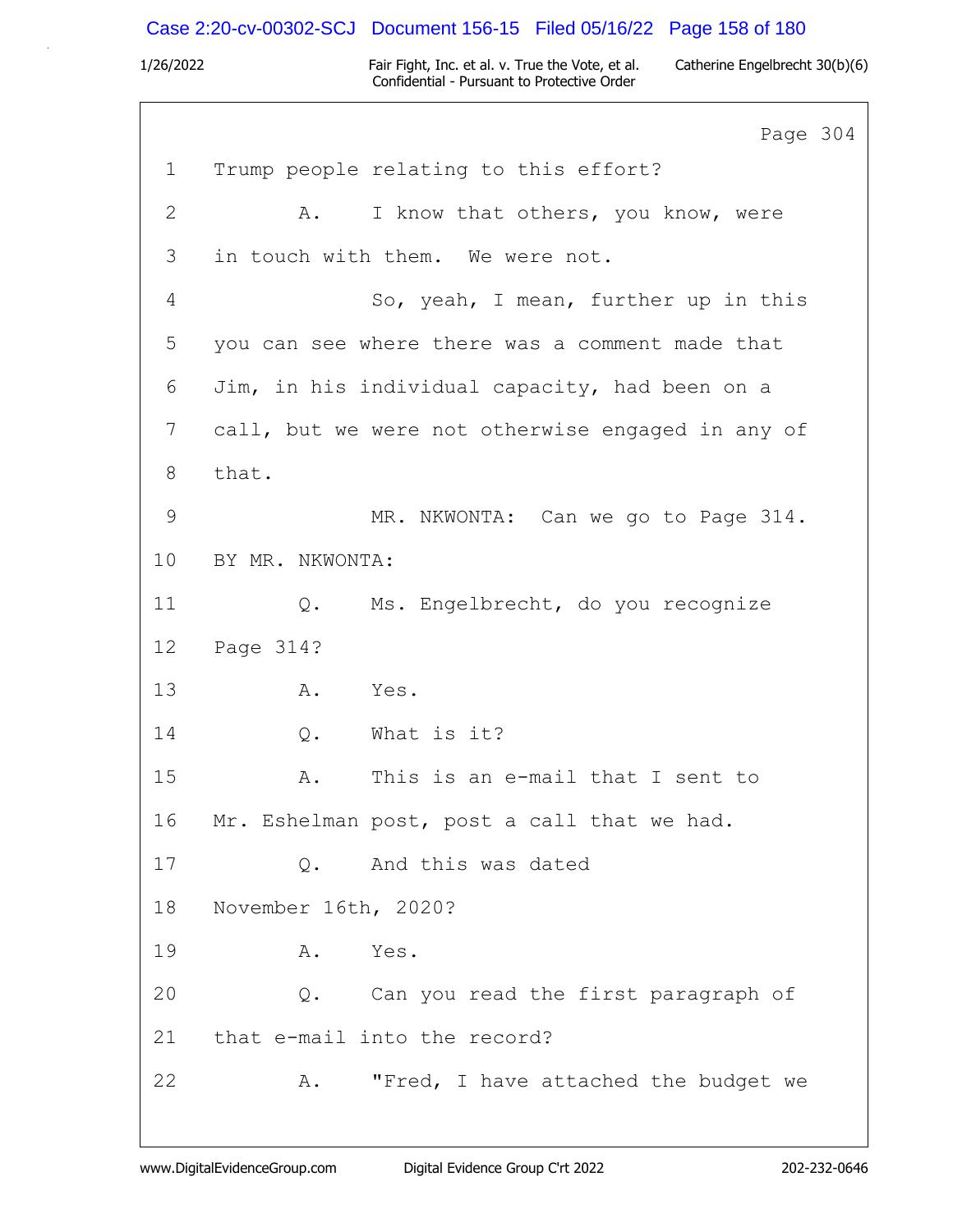# Case 2:20-cv-00302-SCJ Document 156-15 Filed 05/16/22 Page 159 of 180

|                | Page 305                                           |
|----------------|----------------------------------------------------|
| $\mathbf{1}$   | provided to Tom and Dikran on November 5th.<br>Our |
| $\overline{2}$ | not having full funding was well known and often   |
| 3              | discussed. I had written in my 11/14 e-mail to     |
| 4              | you that it appeared our legal fees would have     |
| 5              | been covered by the Trump campaign which I         |
| 6              | described in a statement of our cash position,     |
| 7              | described as best as possible given the tight      |
| 8              | timeline with so many moving parts."               |
| 9              | What do you mean $--$ sorry, continue.<br>Q.       |
| 10             | I didn't know if you wanted me to<br>Α.            |
| 11             | read the second paragraph.                         |
| 12             | Sure.<br>$Q$ .                                     |
| 13             | Go ahead with your question.<br>Α.                 |
| 14             | Sure, why don't you read the second<br>$Q$ .       |
| 15             | paragraph.                                         |
| 16             | "We have done a tremendous amount of<br>Α.         |
| 17             | work in the 11 days since we first met. Have       |
| 18             | talked with Tom routinely about status and         |
| 19             | provided him with access to all comms, press       |
| 20             | releases and briefings.                            |
| 21             | "Tom and Dikran both asked that I                  |
| 22             | communicate directly through them and indicated    |
|                |                                                    |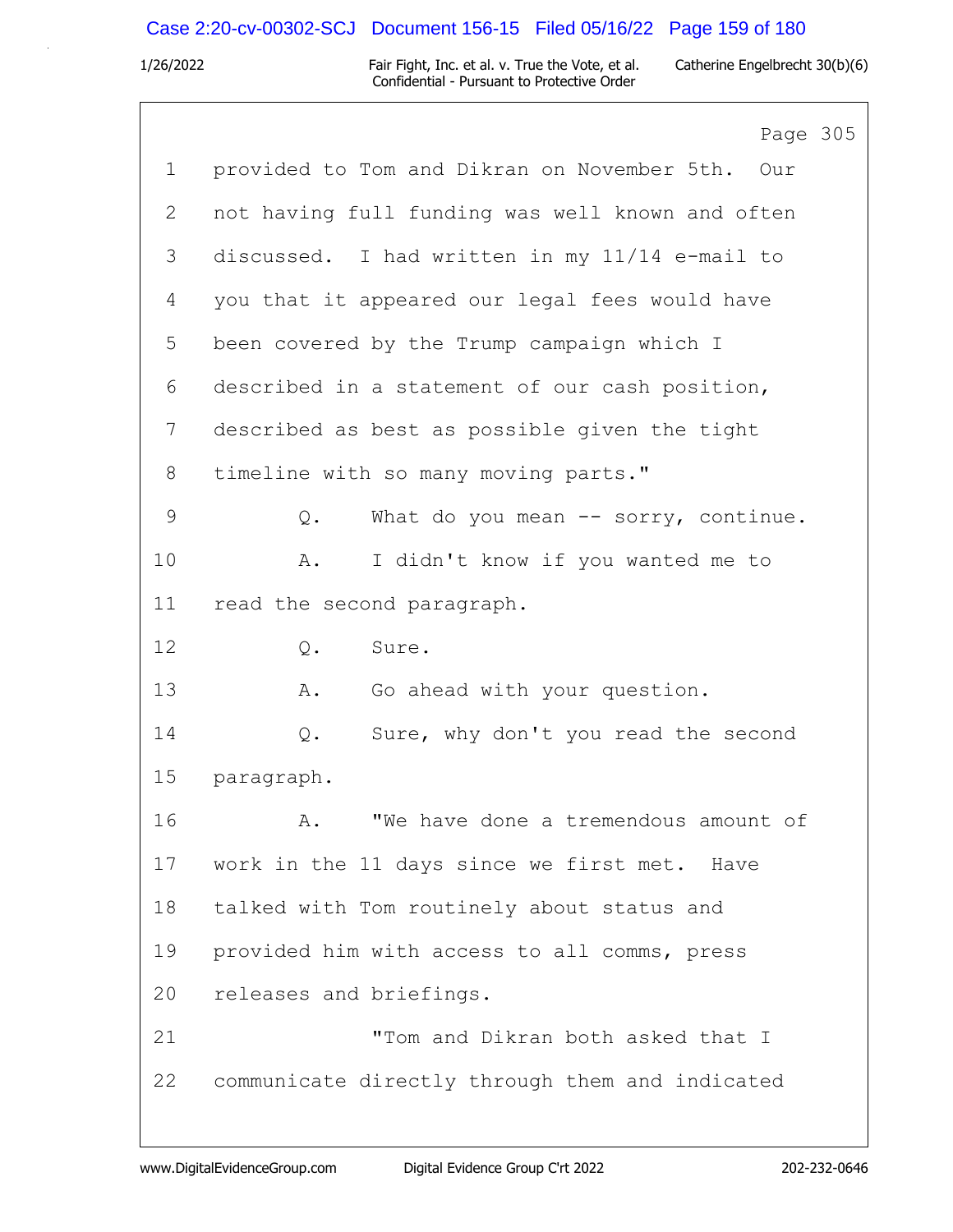# Case 2:20-cv-00302-SCJ Document 156-15 Filed 05/16/22 Page 160 of 180

|               | Page 306                                          |
|---------------|---------------------------------------------------|
| $\mathbf 1$   | that the information was being passed to you.     |
| $\mathbf{2}$  | Moving forward I will keep you directly apprised  |
| 3             | of continued developments in the whistleblower    |
| 4             | situation unless I hear otherwise from you."      |
| 5             | Now going back to the first<br>Q.                 |
| 6             | paragraph and the second sentence, what did you   |
| 7             | mean that it appears that your legal fees would   |
| 8             | have been covered by the Trump campaign?          |
| $\mathcal{G}$ | Initially we had thought that our<br>Α.           |
| 10            | lawsuits would be, would, you know, be very       |
| 11            | expensive and cost -- you know, we had a budget   |
| 12            | anticipated around those lawsuits.                |
| 13            | This is, this is a $-$ that is a                  |
| 14            | ham-handed way of saying that the research was -- |
| 15            | and I don't understand all of the legal           |
| 16            | maneuverings or how cases come together           |
| 17            | necessarily.                                      |
| 18            | But that our research was possibly                |
| 19            | going to be used in the move forward of the cases |
| 20            | that would have been part of the Trump defense, I |
| 21            | quess, or cases.                                  |
| 22            | And, what this was attempting to                  |
|               |                                                   |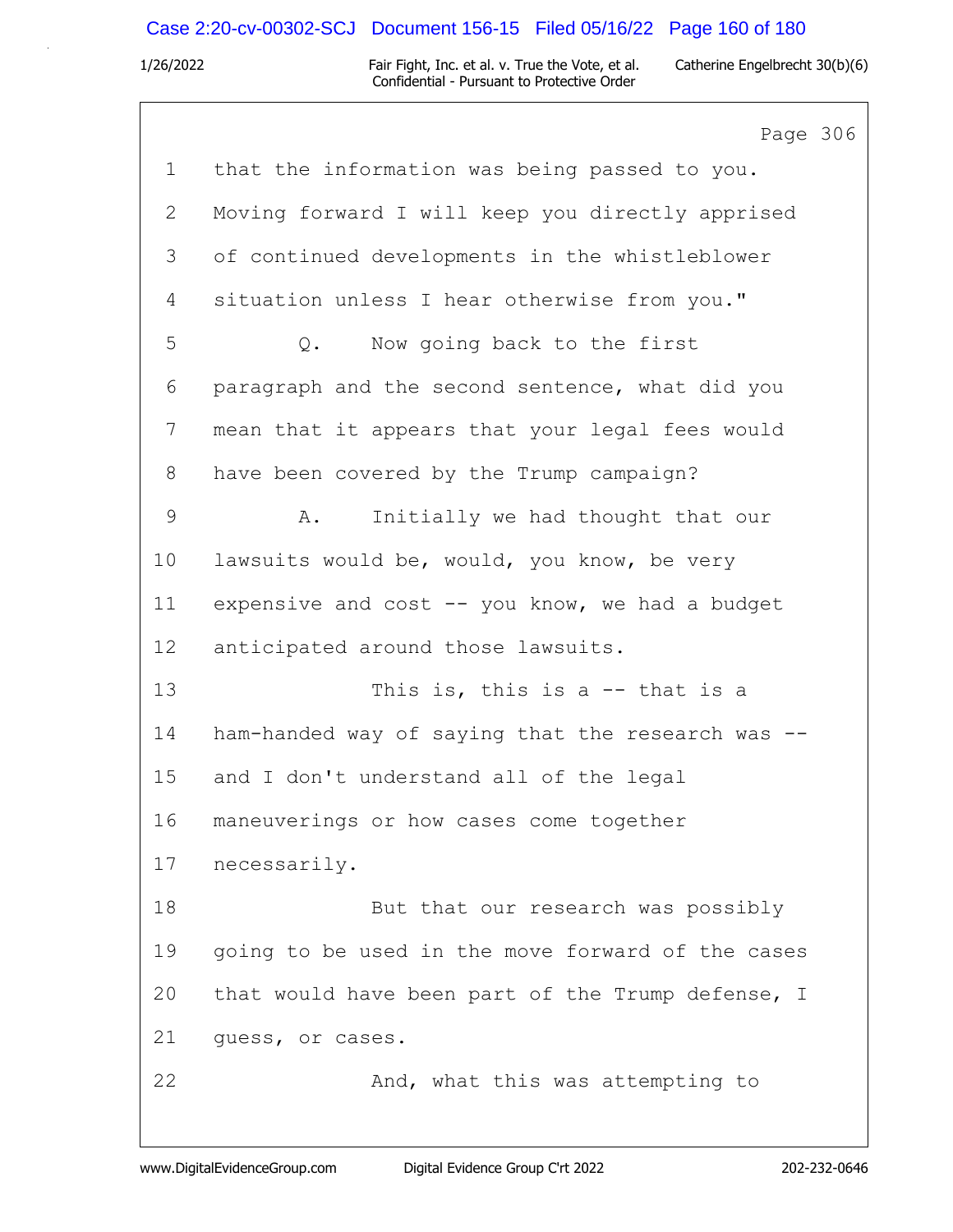## Case 2:20-cv-00302-SCJ Document 156-15 Filed 05/16/22 Page 161 of 180

1/26/2022 Fair Fight, Inc. et al. v. True the Vote, et al. Catherine Engelbrecht 30(b)(6) Confidential - Pursuant to Protective Order

Page 307 1 communicate was that there would not be any legal 2 fees. 3 So, when Mr. Eshelman was asking 4 about the budget and so forth, I have -- you 5 know, I had written this to say we would not have 6 those expenses if the research was going to be 7 used in a different direction. That is all that 8 meant. 9 Q. So it was your belief that the Trump 10 campaign would pay for True the Vote's legal fees 11 to pursue evidence of voter fraud and to pursue 12 the lawsuits that True the Vote had filed? 13 A. No, it was, this was just not --14 this was ill worded, but the intent was to say 15 that we would not have legal expenses for these 16 cases. The cases wouldn't -- we wouldn't be a 17 part of those anymore. 18 That, the, you know, they would 19 be -- we wouldn't have that expense. 20 Q. Because the phase would be covered 21 by the Trump? 22 A. Again, it is a ham-handed way to say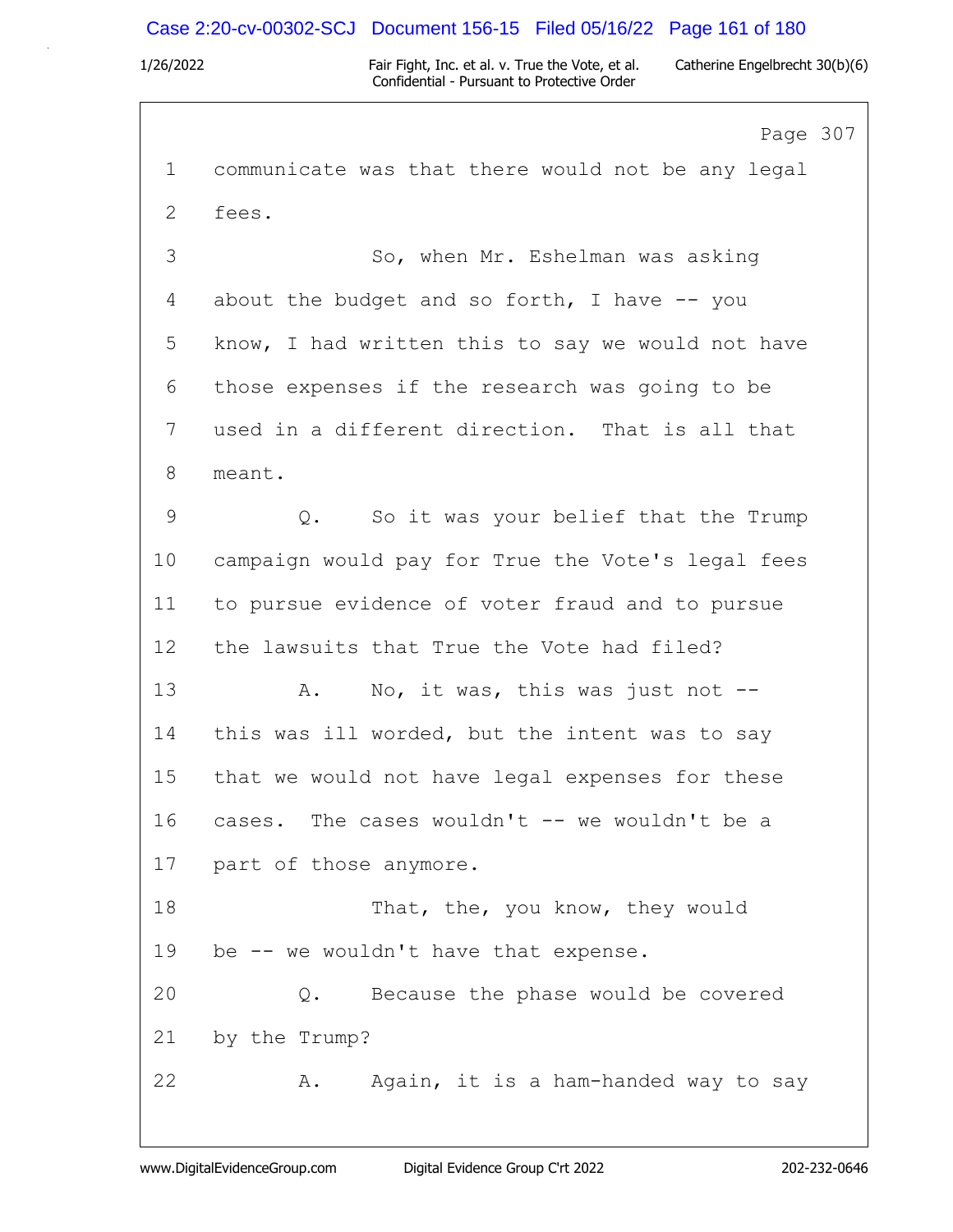## Case 2:20-cv-00302-SCJ Document 156-15 Filed 05/16/22 Page 162 of 180

1/26/2022 Fair Fight, Inc. et al. v. True the Vote, et al. Catherine Engelbrecht 30(b)(6) Confidential - Pursuant to Protective Order

Page 308 1 it, but it was the research that was being done 2 that we were covering the research for, we would 3 no longer be a part of. If the Trump campaign 4 wanted to use it, they would cover that and we'd 5 be out, so we wouldn't have those expenses. 6 Q. Why was the Trump campaign 7 interested in covering your fees? 8 A. Well, it wouldn't be covering our 9 fees. It would just be -- well, it wouldn't be 10 covering our fees. It would, we would have not 11 needed to pursue the lawsuits. 12 O. And we discussed earlier how the 13 post election effort in Georgia, and when I say 14 post election, I'm referring to post November 15 presidential election, the immediate post 16 election effort in Georgia and the data analysis 17 conducted by OPSEC was combined with the analysis 18 conducted by OPSEC in advance of the, of the 19 elector challenges for the runoff election. 20 Do you recall that? 21 A. I recall us talking about broadly 22 that in the context of that invoice and what it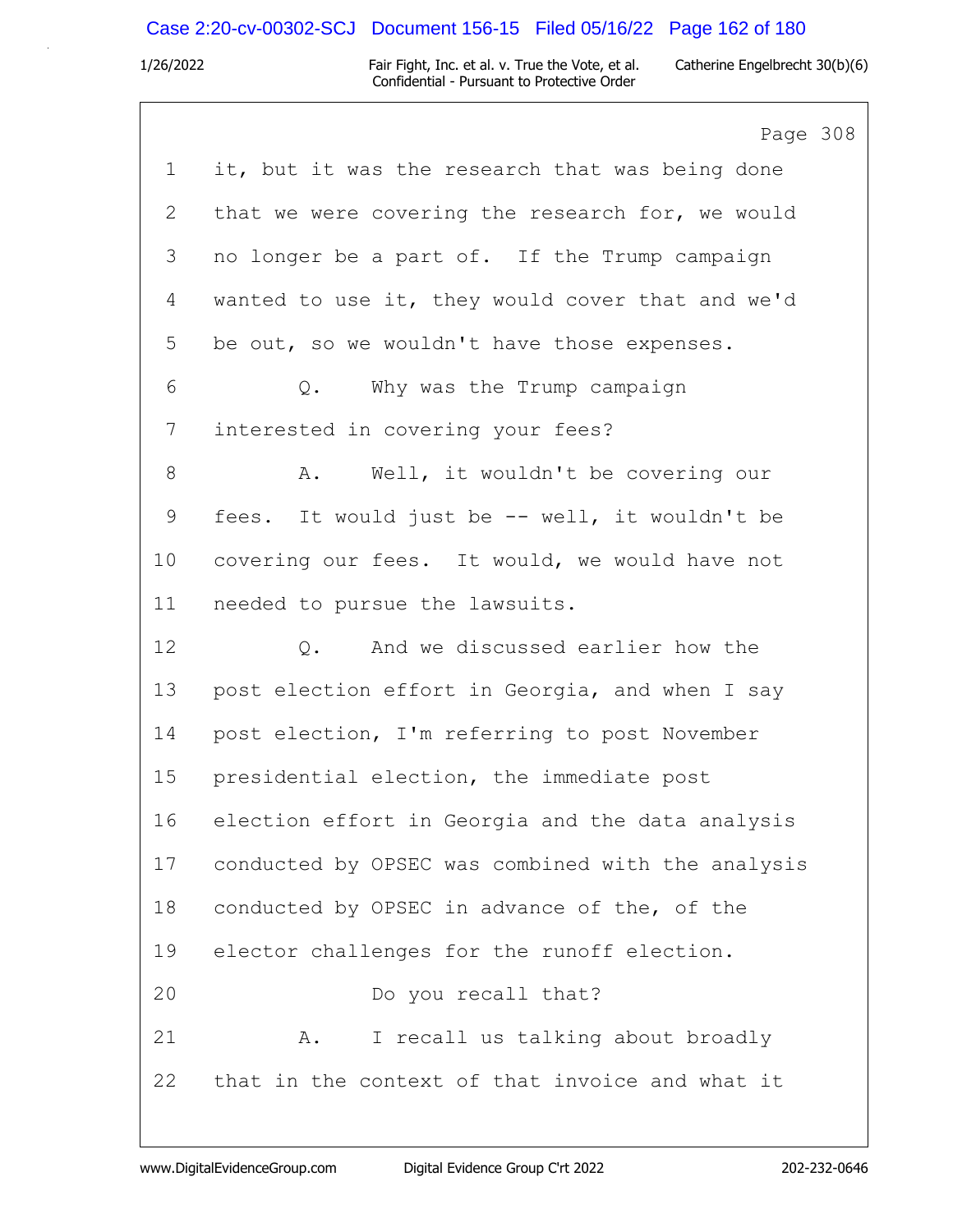## Case 2:20-cv-00302-SCJ Document 156-15 Filed 05/16/22 Page 163 of 180

1/26/2022 Fair Fight, Inc. et al. v. True the Vote, et al. Catherine Engelbrecht 30(b)(6) Confidential - Pursuant to Protective Order

Page 313 1 audiences and targeting based on the above." 2 Q. This seems to be another discussion 3 about upcoming Georgia work. 4 Do you recognize any of that or is 5 any of that related to the work that you did with 6 Gregg Phillips? 7 A. Absolutely not, no. This is a --8 they are referring to -- Mr. Eshelman comes from 9 North Carolina. I had a sense from conversations 10 with Tom that they had done things in North 11 Carolina. But, I don't know. We didn't do 12 anything with them on any of this. 13 MS. SIEBERT: I'm sorry. Sorry to 14 interrupt. What is the exhibit number here? 15 I missed that. 16 MR. NKWONTA: 71. 17 MS. SIEBERT: Thank you. 18 BY MR. NKWONTA: 19 Q. Did Mr. Eshelman fund any of the 20 post-election activities that True the Vote 21 engaged in, in Georgia? 22 A. No.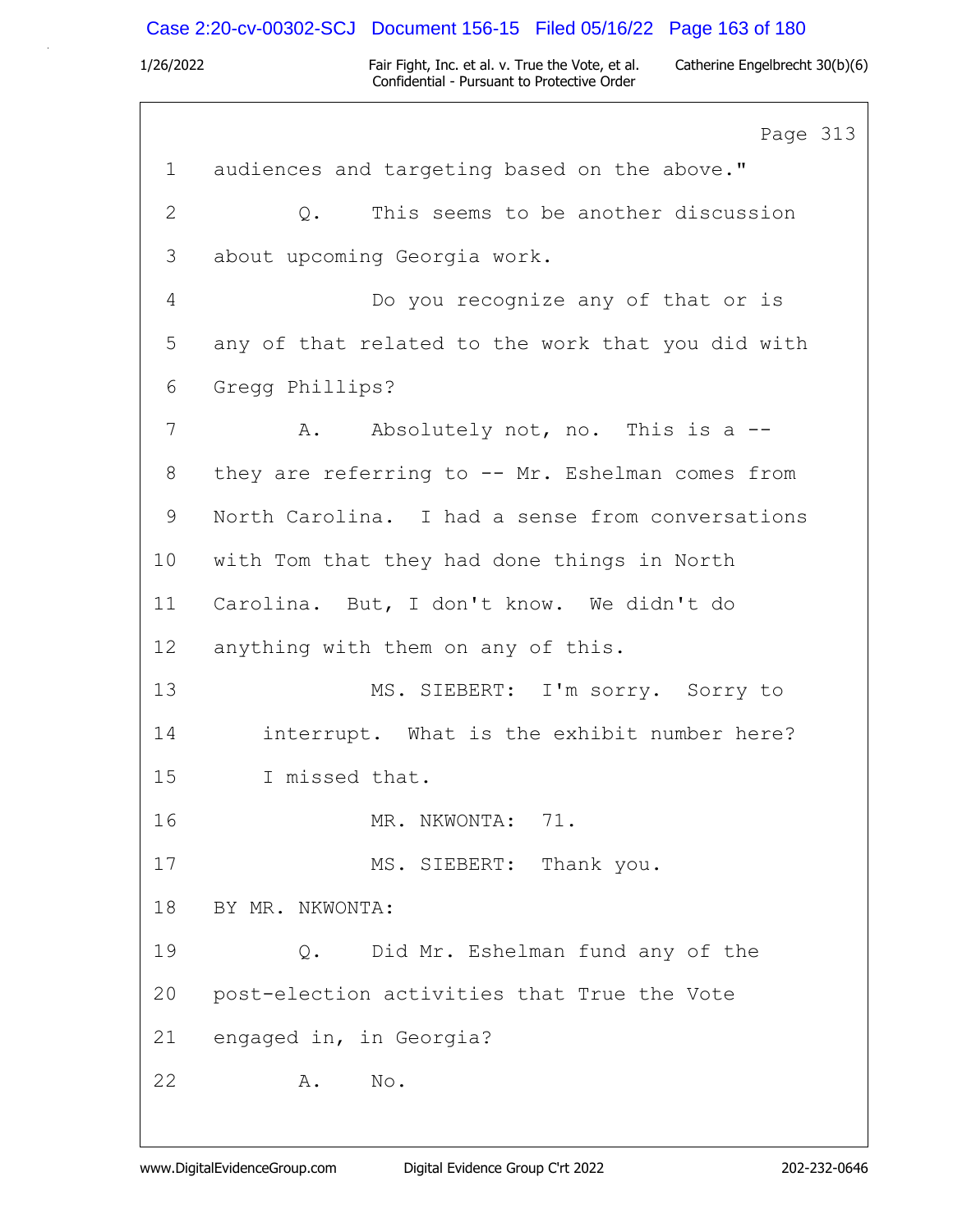Case 2:20-cv-00302-SCJ Document 156-15 Filed 05/16/22 Page 164 of 180

|             |                      | Page 314                                          |
|-------------|----------------------|---------------------------------------------------|
| $\mathbf 1$ |                      | Q. I would like to turn back to True              |
| 2           |                      | the Vote's statements about the election and      |
| 3           |                      | activity and post election activities.            |
| 4           |                      | MR. NKWONTA: Can we pull this down                |
| 5           |                      | and pull up Exhibit 63.                           |
| 6           |                      | (Exhibit 63 marked for                            |
| 7           |                      | identification.)                                  |
| 8           | BY MR. NKWONTA:      |                                                   |
| 9           |                      | Q. Ms. Engelbrecht, do you recognize              |
| 10          | Exhibit 63?          |                                                   |
| 11          | A.                   | That was a blog post to our website.              |
| 12          | Q.                   | And is that posted on                             |
| 13          | November 10th, 2020? |                                                   |
| 14          | Α.                   | According to this document, yes.                  |
| 15          | Q.                   | And that would have been                          |
| 16          |                      | approximately a week after the November election? |
| 17          | Α.                   | Yes.                                              |
| 18          | Q.                   | And can you read the third paragraph              |
| 19          |                      | on Page 2 into the record, starting with, "Never  |
| 20          | in our history".     |                                                   |
| 21          | Α.                   | "Never in our history has there been              |
| 22          |                      | such blatant disregard for election integrity.    |
|             |                      |                                                   |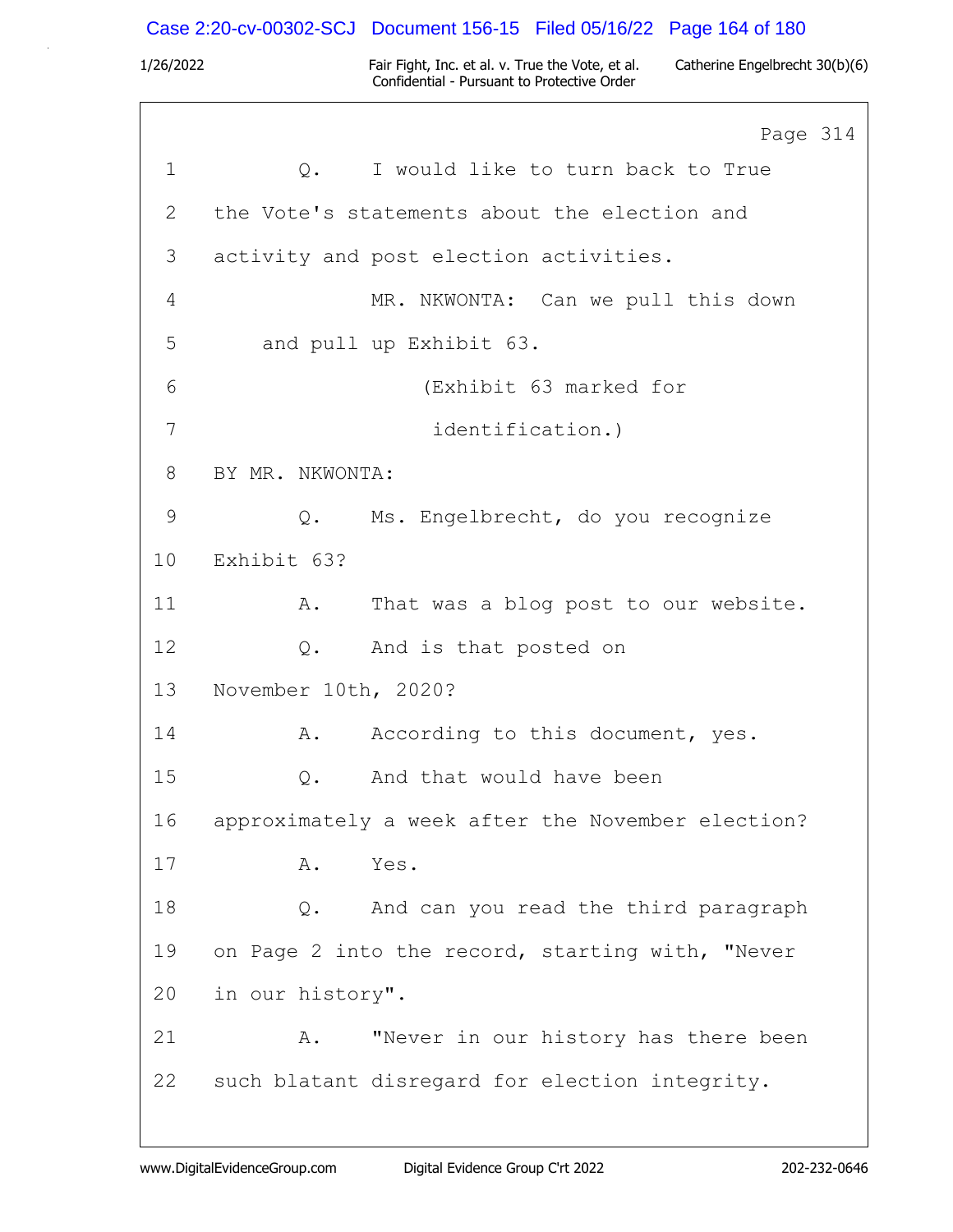## Case 2:20-cv-00302-SCJ Document 156-15 Filed 05/16/22 Page 165 of 180

1/26/2022 Fair Fight, Inc. et al. v. True the Vote, et al. Catherine Engelbrecht 30(b)(6) Confidential - Pursuant to Protective Order

Page 315 1 During these pivotal times we refuse to stand on 2 the sidelines. 3 "True the Vote will keep fighting to 4 ensure 2020 election returns reflect the 5 principle of one vote for one voter and to repair 6 our broken elections once and for all." 7 Q. And following that statement, the 8 release makes reference to the Validate the Vote 9 initiative that True the Vote recently launched; 10 is that correct? 11 A. Yes. 12 0. And that is the same initiative we 13 discussed in Exhibit 1, correct? 14 A. Yes. Well, I'm not sure what 15 Exhibit 1 was any longer, but we have discussed 16 that, yes. 17 Q. But that Validate the Vote document, 18 right? 19 A. I know the name is the same, yes. 20 0. So, True the Vote announces that it 21 is launching this initiative that was described 22 in Exhibit 1, and announces a whistleblower fund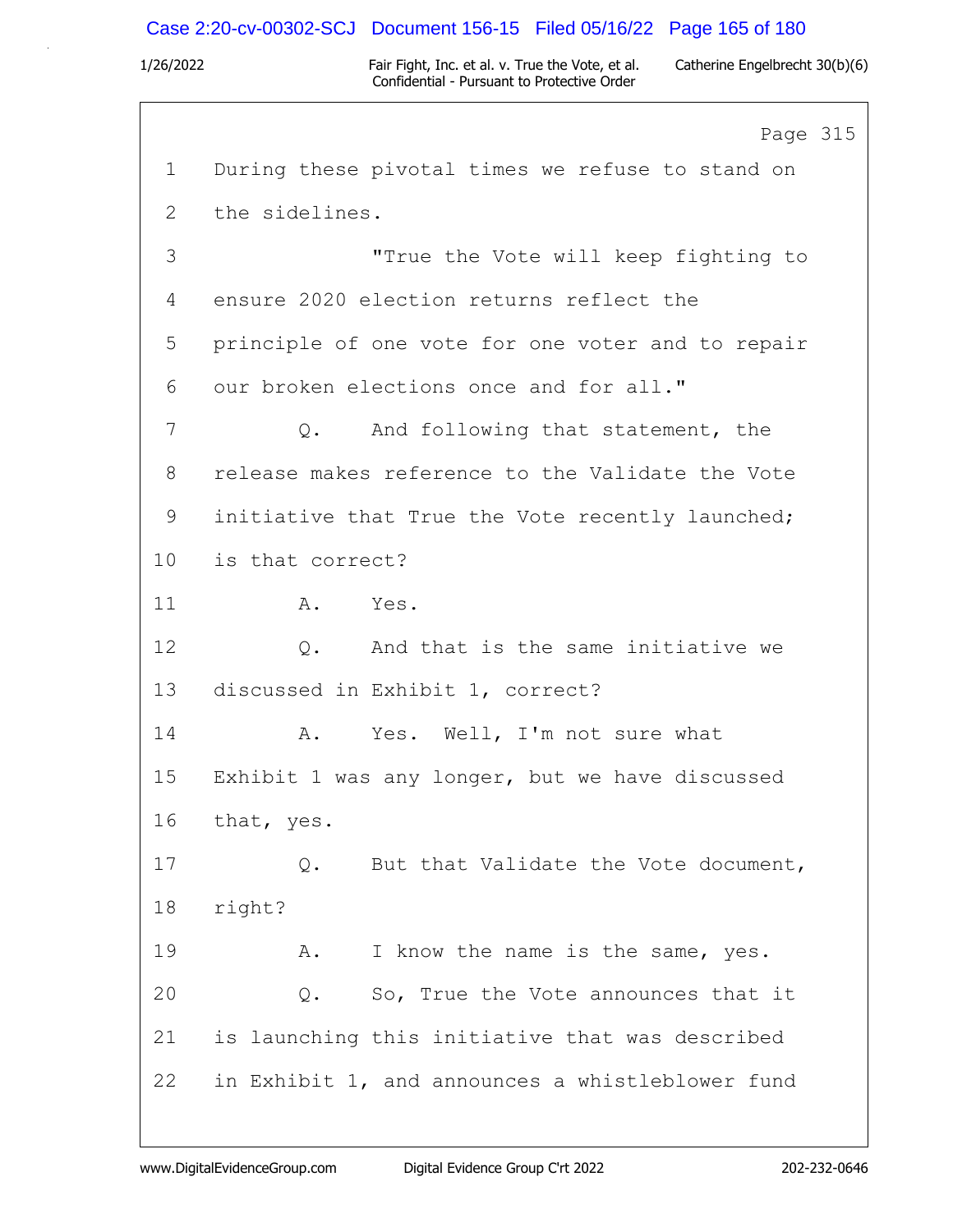### Case 2:20-cv-00302-SCJ Document 156-15 Filed 05/16/22 Page 166 of 180

1/26/2022 Fair Fight, Inc. et al. v. True the Vote, et al. Catherine Engelbrecht 30(b)(6) Confidential - Pursuant to Protective Order

Page 316 1 in excess of \$1 million. Is that correct? 2 A. Yes. 3 Q. And was the purpose of that million 4 dollars to reward people that came forward with 5 evidence of voter fraud? 6 A. The fund was to -- or the idea of 7 the fund was to support people that would come 8 forward, as we discussed previously, to have 9 funds available should they be necessary for 10 their legal support. 11 Also through this we were funding 12 the state election or county election lawsuits. 13 Q. Did you present any of the evidence 14 that you obtained through this initiative to any 15 of the courts or to -- or to Mr. Eshelman? 16 A. I don't recall. I talked to his 17 consultants daily. I don't recall anything in 18 specific. 19 Q. Did True the Vote obtain any 20 evidence of -- any credible evidence of criminal 21 malfeasance as referenced in this press release 22 after announcing this initiative?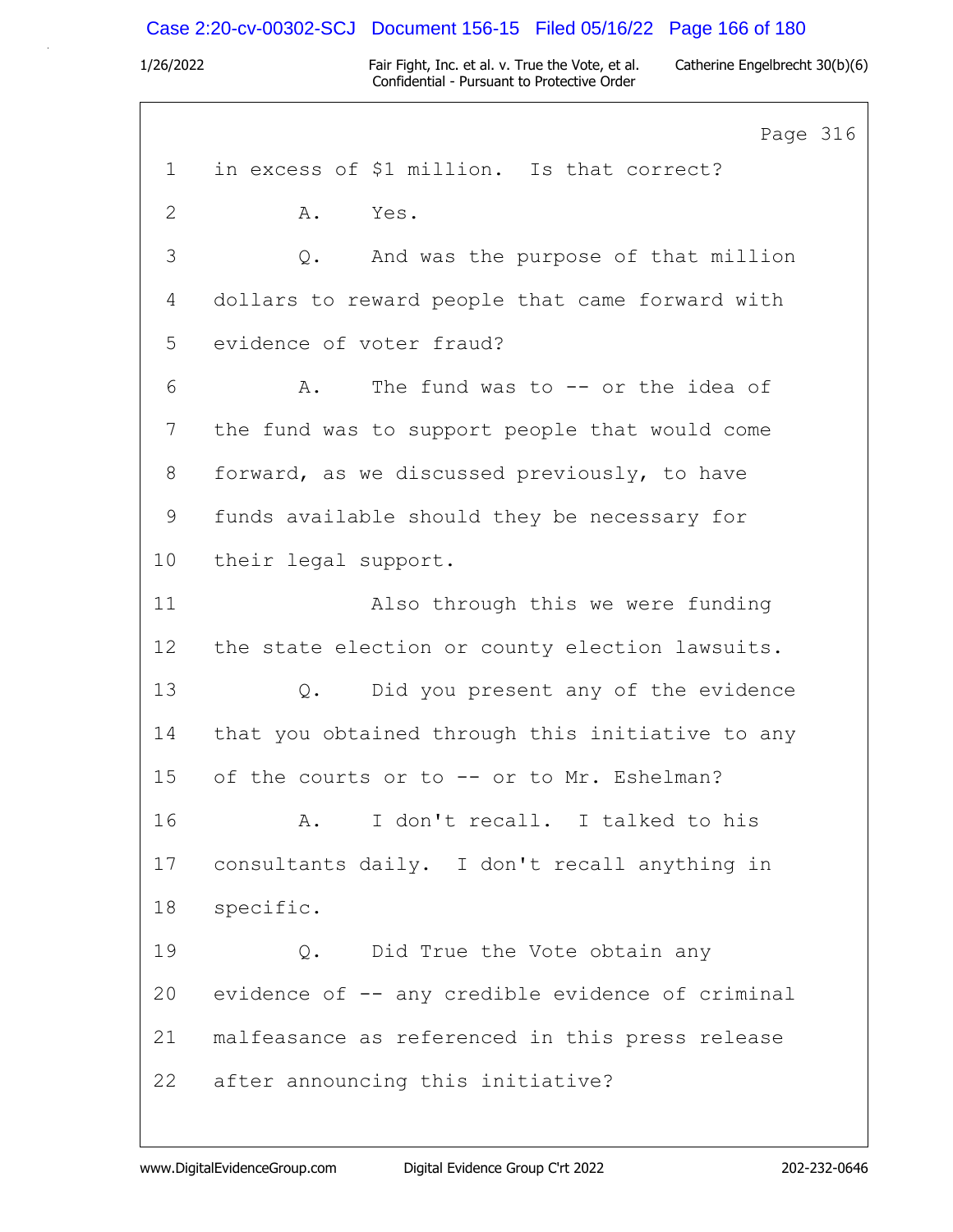Case 2:20-cv-00302-SCJ Document 156-15 Filed 05/16/22 Page 167 of 180

|              | Page 317                                          |
|--------------|---------------------------------------------------|
| $\mathbf 1$  | We did have some reports that we<br>Α.            |
| $\mathbf{2}$ | considered credible.                              |
| 3            | And did you submit those reports to<br>Q.         |
| 4            | anyone?                                           |
| 5            | Yes. They have been submitted.<br>Α.              |
| 6            | Where did you submit those reports?<br>Q.         |
| 7            | There are active investigations in<br>Α.          |
| 8            | Georgia and in Arizona, and I guess, those are    |
| 9            | the two active states.                            |
| 10           | What was the criminal malfeasance or<br>Q.        |
| 11           | misconduct identified in those reports or alleged |
| 12           | in those reports?                                 |
| 13           | I don't -- I mean those are active<br>Α.          |
| 14           | investigations and our approach to this point has |
| 15           | been that we don't comment on active              |
| 16           | investigations.                                   |
| 17           | So, you are not willing to disclose<br>$Q$ .      |
| 18           | or identify the nature of any of the reports of   |
| 19           | fraud or evidence of fraud that you received?     |
| 20           | THE WITNESS: May I consult with                   |
| 21           | counsel and just make sure I am answering the     |
| 22           | question properly? I just want to make sure       |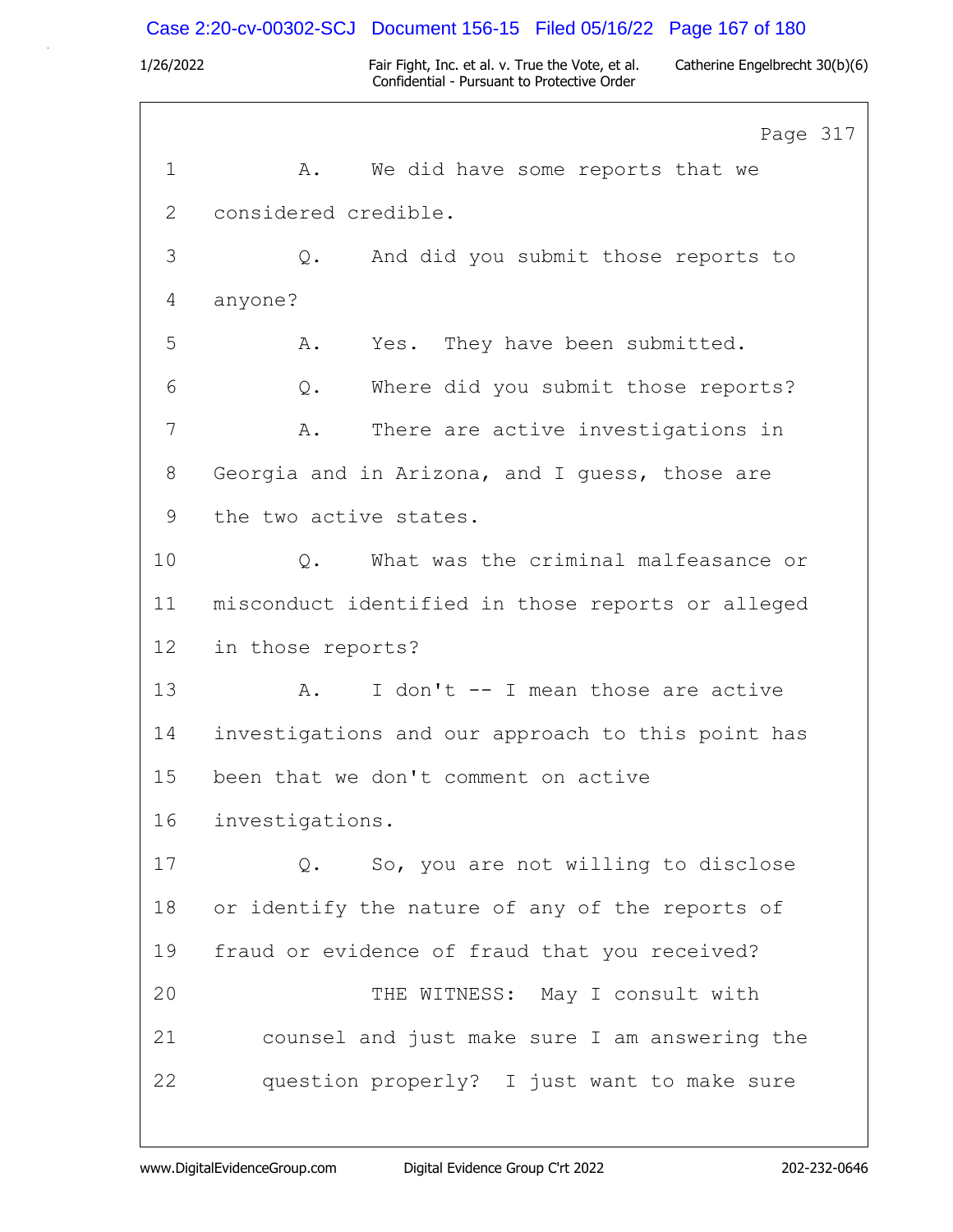# Case 2:20-cv-00302-SCJ Document 156-15 Filed 05/16/22 Page 168 of 180

|              | Page 318                                      |
|--------------|-----------------------------------------------|
| $\mathbf 1$  | I'm being respectful of all of the            |
| $\mathbf{2}$ | considerations here.                          |
| 3            | MS. SIEBERT: Um, okay. I'm sorry.             |
| 4            | I'm coming in -- I came in halfway through    |
| 5            | this deposition and so I'm a little bit       |
| 6            | behind the eight ball as far as what has been |
| 7            | testified to or not, regarding that before    |
| 8            | and the objections made.                      |
| 9            | MR. NKWONTA: I can give you a quick           |
| 10           | playback of where this is coming from.        |
| 11           | MS. SIEBERT: Thank you, yes.                  |
| 12           | MR. NKWONTA: So, Jim and I had                |
| 13           | several discussions about consulting with the |
| 14           | witness regarding a pending question. And I   |
| 15           | objected on numerous occasions that it was    |
| 16           | improper to consult with the witness on a     |
| 17           | pending question, and I think that is         |
| 18           | probably where some of this is coming from.   |
| 19           | But, I will caveat and say if the             |
| 20           | witness is consulting for the purpose of      |
| 21           | determining whether privilege applies, then   |
| 22           | you know, I for this, you know, one instance  |
|              |                                               |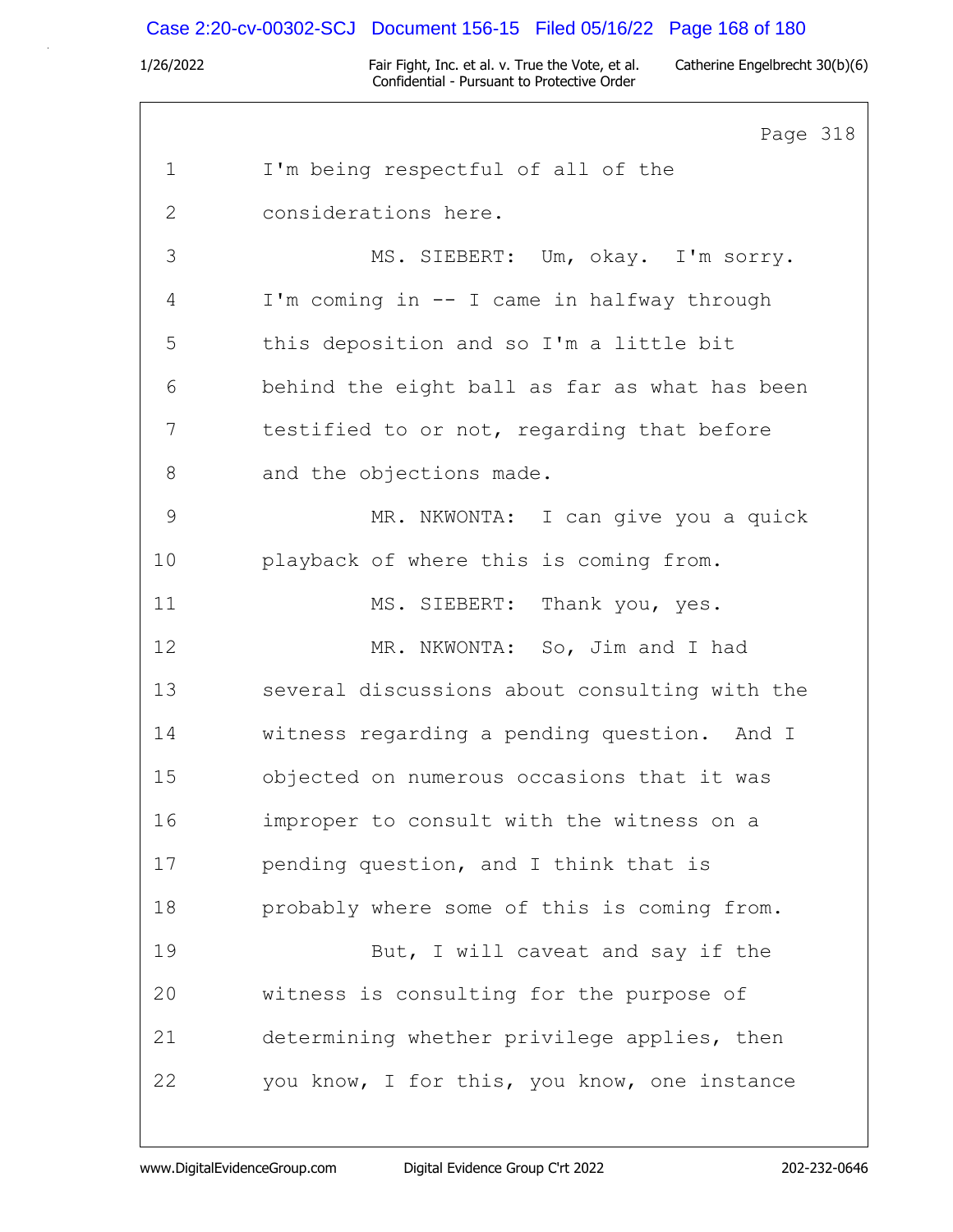## Case 2:20-cv-00302-SCJ Document 156-15 Filed 05/16/22 Page 169 of 180

1/26/2022 Fair Fight, Inc. et al. v. True the Vote, et al. Catherine Engelbrecht 30(b)(6) Confidential - Pursuant to Protective Order

Page 321 1 my question to be limited to the jurisdictions 2 identified in the 30(b)(6) notice for True the 3 Vote. 4 And you may answer. And you can 5 also interpret my question to be limited to 6 evidence obtained before this lawsuit was filed. 7 MS. SIEBERT: Thank you for that 8 clarification. 9 MR. NKWONTA: Can the court reporter 10 read back the last question before we went --11 before we went off the record. 12 (Whereupon, the record was read by 13 the reporter as requested.) 14 THE WITNESS: Shall I answer? We 15 have reported to the State of Georgia. We 16 have filed three complaints about 17 observations and concerns that we have 18 witnessed. 19 But that is the extent of it as we 20 have filed these complaints that are now 21 under active investigation. 22 BY MR. NKWONTA: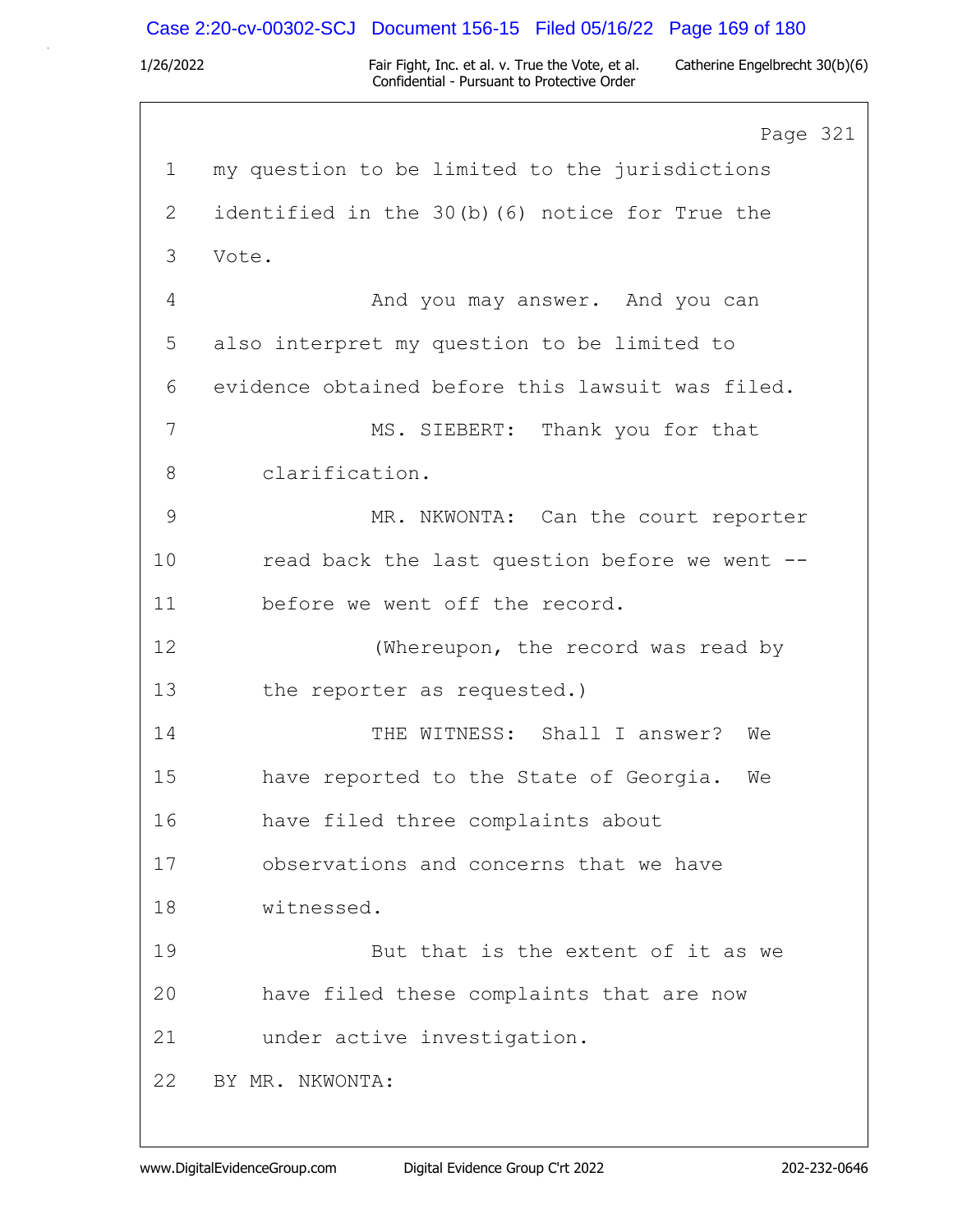# Case 2:20-cv-00302-SCJ Document 156-15 Filed 05/16/22 Page 170 of 180

|              | Page 322                                        |
|--------------|-------------------------------------------------|
| $\mathbf 1$  | Are you willing to disclose what<br>$Q$ .       |
| $\mathbf{2}$ | those concerns are or what the subject of those |
| 3            | complaints are?                                 |
| 4            | MS. SIEBERT: Again, I just want to              |
| 5            | clarify my objection as far as scope and        |
| 6            | timeline and limited to the states in           |
| 7            | question.                                       |
| 8            | Is that correct, are we still under             |
| 9            | that understanding?                             |
| 10           | MR. NKWONTA: Yes.                               |
| 11           | MS. SIEBERT: Okay.                              |
| 12           | THE WITNESS: Okay. So, to that end              |
| 13           | I would say that what we -- the basis of our    |
| 14           | filings were regarding things that, and         |
| 15           | information post the filing of this lawsuit.    |
| 16           | MR. NKWONTA: I would like to turn               |
| 17           | your attention to Exhibit 47.                   |
| 18           | (Exhibit 47 marked for                          |
| 19           | identification.)                                |
| 20           | BY MR. NKWONTA:                                 |
| 21           | This is an article published by Jim<br>Q.       |
| 22           | Hoft from the Gateway Pundit. Can you read the  |
|              |                                                 |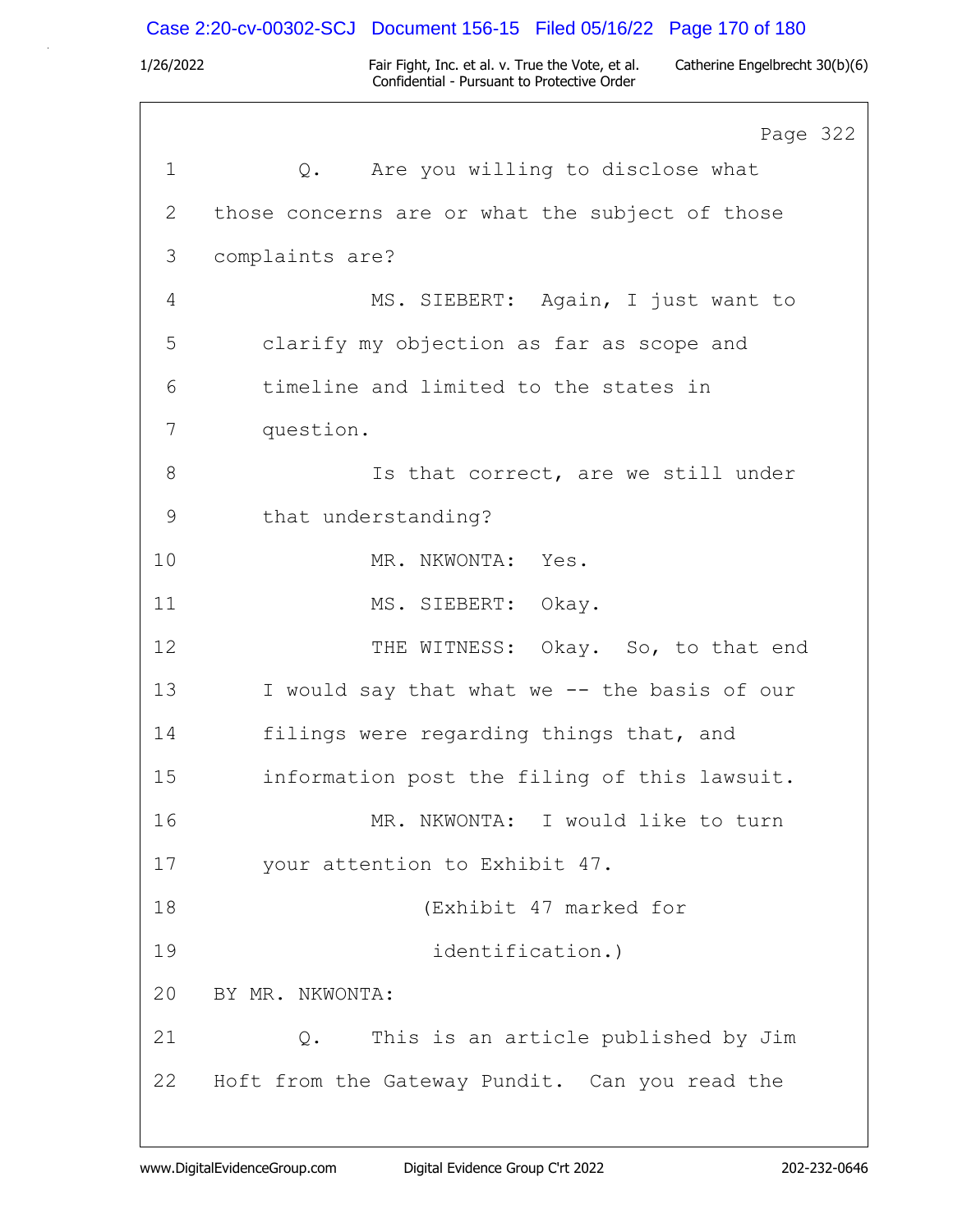### Case 2:20-cv-00302-SCJ Document 156-15 Filed 05/16/22 Page 171 of 180

1/26/2022 Fair Fight, Inc. et al. v. True the Vote, et al. Catherine Engelbrecht 30(b)(6) Confidential - Pursuant to Protective Order

Page 323 1 title of this article? 2 A. "It's now clear: Trump will win the 3 election -- Democrats will steal -- True the Vote 4 offers essential tips on what you can do to stop 5 the steal." 6 Q. Do you recall offering comments or 7 insight on this issue for this article? 8 A. I do not recall. 9 MR. NKWONTA: Can you scroll down to 10 Page 2 and to the highlighted paragraph on 11 Page 2 -- or sorry, the paragraph right --12 third paragraph from the bottom, starting 13 with, "Tonight." 14 BY MR. NKWONTA: 15 Q. So the article says, "Tonight the 16 Gateway Pundit reached out to Catherine 17 Engelbrecht at True the Vote to offer tips to 18 ordinary Americans to prevent the Democrat plan 19 to steal the election in 2020. Catherine 20 Engelbrecht wrote back with these essential 21 tips." 22 Do you dispute this characterization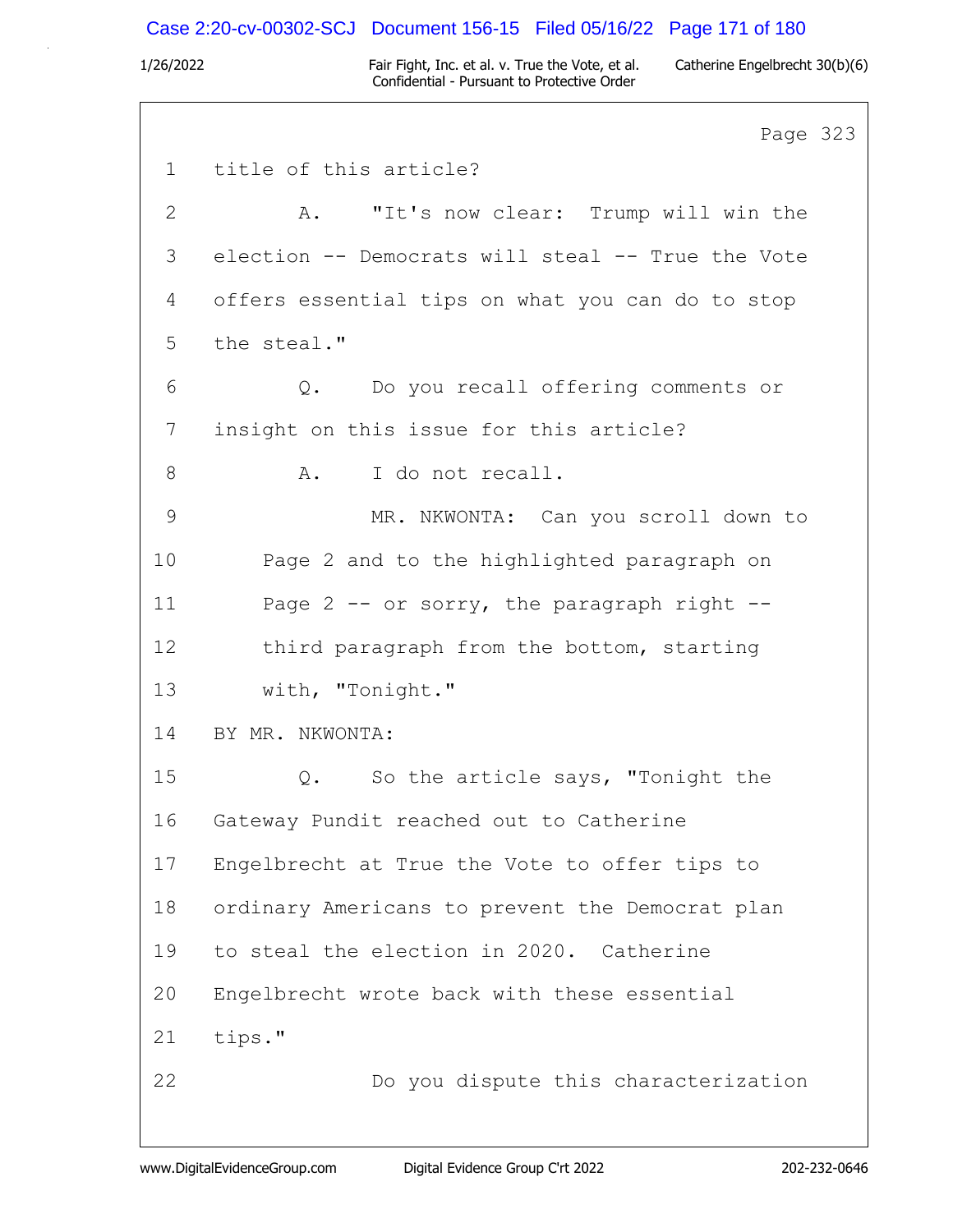# Case 2:20-cv-00302-SCJ Document 156-15 Filed 05/16/22 Page 172 of 180

|              | Page 324                                         |
|--------------|--------------------------------------------------|
| $\mathbf{1}$ | or this statement from this article?             |
| $\mathbf{2}$ | No, it is entirely possible that he<br>Α.        |
| 3            | called me.                                       |
| 4            | And it is possible that you<br>Q.                |
| 5            | responded with essential tips?                   |
| 6            | And it is possible that I responded,<br>Α.       |
| 7            | yes.                                             |
| 8            | MR. NKWONTA: Could we pull up                    |
| 9            | Exhibit 44.                                      |
| 10           | (Exhibit 44 marked for                           |
| 11           | identification.)                                 |
| 12           | BY MR. NKWONTA:                                  |
| 13           | Q. Ms. Engelbrecht, have you stated              |
| 14           | publicly or elsewhere before that some counties' |
| 15           | ballots are counted in Spain?                    |
| 16           | I don't recall. I'm generally aware<br>A.        |
| 17           | of the ballot counting software platforms that   |
| 18           | are multinational. But I don't, I don't -- I     |
| 19           | have never seen this document before and I'm not |
| 20           | certain what it might contain.                   |
| 21           | Have you expressed a view before<br>Q.           |
| 22           | that some states have their votes counted in     |
|              |                                                  |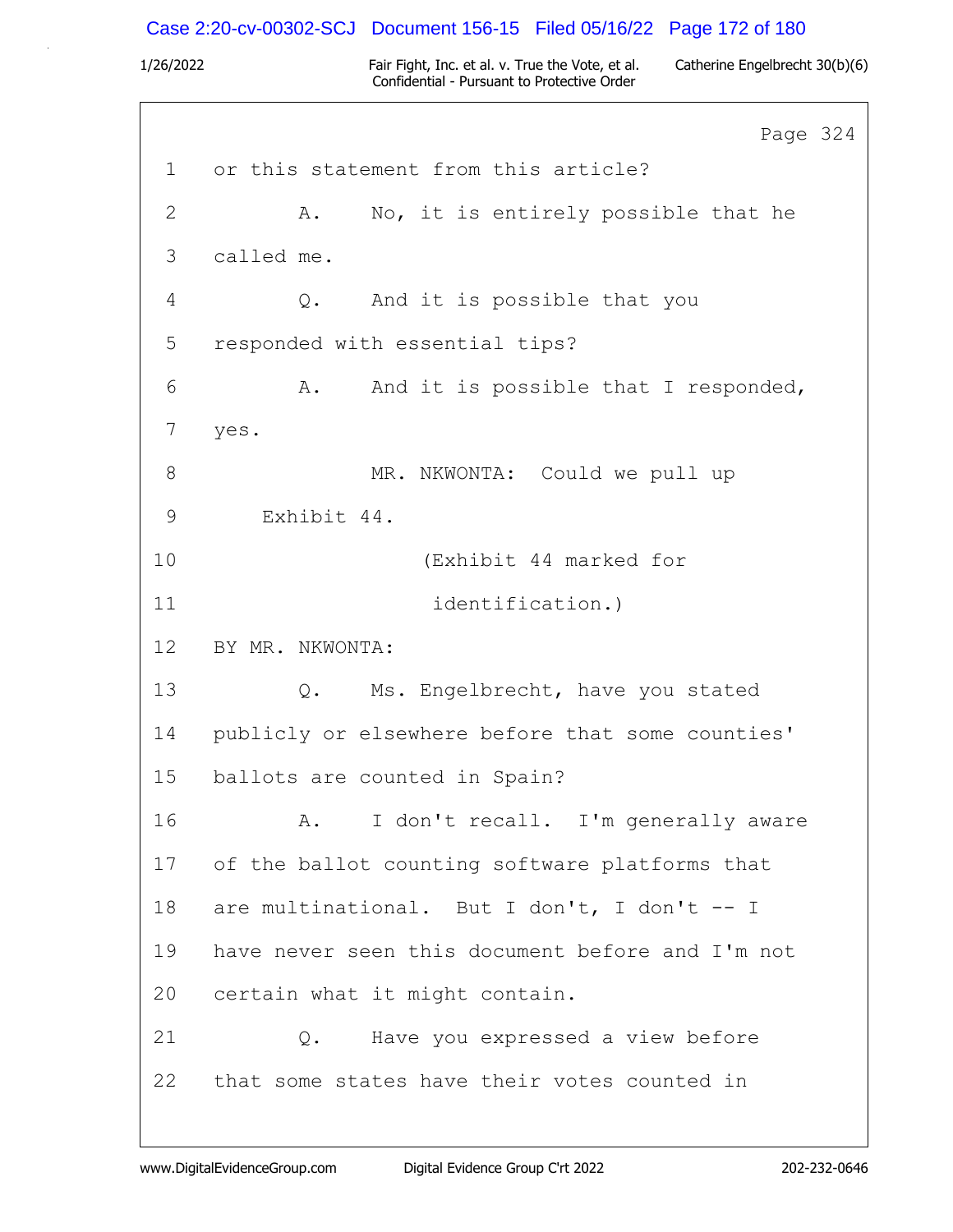## Case 2:20-cv-00302-SCJ Document 156-15 Filed 05/16/22 Page 173 of 180

1/26/2022 Fair Fight, Inc. et al. v. True the Vote, et al. Catherine Engelbrecht 30(b)(6) Confidential - Pursuant to Protective Order

Page 325 1 Spain? 2 A. I don't recall. 3 Q. Do you have any reason to dispute 4 this quote in this Brightbart article? 5 A. I have no context around it. I'm 6 aware of softwares that are used by states that 7 have, as a practical matter of their structure, 8 server ports in Spain. That is the extent of 9 what I do know is true, but that is not at all 10 uncommon in software. 11 So, I don't know what this -- you 12 know, what else may be here. I don't know. 13 MR. NKWONTA: Can you scroll down to 14 Page 3. 15 BY MR. NKWONTA: 16 Q. And Page 3 of this article quotes 17 you. Can you read that quote into the record? 18 A. "There is a tabulation company 19 called Sidel that does" --, jeez, spelling. 20 "There is a tabulation company 21 called Sidel that does have Cloud, I guess, 22 cold-based servers in Barcelona. And yes, it is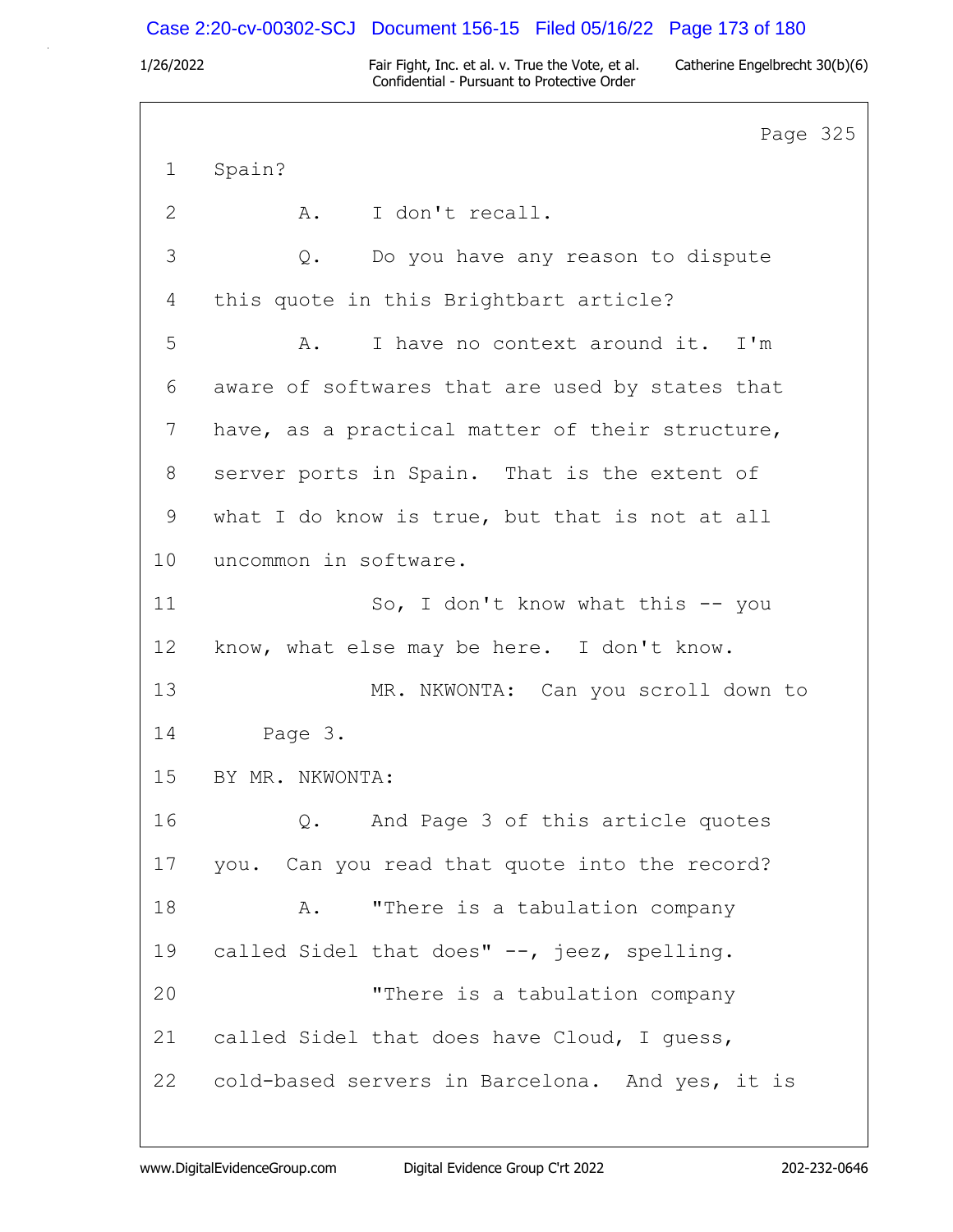# Case 2:20-cv-00302-SCJ Document 156-15 Filed 05/16/22 Page 174 of 180

1/26/2022 Fair Fight, Inc. et al. v. True the Vote, et al. Catherine Engelbrecht 30(b)(6) Confidential - Pursuant to Protective Order

6

|    | Page 32                                           |
|----|---------------------------------------------------|
| 1  | true that the tabulation of votes occurs in that  |
| 2  | way in many states that could use that system."   |
| 3  | Is that an accurate quote?<br>Q.                  |
| 4  | There is a tabulation company called<br>Α.        |
| 5  | Sidel that has cloud-based servers in Barcelona,  |
| 6  | yes, that is true.                                |
| 7  | And is it your view, based on that<br>$Q$ .       |
| 8  | that, that some states have their ballots counted |
| 9  | in Spain?                                         |
| 10 | I think that that is a leap to a<br>A.            |
| 11 | conclusion, but it is certainly true that if you  |
| 12 | are using a company that has cloud-based servers  |
| 13 | in Spain, and that is in Barcelona, that is a     |
| 14 | part of a process that may or may not impact the  |
| 15 | vote count. But it is part of a process           |
| 16 | nonetheless.                                      |
| 17 | Briefly I want to return back to the<br>Q.        |
| 18 | voter challenges.                                 |
| 19 | Are you familiar or aware of any                  |
| 20 | challengers who withdrew or asked to withdraw     |
| 21 | their challenges during the, during the $-$ -     |
| 22 | Yes, I am familiar with one, yes.<br>Α.           |
|    |                                                   |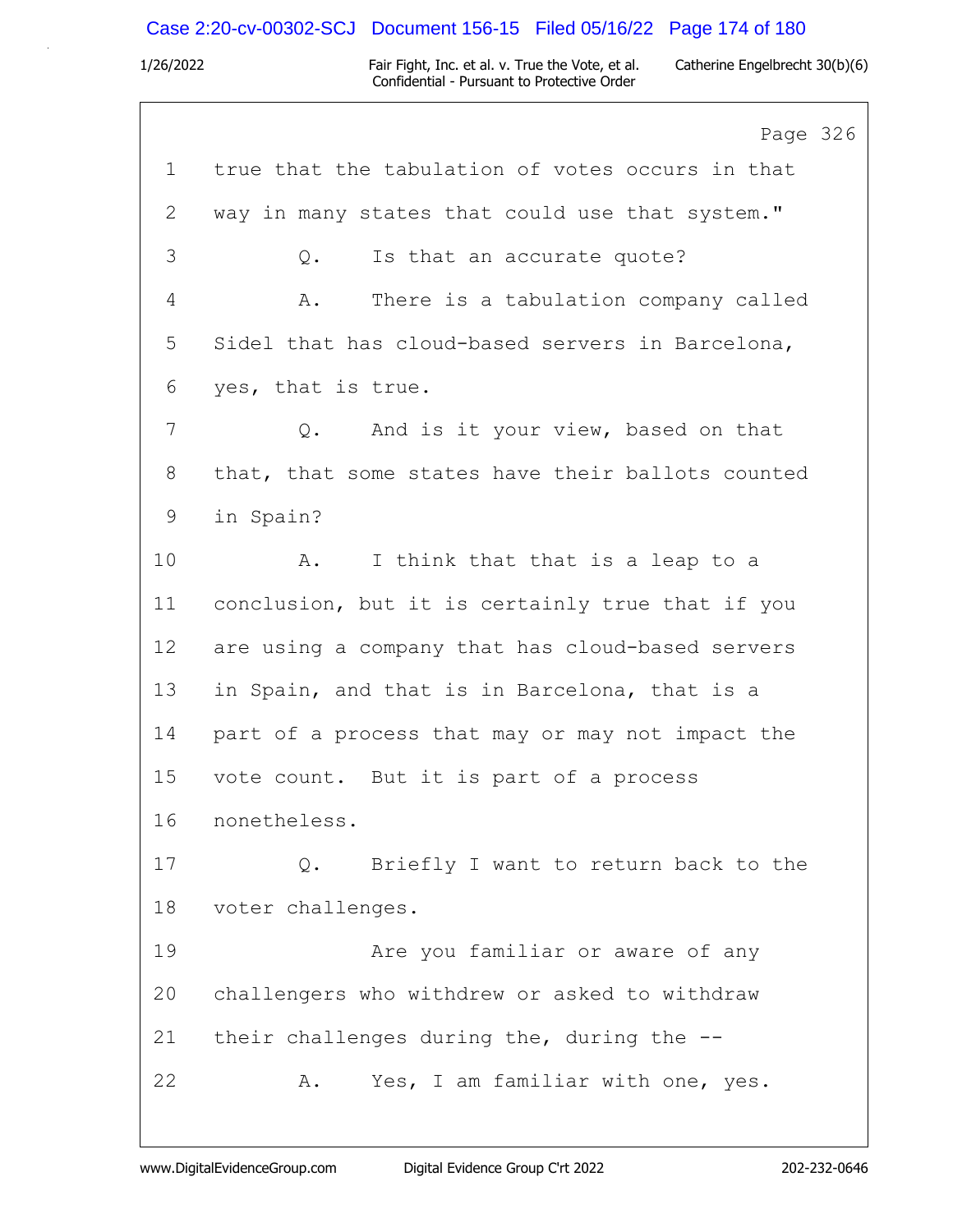## Case 2:20-cv-00302-SCJ Document 156-15 Filed 05/16/22 Page 175 of 180

1/26/2022 Fair Fight, Inc. et al. v. True the Vote, et al. Catherine Engelbrecht 30(b)(6) Confidential - Pursuant to Protective Order

Page 327 1 Sorry, sorry. 2 Q. And who is that challenger that 3 asked to withdraw their challenge? 4 A. I don't recall his name. 5 Q. Was it Joe Martin? 6 A. That does sound familiar, yes. That 7 sounds correct. 8 Q. And do you recall why Joe Martin 9 chose to withdraw his challenge? 10 A. My general recollection is that in 11 looking at names on a challenger list he 12 identified that a couple of them were at long -- 13 were residents at long-term care facilities. 14 And he didn't -- for that purpose he 15 didn't want to move forward. And he notified 16 Amy. And we notified -- as I understand it, we 17 notified the county. And that was -- that is the 18 end of it as far as I know or as far as I recall. 19 Q. And did you determine or make any 20 efforts to determine whether those voters were 21 properly included in the challenge list? 22 A. We didn't submit the challenge list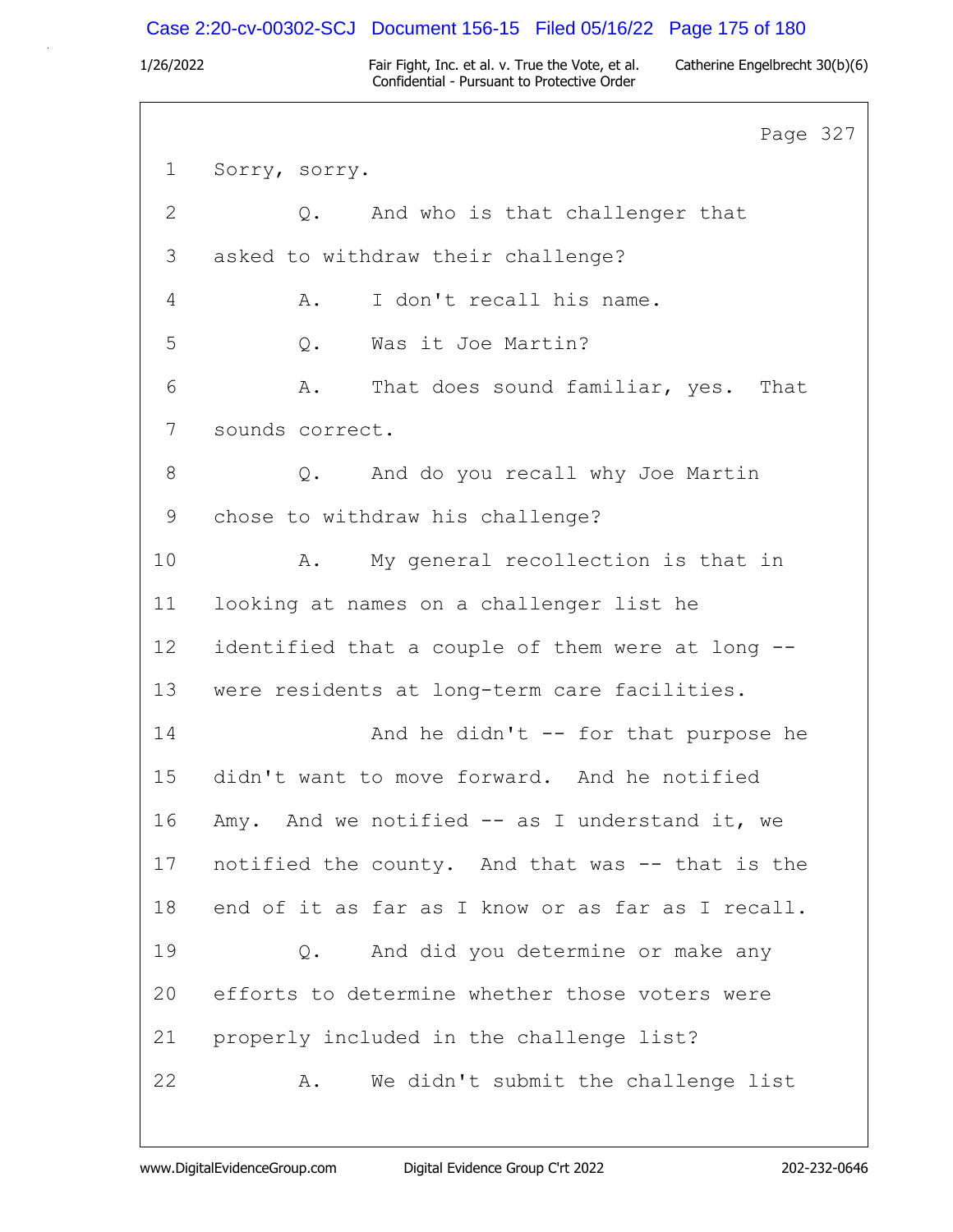## Case 2:20-cv-00302-SCJ Document 156-15 Filed 05/16/22 Page 176 of 180

1/26/2022 Fair Fight, Inc. et al. v. True the Vote, et al. Catherine Engelbrecht 30(b)(6) Confidential - Pursuant to Protective Order

Page 328 1 after he declined to participate. We, on his 2 behalf, just rescinded the challenges, as I 3 recall. 4 Q. So you submitted the challenges, but 5 then withdrew them after Mr. Martin requested 6 that they be withdrawn; is that correct? 7 A. I believe that that is correct. I 8 am not certain, but I believe that that is 9 correct. 10 Q. Were there any other challengers who 11 requested that their challenges be withdrawn? 12 A. None that I am aware of or that I 13 recall. 14 Q. And you submitted, at some point in 15 this case, a True the Vote and other defendants 16 submitted a counterclaim or asserted a 17 counterclaim for voter intimidation. 18 And can you explain -- can you 19 explain what caused that intimidation? 20 MS. SIEBERT: I'm going to object to 21 that. That counterclaim has been completely 22 dismissed and it is no longer relevant or a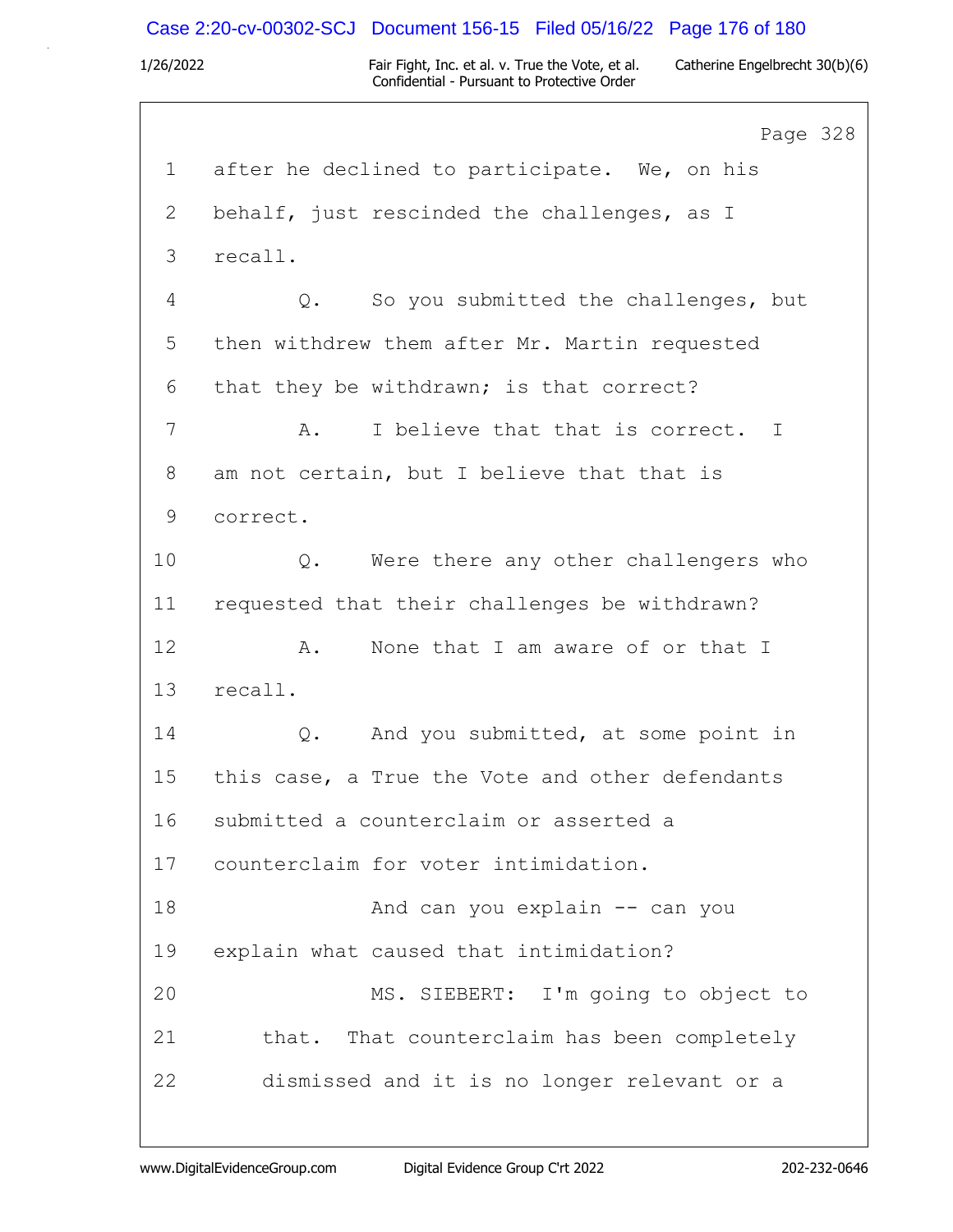### Case 2:20-cv-00302-SCJ Document 156-15 Filed 05/16/22 Page 177 of 180

1/26/2022 Fair Fight, Inc. et al. v. True the Vote, et al. Catherine Engelbrecht 30(b)(6) Confidential - Pursuant to Protective Order

Page 329 1 part of this complaint. 2 The court has already dismissed 3 those claims. It wouldn't be relevant to any 4 claim or defense in this case. 5 BY MR. NKWONTA: 6 Q. You may answer, Ms. Engelbrecht. 7 A. I will just take advice of counsel 8 on that. 9 MS. SIEBERT: Catherine, you can go 10 ahead and answer. I'm sorry. I didn't make 11 that clear. You can go ahead and answer but 12 that is our objection. 13 THE WITNESS: Okay. I'm so sorry. 14 I just want to make -- can you repeat the 15 question again. I want to make sure I'm 16 framing it properly in my mind. 17 BY MR. NKWONTA: 18 Q. Sure. And I will narrow the 19 question a little bit. 20 In what way were -- was True the 21 Vote and perhaps yourself as well intimidated by 22 these legal proceedings?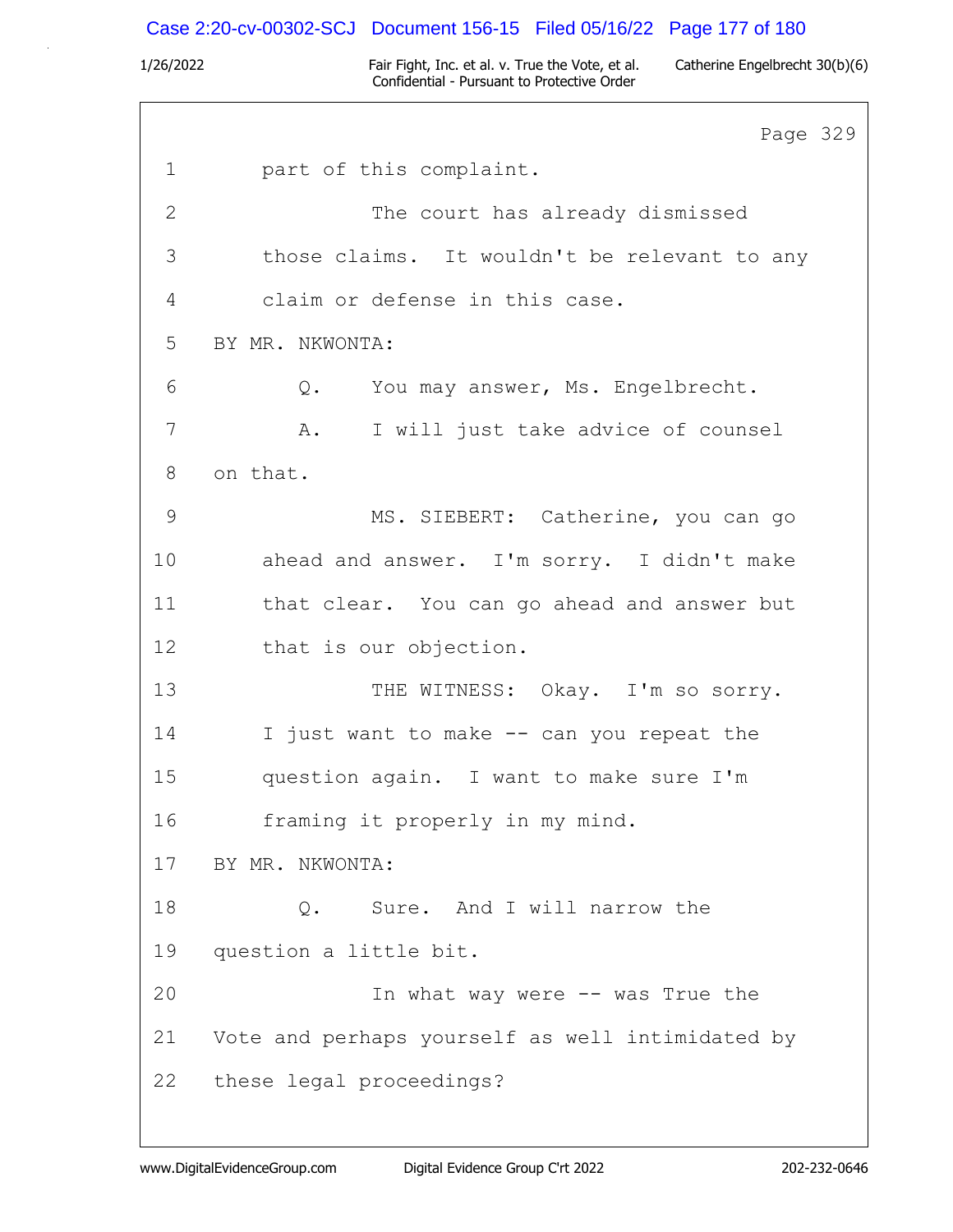## Case 2:20-cv-00302-SCJ Document 156-15 Filed 05/16/22 Page 178 of 180

1/26/2022 Fair Fight, Inc. et al. v. True the Vote, et al. Catherine Engelbrecht 30(b)(6) Confidential - Pursuant to Protective Order

Page 330 1 A. Well, True the Vote, you know, 2 received e-mails and calls particularly to the 3 election hotline that were, you know, unkind. 4 But that was really not the 5 intimidation. The intimidation that I was most 6 troubled by was that suffered by the electors who 7 participated, and as a consequence of that had 8 their, there were docs online, had businesses 9 targeted, had threats sent to them in e-mail and 10 calls, you know, to their businesses. 11 Q. And so you've told me about the 12 electors. 13 And in talking about True the Vote 14 and yourself specifically, were you intimidated 15 by the legal proceedings or by the allegations in 16 the lawsuit? 17 MS. SIEBERT: Same objections. I 18 will just make a continuing objection based 19 upon the same -- for this entire line of 20 questioning as earlier. 21 THE WITNESS: Yeah, was I 22 intimidated by the lawsuit? No. I mean, I'm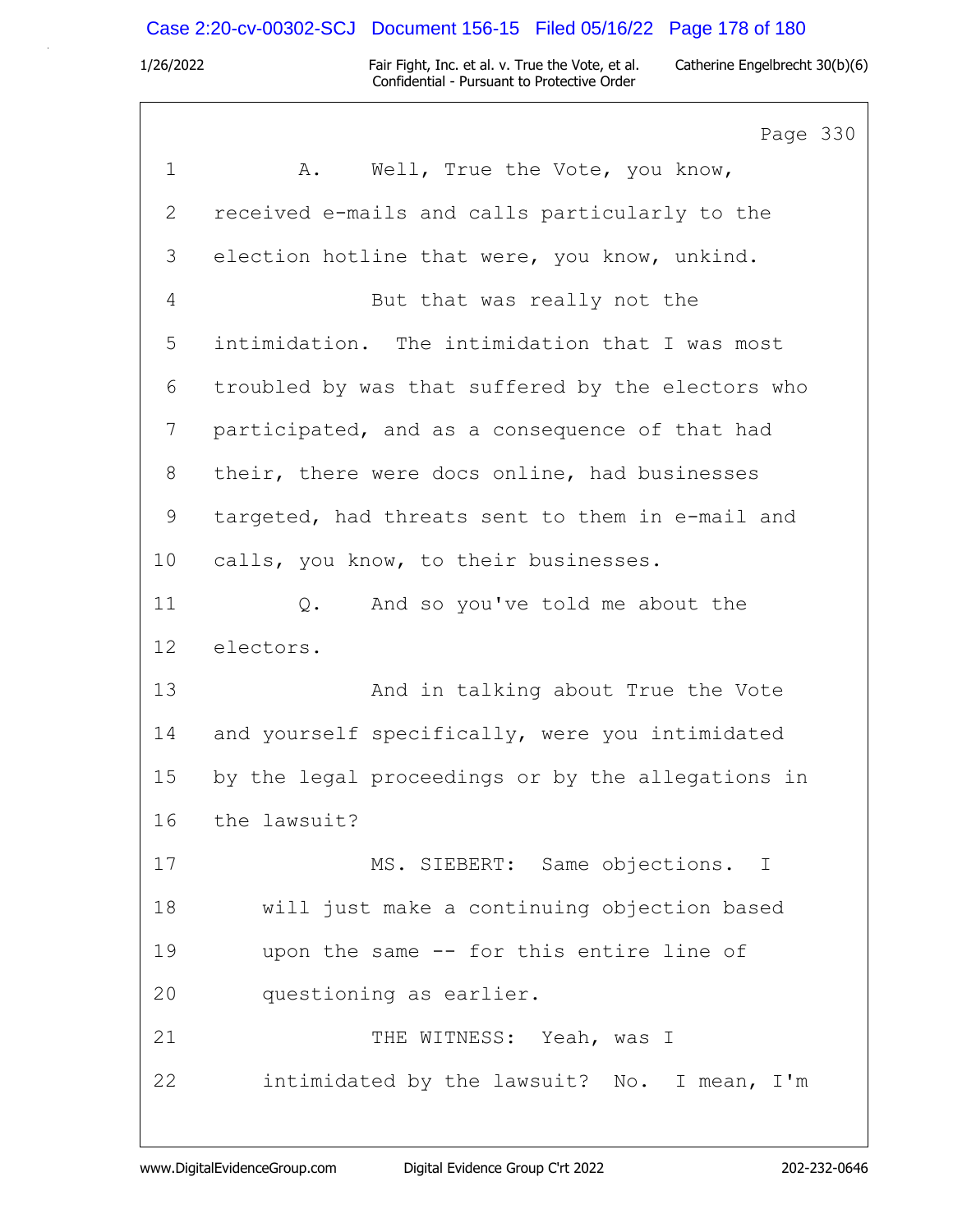# Case 2:20-cv-00302-SCJ Document 156-15 Filed 05/16/22 Page 179 of 180

|             | Page 331                                     |
|-------------|----------------------------------------------|
| $\mathbf 1$ | just concerned about what was happening to   |
| 2           | the volunteers.                              |
| 3           | MR. NKWONTA: And can we take a               |
| 4           | quick five-minute break. I think I am just   |
| 5           | about done. I just want to make sure that we |
| 6           | have covered everything.                     |
| 7           | THE VIDEOGRAPHER: We are now going           |
| 8           | off the video record. The time is 5:04 p.m.  |
| 9           | (Recess taken -- 5:04 p.m.)                  |
| 10          | (After recess $-- 5:09 p.m.$ )               |
| 11          | THE VIDEOGRAPHER: We are now going           |
| 12          | back on the video record. The time is        |
| 13          | $5:09$ p.m.                                  |
| 14          | BY MR. NKWONTA:                              |
| 15          | Ms. Engelbrecht, we just took a<br>$Q$ .     |
| 16          | short break. Do you understand you are still |
| 17          | under oath?                                  |
| 18          | Yes.<br>Α.                                   |
| 19          | I just have a couple of quick<br>$Q$ .       |
| 20          | questions remaining.                         |
| 21          | First, can you explain to me the             |
| 22          | term or have you heard of the term the Photo |
|             |                                              |